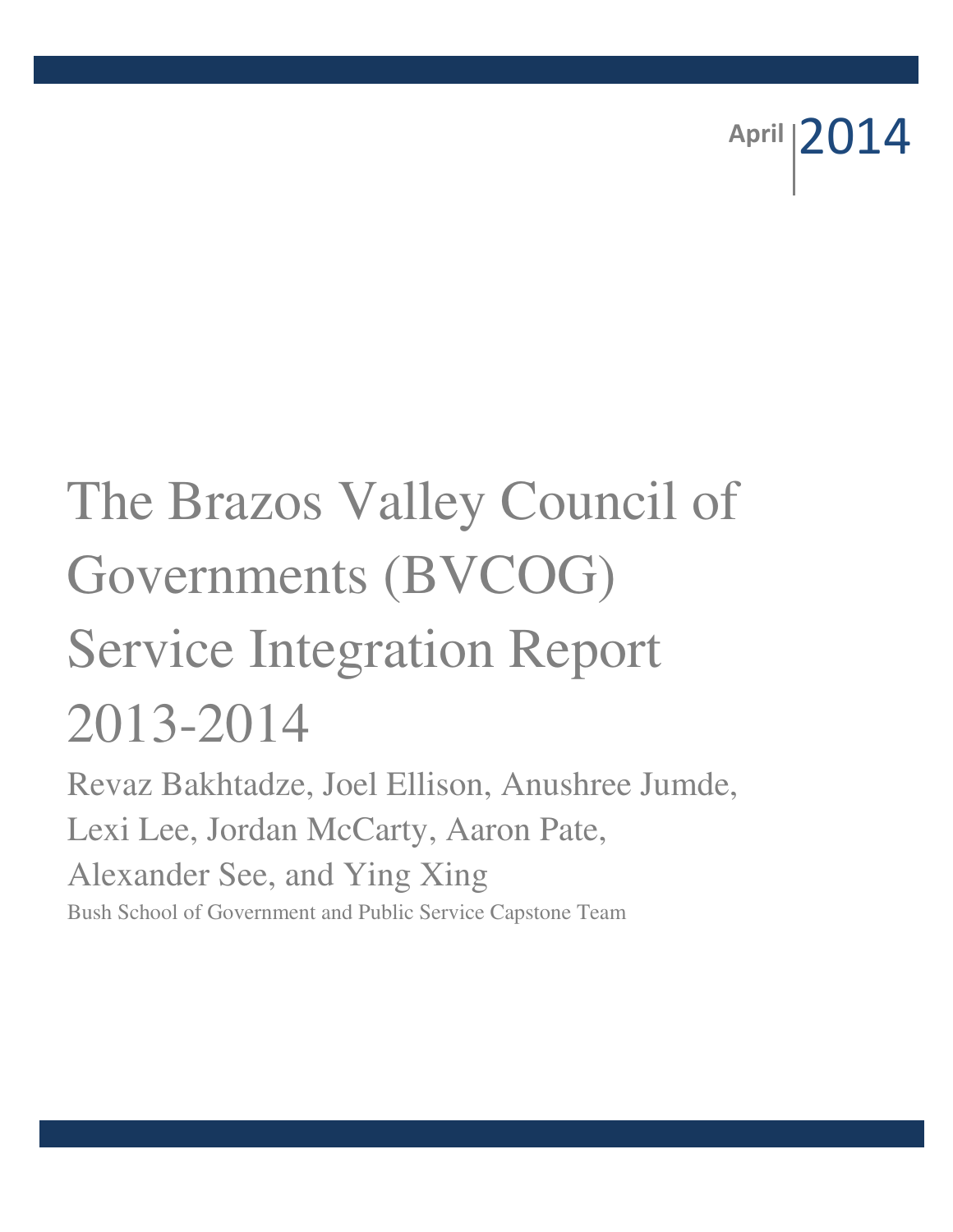# **Table of Contents**

| <b>EXECUTIVE SUMMARY</b>                                                   | 4      |
|----------------------------------------------------------------------------|--------|
| <u>CHAPTER 1</u>                                                           | 5      |
| <b>SERVICE INTEGRATION HISTORICAL REPORT</b>                               | 6      |
| <b>BACKGROUND</b>                                                          | 6      |
| <b>HISTORY OF INTEGRATION EFFORTS</b>                                      | $\tau$ |
| <b>COUNCILS OF GOVERNMENT</b>                                              | 11     |
| WHAT IS THE BRAZOS VALLEY COUNCIL OF GOVERNMENT?                           | 12     |
| <b>OPERATIONAL SERVICE CONTEXT</b>                                         | 15     |
| <b>INTAKE 1</b>                                                            | 17     |
| <b>CHAPTER 2</b>                                                           | 20     |
| <b>SERVICE INTEGRATION BARRIERS AT BVCOG REPORT</b>                        | 21     |
| <b>BVCOG'S EXPECTATION</b>                                                 | 21     |
| <b>BARRIERS TO SERVICE INTEGRATION</b>                                     | 21     |
| CONCLUSION                                                                 | 27     |
| <b>CHAPTER 3</b>                                                           | 29     |
| FEDERAL, STATE, AND LOCAL REGULATIONS REPORT                               |        |
| Discussion                                                                 | 33     |
| ELIGIBILITY AND VERIFICATION BARRIERS                                      | 38     |
| COST ALLOCATION BARRIERS AT WORKFORCE SOLUTIONS                            | 41     |
| COST ALLOCATION BARRIERS AT AREA AGENCY ON AGING                           | 43     |
| FRAMEWORK BARRIERS FOR HCV                                                 | 46     |
| THE BUSH ADMINISTRATION'S PROPOSAL TO MAKE HVC A STATE BLOCK GRANT PROGRAM | 53     |
| CONFUSION OF ADHERING TO MULTIPLE AGENCIES                                 | 54     |
| FUNDING INSTABILITY UNDERMINES FSS                                         | 56     |
| <b>FUNDING ISSUES</b>                                                      | 58     |
| QUALITY HOUSING AND WORK REPONSIBILITY ACT (QHWRA)                         | 63     |
| STUDY CONDUCTED ON FSS IMPACT ACROSS THE COUNTY                            | 65     |
| <b>CHAPTER 4</b>                                                           | 68     |
| <b>HUMAN INTEGRATION SCALE</b>                                             |        |
| Level 1                                                                    | 69     |
| <b>BVCOG</b>                                                               | 70     |
| CALIFORNIA, SAN MATEO                                                      | 72     |
| LEVEL 2                                                                    |        |
| <b>GEORGIA, BIBB COUNTY</b>                                                | 73     |
| <b>KENTUCKY, JEFFERSON COUNTY</b>                                          | 73     |
| NEBRASKA: LINCOLN, SEWARD, BEATRICE                                        | 76     |
| <b>OHIO, MONTGOMERY COUNTY</b>                                             | 77     |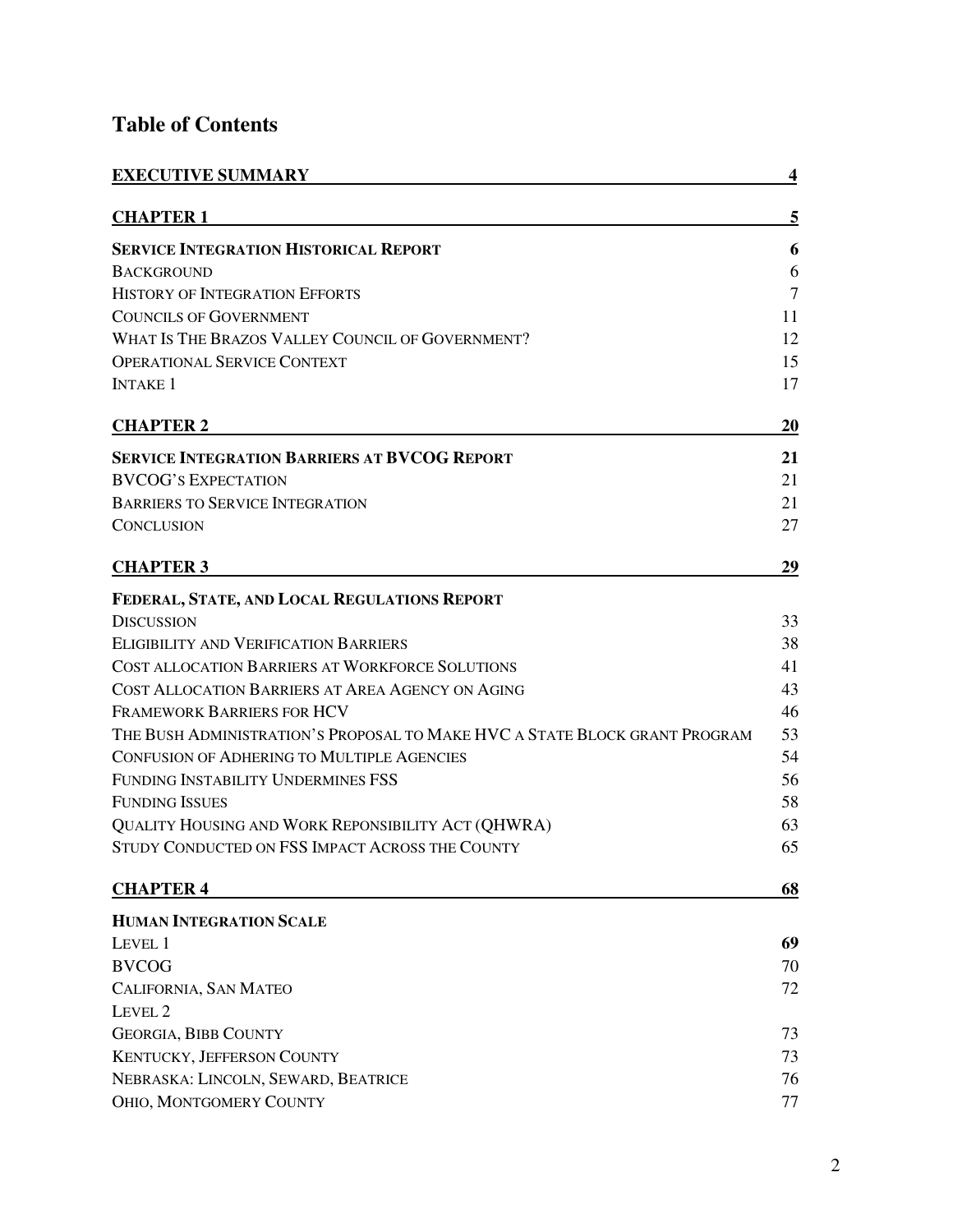| LEVEL <sub>3</sub>            |     |
|-------------------------------|-----|
| CALIFORNIA, HUMBOLDT COUNTY   | 79  |
| COLORADO, MESA COUNTY         | 81  |
| MISSOURI, KANSAS CITY         | 82  |
| <b>NEW YORK</b>               | 84  |
| <b>Chapter 5</b>              | 87  |
| <b>GENERAL OUTCOMES</b>       | 88  |
| STATE-BY-STATE IMPACT RESULTS | 92  |
| <b>Bibliography</b>           | 104 |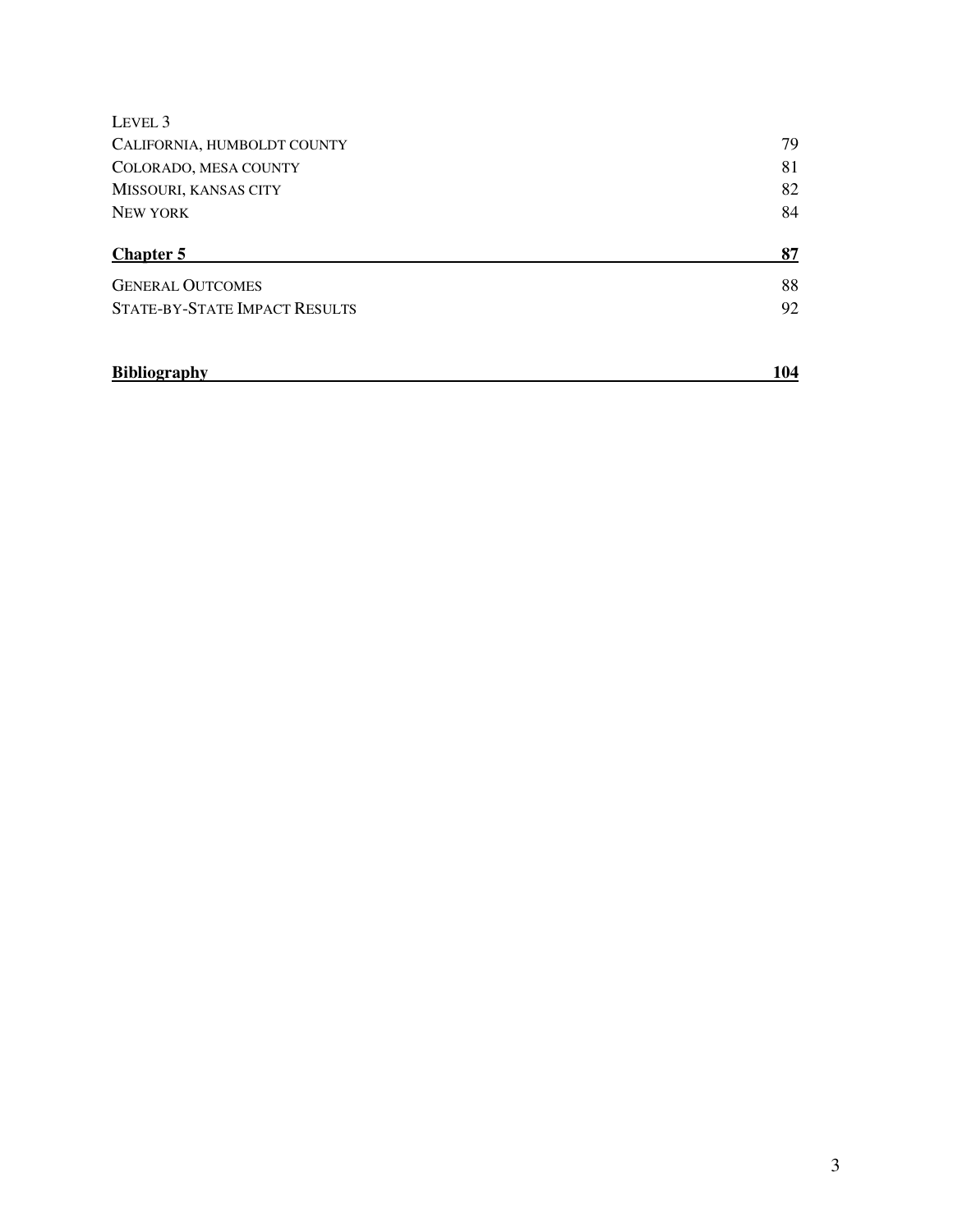# **Executive Summary**

This report examines human service integration efforts of the Brazos Valley Council of Governments and what regulations stand in the way of full integration. Along with the findings from the Brazos Valley Council of Governments, we developed a report of other states' human service integration attempts. We found that "siloed" funding streams, restrictions on information systems, and other regulations present significant barriers to the Brazos Valley Council of Governments. We also found that human service agencies in California, Colorado, and New York provide a model for the Brazos Valley Council of Governments to achieve full human service integration; however, regulations from the U.S. Department of Housing and Urban Development will prevent the full integration between all programs offered at the Brazos Valley Council of Governments.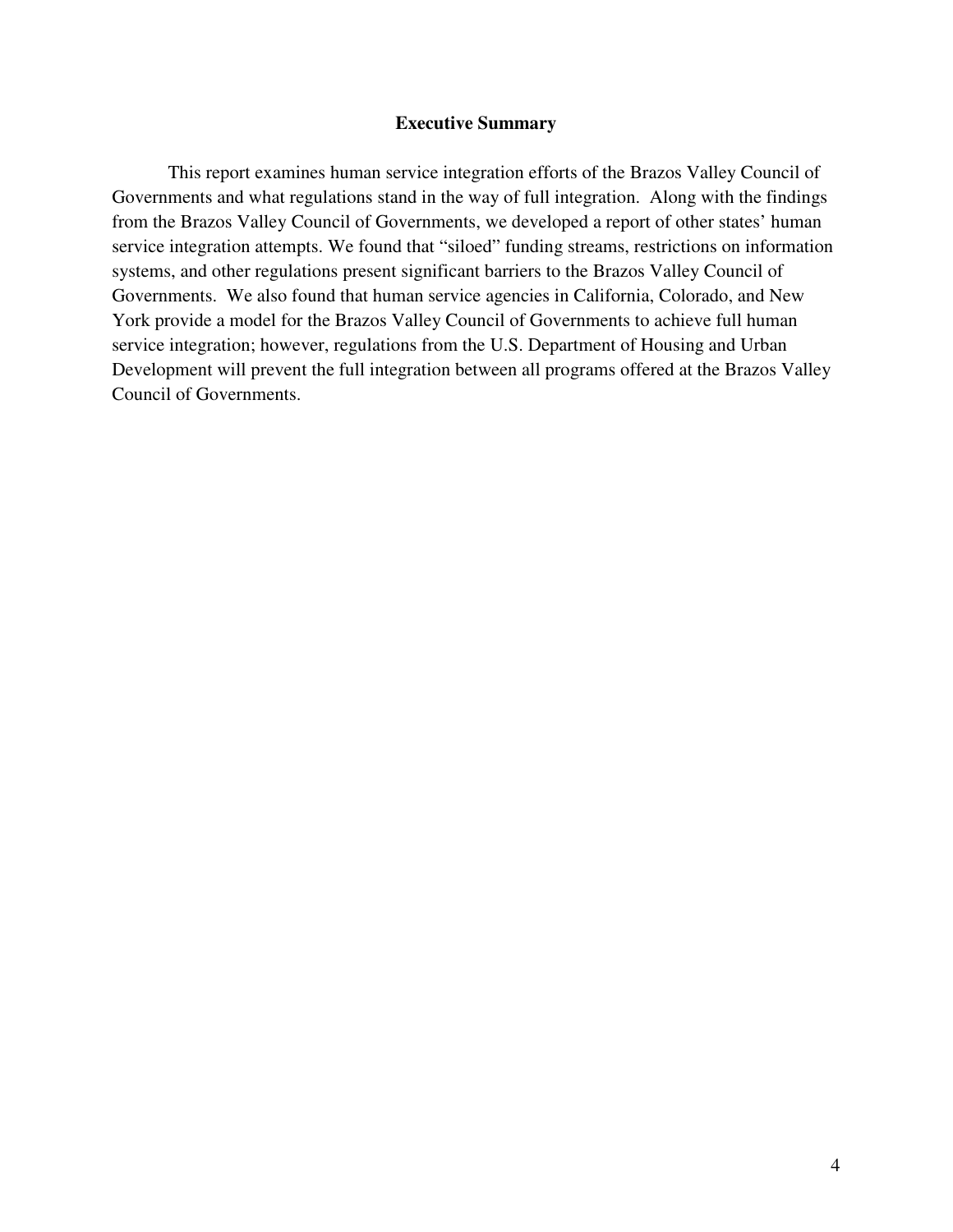# **Chapter 1 Service Integration Historical Report**

A report that explores the history of the coordination efforts of social services in the U.S. and in the Brazos Valley.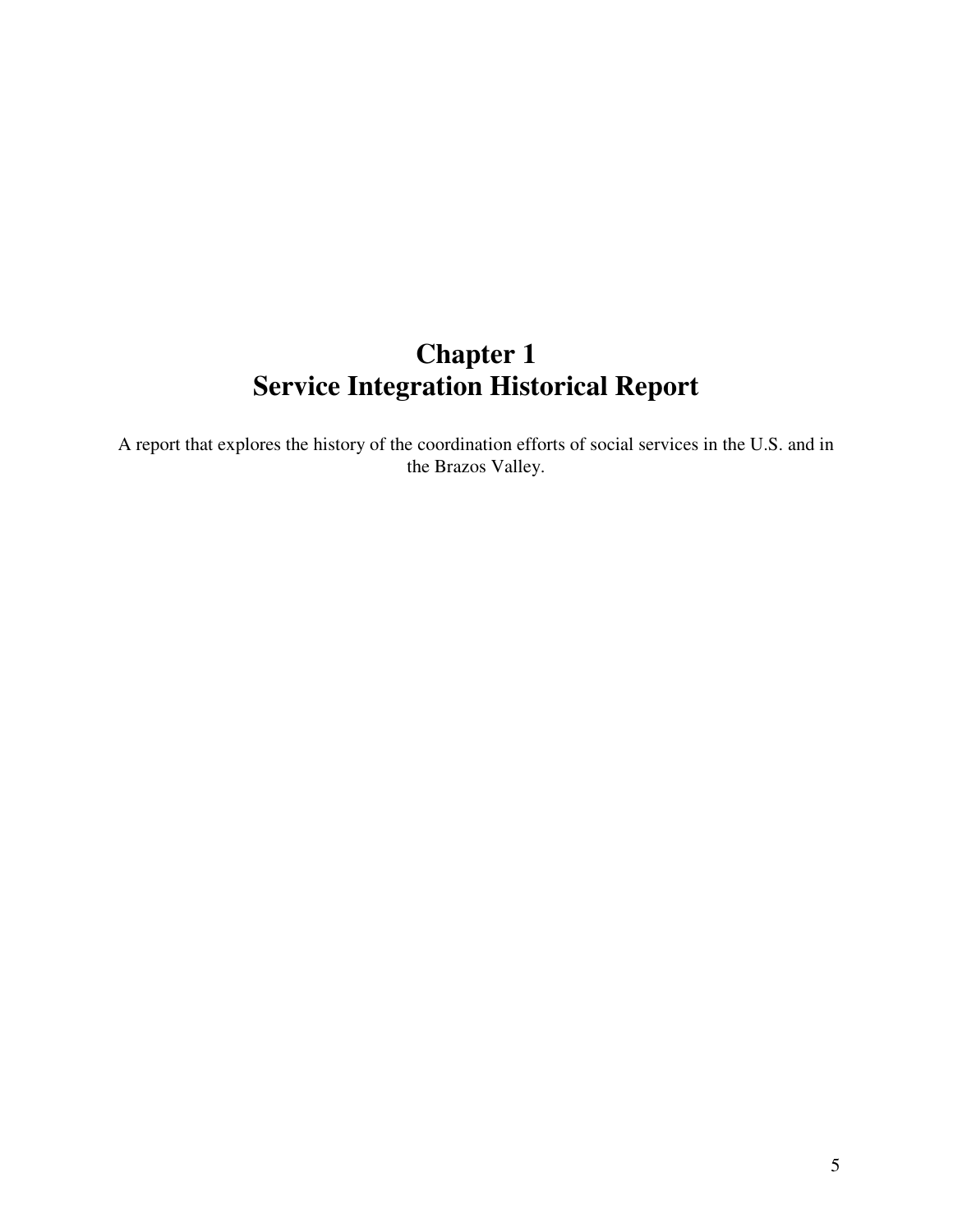# **Background**

No single definition constitutes all aspects of human service integration. Service integration differs, based on the agencies involved, the services being delivered, and the goals set forth. According to Corbett and Noyes (2008), "service integration is a combination of strategies that simplifies and facilitates clients' access to benefits and services" (1). Ellen Konrad states that human service integration "is a process by which two or more entities establish linkages for the purpose of improving outcomes" (1996). Richard Kusserow describes service integration as ways of organizing the delivery of services to people at the local level (1991). Integration is both a comprehensive term and a representation of an ideal state; conversely, it represents a point on a continuum of various levels and types of interrelationships of any service integration initiative. For example, Konrad discusses the coordination of services as a loosely organized and informal attempts by programs to work together to improve deliverables (1996). Still, others discuss service integration as a collaboration that is a formalized model of programs working together to produce a common outcome. A commonality for every viewpoint is that those who pursue service integration aim for cost-effectiveness, improved program efficiency, and improved access to services, while avoiding the duplication of services which results in an improved overall performance (Konrad 1996, Pindus 2000). In addition, coordination efforts also include clients visiting multiple locations instead of a "one-stop shop" (Pindus 2000).

Service integration enhances the clients' experience because it provides improved access to services through staff collaboration efforts. Service integration offers improved case management, which allows staff to increase knowledge and communication regarding the needs of the clients (Pindus 2000). Through the effective use of service integration, agencies can minimize the replication of actions such as client information, intake forms, and intake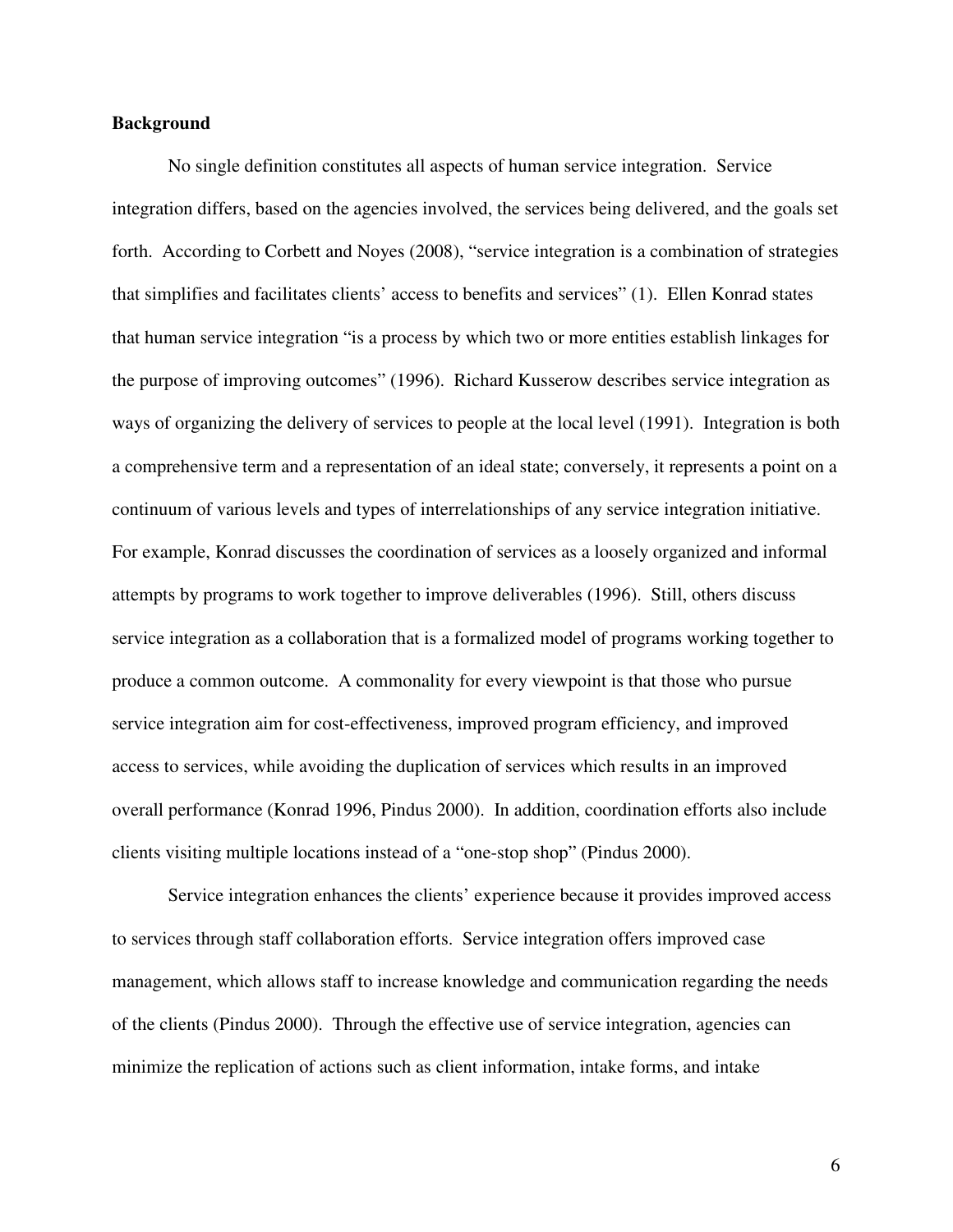procedures. Figure 1 shows the scale of service integration among human service organizations and explains the range of organizational structures from "no integration" to a "high integration" environment (Laird and Holcomb 2011).

Figure 1:



# **History of Integration Efforts**

*Service Integration Efforts through the Decades* 

The first significant drive towards service integration among human service organizations

began with President Johnson's "War on Poverty" in the mid-1960s. During this time, social

programs expanded and a wide range of advocates recognized the efficacy of responding to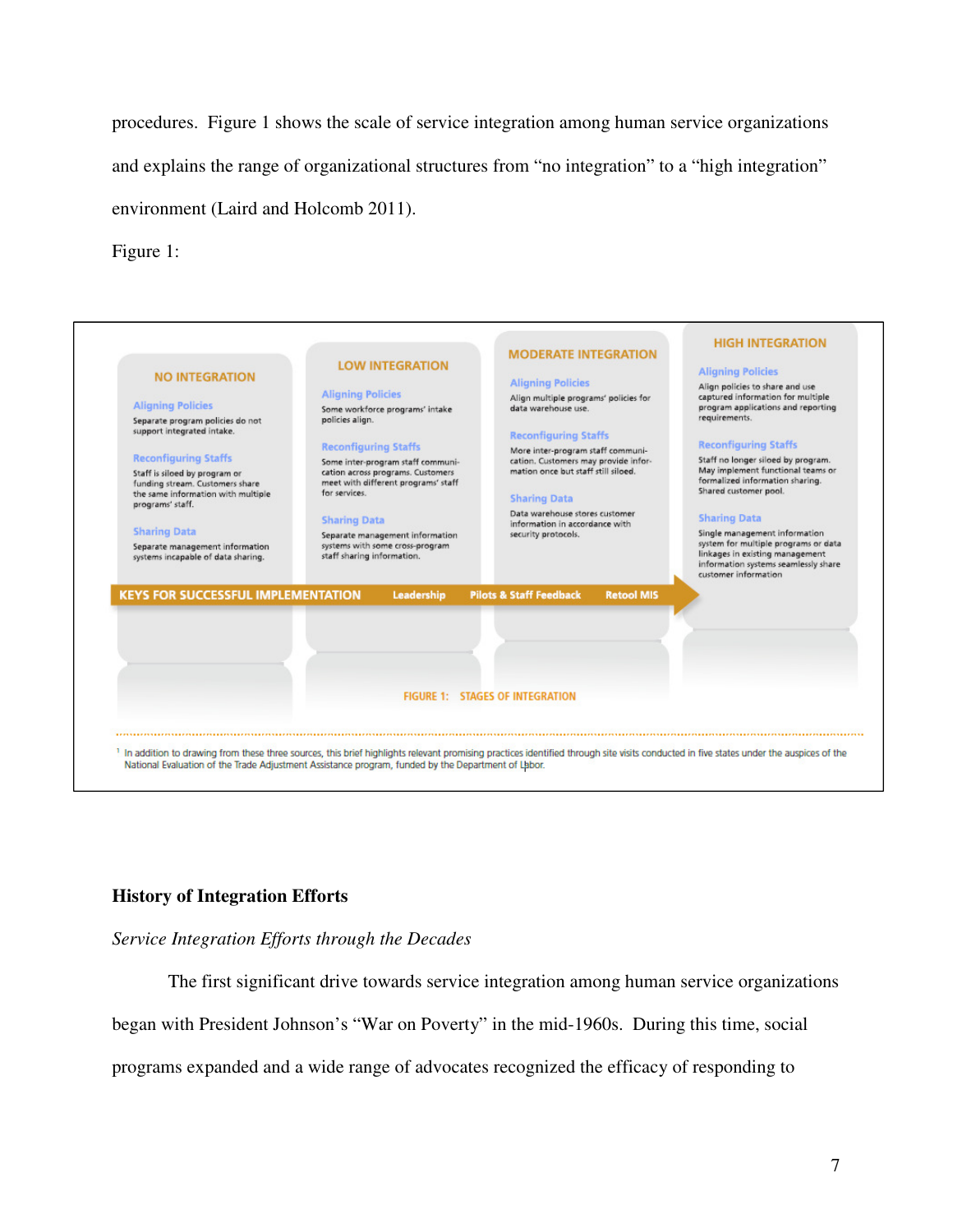multiple problems with multiple causes (Agranoff 1991). Specifically, the enactment of the Economic Opportunity Act of 1964 initiated discussions on how service integration could address problems related to poverty (Kershaw 1970). Soon after, traditional community planning agencies began to include public agency members, which led to the development of systems services that cut across agencies (Agranoff 1991). Human services became the most visible agencies to combine, in terms of programs, personnel, and budget. Government officials soon recognized, however, that simply restructuring would not single handedly lead to integrated services.

During the early 1970's the U.S. Department of Health, Education, and Welfare (HEW) along with its successor agency, the U.S. Department of Health and Human Services (HHS), took a more active role to promote integration of human services by bringing top level attention to the issue. Under Secretary Elliot Richardson the Department of Health, Education, and Welfare funded forty-five research initiatives to spur service integration through Services Integration Targets of Opportunity (SITO) projects (Konrad 1996). The SITO projects intended to create comprehensive service delivery among state or local government or private agencies. However, by the late 1970's the projects faced significant funding cuts after new Health, Education, and Welfare Secretary Califano assumed office. Ultimately, these projects were never evaluated on whether they achieved their intended goals (Kusserow 1991).

By the late 1970's and 1980's service integration efforts began to recede due to the lack of federal initiatives. Multiple attempts in Congress to push for service integration, including the Allied Service Act, failed due to categorical programs interests (Konrad 1996, Kusserow 1991). The early Reagan administration strategy focused instead on the enactment of block grants and on funding reductions. However, the block grants issued in 1981 allowed for more flexibility of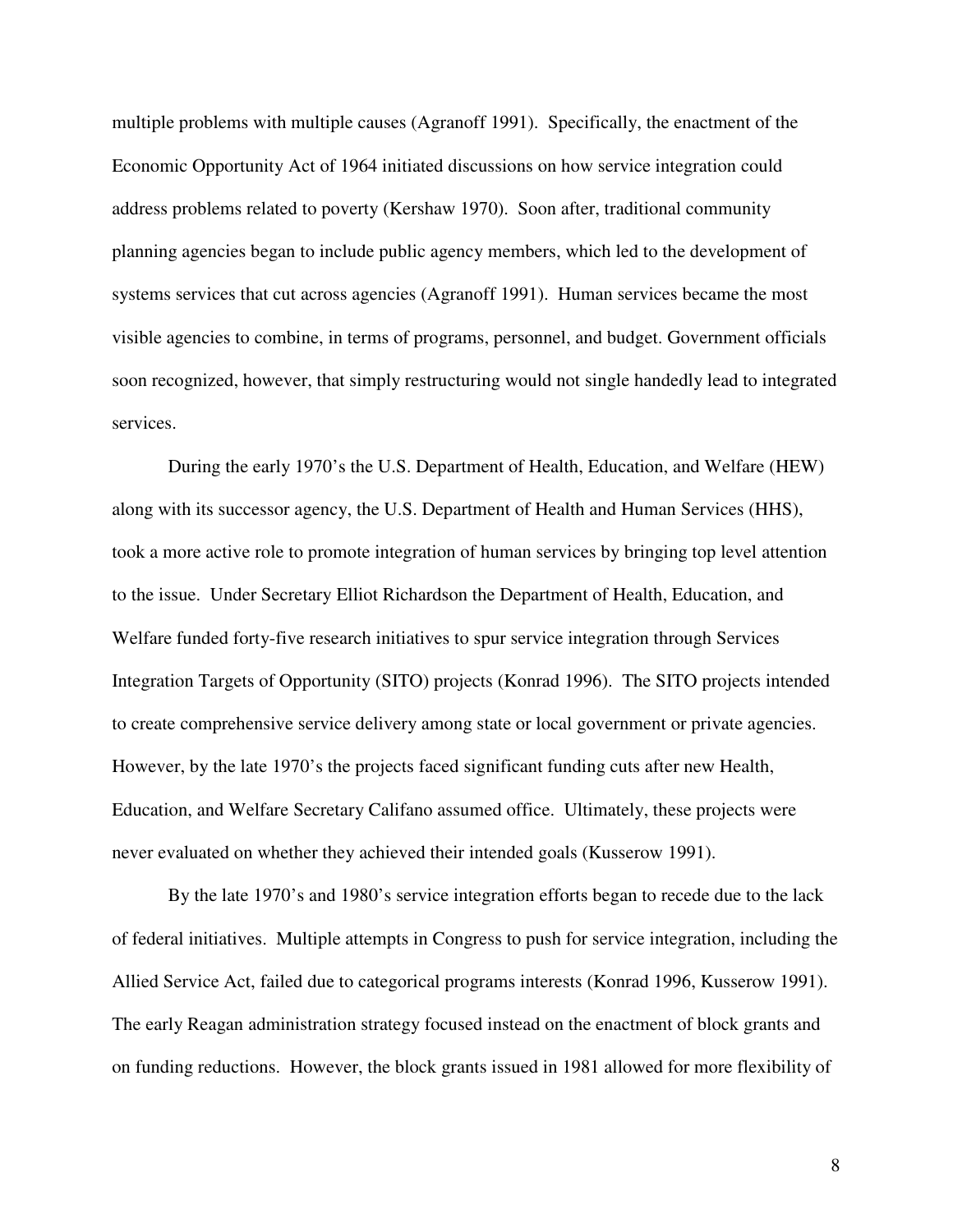funding which drove state and local governments to take the lead on implementing service integration of human services.

Programs in the 1980's sought some integration as advocates brought attention to problems related to homeless and hungry, the elderly, children at-risk, teen pregnancy, violent crime, school dropouts, substance abuse and persons with AIDS. These became prominent issues that required attention and this resulted in the Family Support Act of 1988 which aimed to develop systems to remove people from welfare by focusing on multiple needs. The Family Support Act of 1988 created the Job Opportunities and Basic Skills (JOBS) program under the Aid to Families with Dependent Children (AFDC) program. These linked programs provided packages of education, training, and employment expertise, and support services such as child care, transportation, and medical assistance for welfare recipients (Agranoff 1991).

One bright spot for service integration in the 1980's came with the passage of the 1984 Deficit Reduction Act which included funding for Services Integration Pilot Programs (SIPP's). These programs sought to demonstrate, through the newly minted Department of Health and Human Services, that the use of integrated service delivery systems can help the population achieve economic self-sufficiency (Konrad 1996). The initial pilot program selected five states to establish the SIPP's. After initial implementation, administrators realized all five states shared two common threads: a client case management approach to service delivery and a stateconducted evaluation of its own programs (Konrad 1996).

Service integration became more prevalent in the late 1980s as communities attempted to address issues beyond their jurisdiction or organization. The most notable integration strategy came in the form of public/private networks. For example, the City of Dayton, OH, worked with a local non-profit organization to address homelessness (Agranoff 1991). However, local private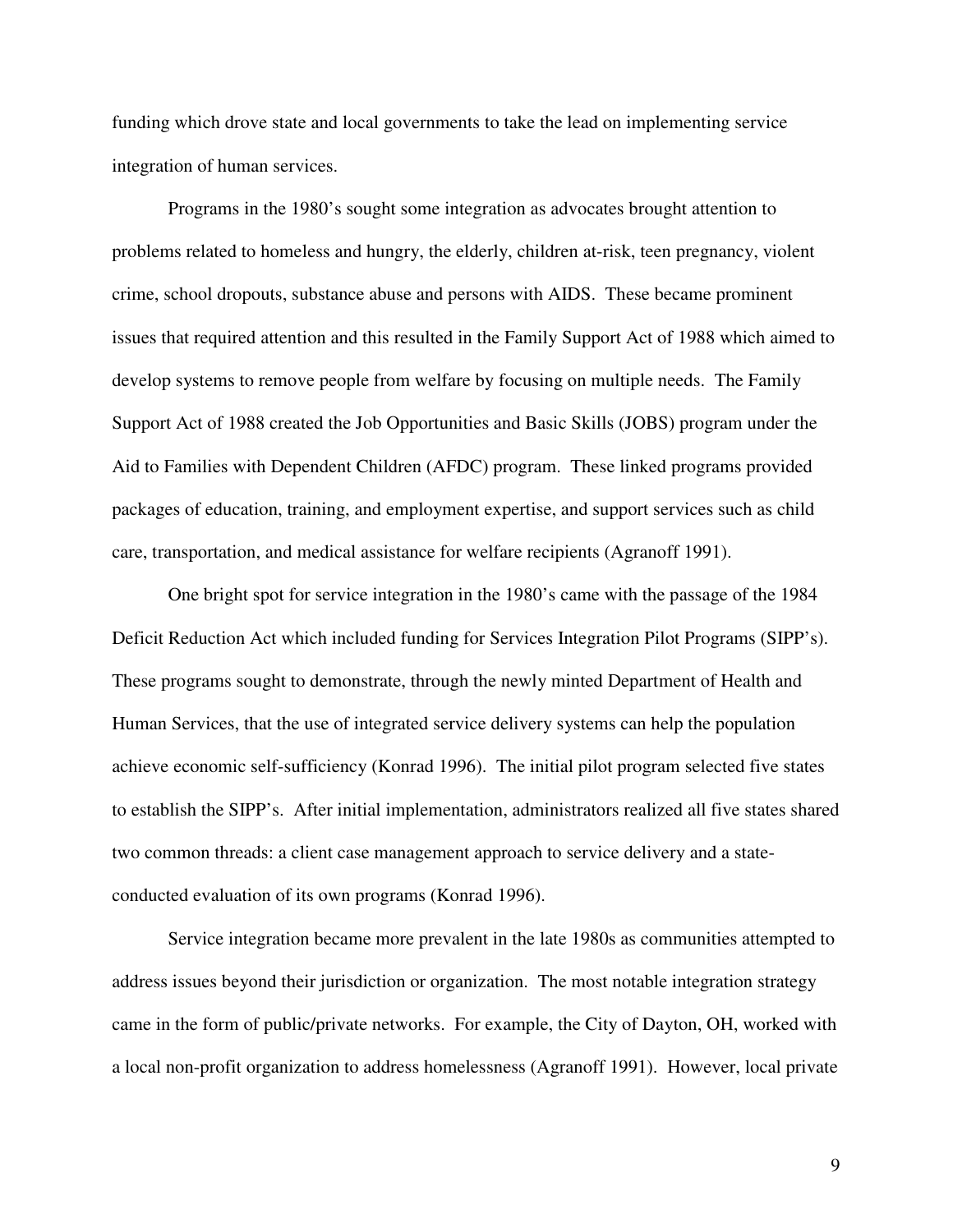agency community planning councils were replaced by units anchored in local general-purpose roles (e.g. city, and county governments, United Ways, special districts, and locally based foundations).

By the 1990s, federal agencies were clearly no longer the driving force behind human service integration. State governments and localities took the lead by combining programs to offer better services. Service integration initiatives proliferated in areas such as mental health services, family preservation, substance abuse, and services for at-risk children. With the wide array of service, administrators once again considered ways to integrate various services to offer an ideal "one stop shop" to clients.

In 1998, the Workforce Investment Act (WIA) sought to unify disjointed employment and training centers (Nilsen 2002). The WIA intended to update and replace the four Job Training Partnership Act programs for disadvantage adults and dislocated workers, through three new programs for adults, dislocated workers, and youths. It de-emphasized categorical characteristics and offered a broader range of services to the general public (Nilsen 2002). This development motivated state and local agencies to experiment with various forms of coordination. In 2001, all 50 states reported some form of coordination between services offered under TANF and WIA. However, many of these efforts dissipated in the following years due to a lack of funding as well as rotating administrators who lost interest in service integration. Currently, only a selected few of state and local governments have continued to push for integrated human services like the BVCOG.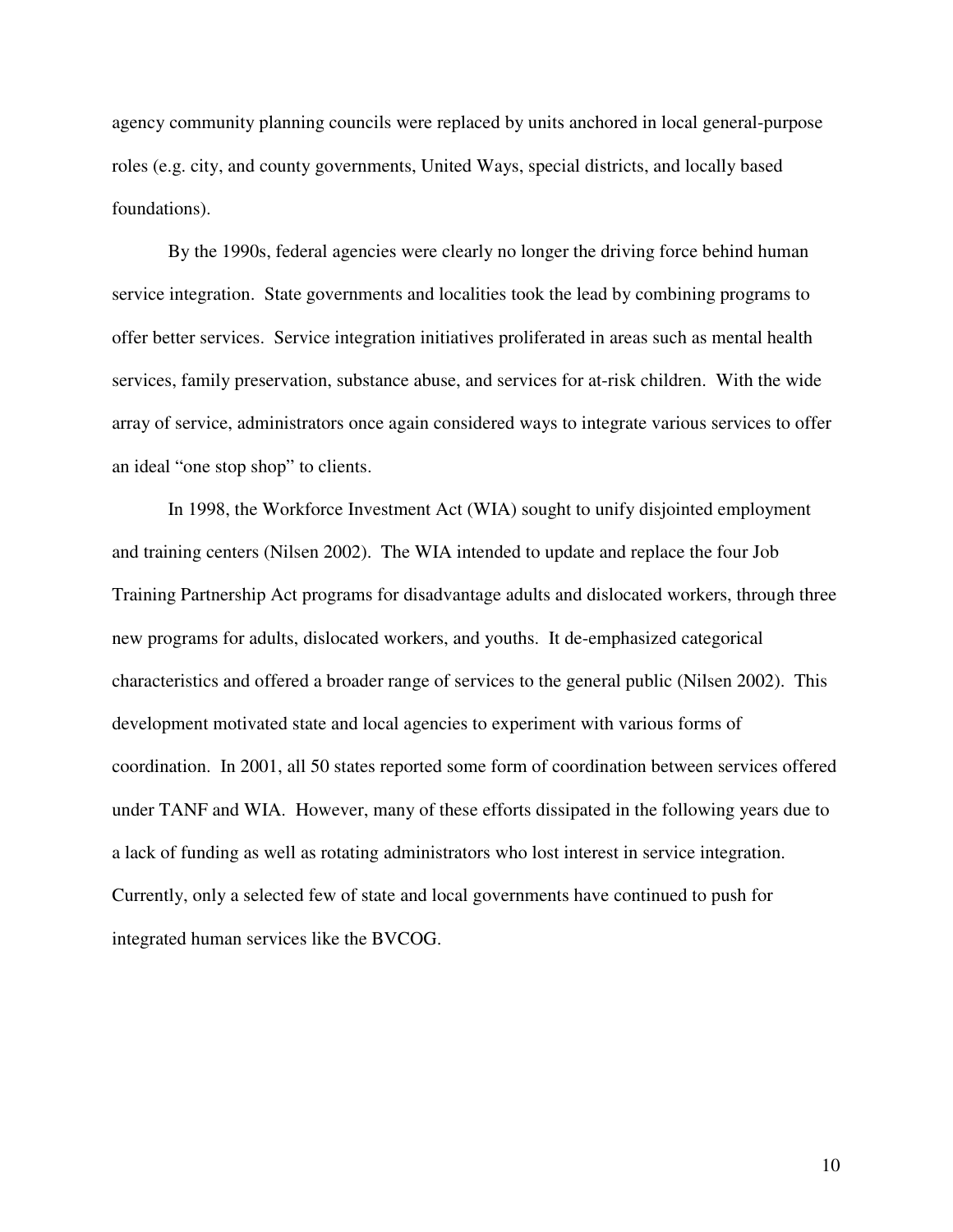# **Councils of Governments**

 Local government organizations across the United States participate in voluntary regional bodies which deliver a wide array of services, including social services, transportation planning, and economic development planning, along with a range of other services within a designated region (Wikstrom 1977). These organizations, referred to as Council of Governments (C.O.G.'s) organizations, formed as a result of state legislation which authorizes local governmental entities to enter into voluntary partnerships with each other. These regional bodies offer city, county, and other local governmental entities in a specific geographic area, as defined by state legislation, the ability to make a cohesive effort to deliver services. Some states refer to these bodies as regional councils, regional planning councils, or regional commissions (National Association of Regional Councils 2013). Of the 39,000 general purpose governments (local governments) in the United States, more than 35,000 are served by regional councils (National Association of Regional Councils 2013).

Council of Government organizations deliver services from the federal, state and, local government level which usually include the following governmental entities and services: economic development councils, municipal planning organizations (MPOs), transportation planning, aging services, emergency planning, job-training programs (Texas Association of Regional Councils 2014). C.O.G. organizations can also serve as the formal mechanism for the disbursement of Temporary Assistance for Needy Families (TANF), Supplemental Nutrition Assistance Program (SNAP), and can coordinate with federal housing programs in the community under the authority of the U.S. Department of Housing and Urban Development (HUD). Texas established the Texas Association of Regional Councils in 1973 to promote the capabilities of the 24 regional councils of government. Each council of government pays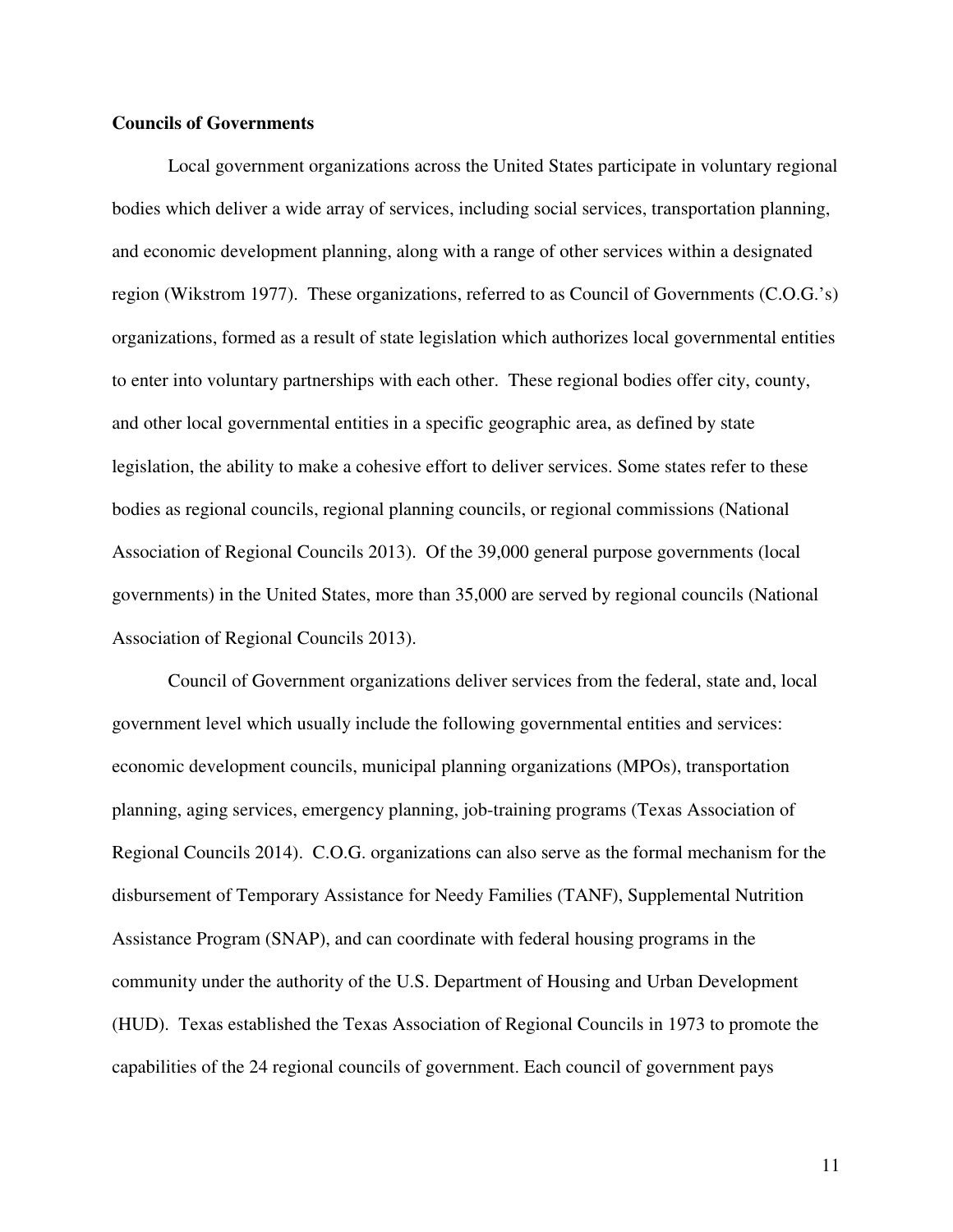membership dues to TARC to have a forum to share ideas, to educate the public, and to be represented before legislative bodies and agencies (Texas Association of Regional Councils 2014).

 In recent decades, a cohesive effort to deliver services under C.O.G. organizations expanded among municipalities across the United States. It offers an attractive option for local governments to combine efforts to cut costs to taxpayers. These organizations seek to create a "one stop shop" where constituents can go to receive a wide variety of public services. The State of Texas provides an excellent example of how C.O.G. organizations deliver services to constituents while working in the framework of local governments within a specific region (Texas Association of Regional Councils 2014). Specifically the Brazos Valley Council of Governments, which this paper will examine, provides an excellent real world case of a Council of Government that delivers resources to constituents under an umbrella organization.

#### **What is the Brazos Valley Council of Government?**

# *Inception of the BVCOG*

The Brazos Valley Council of Governments (BVCOG) was originally established under the Public Works and Economic Development Act in 1966 as the Brazos Valley Economic Development District (Texas Association of Regional Councils 2014). The following year it was reorganized as the Brazos Valley Development Council as result of state legislation (Brazos Valley Council of Governments 2013). Article 1011m is the regional council's enabling legislation (Texas Association of Regional Councils 2014). The Board of Directors voted to change the name of the council in 1997 to the Brazos Valley Council of Governments to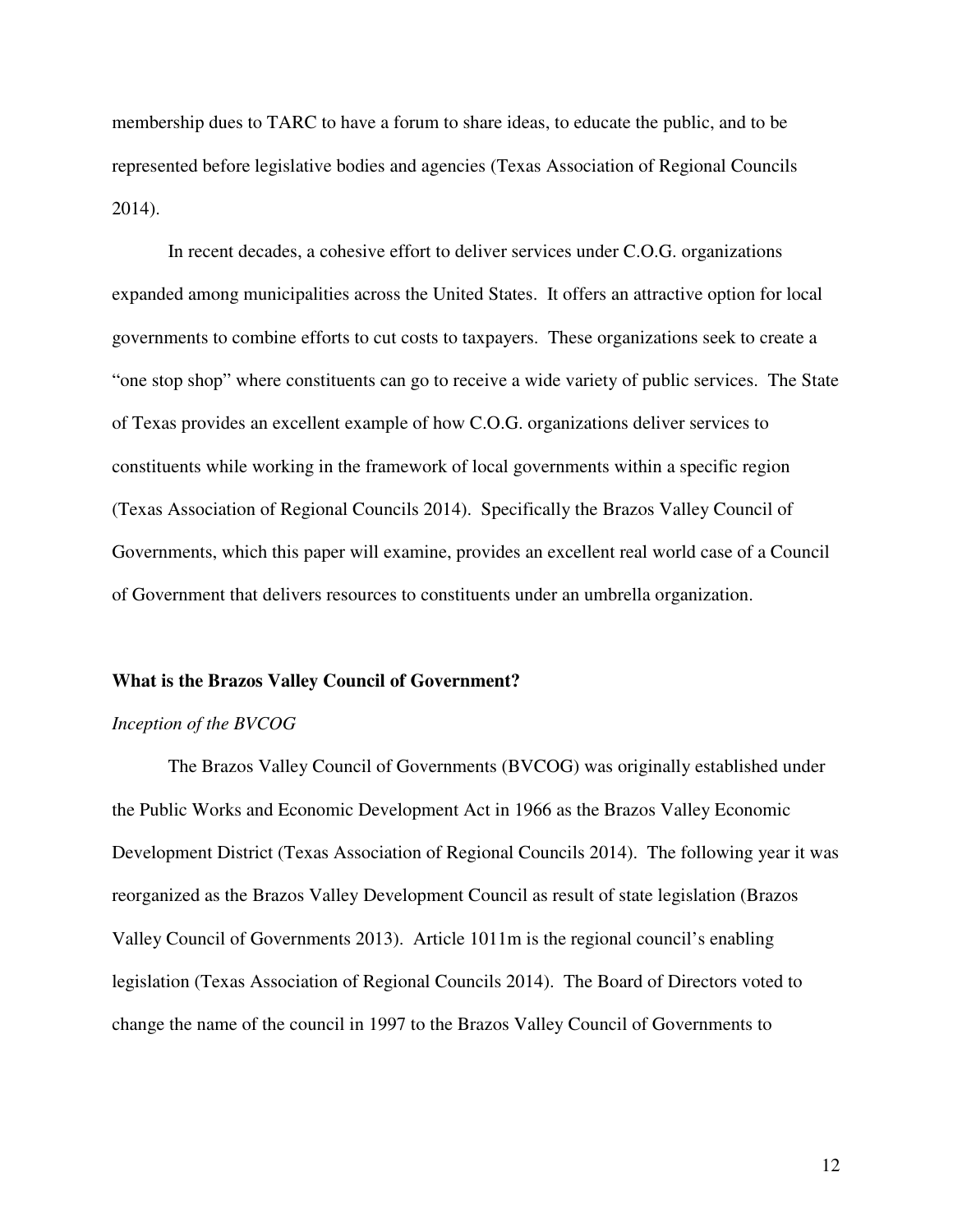emphasize the cooperative spirit between the local governments and to reflect the language set forth by the legislature (Brazos Valley Council of Governments 2013).

 The Brazos Valley Council of Governments serves as a voluntary umbrella organization for the counties of Brazos, Burleson, Grimes, Leon, Madison, Robertson, and Washington, which have a combined population of 319,447 and an area of 5,124 square miles (TARC). There are three agencies that we highlight as examples of service integration at the BVCOG: they are the Texas Workforce Solutions of Brazos Valley, the Housing Choice Voucher Program, and the Area Agency on Aging. These entities serve several major cities; including Bryan, College Station, Navasota, Brenham, Giddings, Hearne, Madisonville, and Caldwell (TARC). Since these three programs utilize the most resources, BVCOG leadership developed a strategy for integration among the three programs to save costs by cutting down on redundant processes and to provide better client satisfaction. The collaboration of multiple agencies at one location in the Brazos Valley as a "one stop shop" was an initiated by Mr. Tom Wilkinson, the current Executive Director of the BVCOG (Meeting Notes from 10/20/2013).

# *Services Provided to the Brazos Valley Region*

The three programs mentioned above, Texas Workforce Solutions, the Housing Choice Voucher Program, and the Area Agency on Aging proposed to integrate to eliminate inefficiency and a lack of effectiveness as part of the intake process. Integration of these agencies and their intake process will provide two benefits that impact citizens of Texas as well as state legislators.

The Housing Choice Voucher Program, a Section 8 Program established by the Department of Housing and Urban Development (HUD), provides the BVCOG federal funding for housing assistance to low-income families, individuals, elderly, veterans, students, and families with disability by issuing a voucher. The Housing Choice Voucher Program currently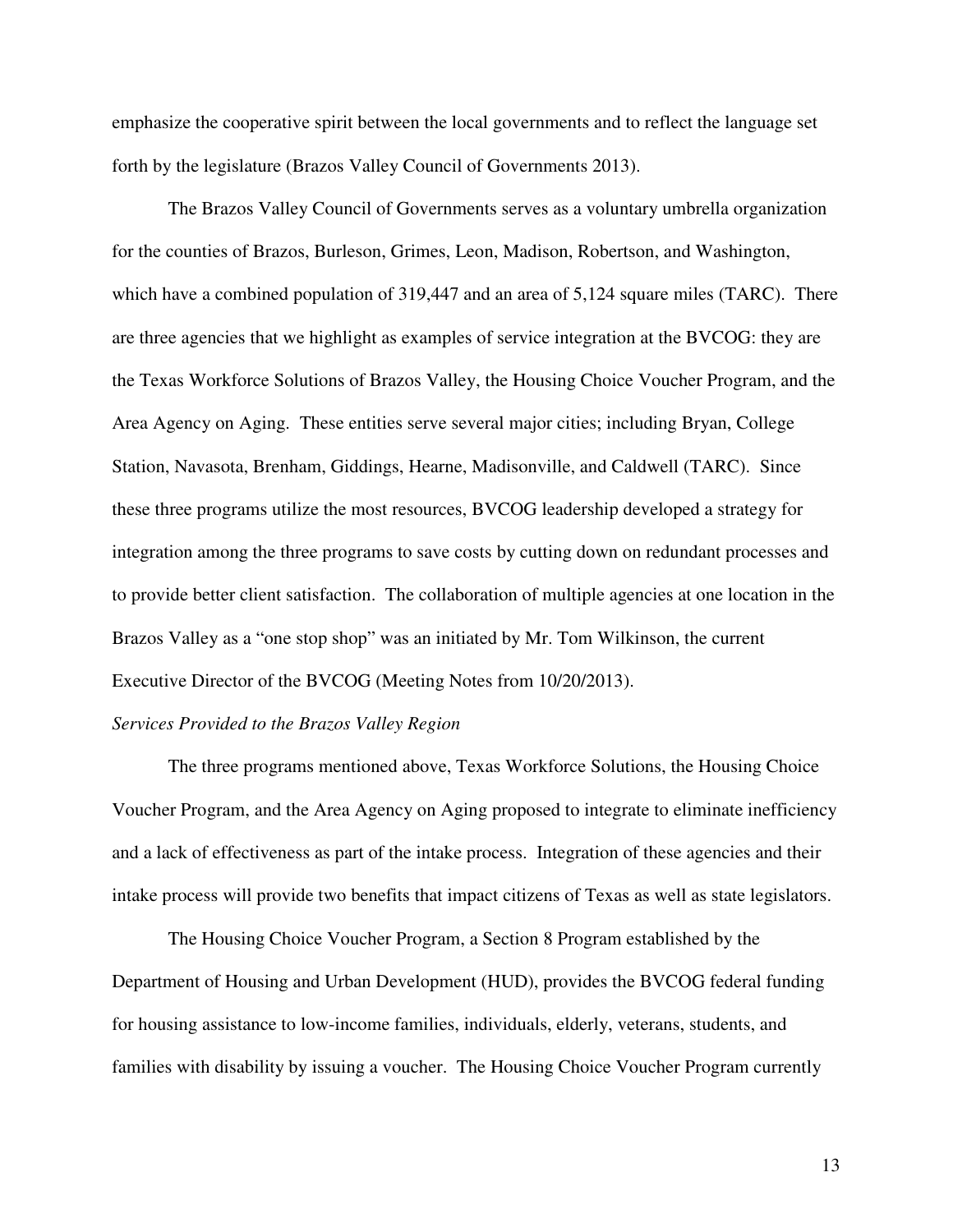serves 1900 families in the Brazos Valley region. Population densities for the seven counties currently served ranges from 14.3 in rural areas to 260.1 in the Bryan-College Station area. Compared to other region's homeownership rates, the Brazos Valley region is high; there are a limited number of rental units (PHA). This problem of high homeownership, combined with low levels of production of new housing units, creates further hurdles for low-income families to find appropriate and affordable housing. Another issue faced by low-income families in finding affordable housing is the attitude of landlords to lease units to non-Section 8 tenants. Many landlords choose to avoid Section 8 housing for their choice of renters. Rental vacancy rates in the Brazos Valley are extremely low, which forces low-income families to be placed on the waiting list for public housing. Currently, more than three thousand families, fifty-one elderly citizens, and more than five hundred disabled citizens are on the waiting list for affordable housing in the Brazos Valley (FY 2013 Plan).

The elderly population, served by the Housing Choice Voucher Program, is also served by the Area Agency on Aging and Workforce Solutions. The goal of the Area Agency on Aging is to provide the elderly population over the age of 60 with home-delivered meals, care, and guidance about their rights. The Workforce Solutions Program links the Housing Choice Voucher Program and the Area Agency on Aging through a self-sufficiency program in which individuals and families attend workshops that provide skills to keep up with the changing trends in education and technology.

 Workforce Solutions provides ways for individuals to find employment and become independent in the Brazos Valley. This program provides job training and assistance to those currently seeking employment in the Brazos Valley. In this region, 76% of the population have completed high school or attained a higher level of education, while the remaining 24% have not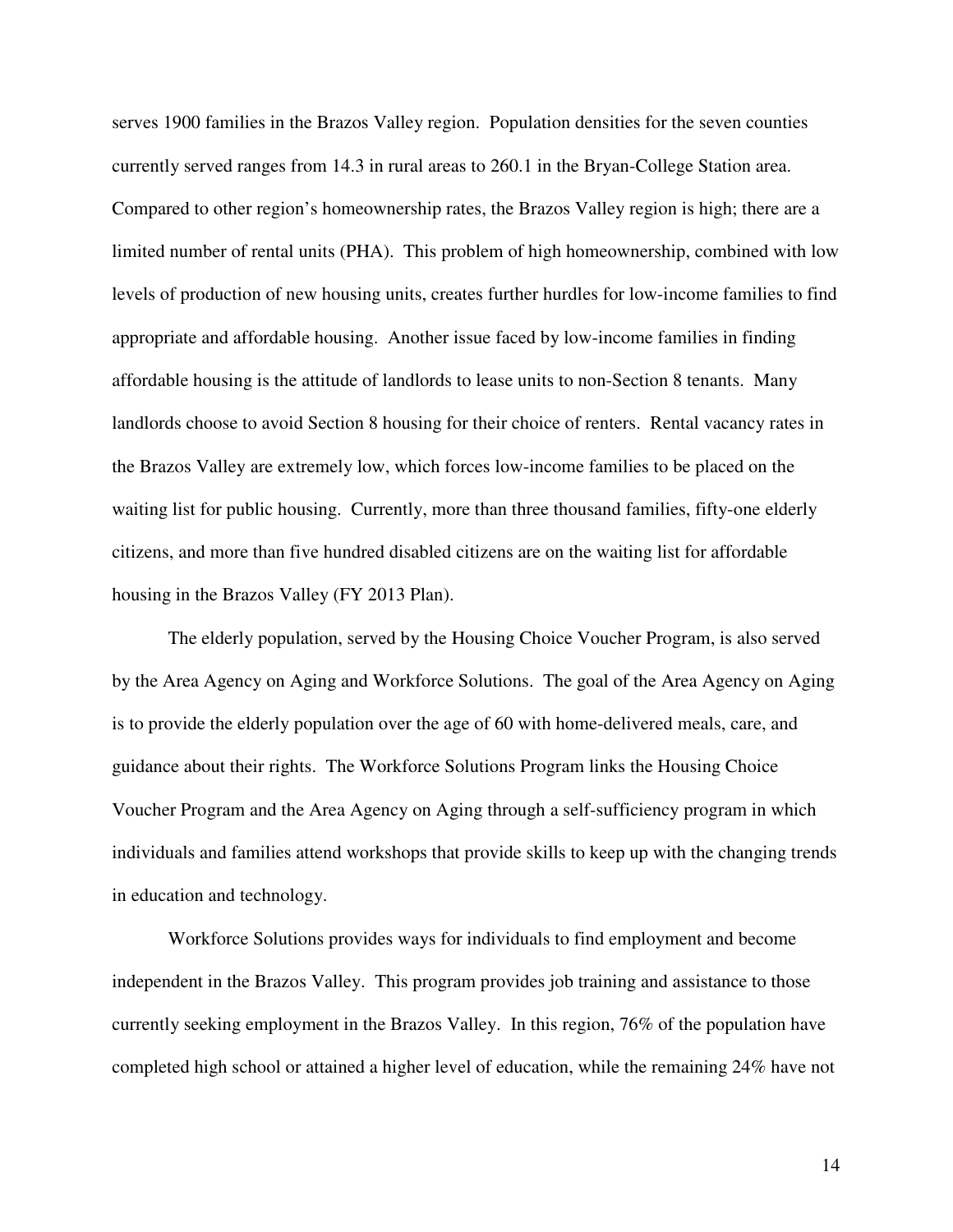graduated from high school (BVCOG Economic Development Plan). The following section will provide an overview of how residents of the Brazos Valley seek the services of the BVCOG.

# **Operational Service Context**

#### *The Client Perspective*

Many clients in this region dream of owning their own home and working in industries such as healthcare, administration, tradecraft, and education. When clients seek services at the BVCOG, they are initially referred to the agency that resembles their most pressing need. Depending on a variety of factors, such as savings accounts, background checks, and the size of their family, they then apply for aid. The process looks similar to *Figure 2* below:



All of the thin arrows represent the possible routes one client can take depending on their need. Within each program, the client fills out a required registration form for the specific agency and schedules an appointment to speak with a case manager. Next, an evaluation of the client's information is given by a representative from the program of initial contact. Then, the citizen may explore additional assistance from other programs. For instance, a client may approach the BVCOG for temporary housing. Before the client can proceed, the representative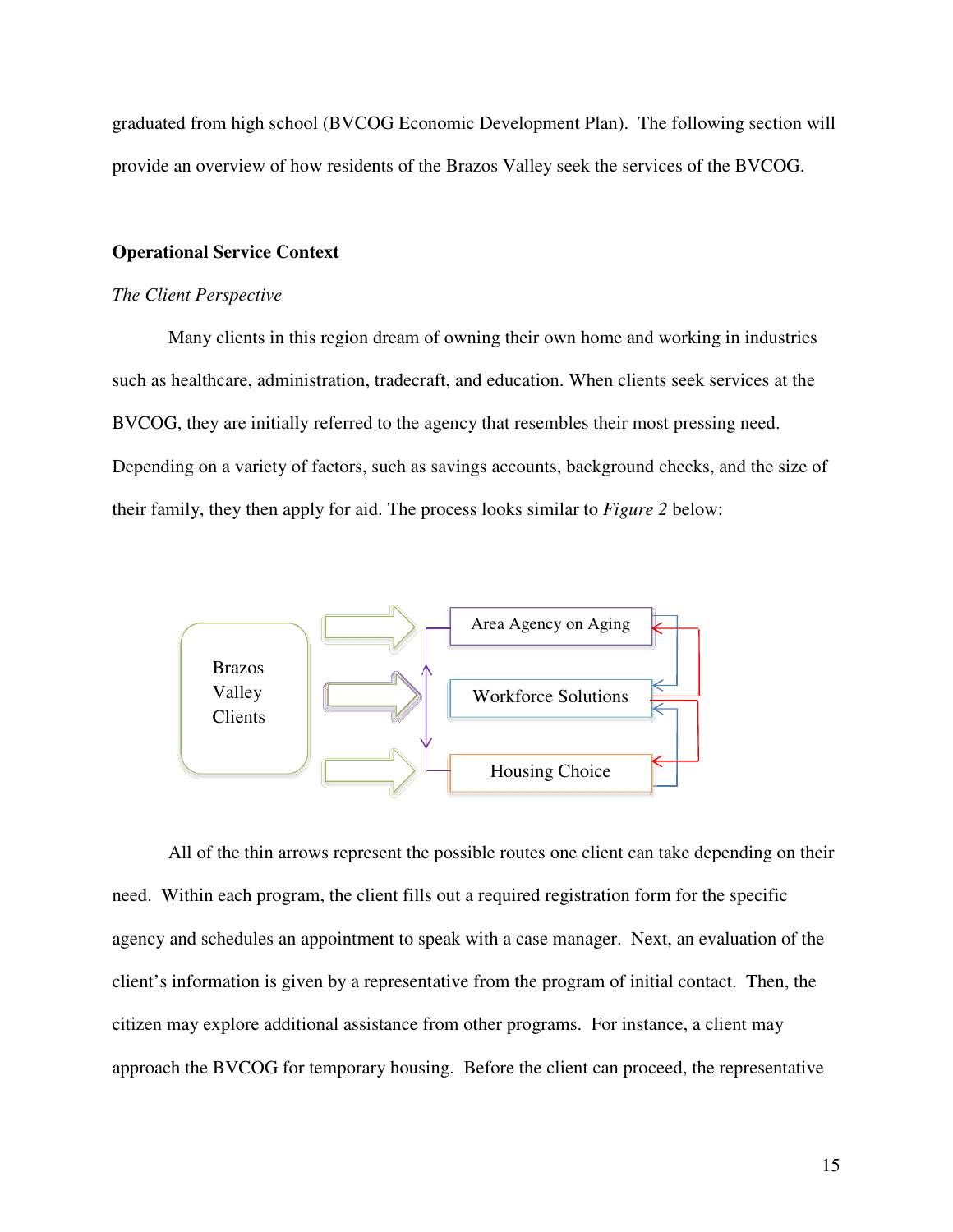assesses their income eligibility to ensure the client can maintain a certain percentage of the rental housing expenses. Often times, the client is unemployed and is recommended to first enroll in Workforce Solutions before applications for rental housing can be processed. In this scenario, the one-stop shop *Figure 2* described above encounters considerable barriers for the client. This will be discussed in further detail in Section 2

# *The BVCOG's Perspective*

There are constant efforts to integrate and coordinate the Housing Choice Voucher Program, Workforce Solutions, and the Area Agency on Aging programs. As mentioned before, the BVCOG believes that integration among these three programs would provide improved service delivery, financial efficiency, and enhanced internal and external operations. Figure 3 below represents the delivery of services from the standpoint of the BVCOG.



In each program, BVCOG employees work with client on a case by case basis. There are a few case managers in each agency that are under the supervision of program managers. The program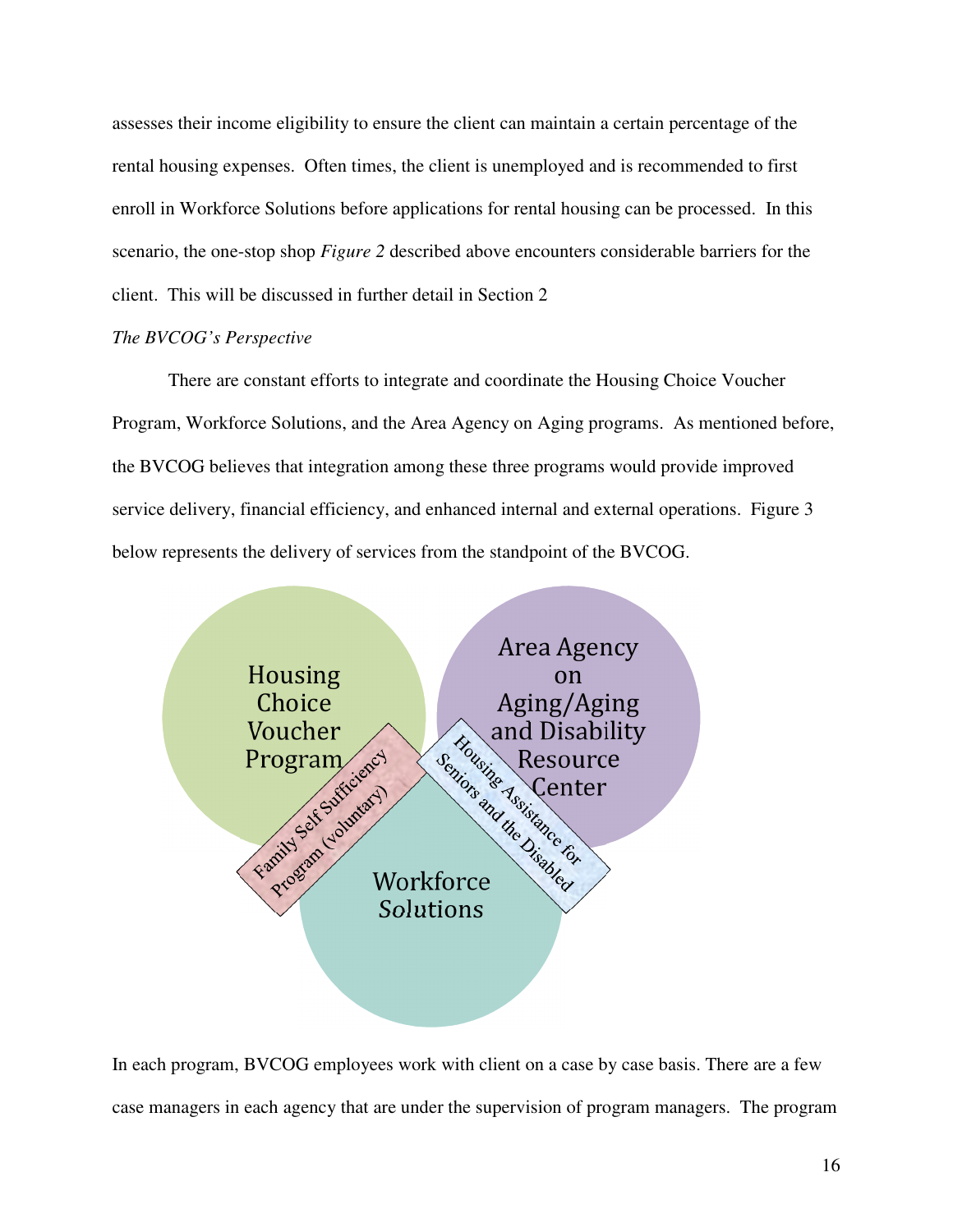managers who strive to integrate and evaluate their mechanisms to bring the necessary services to the client. A few employees from each program also gather together once a month for Triage Meetings to discuss a select number of individual cases. These meetings provide an opportunity for the BVCOG staff to improve coordination of services on a case by case basis. Based on the current facts stated above, the BVCOG is placed as a level one on the model of service integration benchmarks. More will be discussed later in Section 4.

# **Intake 1**

Intake 1 is described as a client relationship management software designed specifically for health and human service agencies (McGuire, Rich, and Schobeiri, Intake1: Introducing a New Paradigm, *power point presentation*). The software was developed by Jeannie McGuire, Andrew Rich, and Wilfried Schobeiri at Project Unity. This organization is a non-profit that works with the BVCOG and their clients, essentially empowering families to help themselves. They strive to assist the unmet needs of vulnerable families in Brazos County. As the BVCOG strives to better integrate its services, clients still face the cumbersome process of providing duplicate personal information and updating their ever evolving status to multiple agencies.

Intake 1 is a user-friendly platform that generates shared intake information across agencies, allows case managers to document the incremental progress and outcomes of client progress, provides needs assessment functions, generates customizable reports to comply with funding sources, and updates information across agencies immediately (McGuire, Rich, and Schobeiri, Intake1: Introducing a New Paradigm, *power point presentation*). While each program maintains its own legacy system to comply with program specific demands, Intake 1 facilitates the integration of the intake and case management functions across agencies. Time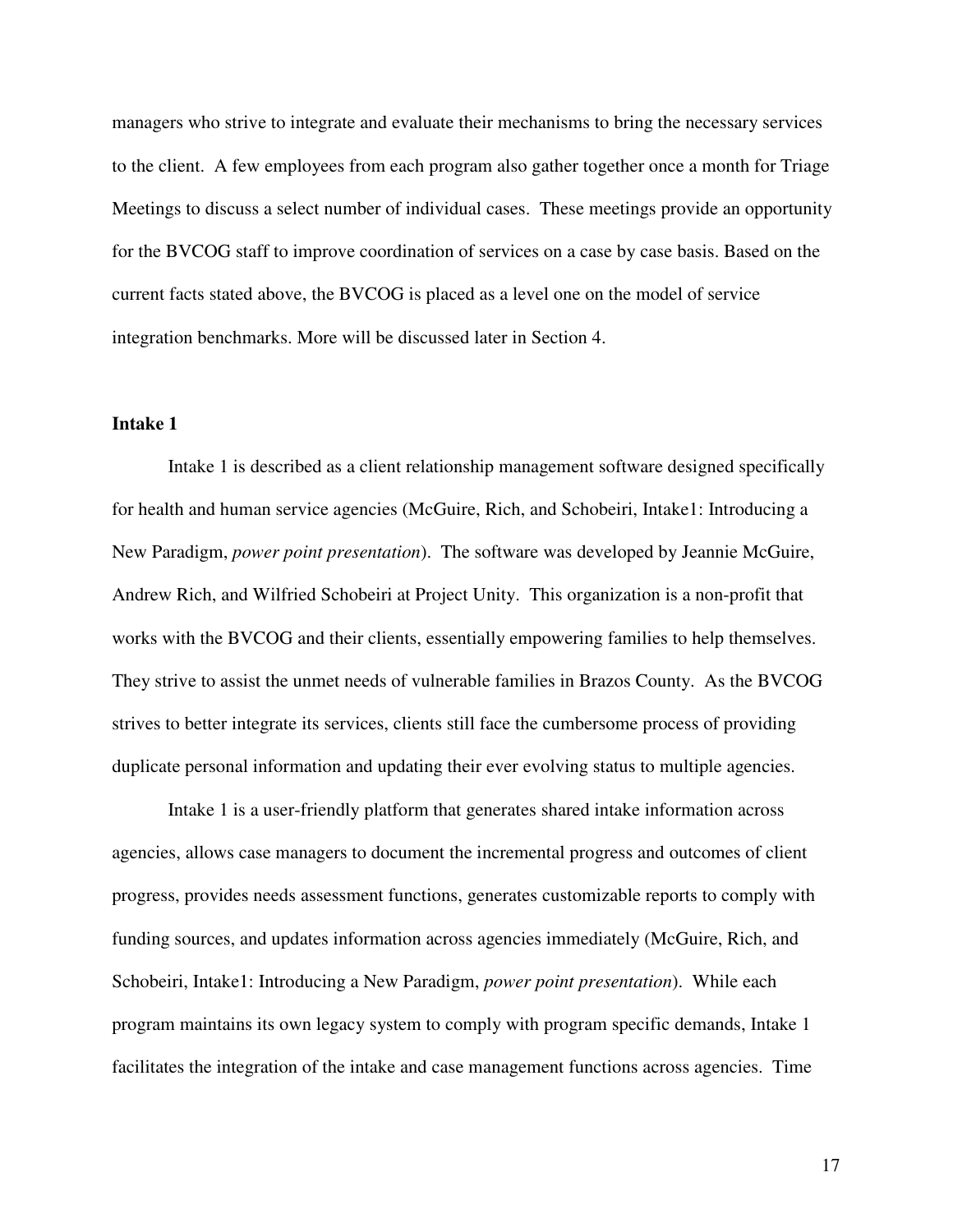and money may be saved through a more seamless access to a client's information and the client can enjoy an interaction with the agencies, free from duplicate questioning. The benefits of Intake 1 include the following: case actions are stored in one location, the web-based interface allows authorized program personnel access from anywhere, National Performance Indicators can be linked to outcomes across agencies for performance measurement functions, customized reports can be generated while the original data is backed up, customizable intake for each program's needs, and a client's visits and case history may be instantly verified (McGuire, Rich, and Schobeiri, Intake1: Introducing a New Paradigm, *power point presentation*). The intended user for Intake 1 is any government agency that is distributing benefits such as child protection, education, employment, housing, early childhood, homeland security, disaster planning, veterans services, and criminal justice services (Intake 1: Product Overview Document).

In 2011, the concept of using Intake 1 at the BVCOG gained traction during a Board of Directors meeting for Project Unity. Members discussed the benefits of the software sharing system to provide better assistance. They concluded that innovative ideas such as Intake 1, invite collaboration between agencies and a central service distributor. Later in this same year, members discussed the possibility of introducing Intake 1 to State Representative Fred Brown for input among all state agencies (Unity Partners Board of Directors Meeting Minutes 2011). It is unclear if further steps were taken after the mention of contacting the congressman as he resigned later in November of 2011. State Representative John Raney took his place in December of 2011.

Soon after, an employee at the BVCOG conducted an internal study to assess this integration problem and Intake 1's solutions. The study, like those before it, concluded that the BVCOG would benefit from a program like Intake 1. Presently, the BVCOG has hired one of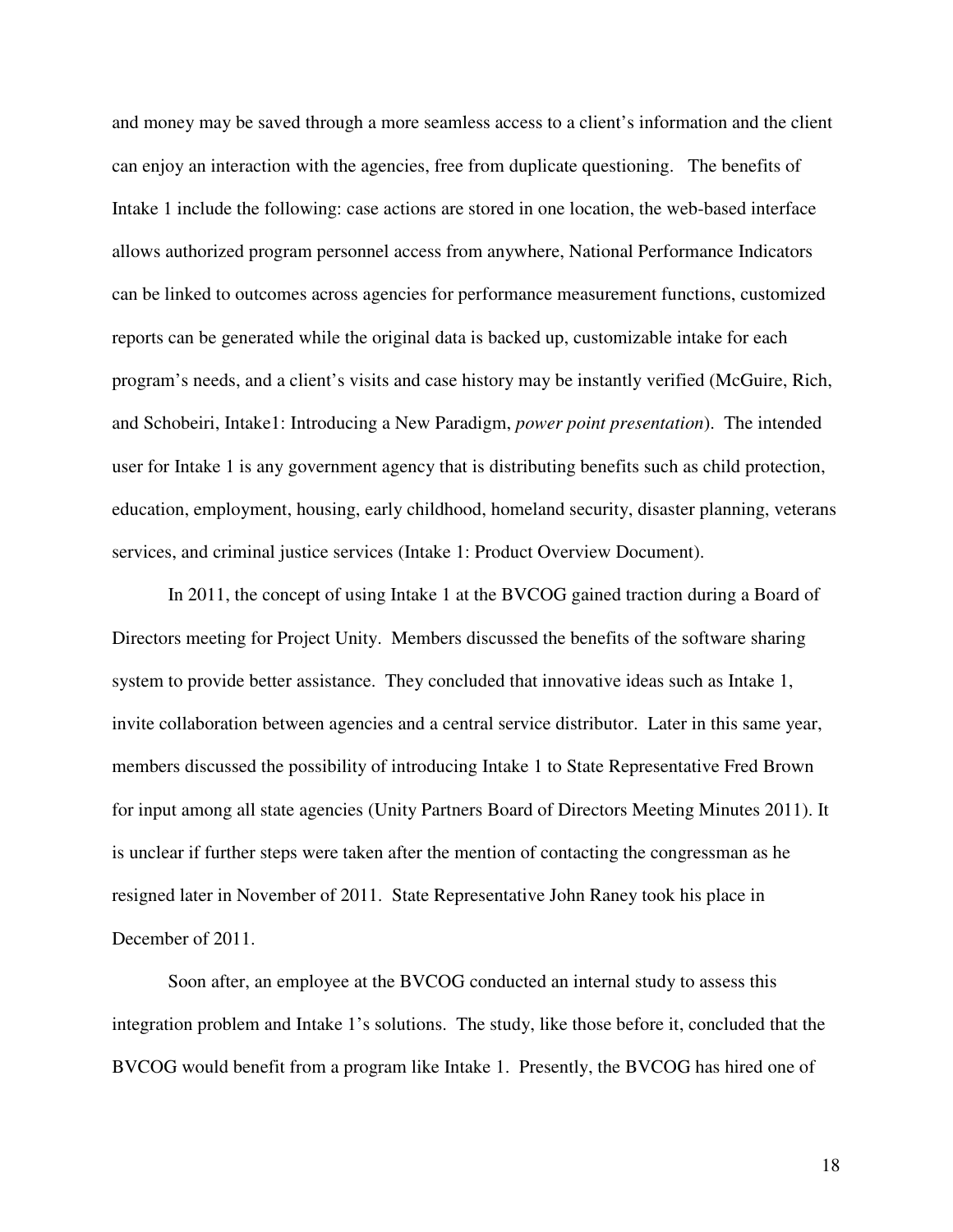Project Unity's employees who are well versed with Intake 1, to try to assimilate some of the integration for the three agencies. However, at this point the BVCOG has not fully embraced Intake 1 past the transplanted employee, because they have not been able to secure proper funding for the software. In addition, they have also encountered resistance from known legislation such as HIPAA, which references client confidentiality for the software. Nevertheless, the capabilities that Intake 1 can provide, may be a solution to helping the BVCOG create a common intake process and better manage its clients.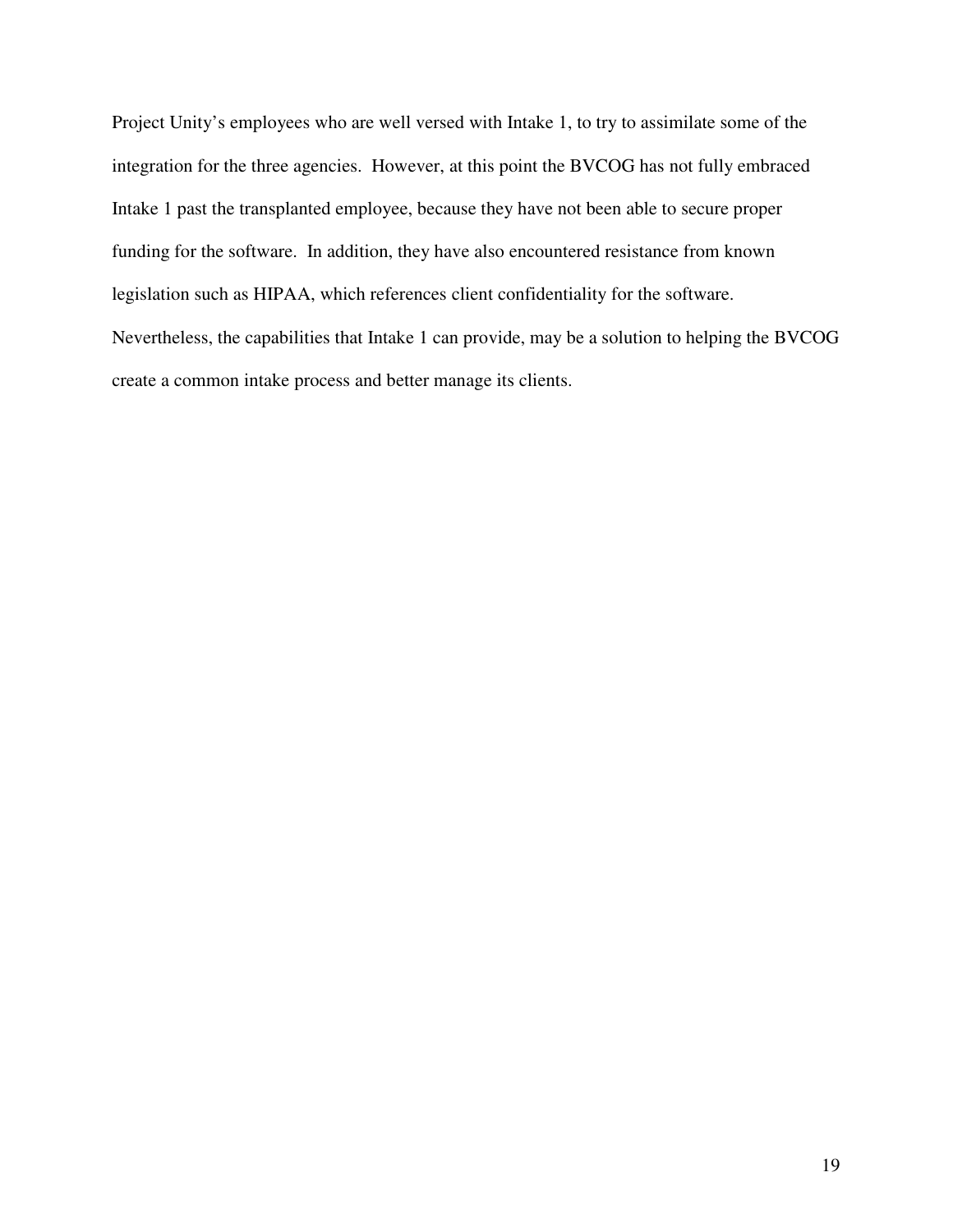# **Chapter 2 Service Integration Barriers at BVCOG Report**

A report on the scope of the service coordination barriers among the BV regional social services agencies.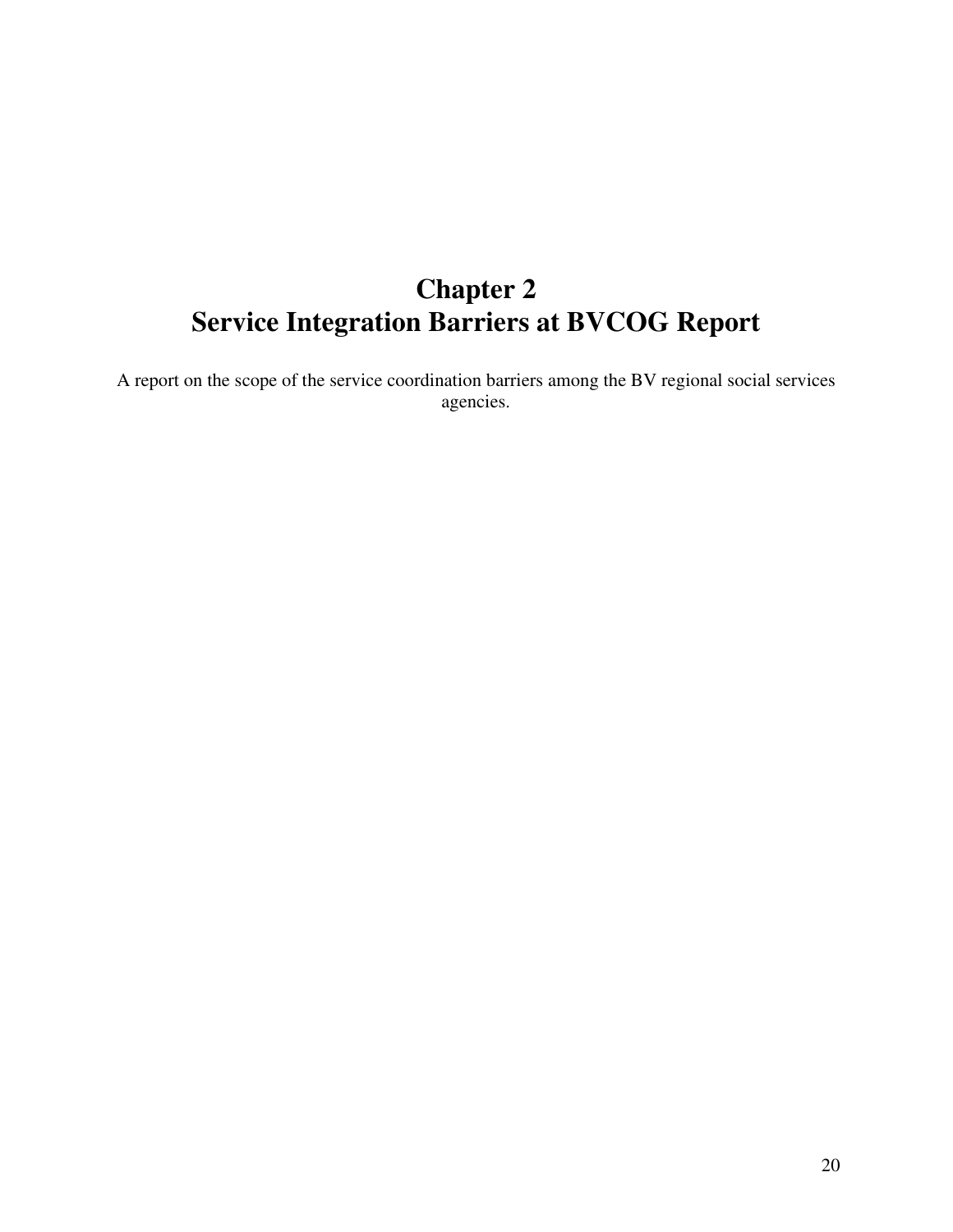# **BVCOG's Expectation**

As the largest public service provider in the Brazos Valley, the BVCOG faces various challenges of service delivery and integration. Administrative constraints and funding limitations cause families and individuals to struggle to obtain an array of services that are available to them. To tackle the current operational problems and potential integration barriers within these programs, the BVCOG seeks solutions or suggestions on the following aspects to improve their current and future service to targeted citizens.

#### **Barriers to Service Integration**

Growing customer expectations make efficiency and effectiveness key measures to assess performance management at the local level. Many BVCOG clients who apply for services in one program are also eligible to receive assistance from other divisions as well. The ability of the BVCOG to share client information across programs and offer the full set of services is critical. Under these circumstances, BVCOG leadership must overcome barriers and design internal processes to meet growing expectations and needs of citizens. Addressing the following challenges to service integration will improve citizen experience and outcomes through the use of various programs.

#### *Data integration*

Data integration and sharing presents a complicated issue that can lead to legal challenges, which includes ensuring the privacy of user information. Administrators do not have a single master application that is completed by a customer when he/she applies for any service provided by the BVCOG. Currently, citizens are required to fill out separate applications for each program and as a result, the time needed to process applications and offer services is prolonged. Each service provided by the BVCOG has its own individual application. However,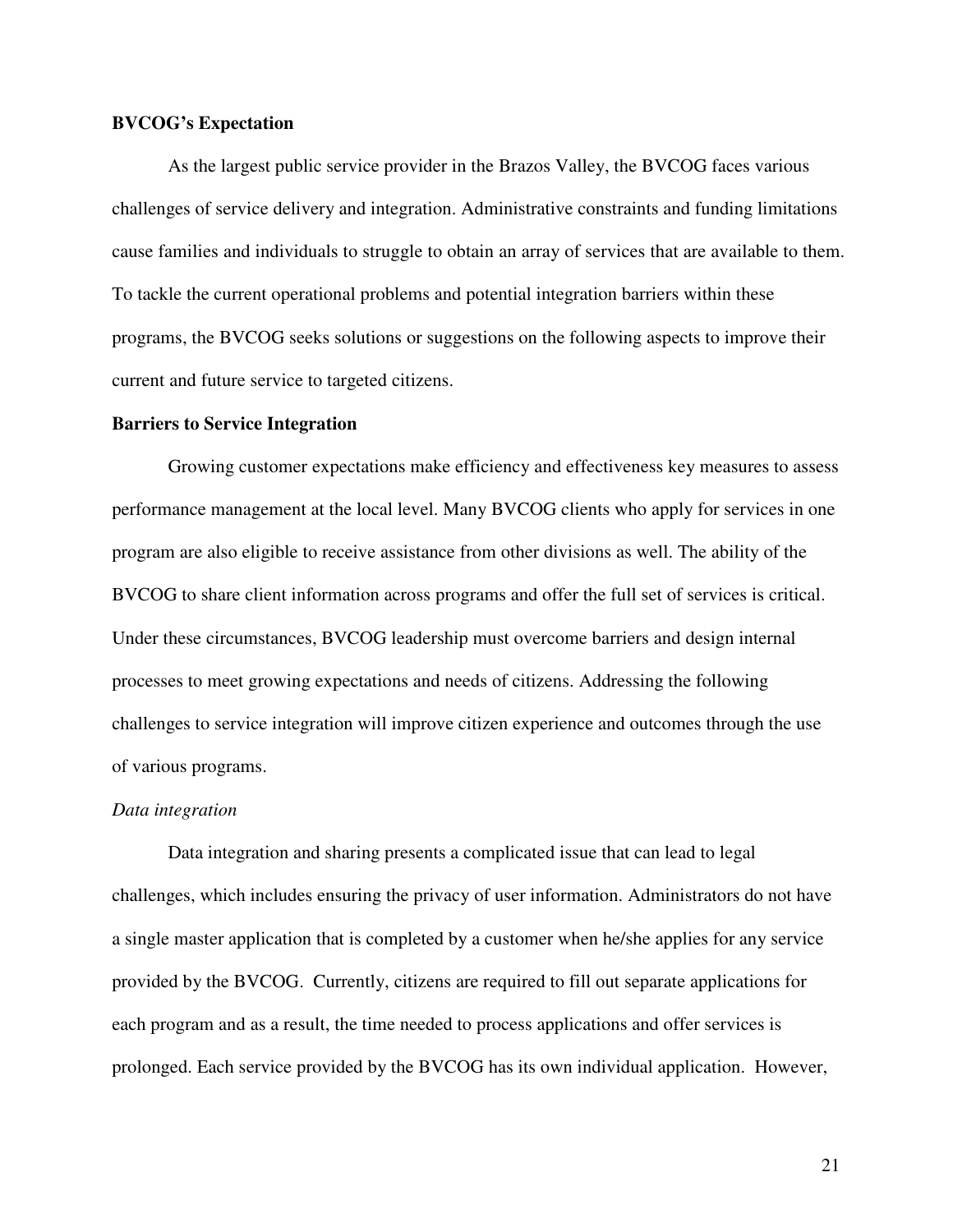case managers in each program may ask for clients' written consent to share their personal information with other programs in an effort to distribute the information with other applicable services. A shortfall of this process is that there is no written guidance for this procedure.

Ronnie Gipson, Program Manager for the Area Agency on Aging, stated that "access to databases to see what is going on with a customer/client is one of the biggest barriers faced by my program." Mr. Gipson further suggested that this barrier prevents smooth service integration and indicated that "there is an overlap of information but this overlap lacks coordination between staff of the different programs." Judson Brown, Program Manager for the Housing Choice Voucher Program, stated that a "lack of information sharing of staff within the three programs is a great barrier." Trish Buck, the Program Manager for Workforce Solutions, stated that "information sharing within agencies" is one of the barriers at the macro level that is creating obstacles in improved service delivery.

 According to Ms. Buck, "streamlining of employment programs at the federal level" should occur and there should be an element of human-ness in the case management process. Before service integration can occur at the BVCOG, data integration must be improved. Upperlevel management agrees and echoes similar concerns for the improvement of data integration at both the macro and micro levels.

# *Software*

Effective processing of applications and exchange of citizen information across various programs requires a uniformed software system. A software system would provide a way for case managers, program managers, and top management of the BVCOG to share information, provide assistance, track progress, and report information on outcomes. It could also provide a consolidated way for citizens to submit information that could be shared amongst agencies. The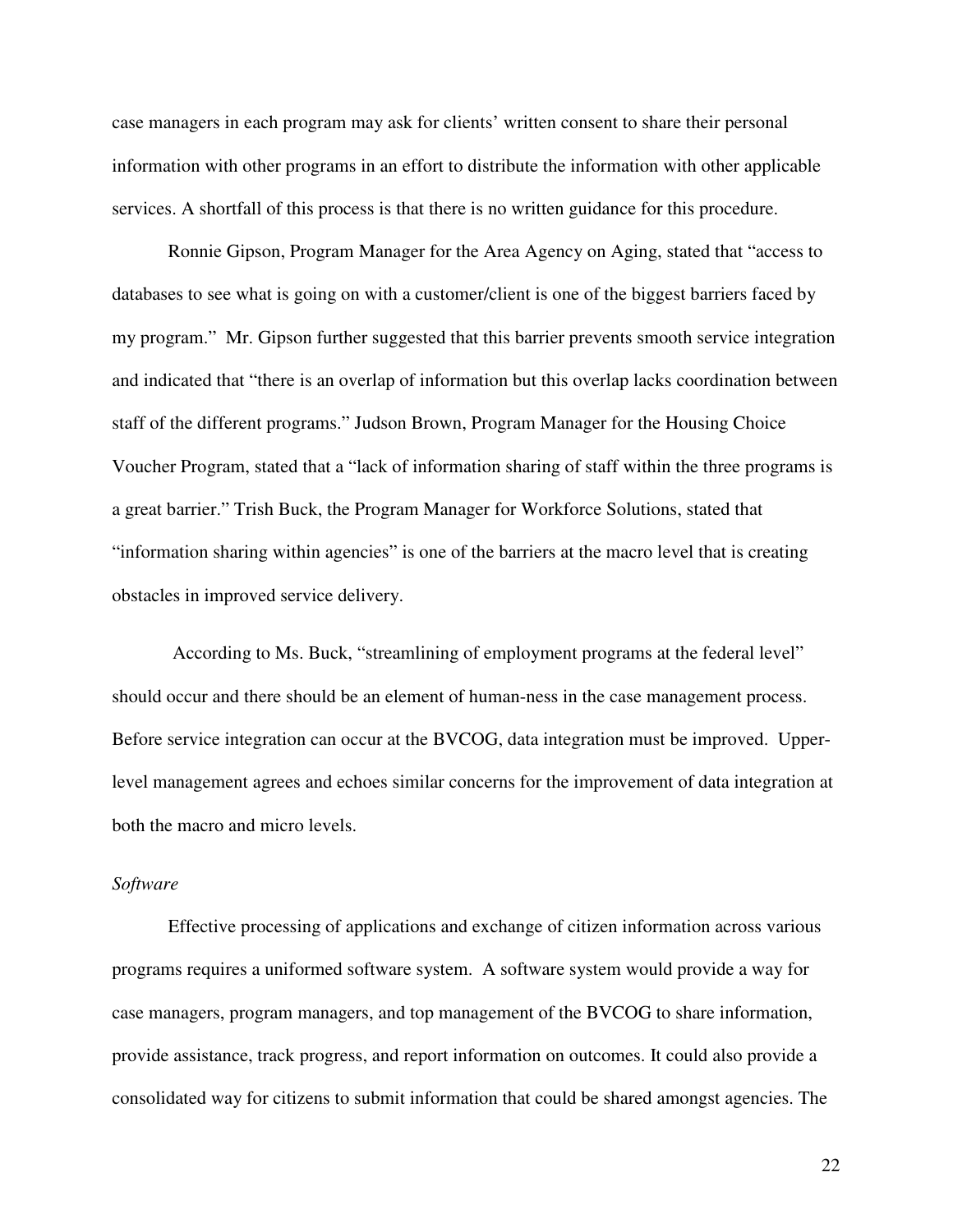BVCOG currently does not have an agency-wide software system; this inhibits their ability to manage cases across program boundaries. The advent of a software system could provide improved communication, both internally and externally for both citizens and staff. An effective software program could provide improved speed for those who wish and / or qualify for various services delivered through the BVCOG.

If an integrated software system were in operation at the BVCOG, many clients would still face the barrier of access. Mr. Wilkinson, in agreement with Ms. Buck and Mr. Brown, states that the lack of infrastructure plays a major role as a barrier in service delivery. Most federal agencies design programs for the urban areas and do not make changes for adoption in rural counties. This creates a problem as many rural areas lack the infrastructure needed to access the internet, which has become a very common necessity in urban areas. As a remedy, the BVCOG is working on providing internet access to rural areas within the Brazos Valley region. More specifically, they are planning to install fiber cable in rural areas to potentially own and operate the BVCOG's internet which will be called the COG net. Once this is complete, many citizens would at least have the capability to engage with an integrated software system as citizens in larger cities do with their respective agency.

# *Personnel*

The staff in each of the three major programs is trained and accustomed to administering their procedures only. Judson Brown voiced his concern that administrative capacity is a barrier to efficient service delivery because of its inability to provide enough knowledgeable personnel to deal with every case in a detailed manner. In meetings with case managers, our group found that it was difficult for them to effectively engage in their work because they needed to consistently interact with another agency. They described the current atmosphere of agencies as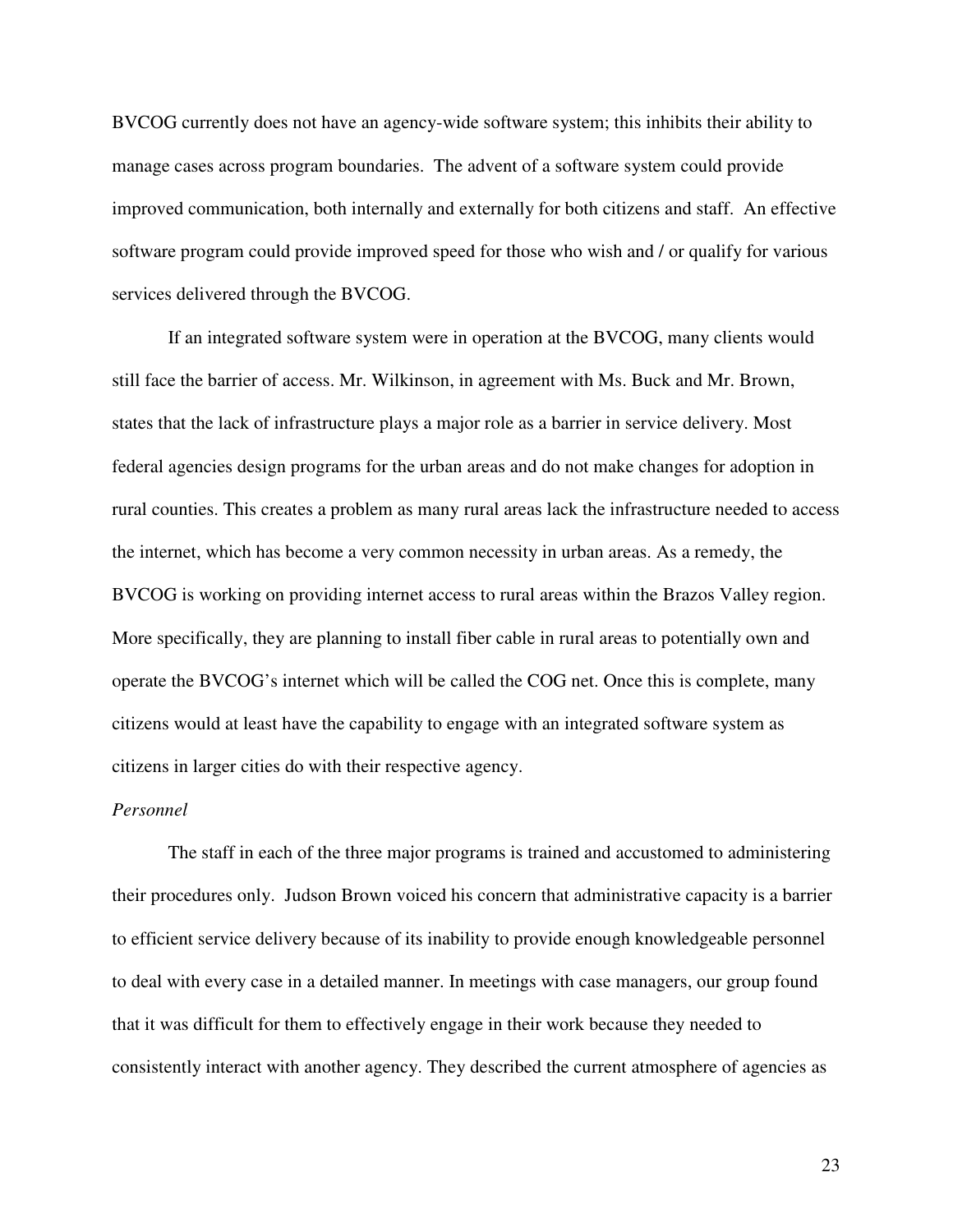major silos constructed with very little coordination or collaboration efforts established between them for mutual success. For example, Sonya Roberts and Lenora McDonald revealed, "Case managers do not know much about the information and procedures of other programs. The case managers of the Housing Choice Voucher Program are unaware of the processes and benefits of the Area Agency on Aging and Workforce Solutions." Sonya Roberts and Lenora McDonald also indicated that "there is a lack of time to gain knowledge about each program, in addition to in-depth problems of each individual citizen."

Mr. Wilkinson provided an example of how the lack of coordination hurts the citizen involved in the process. He stated that many times a program can delay or fail to work with convicted citizens on the expulsion of their prior felony records. When this occurs, it is close to impossible for that citizen to gain employment. Mr. Wilkinson also stated that his experience has been that other agencies have the potential to interact with one another, but purposely choose not to interact with each other.

 Generally, there is agreement that the staff of each program needs to be experts in their own fields. They are to have experience and knowledge within their programs to be sure they can effectively carry out and provide quality service to their citizens. However, due to funding restrictions to integrate services, it is difficult to provide the personnel of the programs adequate training and support to insure they are familiar with other agencies structures and procedures. Because of this dichotomy, it is difficult to decide whether it is better to deprive existing personnel of time within their own program to better understand other agencies or to hire additional personnel to fill the knowledge gap.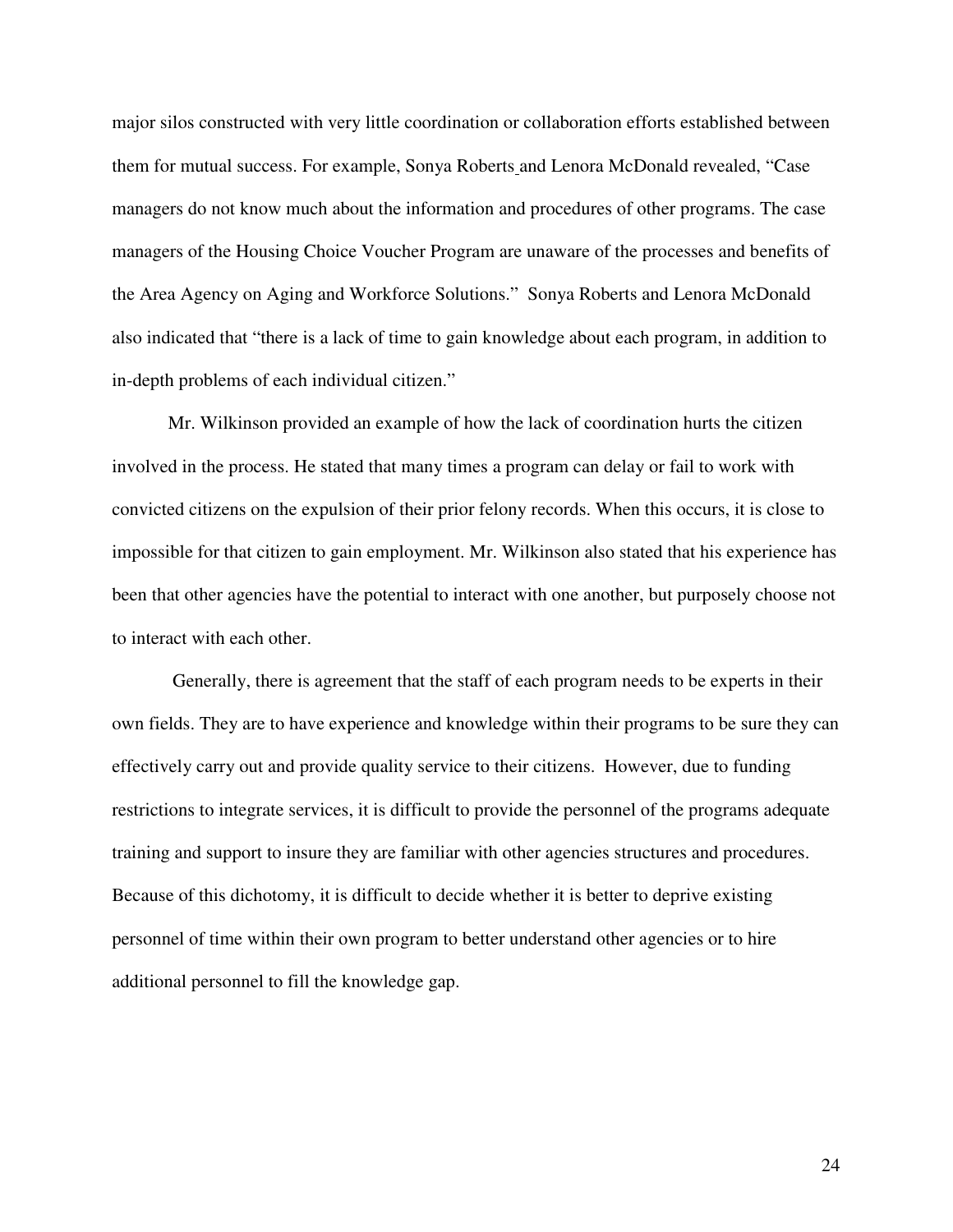# *Lack of information*

Clients who apply for assistance from one program are often unaware of related services offered at the BVCOG. Many times they have tunnel vision and do not know how to pursue more assistance if they are qualified for it. Clients generally assume that case managers will discuss all of their options, including those outside of their respective departments. Established procedures that provide information to citizens on related services from other programs are missing. Sharing such information usually occurs on ad hoc basis.

#### *Laws and regulations*

The BVCOG is obligated to follow the laws and regulations set forth by Congress, and carried out through the Department of Housing and Urban Development, the Department of Labor, the Texas Workforce Commission, and the Department of Health and Human Services as they administer services to their citizens. The administrators of the agencies at the BVCOG have identified two areas where regulations have become barriers to service integration. The first is a restriction regarding their annual budget, and the second are the laws that prevent the dissemination of citizen information amongst several agencies.

At a recent meeting Tom Wilkinson stated that "90% of the barriers in service integration at the BVCOG are due to the federal stipulations added to the allocation of funds." He further states that the "burden of barriers starts at the federal level and gets augmented at lower levels of government, where state stipulations are added." Essentially, this burden trickles down from the federal level to the state and local levels for Workforce Solutions and the Area Agency on Aging. According to Mr. Wilkinson, Section 8 Housing does not encounter as severe of a slope because the funds are dispersed directly from HUD; however, they have other issues. He stated in a recent meeting that "at times even HUD has constrained the BVCOG with regulations as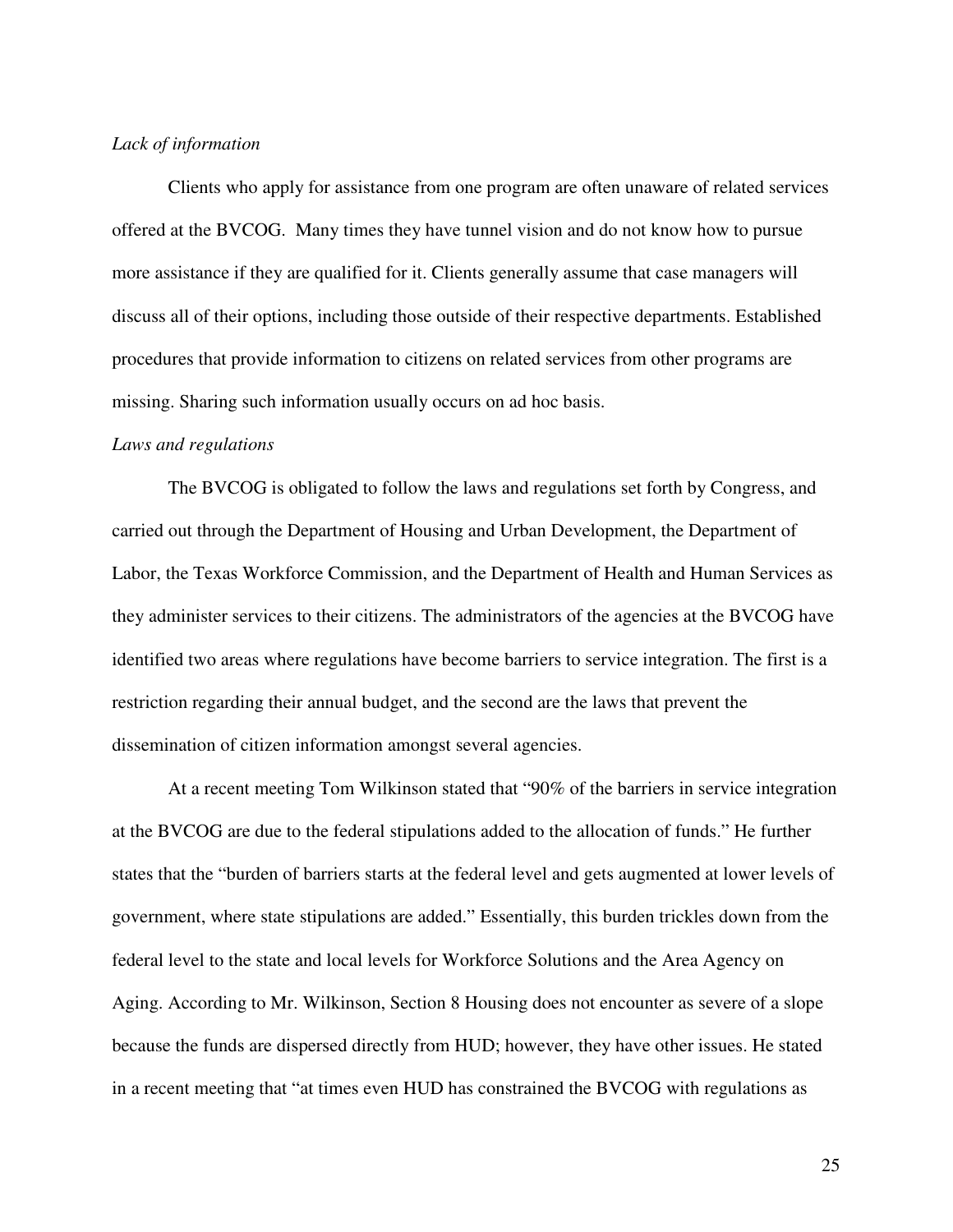they are focused more on managing cash for programs and executive compensation. In either case, HUD fails to focus on the bigger picture of helping citizens by removing strict budget regulations."

In other situations, provisions about coordination and integration of service delivery at the local level are often vague or missing. This creates a barrier for the BVCOG as they are not able to clearly approach an issue such as privacy. For example, the ability to get a citizen's written consent for sharing their information across agencies makes it possible to streamline various services delivery across programs. Yet, without a clear path of regulation from the Department of Labor or the Department of Health and Human Services, it is difficult to proceed with service integration and discuss a citizen's background with all necessary agencies. In Section 3 we will further discuss the federal, state, and local regulations that affect the BVCOG. *Funding* 

Funding and related regulations create barriers for efficient service delivery. Tom Wilkinson stated that "funding creates barriers for the BVCOG. For example, preparing 900 meals for elderly citizens requires having funds on hand. However, congressional regulations stipulate that the BVCOG cannot have more than three days of cash on hand. This hinders payments to contractors and creates obstacles in the authorization of funds for program operations for the week." Mr. Wilkinson added that from the funding perspective, "most programs are not designed to solve problems permanently, they just focus on solving immediate problems and these programs cannot initiate change without getting financial support from Congress." Mr. Wilkinson noted, "Texas Workforce Commission and every agency that provides funds, questions the budget and questions the utilization and allocation of those funds." The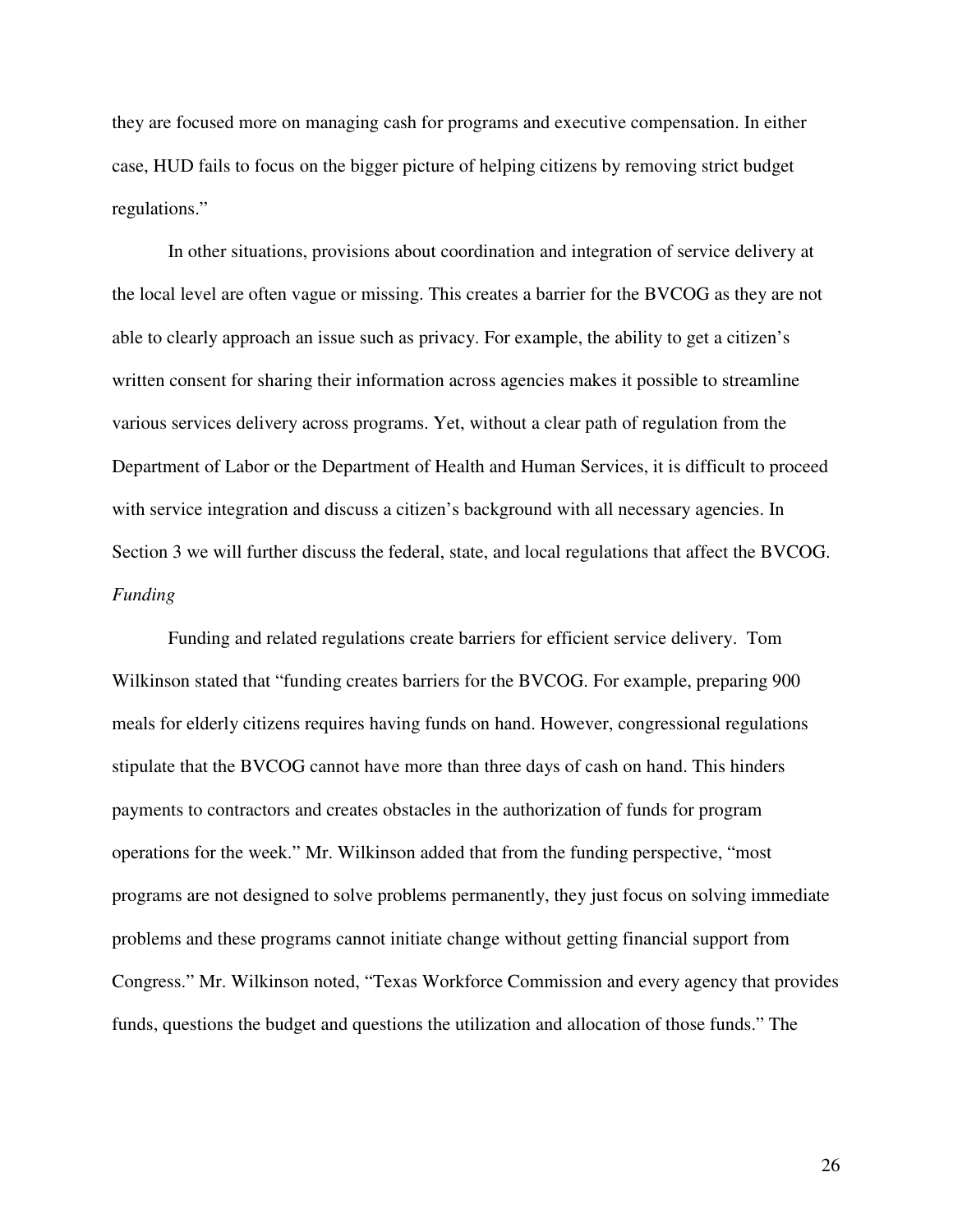programs within the BVCOG have to send in reports of past fund distribution and allocation per month to receive funding for future months.

# *Cost Allocation*

As touched on above, Federal regulations stipulate the formulation of a cost allocation plan which encourages fair distribution of funding to all programs. The BVCOG has to not only adhere to federal cost allocation plans, but also to the cost allocation plan imposed by the State of Texas. Tom Wilkinson explained that on the management level, "the regulations mandated by the federal or state agency do not allow funds to be mixed with the funds of any other program. These funds are restricted to the program they were allocated for." Thus, the BVCOG's resource allocation plans address how funding is distributed and allocated within each program. Mr. Gipson added that "the general accounting practices, which mandates the cost allocation plan, is a juggling act that requires programs to line item expenses such as accounting, human resources, data line, & staff time/time sheets in their proposed budget." Cost allocation is difficult to work within and often hinders program efficiency and effectiveness; therefore it is often avoided altogether.

# **Conclusion**

 The Brazos Valley Council of Governments struggles to overcome funding limitations and administrative barriers. Data integration and software issues prevent the program managers from accessing client information for real-time updates. It also prevents the client from receiving timely access to assistance. Further, staff members from different agencies struggle to interact across programs because they haven't been trained due to limits on time, and restrictive funding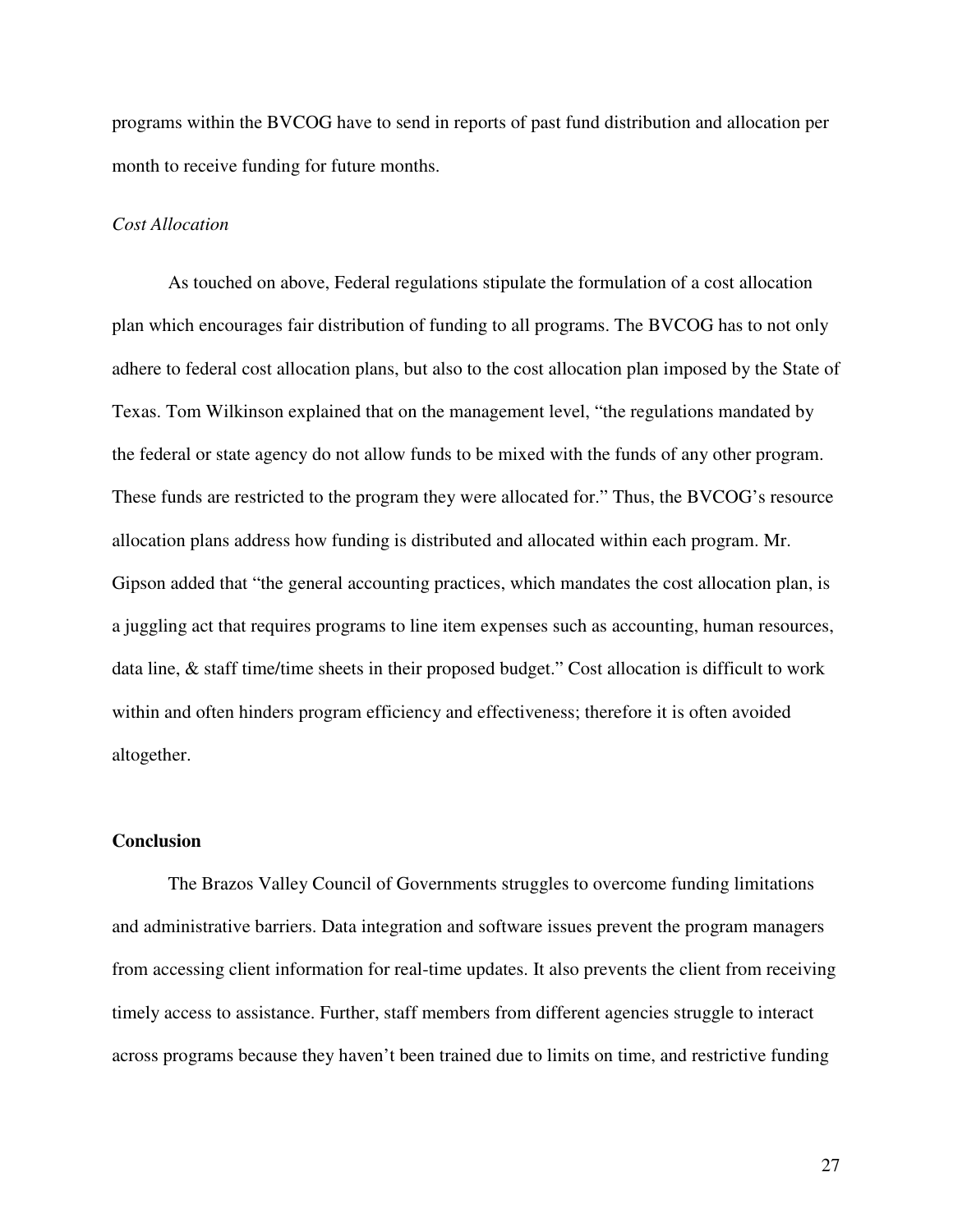practices. Service integration is also inhibited by laws and regulations that are intended to protect client privacy and taxpayer money. Most of these are described further in the following section.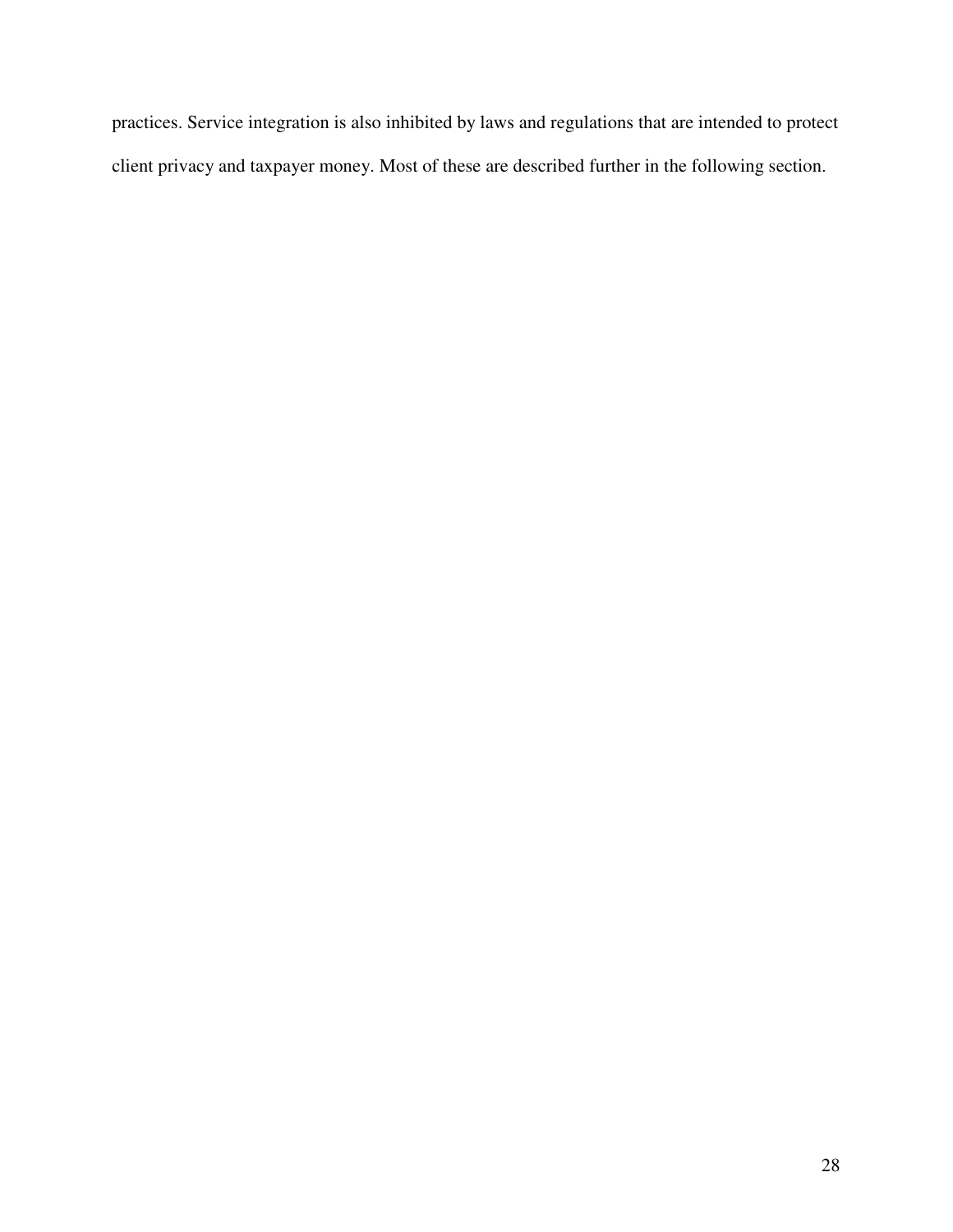# **Chapter 3 Federal, State, and Local Regulations Report**

A report that analyzes federal, state, and local regulations on service integration, and an assessment of the specific regulations that truly inhibit the integration/coordination of the regional social services that can be used and distributed by BVCOG at the state and federal level.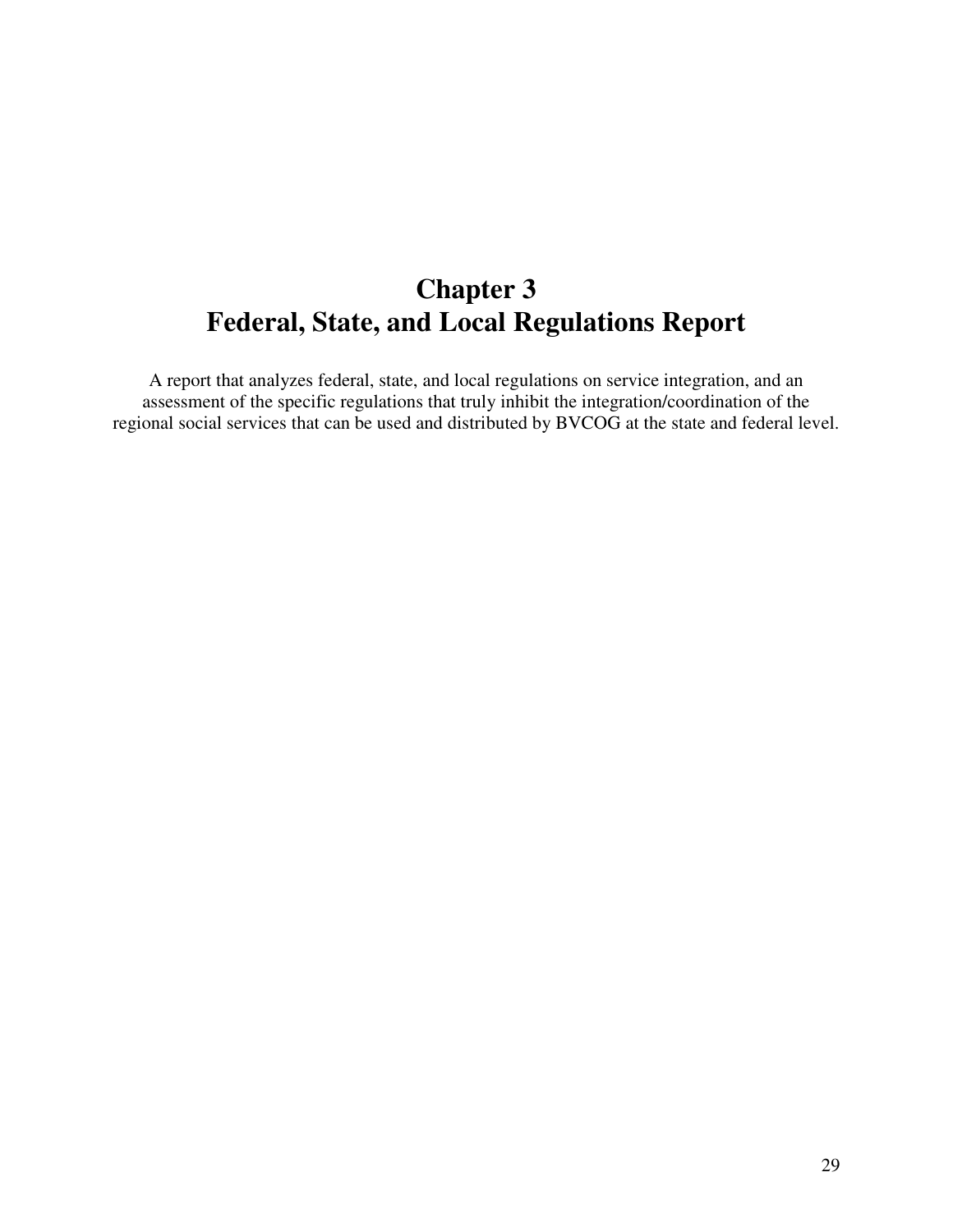This section will provide an overview of current computer systems utilized in the public sector which attempt to bridge programs and agencies to streamline services to clients. Federal regulations of HUD, Texas Workforce Commission, and the Older Americans Act created multiple information/database systems. The agencies that administer these programs require the use these database systems.

# *NAPIS*

 The Administration on Aging requires the Department of Aging and Disability Services (DADS) to report program information into the National Aging Program Information System (NAPIS). Created through the Older Americans Act of 2000, NAPIS requires the Administration on Aging to utilize data information in accordance with the Governmental Performance and Results Act of 1993. Area Agencies on Aging (AAA) must possess the capability to collect, compile, and report the required NAPIS information to the Department of Aging and Disability Services (Texas Department of Aging and Disability Services 2013). The NAPIS system works in collaboration with 56 State Units on Aging, 655 Areas Agencies on Aging, 244 Tribal organizations, and over 29,000 local community service organizations. The system allows users to build their own custom state level database and produce customized tables in graphical and tabular forms from different sources:

- o State Programs Reports (SPR)-Performance information on the supportive
	- services programs, and congregate home delivered meals programs under Title III of the Older Americans Act as well as the Title VII Elder Rights program.
- o National Ombudsman Reporting System (NORS)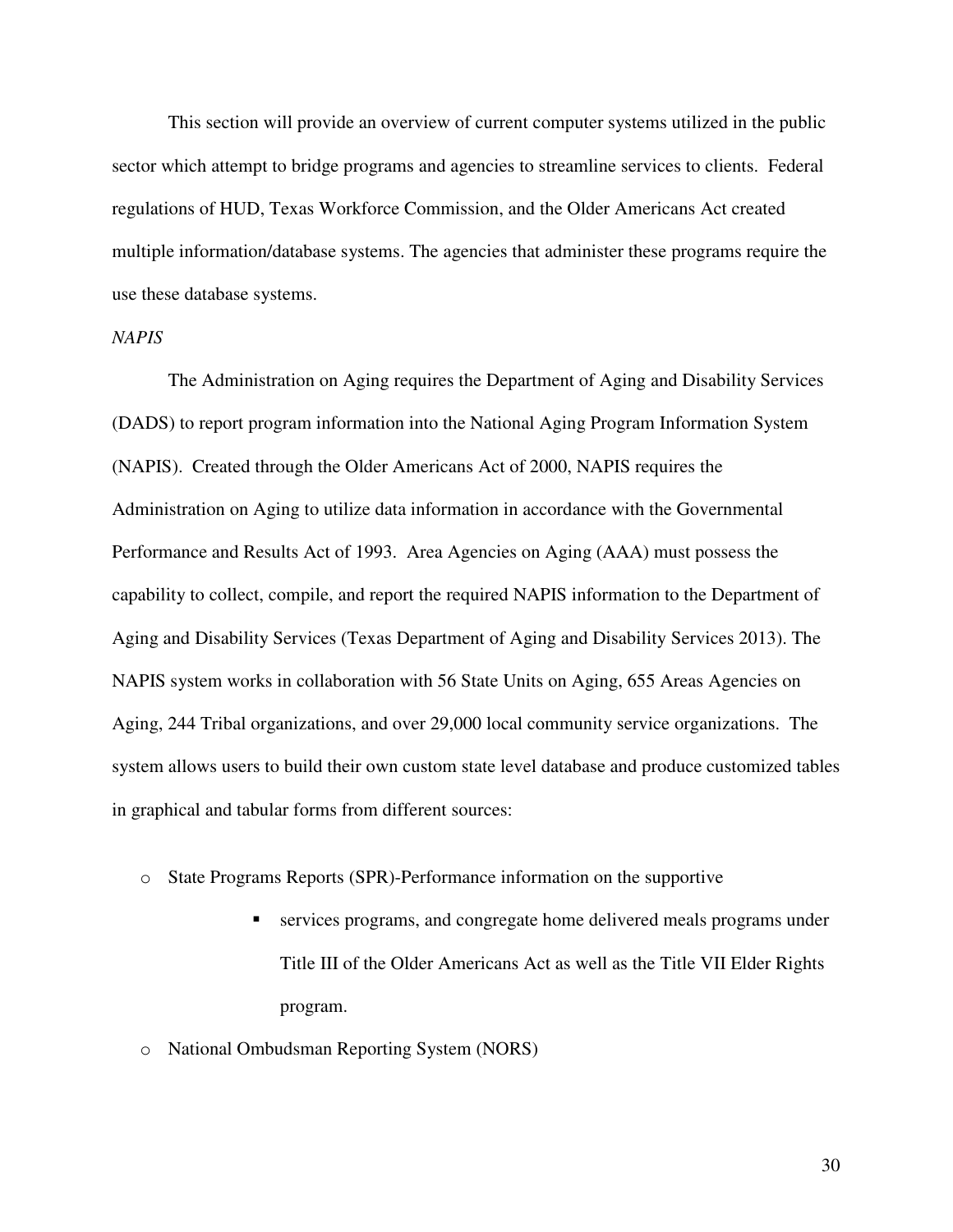- o 2003-2010 National Survey of Older Americans Act Title III Service Participants-Survey information from these surveys in which program participants assess the quality and usefulness of the services which they received.
- o National Survey of Area Agencies on Aging (2005-2006)
- o 2005-2008 Census American Community Survey-Data by state for a variety of characteristics including poverty, household types, and disabilities.
- o 2000-2009 Census Population Estimates-By age group, sex, race/ethnicity, as well as additional demographic data.
- o The Senior Medicare Patrols Project (SMP). SMP project staff and volunteers receive and conduct an initial review of complaints from seniors who identify suspended health care errors, fraud, or abuse.

To centralize this information, the Department of Aging and Disabilities purchased software called the "Social Assistance Management System" (SAMS), which organizes the information into a single database, produces the required report for the state, and uploads information to the Administration on Aging databases. The Administration on Aging expects reports from Area Agencies on Aging by December  $20<sup>th</sup>$  of each year.

# *Enterprise Income Verification*

 HUD created the Enterprise Income Verification system which contains its own employment and income information. The Enterprise Income Verification (EIV) system entails a web-based computer system that contains employment and income information of individuals who participate in HUD rental assistance programs (U.S. Department of Housing and Urban Development 2010). HUD established the EIV and mandated its use for Public Housing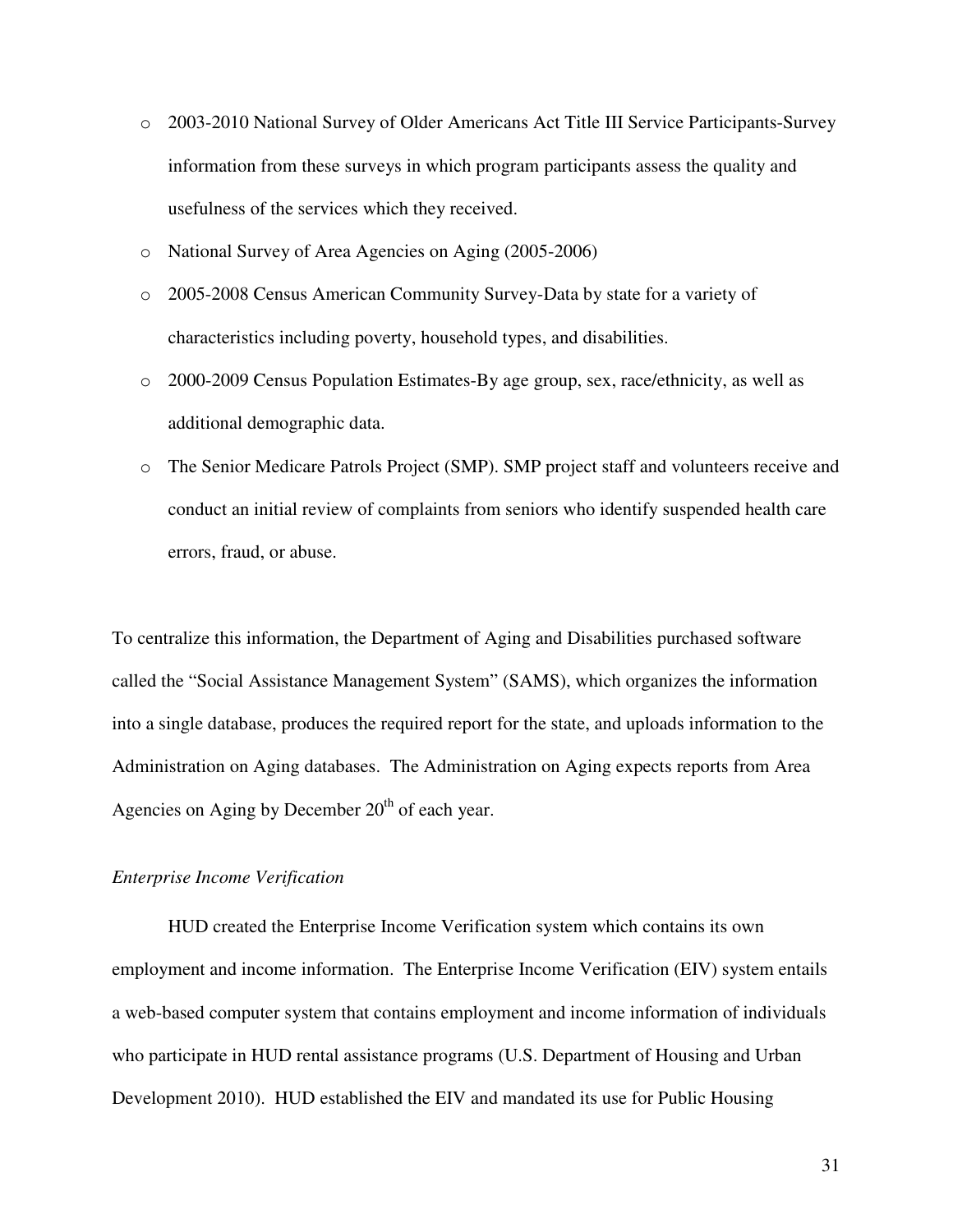Administrations through Title 24 from the Code of Federal Regulations, in accordance with the Paperwork Reduction Act. The Brazos Valley Council of Governments Housing Choice Voucher Program must submit a potential client's information to the EIV system to verify the eligibility of the client. The EIV obtains information about clients from the Social Security Administration and U.S. Department of Health and Human Services. This information includes wage and employment information as reported by employers. This information obtained by HUD intends to verify a client's identity, verify reported income sources, confirm whether a client participates in only one HUD rental assistance program, confirm if a client owes any outstanding debts to any public housing administrations, confirm any negative status if a client previously moved out of Section 8 Housing, and follow up on deceased house members. HUD's Office of the Inspector General, HUD auditors, and the rest of HUD's organization all use the EIV to verify program client eligibility.

# *TWIST*

 Another system used to gather and report data, which only requires a single automated system, includes the Workforce Information System of Texas (TWIST). The Texas Workforce Commission created TWIST to provide a single data entry point and a central database for client information. The single data entry point of TWIST, referred to as "Intake-Common", maintains the most up-to-date information on clients. TWIST intends to provide all Workforce Development Boards in Texas with a comprehensive and user-friendly automated system to meet the common and unique needs of the partnering programs. The purpose behind TWIST includes a single point of data entry and a central repository for customer information which allows staff to access existing customer information from the central repository and/or legacy systems (Texas Workforce Commission 2003).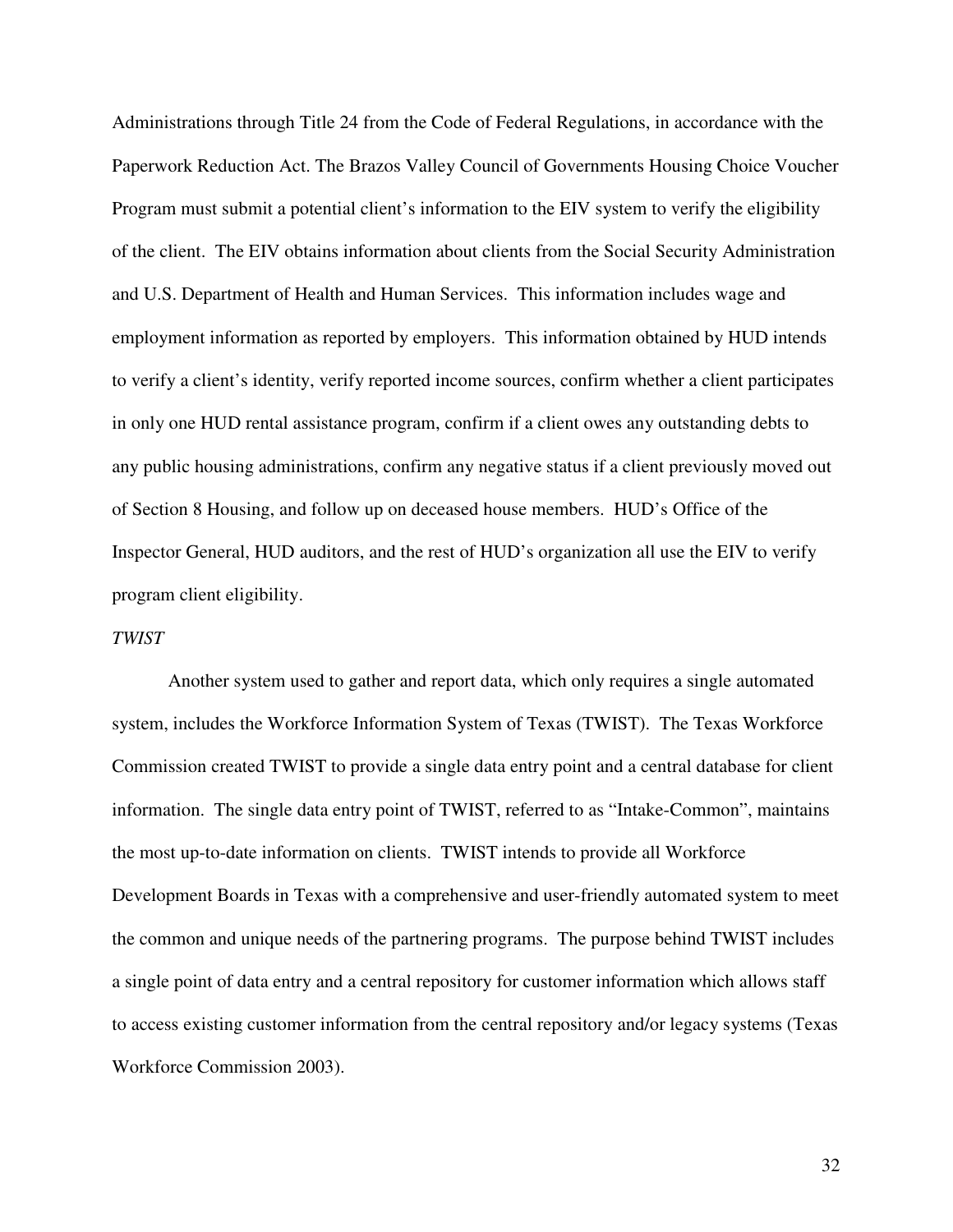# **Discussion**

Research of computer systems used by states for welfare disbursement identified major gaps in their capabilities to support the implementation and oversight of welfare reform (General Accounting Office 2002). According to local officials surveyed by the General Accounting Office, current systems provided half or less of the information needed for each of the three types of information needs. A major issue identified by local officials was the inability of systems to share information between programs that provide services to TANF recipients. This adversely affects a case manager's ability to monitor and deliver services in a timely manner. Another detrimental issue local officials saw was the need to input data more than once because the data does not automatically transfer from one system to another. The time it took to enter information multiple times into the system meant there would be less time that a case manager can spend with their client. Since the average case manager has to enter information multiple times, this increases the chance for error as the information could be entered incorrectly. It also complicates the ability to deliver services to that particular client.

Furthermore, some information systems present lack the ability to obtain data that is needed by program managers to meet their particular management challenges. For example, local officials at one site said that data on the characteristics of TANF recipients in the state's information system are often not available in a format that can be easily manipulated. This means obtaining data depends on technical expertise of staff. The regulations stipulated for the EIV present a significant bureaucratic barrier for local human service agencies seeking to integrate programs. HUD requires officials to only use the EIV for tenant eligibility verification in rental assistance programs (U.S. Department of Housing and Urban Development 2005). This presents the major barrier to why a one-intake system cannot exist at the local level. Typically, only the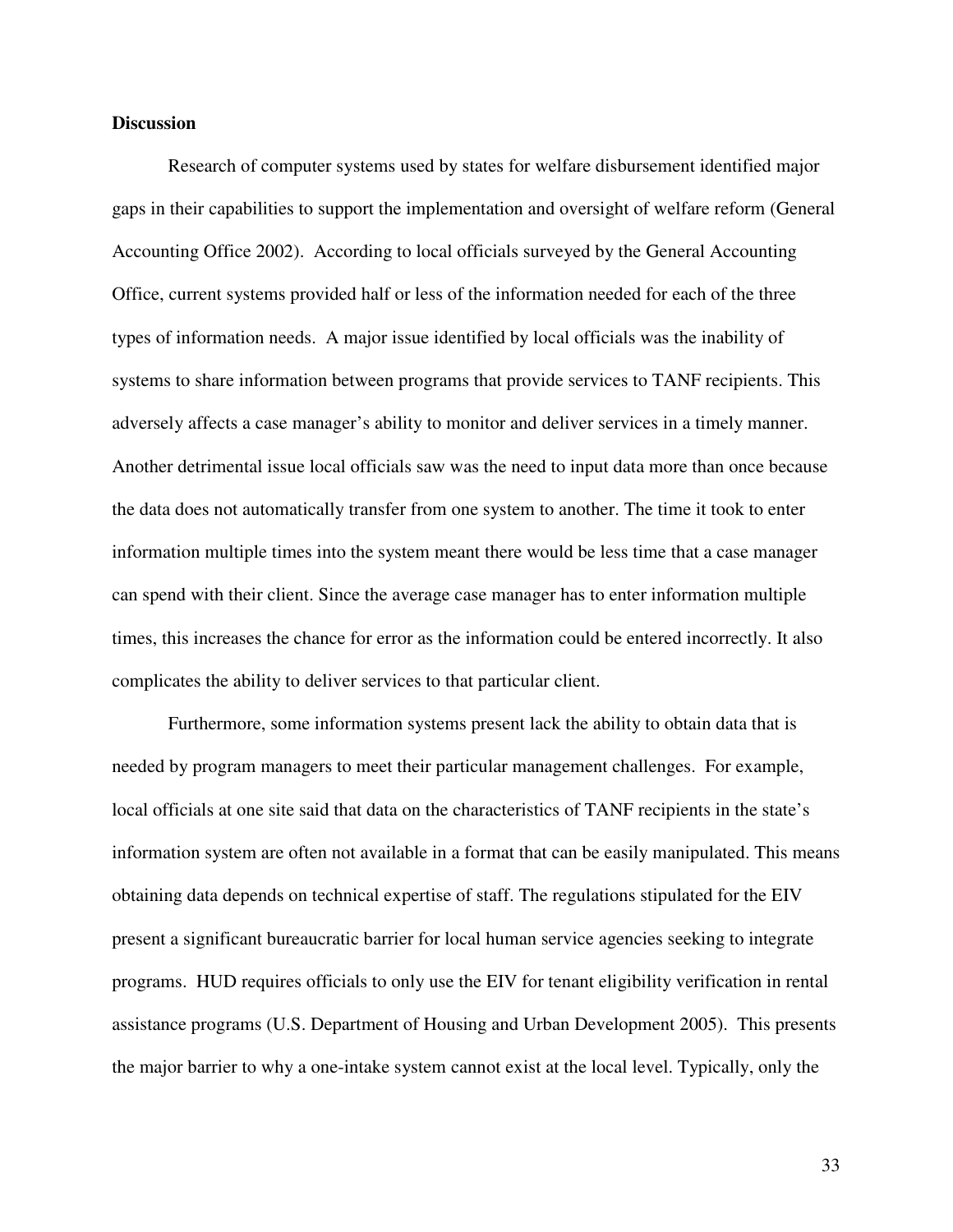staff associated with the public housing and HCV program has access to the EIV. Any other uses for information from the EIV require approval by the HUD Headquarters EIV coordinator or EIV security officer; and any uses for the EIV system without approval is subject to civil or criminal penalties on the responsible person or persons. The reason behind the strict access to EIV information involves client privacy to ensure private information does not disseminate to other parties. The Privacy Act of 1974 requires administrators' compliance with the careful handling of sensitive client data in order to protect privacy. Due to this act, local human services agencies cannot share information with other programs. This results in the need for the client to fill out their information again, with multiple programs, which lengthens the time it takes for the client to receive services.

 While the state's initiatives have a multitude of objectives, their central goals generally include providing enhanced automated support for service integration and program management. Richard Nathan and Mark Ragan of the Rockefeller Institute echoed this point in their presentation, arguing that service integration has been a longstanding aim of program officials, but that the real politics of human services-characterized by bureaucracies with their own cultures and politics-have made this difficult (Ragan & Nathan, 2002). They went on to say that information technology can allow human service providers to overcome the politics of program proliferation. This is not necessarily done through "one-stops" that combine staff from different programs at one-stop centers, but through "one-screen", which makes data from different programs available to a caseworker on a single computer screen.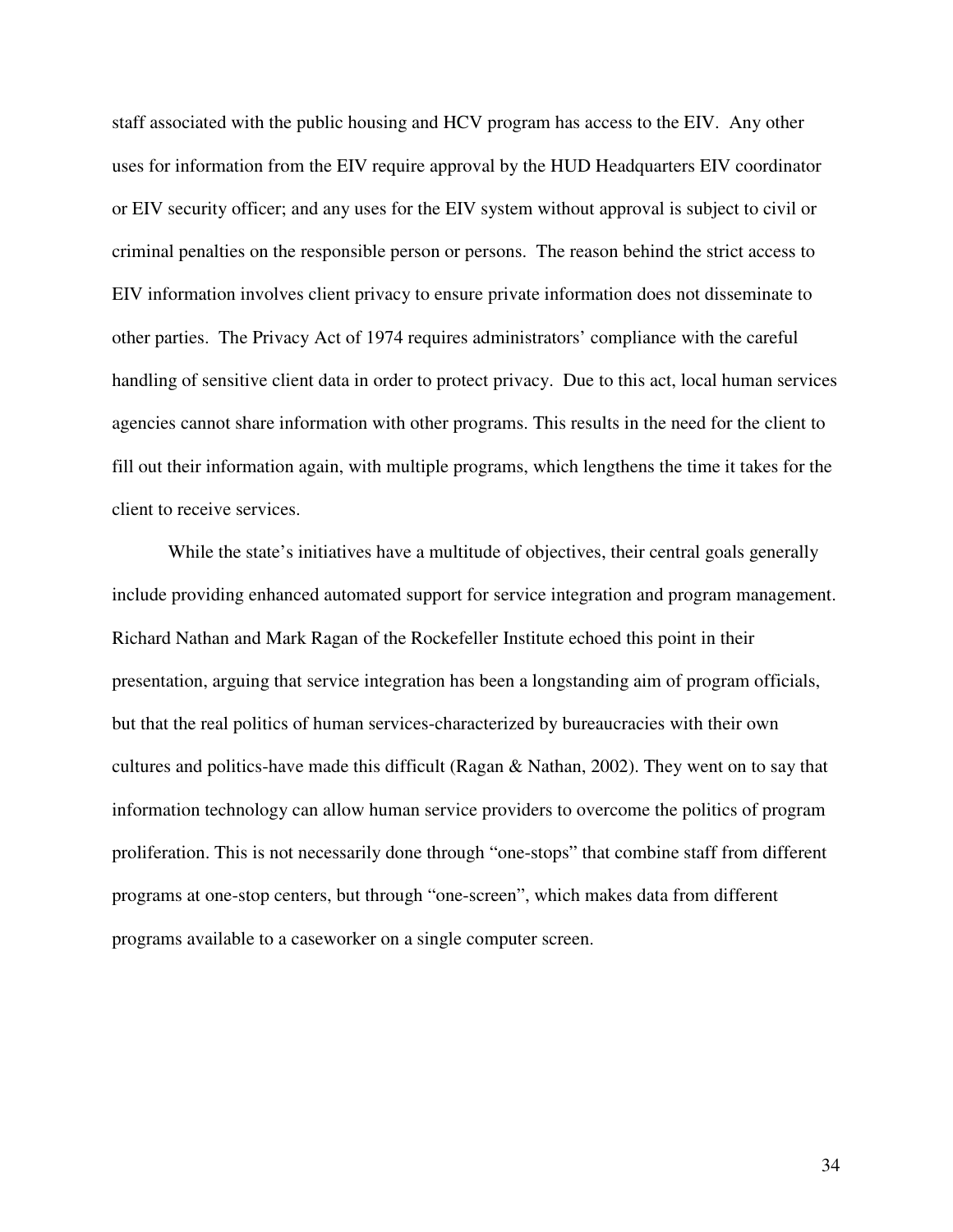#### *HIPAA: Federal Background*

HIPAA, the federal Health Insurance Portability and Accountability ACT of 1996 serves to provide citizens security and privacy with their health information and patient records. HIPAA has three major parts, the Privacy Rule, the Security Rule, and the Breach Notification Rule (Texas Health & Human Services Commission 2014). These three rules outline the protections provided to them through federal regulation. The Privacy Rule provides protection over a patient's PHI, Protected Health Information, limiting who can gain access and view each individual's records. The Security Rule ensures protection of electronic forms of patient records and guarantees that safeguards, such as effective software, are in place to protect against electronic security breaches. The Breach Notification Rule compliments the Security Rule by providing required notification if a breach of security occurs and an individual's electronic patient records could be compromised. Along with the multifaceted protection it provides, HIPAA is unique in that it recognizes devolution and allows state law to supersede federal law if it offers more generous protection. Specifically, the Texas Medical Records Privacy Act of 2012 offers extended protection to individuals by requiring an individual's authorization before sharing any portion of their PHI to any agency, business, or organization (Texas Health & Human Services Commission 2014).

HIPAA offers extended protection to particular programs, particularly federally assisted drug or alcohol abuse programs. Under HIPAA, if the drug or alcohol program receives federal funding, it is not allowed to share any information (including the names of their clients) with anyone other than those within the program. This policy can inhibit particular programs when medical records need to be accessed for scanning or registration procedures. Programs must then create an additional step to ensure they are not violating any state or local regulations, while also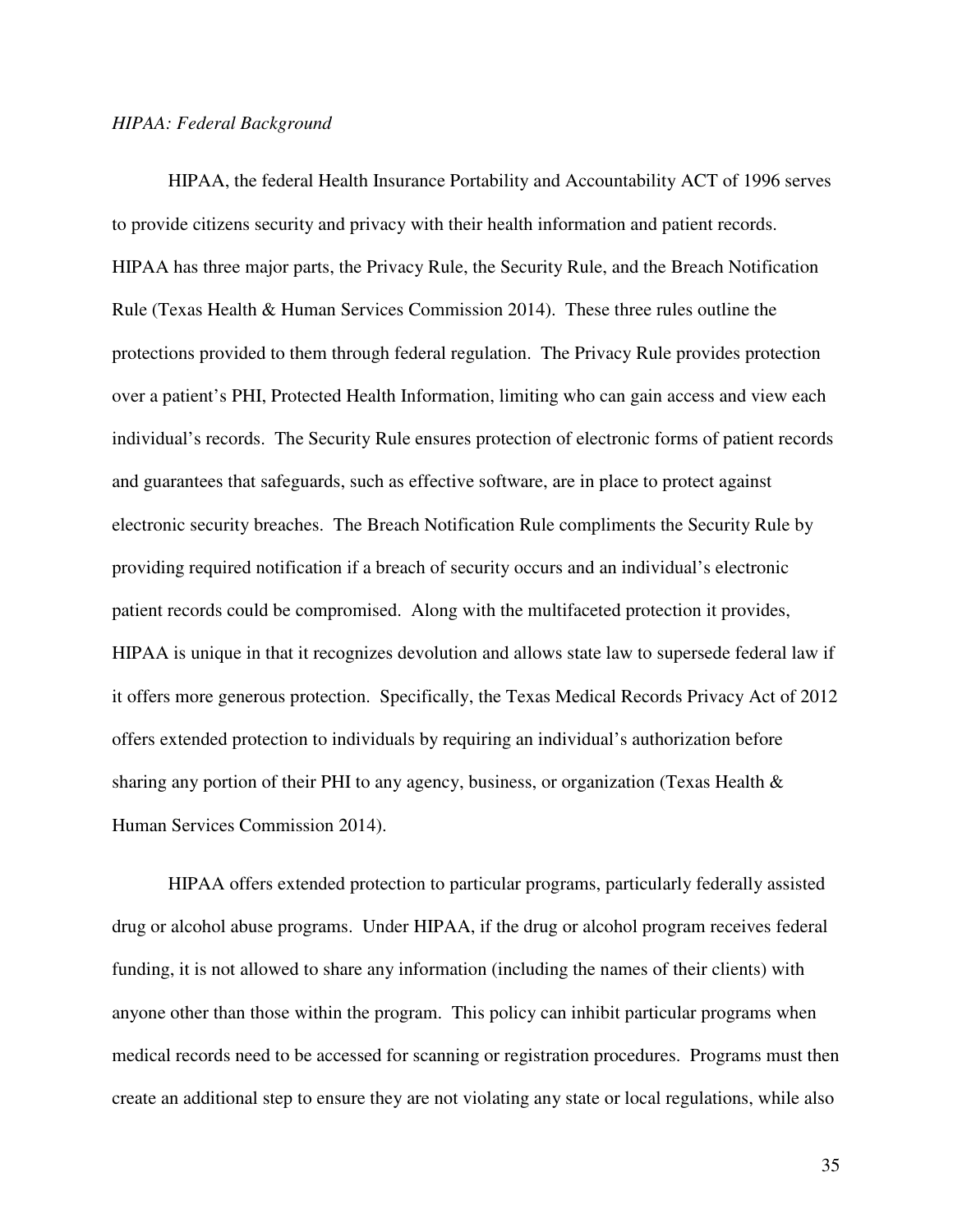obtaining all necessary information in an effective manner to ensure effective service delivery. Because HIPAA inhibits information sharing, it potentially influences the integration process and as a result, "states and localities can develop a model consent form that allows families to decide which programs may share information" (Hutson 2004).

# *Release of Information*

Both federal and state programs have existing documentation that allows for varying levels of authorization and the release of information. The Texas Health and Human Services Commission has an "Authorization for Use and Release of Health Information" form, that when signed by the client, permits the agency to access all Medicaid claims history information. Likewise, the Social Security Administration has a form called the Consent of Release of Information, that when filled out properly, allows for the release of an individual's Social Security Number, Social Security benefits, Supplemental Security Income payment, Medicare entitlement dates, medical records from their respective claims folder, and complete medical records information.

Currently, the Housing Choice Voucher program has a release of information waiver that permits the program to obtain information regarding wages, unemployment compensation from state wage information collection agencies, former and current wages and salary information, and any related information concerning unearned income. The Area Agency on Aging also has an existing Client Information Release that allows the individual to specify what information they choose to release to the agency as part of their prescreening process. The information requested from each agency is beneficial to the personnel and administration because it can help them provide the most accurate level of care and services to each individual.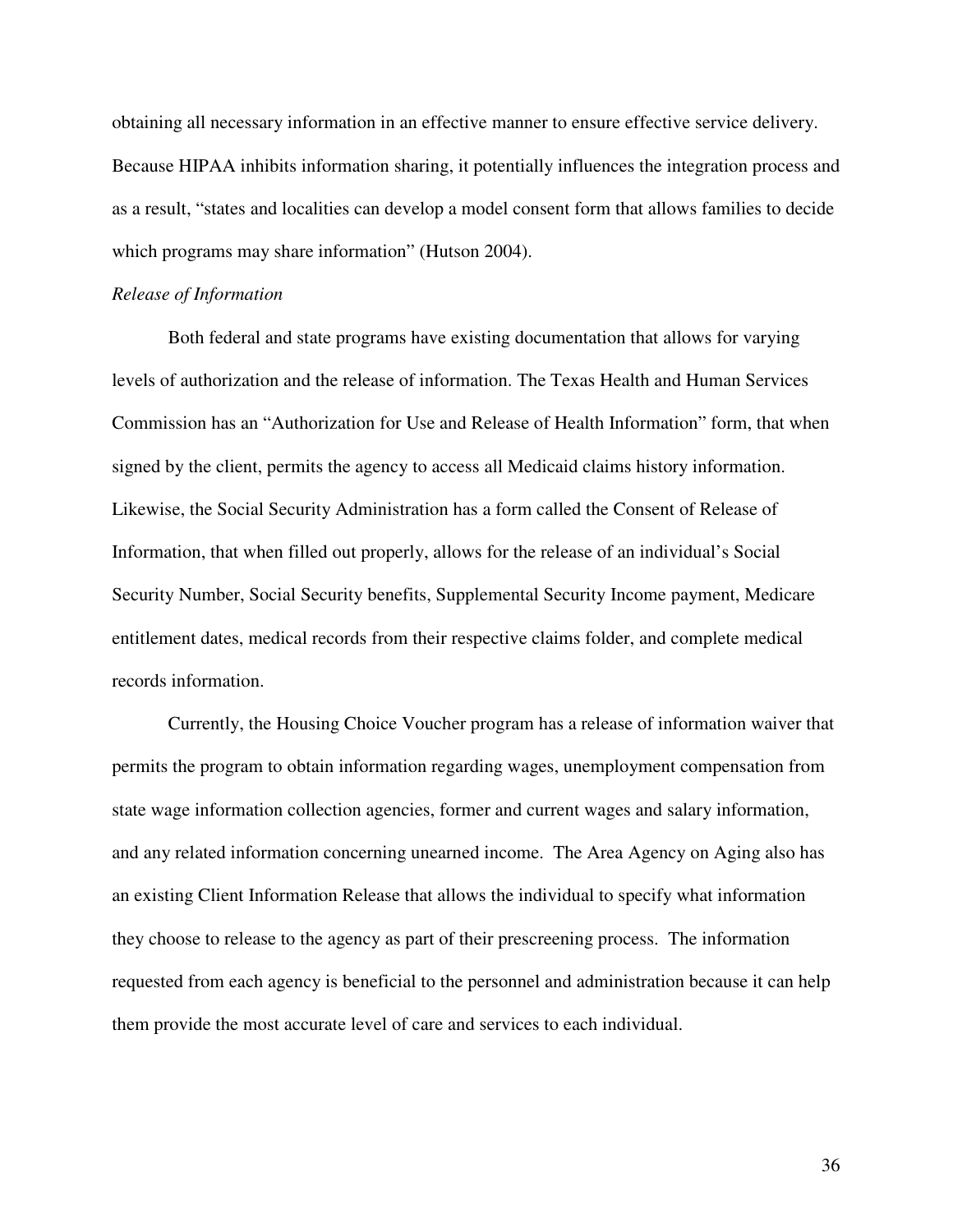#### A*gency Silos*

As mentioned earlier, social assistance in the United States starts at the federal level and is transferred through states to local agencies, and in the case of this study, the Brazos Valley Council of Government. This act of devolution though, automatically creates silos for federal agencies and state agencies that disperse restrictive funding for social assistance. Under federal law, there are broad funding requirements for HUD, Workforce Solutions, and AAA, but there are also more stringent requirements once the state gets involved.

From a state's perspective, federal regulations act as a key impediment to service integration as the conflict between state strategies for providing coordinated services, and the narrow and restrictive federal funding and regulatory structures through which these services are provided, create more challenges for clients at the local level. Further, state officials have also asserted that federal funding silos, different eligibility and reporting requirements, and conflicting regulations impede or at least create difficulty in serving families in a comprehensive manner (Greenberg & Noyes 2005).

In other words, regulations from the federal level, affect clients as they interact with a local agency. For example, there are multiple verification steps and eligibility questions that can become redundant and cumbersome during the application process. Many states have tried to consolidate these steps into a single comprehensive form so that the client's information could be shared across agencies. However, the result was that clients had to overcome a painstaking process of filling out a large form, thus no efficiency was gained. State agencies then decided to use an agency specific form that was shorter, but this did not solve the problem of redundancy as every agency has a minimal amount of agency specific information (Parrot & Dean 2004). While this effort to aid the client was a bridge across agency silos, many programs still operate within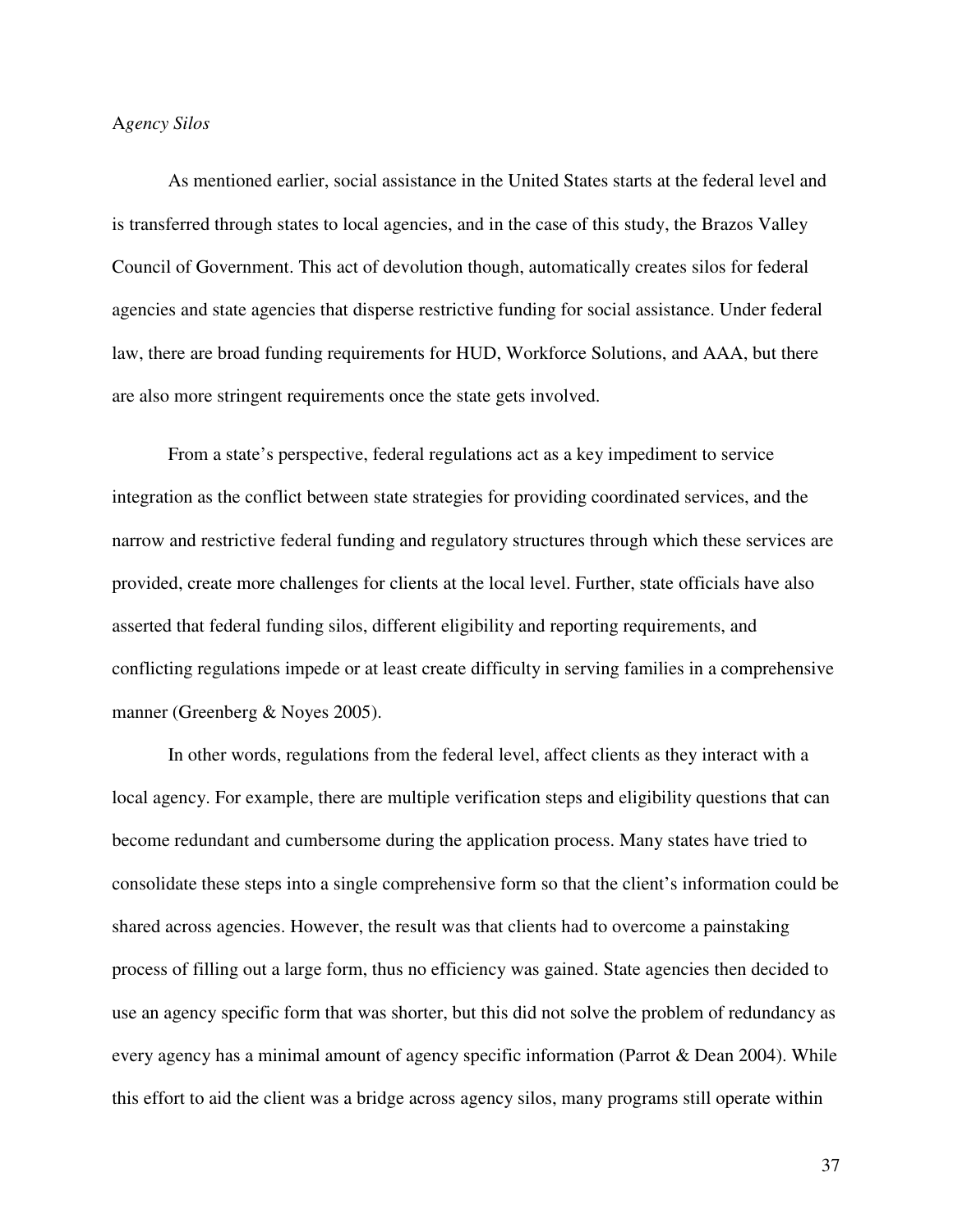their own parameters. This creates barriers for those implementing verification and eligibility at the local level.

#### **Eligibility and Verification Barriers**

Once a client is in an agency's system, the eligibility and verification processes begin through the state agency to which an application was first submitted. Due to the complex nature of the services provided and the demographics for these services, HCV and Workforce Solutions typically have more barriers at the first access point. The Area Agency on Aging has the least number of hurdles for eligibility and verification.

Typically, the AAA encounters internal issues of risk with the compliance standards that are levied by the Administration on Aging. From the external perspective, the eligibility process is quite simple as services such as nutrition, transportation, care coordination, or care services is available to any elderly citizen 60 years of age and older who is healthy, unhealthy or in need of transportation. For the AAA, the barriers that exist are more for the senior citizens who are disabled, or unable to get to the meal distribution places. For eligibility, it only takes a single worker at the BVCOG to make the determinations in food stamp and Medicaid programs. These people are called eligibility workers who are employed by the state through merit protection systems. After a citizen is declared eligible, the assistance is provided through the AAA.

 For the HCV program, the public housing authority establishes the criteria used to determine credible verification and documentation. Funding for the verification process comes directly from HUD, so costs are not passed onto the client but the rules are. Each PHA must verify areas such as unemployment compensation, unearned income, school transcripts,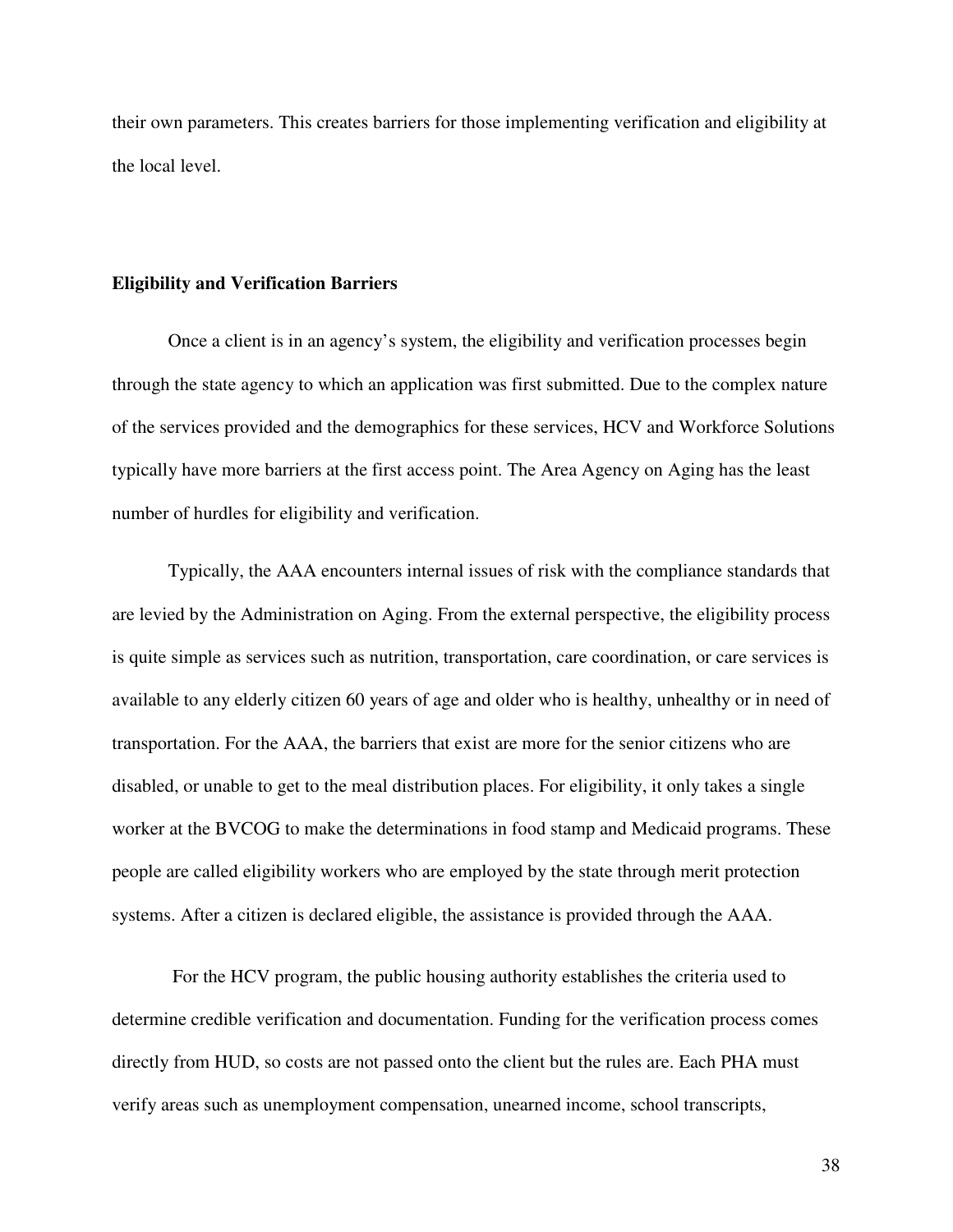immigration status, personal salary, social security, disability, birth certificates, and taxes. While this may seem intrusive, clients agree to release this information when they sign the HUD Form-9886 as a part of the voucher application. The success of this process is somewhat inefficient though because many clients cannot obtain many of these documents or a ride to the location to where these documents are. In order to remove some barriers, other forms of verification are deemed appropriate as there is a hierarchy of verification procedures that can be chosen ranging from most desirable (HUD Income Verification form) to least desirable (third party verification forms written or oral. If at any time, the PHA has doubts about the reliability of any information received from the client, it should pursue additional information (U.S. Department of Housing and Urban Development 2001). Typically the client verification process occurs once or twice throughout the year, with the client receiving a notice of verification review 120 days in advance. At times, multiple verifications are required with individuals at fluctuating levels of income, unearned income, and seasonal employment.

Similarly, Workforce Solutions has verification and eligibility methods in place for clients to gain access to employment opportunities, training, technology, unemployment benefits, TANF, SNAP, or housing (HCV). Most of these regulations are compiled and enforced by the Texas Workforce Commission. Except for verifying immigration status, and personal federal qualifications for SNAP, states have free reign to set up a simple set of verification rules in TANF, child care programs, Medicaid and CHIP. In Texas, for example, when a "work-eligible individual" is being assessed, their information is entered into the Health and Human Service Commission's automated systems. These systems produce a variety of factors for case managers to use as they evaluate assistance eligibility (Texas Workforce Commission 2012). This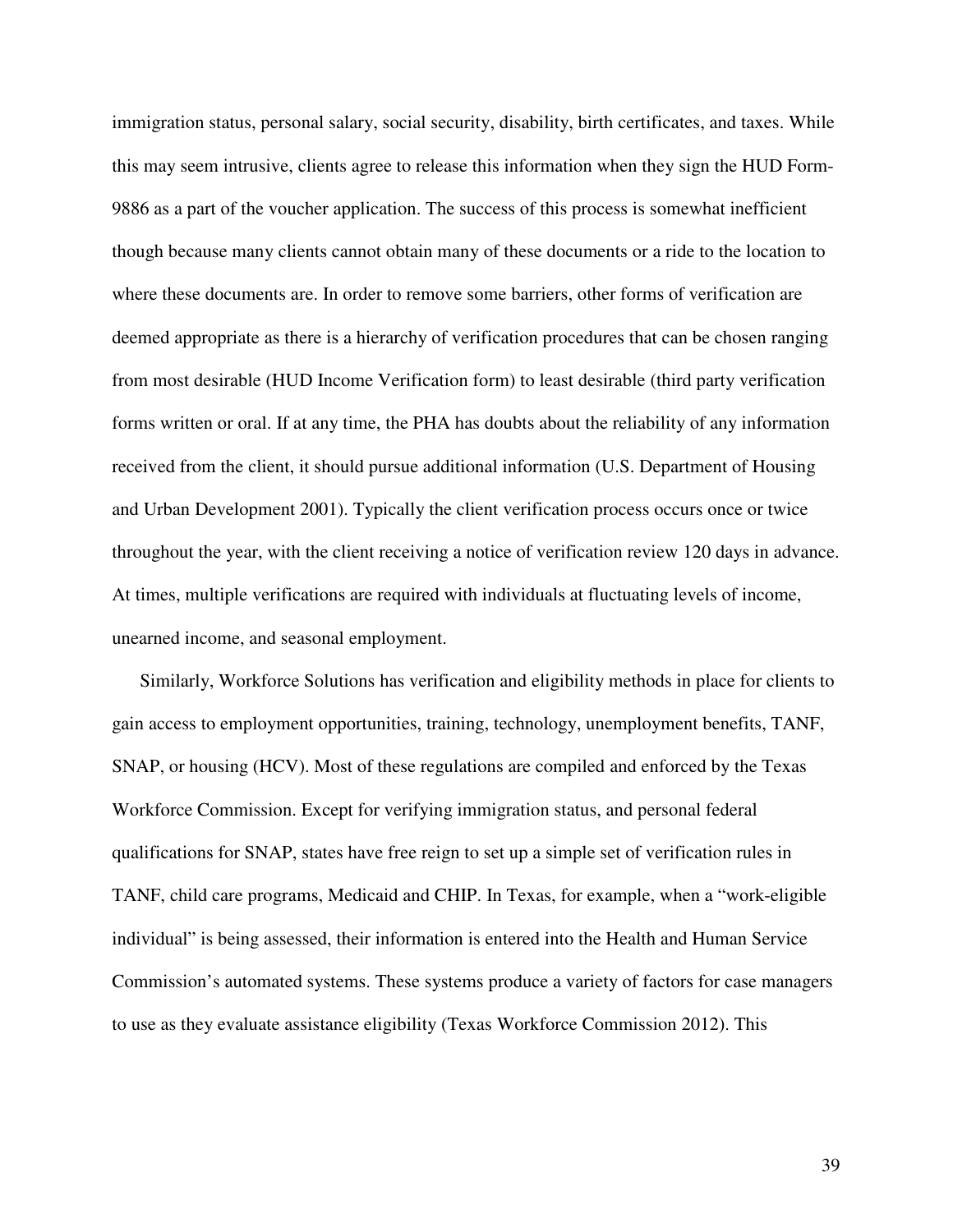eligibility information is taken from the following data elements for the verification of each client:

- o amount of SNAP assistance
- o amount of TANF assistance
- o family information codes (size, age, etc.)
- o non-custodial parent indicator
- o date of birth
- o relationship to head of household
- o parent with minor children
- o work eligible
- o subsidized child care

Once a client becomes eligible, the Workforce Solutions board is required to produce a monthly verification report of each client for auditing purposes. This perspective shows how regulation is transferred to the states in a broad manner and then to local entities (such as the BVCOG) with more specificity.

In the past, the BVCOG has tried to implement a common intake process for HCV and Workforce Solutions. However, HCV clients have a lengthy eligibility process to get on a housing waitlist. Once they are on this waitlist, they have to wait 3 to 5 years to be accepted, which is when another verification process for the client takes place. With Workforce Solutions, the eligibility and verification process occurs much sooner. Thus, the timing of comprehensive assistance programs such as these is another barrier to delivering services.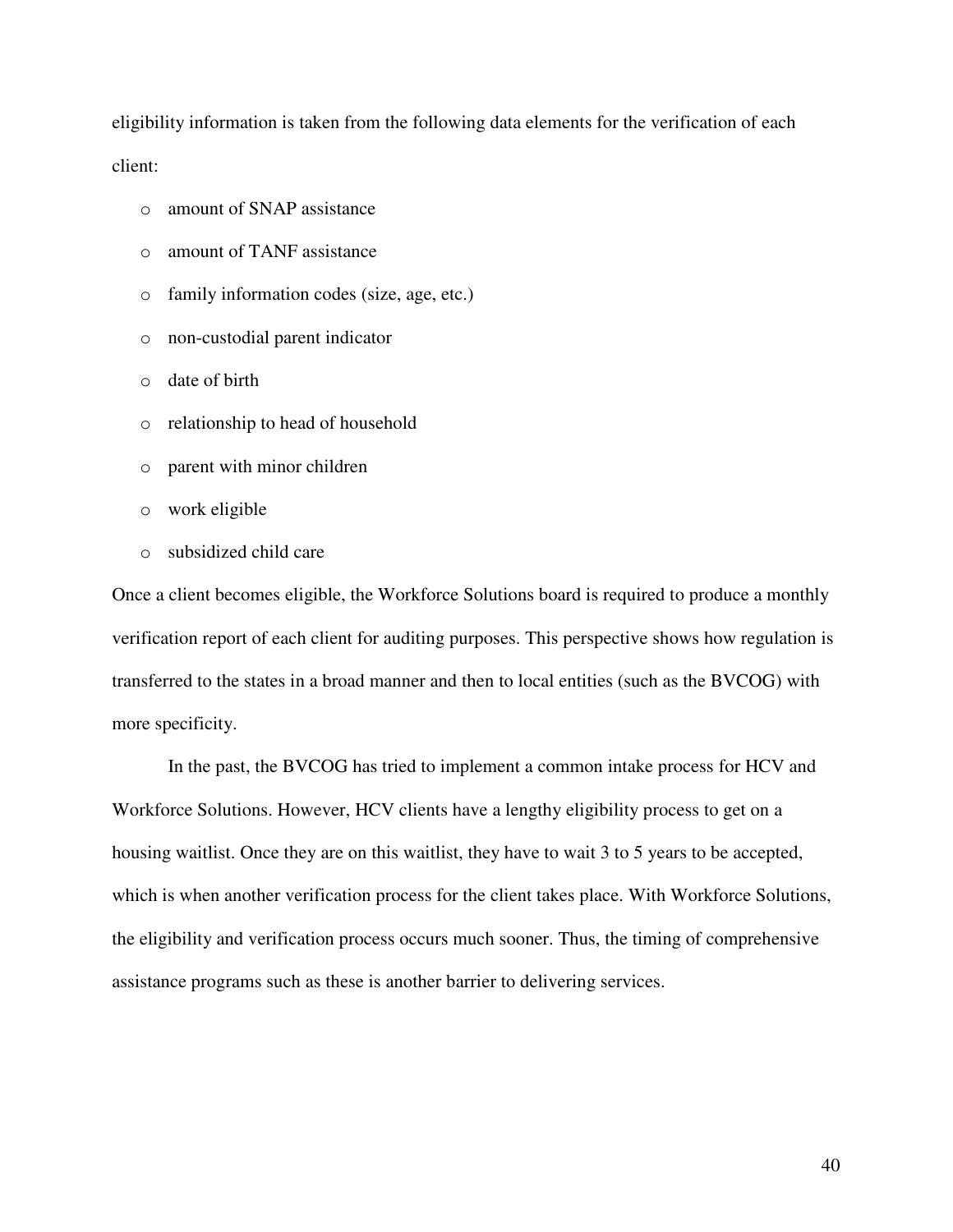#### **Cost allocation Barriers at Workforce Solutions**

 As mentioned before, the funding for Workforce Solutions comes from the Department of Labor (DOL) by way of the Texas Workforce Commission and the Workforce Investment Act. This money is appropriated for the operation of the local Workforce Solutions branch via the Governor of the State of Texas ("Reporting Requirements" 2010). After interviewing Ms. Buck of Workforce Solutions, we learned of the many programs that are grouped under Workforce Solutions and the specific funding rules that follow each program. For the sake of transparency in government spending, specific reporting guidelines are required by the DOL and the TWC. Thus, the records for funding, reporting, and auditing of these programs within the BVCOG must be kept in pristine condition on a quarterly and annual basis.

At the federal level, there are broad rules for each state on how to remain eligible throughout the year for the grant they have been awarded. For example, the DOL requires that each grant recipient submit a line-item account of expenditures for funding review to determine the success of the grant for the year. The auditing exists so that the federal government can ensure the funds given to the state are used appropriately and efficiently (for state funds, there is a two year requirement). If they are, then likely the same amount of funding will return in the next year. However, if the funds have not been used or if there is blatant misuse, the DOL will use their performance reports as a reason to revoke funding through sanctions ("Reporting Requirements" 2010). Common examples of funding misuse would be the purchase of any item that does not directly relate to clients obtaining jobs or the use of funds across department boundaries in areas like the housing choice voucher program ("Reporting Requirements" 2010). Appropriate uses of this funding would be employee outreach, participation in local associations, or community job training for clients ("Reporting Requirements" 2010).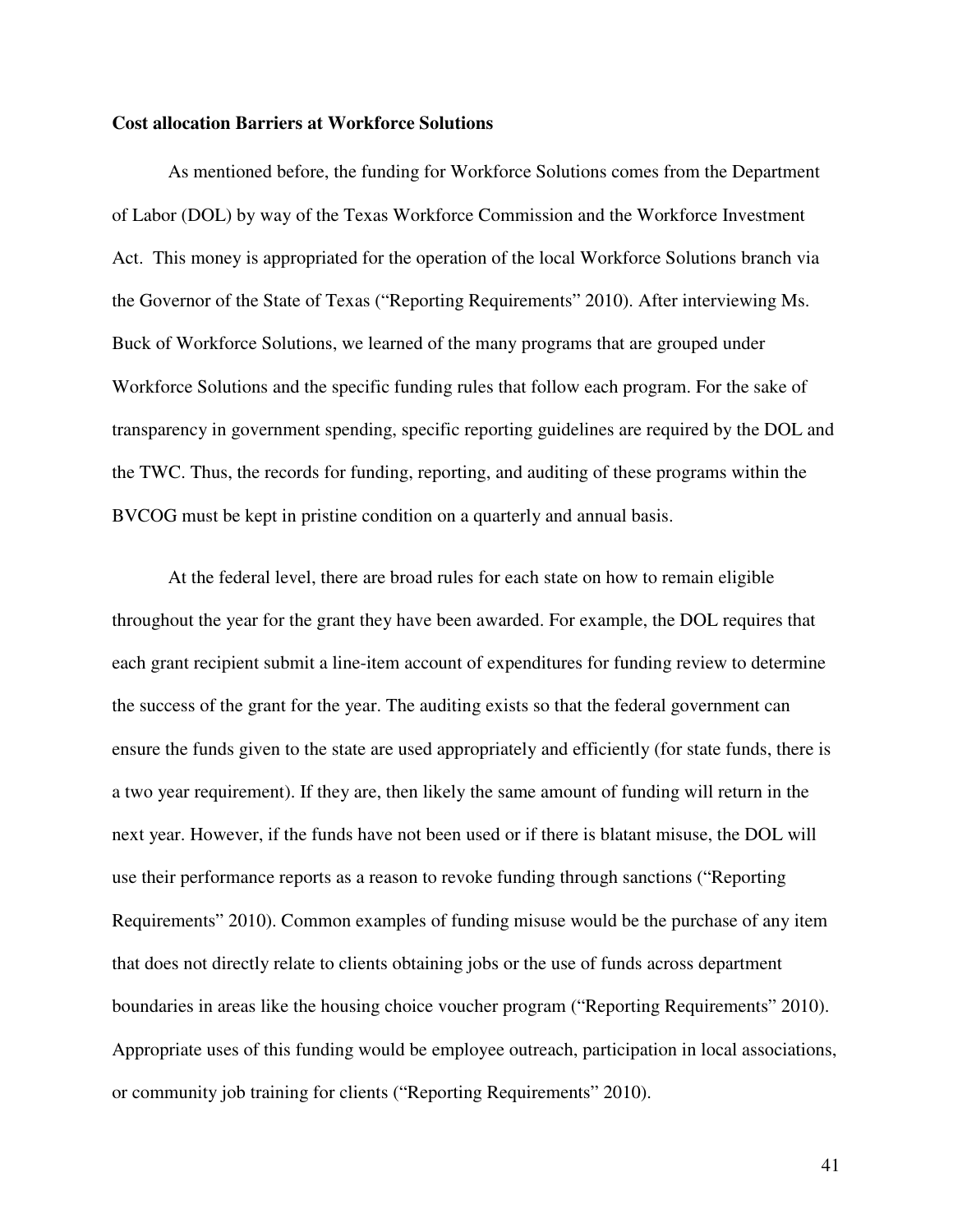At the state level, many of the rules and regulations that refer to Workforce Solutions come from the state level distributor, TWC. The Texas Government Code for TWC states that "it is the intent of the Commission to allocate funds to workforce areas for the purpose of meeting or exceeding statewide performances measures as set forth in the state General Appropriations Act so as to be consistent with the authority reflected in the Texas Labor Code, satisfying federal program requirements and operating an integrated workforce development system" (Texas Workforce Commission 2011). The TWC monitors the accounting practices of Workforce Solutions based on the number of clients that they successfully train, place, and participate in the program. Because states usually know their demographics better than the federal agency, TWC is allowed to distribute assistance for SNAP, TANF, Choices, and other programs on a need based formula (Texas Workforce Commission 2011). All of this activity is then monitored on a monthly basis at the BVCOG by the Workforce Solutions Board of Brazos Valley (Texas Workforce Commission 2011). In Texas, all of the aforementioned rules, funding requirements and oversight are also monitored by the Governor's Office as they have to approve workforce solutions plans.

#### *Summary of Cost Allocation at Workforce Solutions*

Funds for government assistance are to be given indirectly to clients through the process of federalism. This is to prevent waste and promote responsible applications of assistance to those who need it the most. To ensure this goal, all of the aforementioned regulations and stipulations for receiving grants at Workforce Solutions must be met. The result of this process, has given rise to restrictive funding practices, inadequate training, poor participation rates, and ultimately low integration. A common report from those currently working in Workforce Solutions at the BVCOG is that there is not enough money to go around for those who work in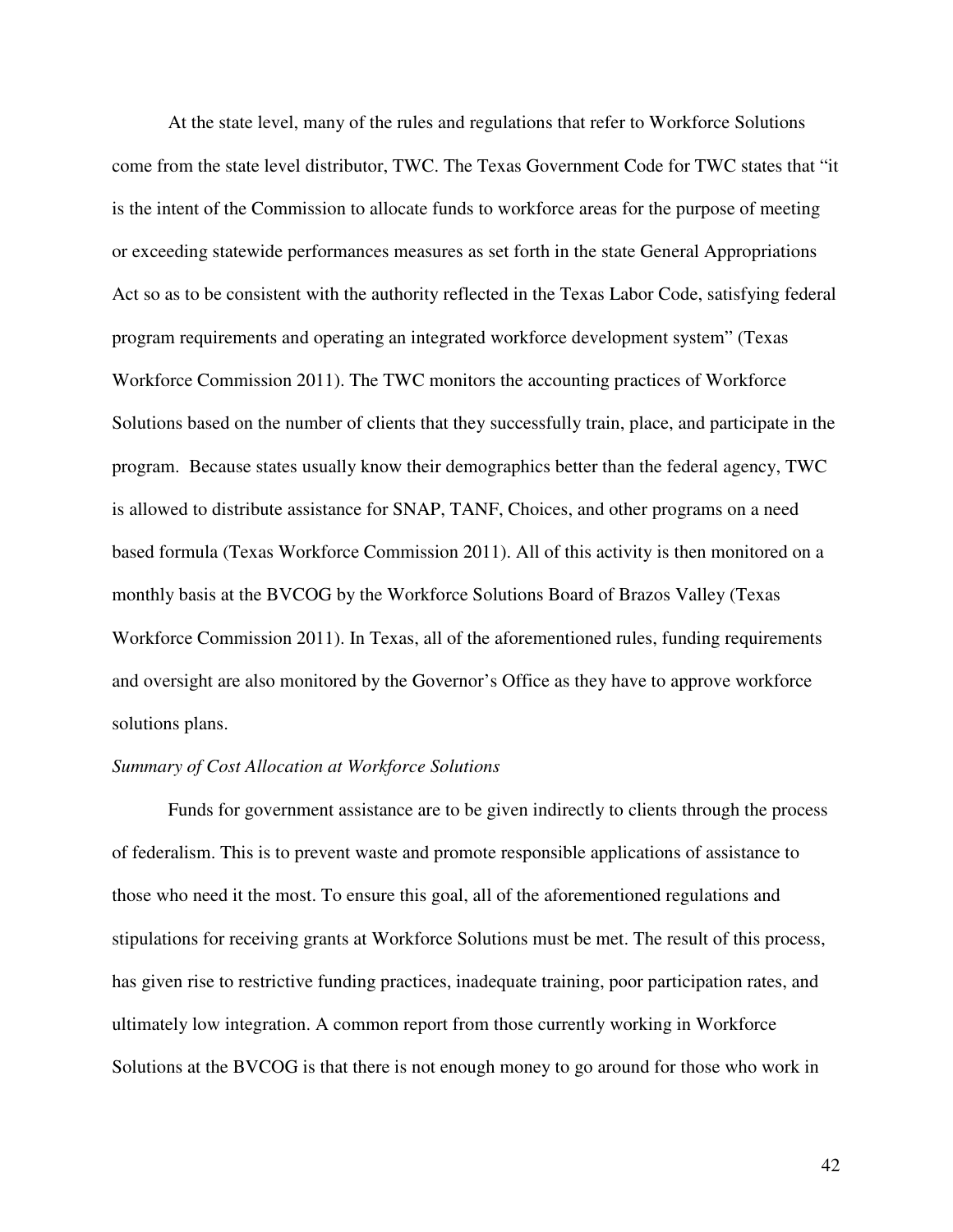the program or for those who are served by it. In fact, this is a common theme the Government Accountability Office addressed in 2002 when the one-stop shop model started to multiply. They reported that WIA funds may not be available to TANF clients because WIA's performance measurement system discourages serving those clients who may not be successful (US General Accounting Office 2002).

In order to prevent the loss of funds, the BVCOG has engaged in what they call "creaming" for their programs. This idea centers on employing the most qualified, or serving those who are ready for jobs, without the need of further training. A similar issue at the BVCOG occurs when a client begins looking for a job, but needs both training and assistance under WIA &TANF. Immediately the lines of aid become complex as TANF funds cannot be used for employment training, yet the client needs them in order to be trained for and ultimately obtain a job. This issue has also been reinforced with the aforementioned GAO article, where some state officials have noted that "although the focuses of TANF and WIA programs are related, many differences abound in their reporting requirements for funding" (Texas Workforce Commission 2011). The result is that the BVCOG, as a one-stop-shop, is not achieving successful service integration within Workforce Solutions due to conflicting and restrictive requirements placed on the internal programs from the state and federal level.

#### **Cost allocation Barriers at the Area Agency on Aging**

 The Texas Administrative Code, Rule §85.202 in Subchapter 2, Chapter 85, establishes the fiscal responsibilities of the Area Agency on Aging, particularly associated with the "purchases of goods and services, audits, cost allocation plans, and service and administrative match" (Texas Administrative Code 2011) . The fiscal responsibilities outlined in the Texas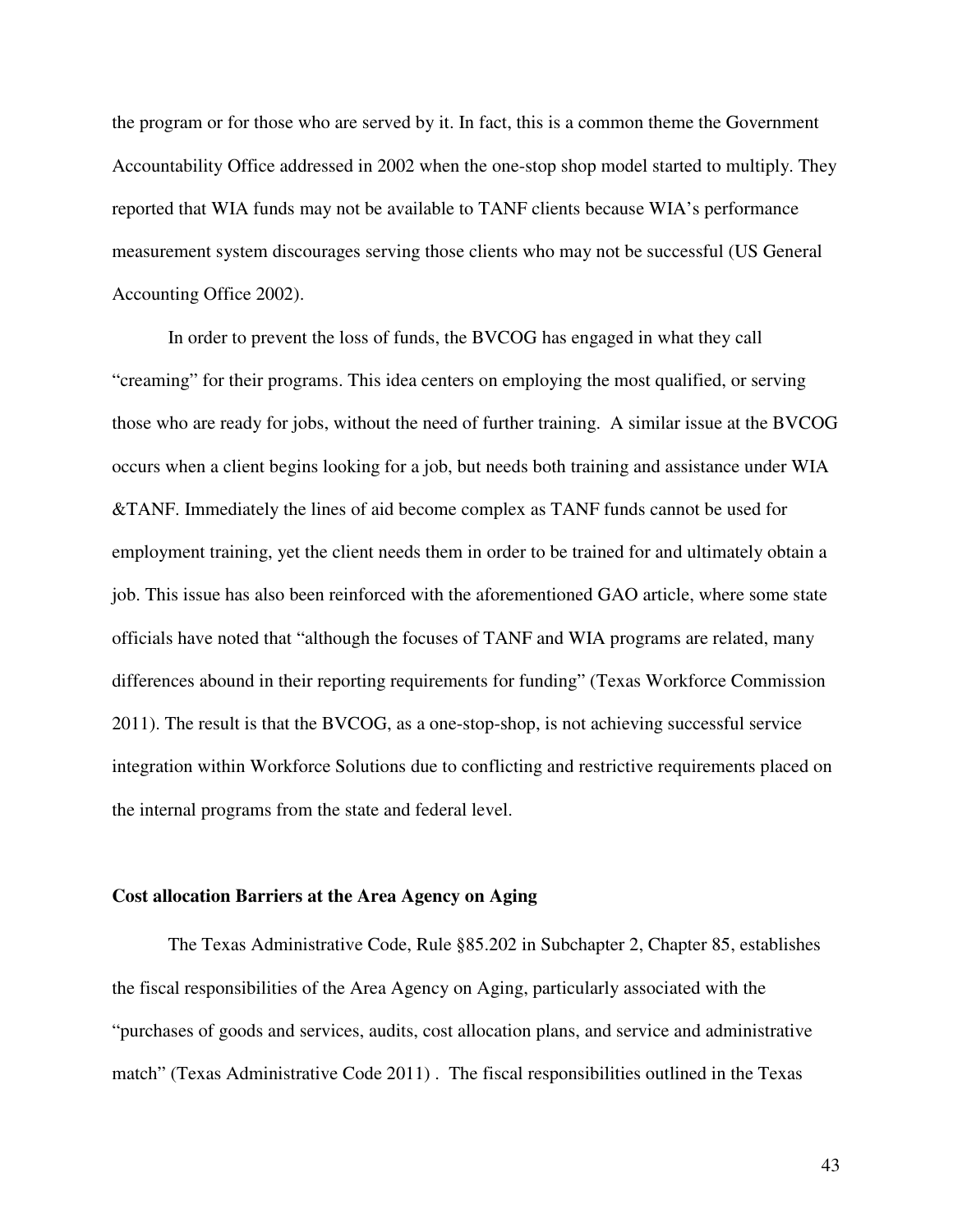Administrative Code permit each Area Agency on Aging program to enter into subcontractor agreements in an effort to efficiently purchase goods and services (Texas Administrative Code 2011). To ensure fiscal responsibility, the Uniform Grant Management Standards that were adopted by the Governor's Office of Budget and Planning and which include federal regulations from the Office of Management and Budget, requires that all purchases made with grant funds pass certain criteria. The code implements a similar set of regulations to AAA that were explained for Workforce Solutions. Funds allocated to AAA are spent according to the purpose for which they were distributed.

 As part of the previously discussed criteria, a required independent audit must take place within each AAA to verify that their funds are being spent according to the state and federal regulations. The audit must be conducted by an independent certified accounting firm and must be done according to

- o The standards for financial and compliance audits contained in the Standards for Audit of Governmental Organizations, Programs, Activities, and Functions, issued by the U.S. General Accounting Office;
- o The Single Audit Act
- o OMB Circular A-133, *Audits of States, Local Governments, and Nonprofit Organizations,* as applicable
- o The Uniform Grant Management Standards
- o Generally accepted accounting principles (TAC 2).

Once the audit is completed, AAA is required to send the audit report to DADS (Department of Aging and Disability Services) and the Office of Inspector General of the Health and Human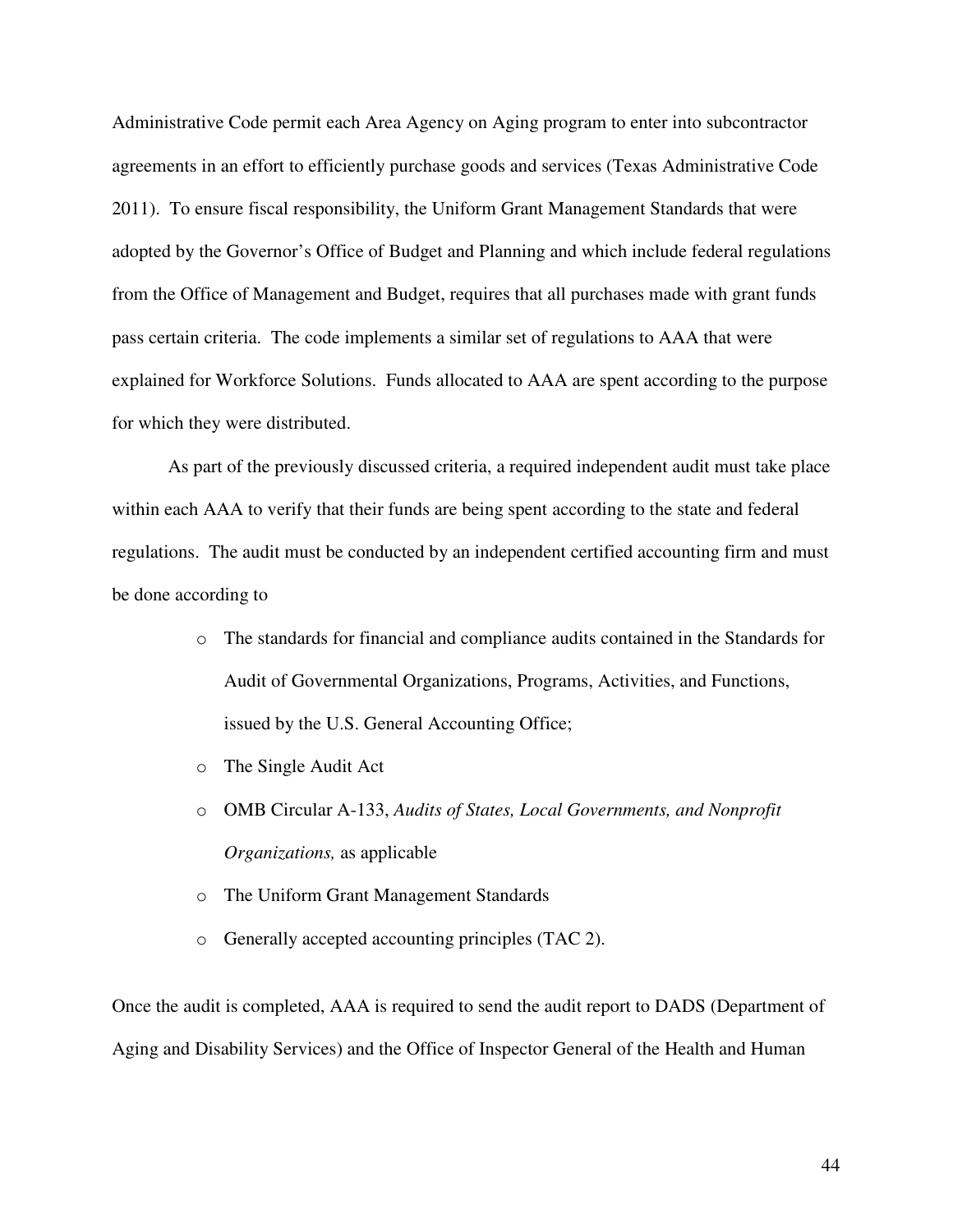Services Commission within 30 days of receiving the document or within an allotted nine-month period after the fiscal year ends, whichever occurs first. (Texas Administrative Code 2011).

 Any Area Agency on Aging Program that has DADS as their directing state agency is required to submit their Indirect Cost Allocation Plan to DADS for final approval, per the Uniform Grant Management Standards requirements (Texas Administrative Code 2011). Because DADS has governing power over the approval of allowable costs, AAA is liable for costs deemed unallowable by their respective DADS agency. This occurs when "DADS sends the AAA a Letter of Notification of Disallowance with Intent to Recover Costs by certified or registered mail, requesting the AAA to resolve all findings and unallowable costs within six months of receipt of the letter, in accordance with Office of Management and Budget (OMB) Circular A-133, unless an extension is granted by DADS" (Texas Administrative Code 2011). AAA must also comply with the DADS regulations outlining their performance contracts to ensure that they get to keep their allocated funds (similar to WS and HCV). If AAA funds are deemed unallowable and repayment must occur, AAA then forfeits future allocation of those funds as part of the guidelines established by the TAC.

 The Budget Submission process for the Area Agency on Aging is primarily regulated by the Older Americans Act and DADS. Every fiscal year, AAA must submit their annual budget to DADS in accordance with DADS requirements and then must resubmit any alterations to the outlined budget, including the changes requested by DADS, before it can be approved. Because of the mix of federal and state regulations over the budgetary process, AAA must do the following to ensure an appropriate budget is submitted: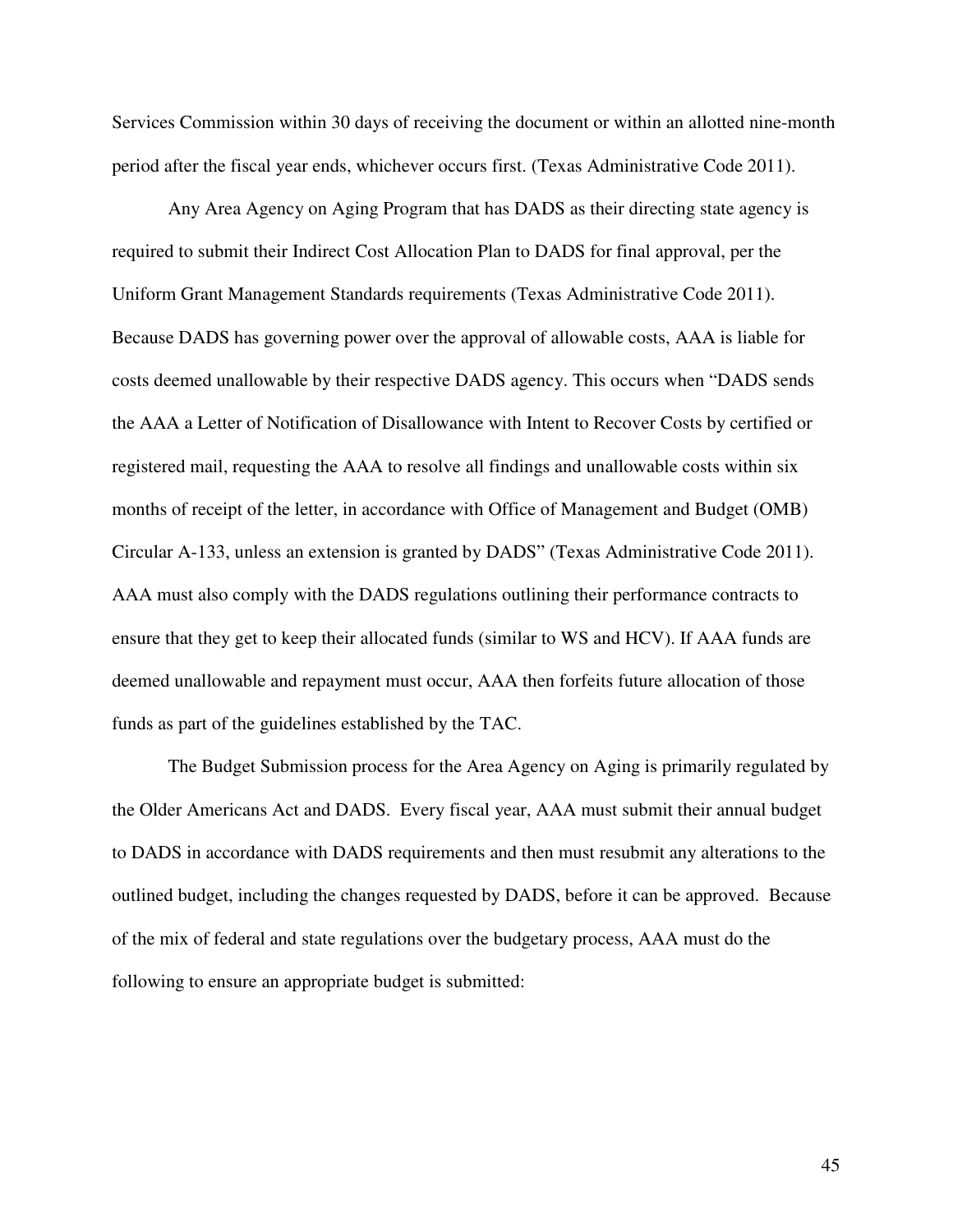- o Provide funds and in-kind contributions, in accordance with the Older Americans Act, §304, to match the expenditures of federal funds made to DADS for the cost of providing goods and services; and
- o Ensure that an appropriate portion of funds or in-kind contributions is generated to match the federal fund expenditure based on the cost of services it provides (TAC 4).

The AAA has the opportunity to use state general revenue funds to match other funds adopted under Title III, Part E of the Older Americans Act. However, they cannot use state general revenue funds to match any administrative funds (Texas Administrative Code 2011). Lastly, in regards to the Budget Submission process, "In accordance with the Older Americans Act, §306(a)(2), a AAA must expend funds appropriated under Title III, Part B of the Older Americans Act to meet an adequate proportion requirement, as determined by DADS" (Texas Administrative Code 2011).

## **Framework Barriers for HCV**

#### *Portability*

 The mobility of housing assistance or "portability" of the voucher serves as a crucial aspect to the Housing Choice Voucher Program. The Housing Choice Voucher Program utilizes a feature called "Portability" that allows an eligible family with a housing choice voucher to lease a unit anywhere in the United States where a public housing agency program exists (Public Housing and Section 8 Programs 2012). Section 8(r) of the 1937 Act allows Housing Choice Voucher recipients to choose a unit that meets program requirements anywhere within the United States. Currently, HUD requires a public housing authority to follow through on the following: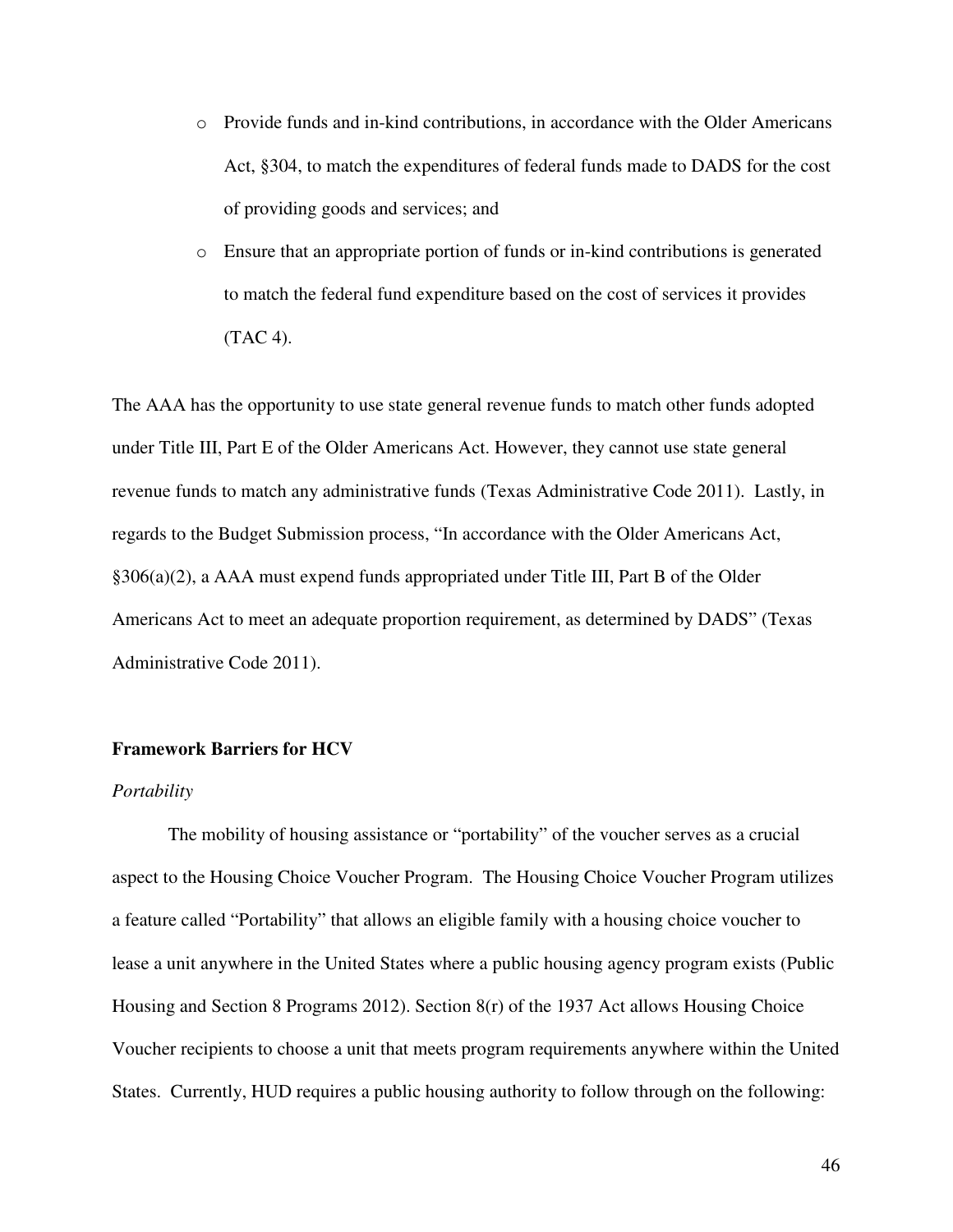- o A (PHA) must absorb a "portable" family
- o Provide additional funding to a "receiving" PHA (the PHA in which the family moves to)
- o Reduce the administrative fee earned by an initial or receiving PHA
- o Transfer funding units from one PHA annual contribution contract (ACC) to another PHA's ACC for failure to comply with portability requirements (24 CFR 982.355)

However confusing language within the 1937 Act hinders HUD's ability to serve clients who move to a new jurisdiction. HUD intends to address the confusing language in proposed rule 24 CFR Part 982. This rule seeks to address confusion over funding between HUD and PHA's (Public Housing Authorities) jurisdiction as well as clarify the meaning of "suspension" which HUD and Public Housing Administration officials interpret differently across jurisdictions. This rule change also seeks to improve accountability in "Portability" billing arrangements between PHA's as well as increase family choice and reduce burden in locating suitable housing. Other stipulations in this rule change include definitional changes to clarify how PHA personnel interpret rules, new notifications to clients to deny moves to new jurisdictions, significant changes to the processing procedures for "portability", and new terms for the "receiving" PHA to follow.

# *Who Pays the Cost for the Family in the New District?*

When a recipient moves from one jurisdiction to another, an issue arises that involves payments between the initial Public Housing Authority and the receiving Public Housing Authority (Public Housing and Section 8 Programs 2012). Along with monetary issues, the ability of one particular public housing authority to absorb a lot of clients at one time presents an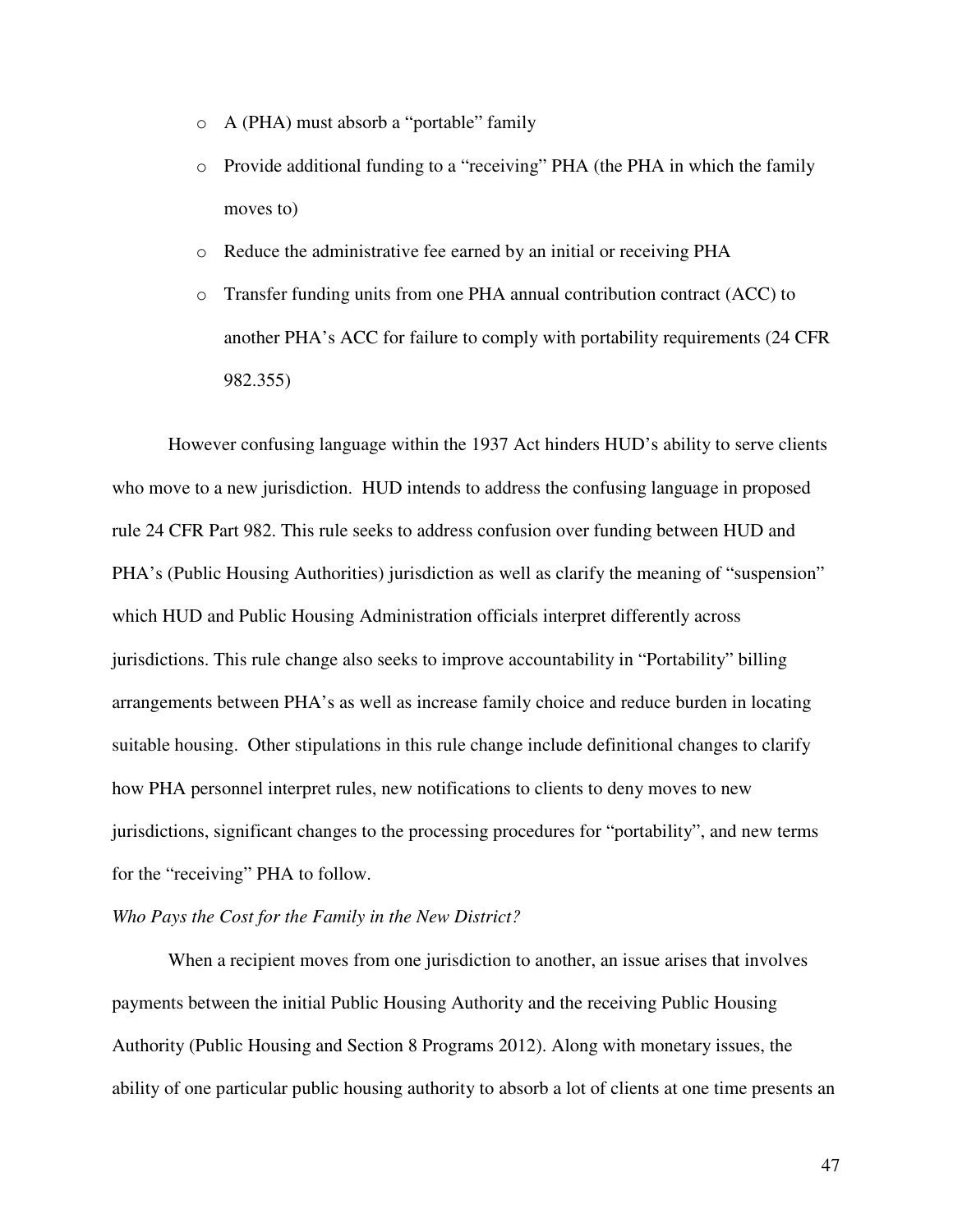issue. For example, if a significant number of clients all decided to move to one particular city, then the public housing authority for that city would deal with a shorter supply of housing and a significant addition to their housing wait lists. The coordination between the initial and receiving PHA in regards to different program requirements often presents complications for housing assistance in portability arrangements.

# *Definitional Changes*

When a Public Housing Authority issues a voucher to a family, that family possesses a limited time window to find suitable housing. When that family finds suitable housing, they must submit a request to the PHA for approval (Public Housing and Section 8 Programs 2012). As mentioned earlier, this approval process takes time. Once initiated, the request is counted against the time allotted for the voucher's lifecycle. PHA's currently possess a choice in adopting a policy that would allow for suspension of the voucher term when the client submits a request for tenancy approval. This proposed rule seeks to revise the date on which the family submits a request for PHA approval of the tenancy until the date the PHA approves or denies the request. This change would require PHA's to "stop the clock" on the family's voucher in order to give the family the maximum time possible to locate a suitable unit and remove potential barriers to mobility. Without this change of definition for "suspension", families lose valuable time on their voucher while waiting for the PHA to complete the Housing Quality Standards inspection requirements that make a determination of approval or denial of tenancy. This proposed change would give families the maximum amount of time to relocate.

#### *Requirement of Communication between PHAs*

 If a family chooses to move under the proposed rule, the initial PHA administering the family's voucher would be required to contact the receiving PHA to determine if the receiving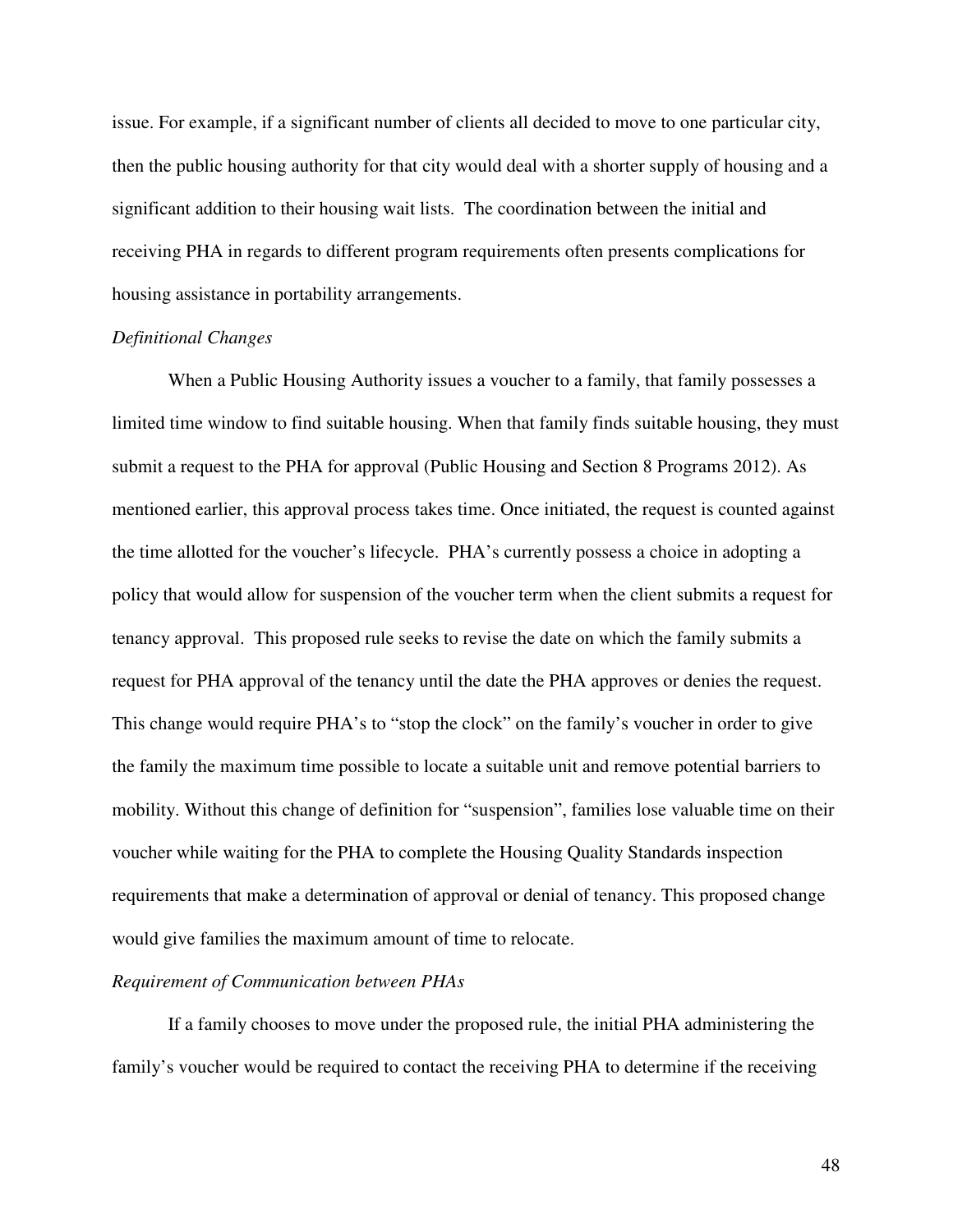PHA will bill or absorb the voucher. This proposed rule change would require the medium of communication by both PHA's, to be done by email or other confined delivery method. The PHA can then expedite the notification process to the family as communication will now be required between the receiving and initial PHA. The communication and documentation requirement also redistributes the administrative burden on the front-end of a family move, and prevents future disputes between PHA's regarding the billing of individual families. This rule change will also prevent families from engaging in costly inter-jurisdictional moves prior to a final determination of receiving assistance in their new jurisdiction.

 When a receiving PHA agrees to absorb a family, the initial PHA would rely on this proposed agreement and plan its annual budget accordingly (Public Housing and Section 8 Programs 2012). If the initial PHA does not possess enough funds to cover the cost of the voucher in the receiving PHA jurisdiction, the family must either relocate back to the initial district or they may lose their assistance entirely. If a receiving PHA decides to absorb the family, the receiving PHA cannot reverse its decision at a later date without consent of the initial PHA. Presently PHA's have been known to absorb a family and then change their mind, which can devastate a family that already moved to the new jurisdiction. This requirement will provide PHA's with consistent information necessary to plan financially and to better serve families. *Performance Measures* 

 The reporting requirements for HUD tells PHA's how their performance will be measured and what standards HUD expects local PHA's to adhere to (U.S. Department of Housing and Urban Development 2001). PHA managers help staff understand priorities so they focus on key issues by identifying performance measures. HUD uses data from the Multifamily Tenant Characteristics System (MTCS) to monitor and assess each PHAs performance. HUD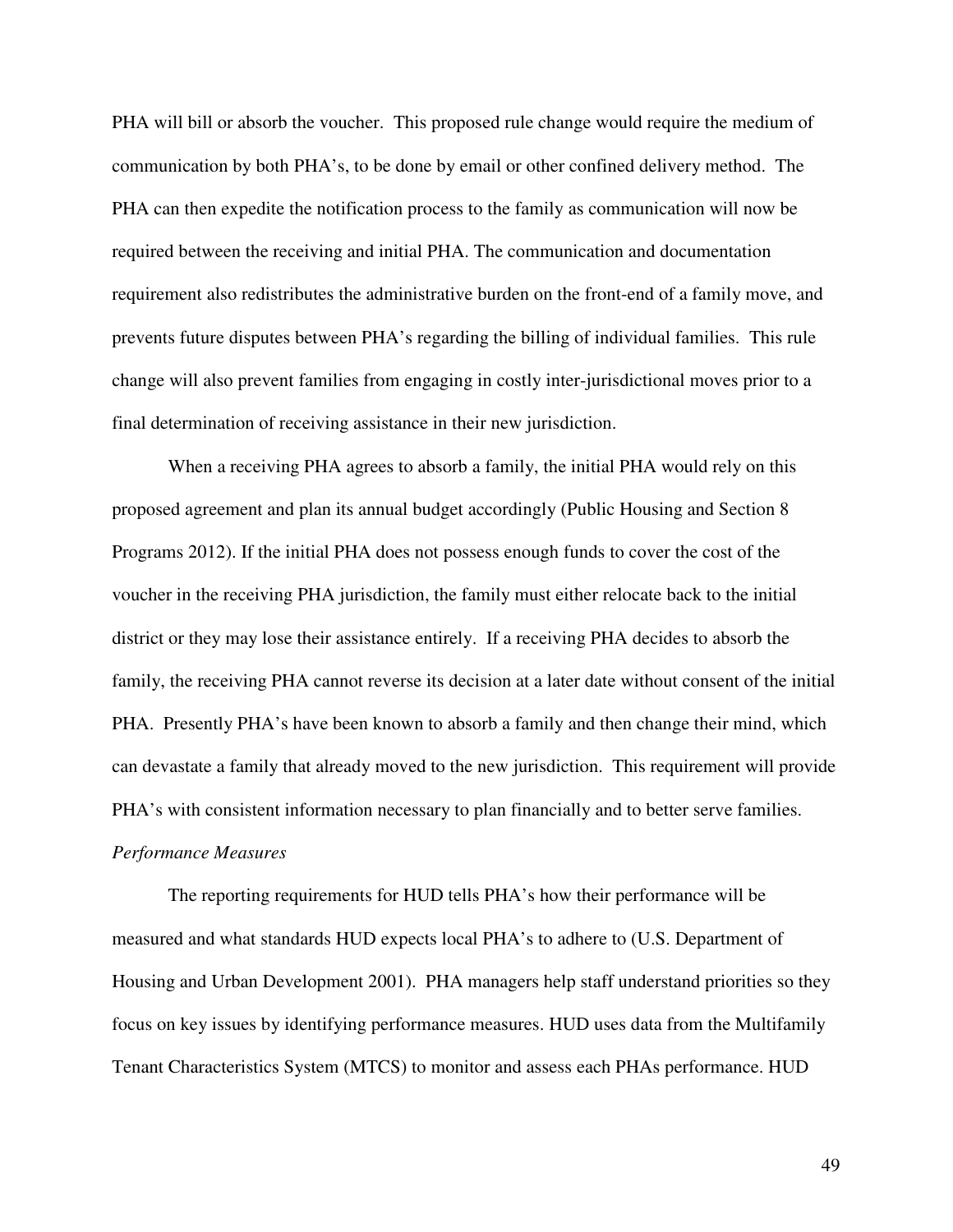uses the MTCS to score five indicators in the Section Eight Management Assessment Program (SEMAP). This provides documentation for budget reviews and funding decisions. HUD requires PHA's with 100 units or more to submit data to MTCS at least once a month, PHAs with fewer than 100 units must submit data at least once per quarter.

HUD requires PHA's to submit data for each of the following actions:

- o Voucher issuance
- o Voucher Expiration
- o New Admission
- o Annual Reexamination
- o Interim Reexamination
- o Portability move-in
- o Portability move-out
- o End of participation
- o Other change of unit
- o FSS enrollment or exit

 HUD also requires PHAs to submit a data collection form (HUD-50058) for all families enrolled in the housing choice voucher program (U.S. Department of Housing and Urban Development 2001). HUD considers an 85 percent reporting rate as acceptable. PHAs that fail to achieve the minimum reporting rate face possible sanctions. HUD measures MTCS reporting performances from June 30th to December 31st each year. A PHA that will not meet 85 percent reporting on those dates may submit a written request for forbearance. Forbearance requests must explain why the PHA is unable to meet the reporting request timeframe, and must also include measureable monthly goals for improving reporting performance.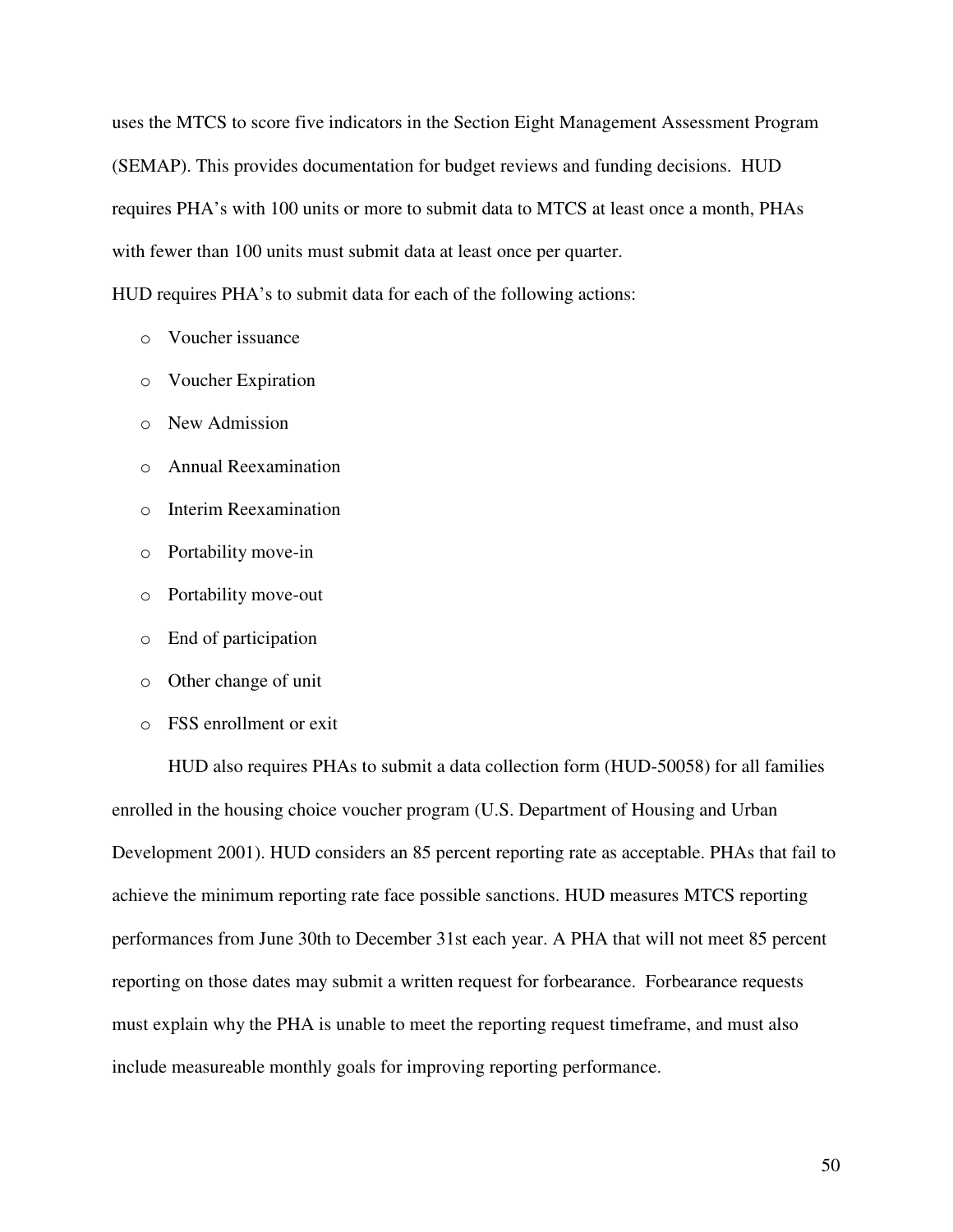PHAs that receive a granted forbearance, but fail to meet the minimum reporting requirement by the end of the next semi-annual reporting period, face a targeted review by HUD (U.S. Department of Housing and Urban Development 2001). Typically, PHAs that fail to meet the 85 percent qualification will be subject to a 10 percent reduction in the on-going administrative fees for each of the six months of that period. HUD requires PHAs to certify one each year to the performance level the PHA has achieved for each SEMAP indicator.

# *Utilization*

 Under HUD's regulations if a PHA did not lease 100 percent of the vouchers contracted in its Annual Contributions Contract (ACC), or did not spend 100 percent of the funds contracted under its ACC, then the PHA did not utilize all of the resources provided for its program (U.S. Department of Housing and Urban Development 2001). HUD considers this type of program "underutilized." Thus, the PHA may be penalized accordingly with a lower SEMAP score and a recapture of its voucher funding. When Congress reviews requests for additional funding for housing assistance the following year, they may assess that no real need for housing assistance exists or there is an inability of the PHA to deliver the funds to families in need. HUD possesses a responsibility to Congress to ensure that the funds authorized for housing assistance are used to assist the maximum number of families.

 The utilization of resources by a PHA is measured at the end of the PHA's fiscal year. Utilization of contracted funds (annual budget authority), is the percent of funds contracted for one year that have been expended for housing assistance payments by the PHA. HUD expects a high performing PHA to maintain an average utilization rate at or above 98 percent. A PHA achieving a standard level of performance is expected to maintain its utilization at 95 percent or above. Utilization below 95 percent will result in a failing score on SEMAP Indicator 13, Lease-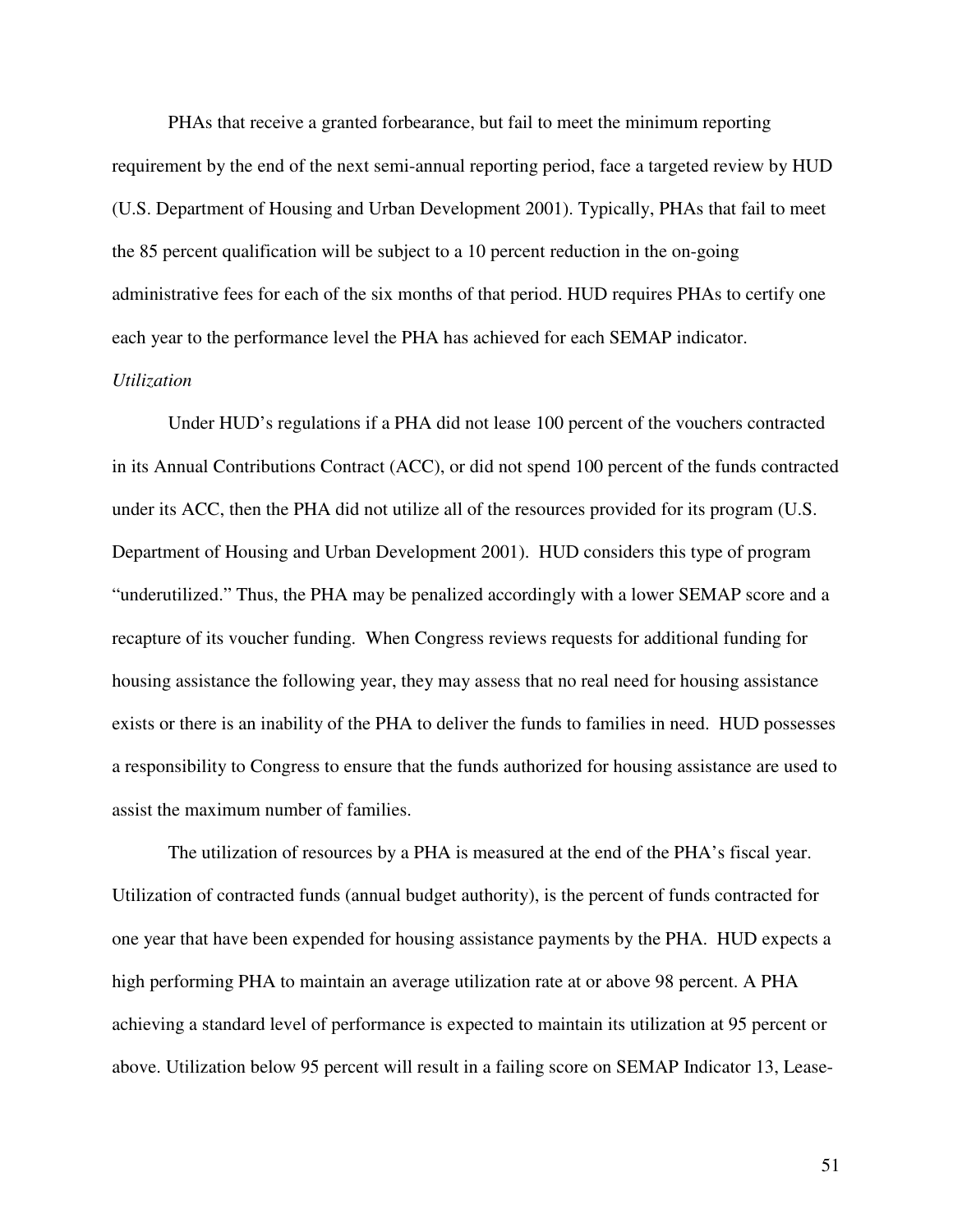up. An agency with utilization below 95 percent cannot receive new unit allocation and cannot be rated as a high performer under SEMAP. The administrative fee reserve at a PHA with a lease-up rate below 90 percent is frozen until utilization improves. If a PHA's utilization rate falls below 90 percent of the units contacted and annual budget authority, the agency risks losing a portion of its funding at the time renewal funding decisions are made. HUD will issue the PHA a warning. The warning will require the PHA to increase leasing to 95 percent of contracted units by the time of its second budget submission after receiving the warning. If the PHA fails to meet the required goal, its unexpended annual budget authority will become subject to reallocation.

 SEMAP measures utilization by dividing the average number of units leased through the year by the number of units under contract. Indicator 13 is one of the three indicators HUD has identified as particularly important by assigning them 20 points. To receive all 20 points for Indicator 13, a PHA must have a utilization rate of 98 percent or better. To receive 15 points, a PHA must lease 95 percent of its units. A PHA with a utilization rate below 95 percent will receive no points for Indicator 13. A PHA with a utilization rate below 95 percent will not be identified as a high performer, regardless of its overall score. Additionally, it will not be eligible to receive new unit allocations which create more utilization barriers for the BVCOG to overcome.

#### *HUD Regulations Preventing the Sharing of Financial Resources*

HUD stipulates in their regulations that PHAs must utilize funding allocated to them from HUD specifically for housing related purposes. This inhibits local jurisdictions from attempting to integrate housing programs with other programs because they cannot share personnel or utilize the same intake system for multiple programs outside housing. The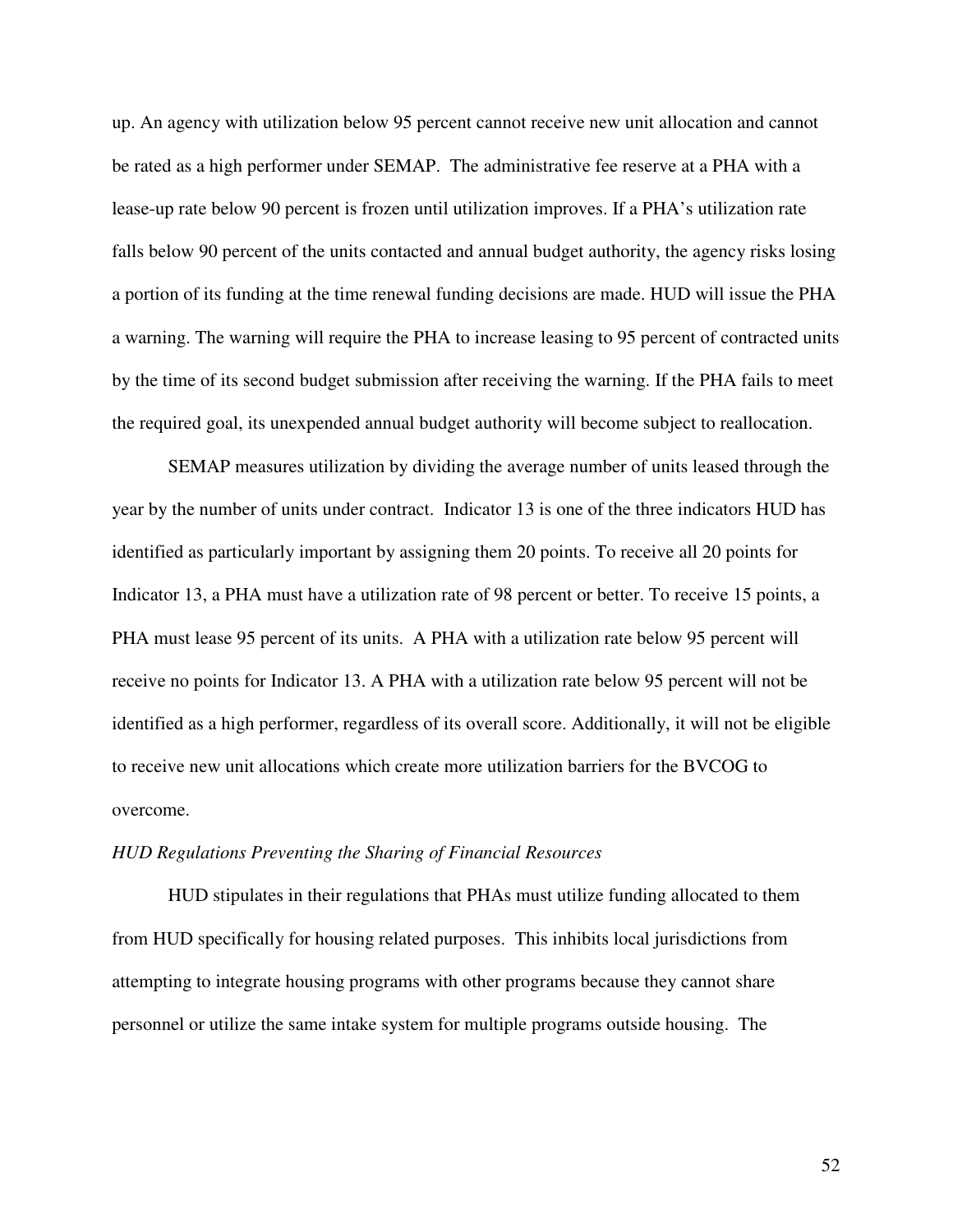following will point out the specific regulations which inhibit integration of housing programs with other local human service programs:

# *982.151 Annual Contributions Contract.*

(1) An annual contribution contract (ACC) is a written contract between HUD and a PHA. Under the ACC, HUD agrees to make payments to the PHA, over a specified term, for housing assistance payments to owners and for the PHA administrative fee. The ACC specifies the maximum payment over the ACC term. The PHA agrees to administer the program in accordance with HUD regulations and requirements.

# *982.153 PHA Responsibilities.*

The PHA must comply with the consolidated ACC, the application from HUD, and other requirements, and the PHA administrative plan.

#### *982.158 Program Accounts and Record*

(a) The PHA must maintain complete and accurate accounts and other records for the program in accordance with HUD requirements in a manner that permits a speedy and effective audit.

#### **The George W. Bush Administration's Proposal for State Block Grant Programs**

 Under current standards, the local program administrator for the Housing Choice Voucher Program pays the landlord the difference between an agreed-on rent for the unit, and 30 percent of the household's income (Khadduri 2003). The program's costs, both the subsidies paid on behalf of households and the salaries and expenses of local administrators, are part of the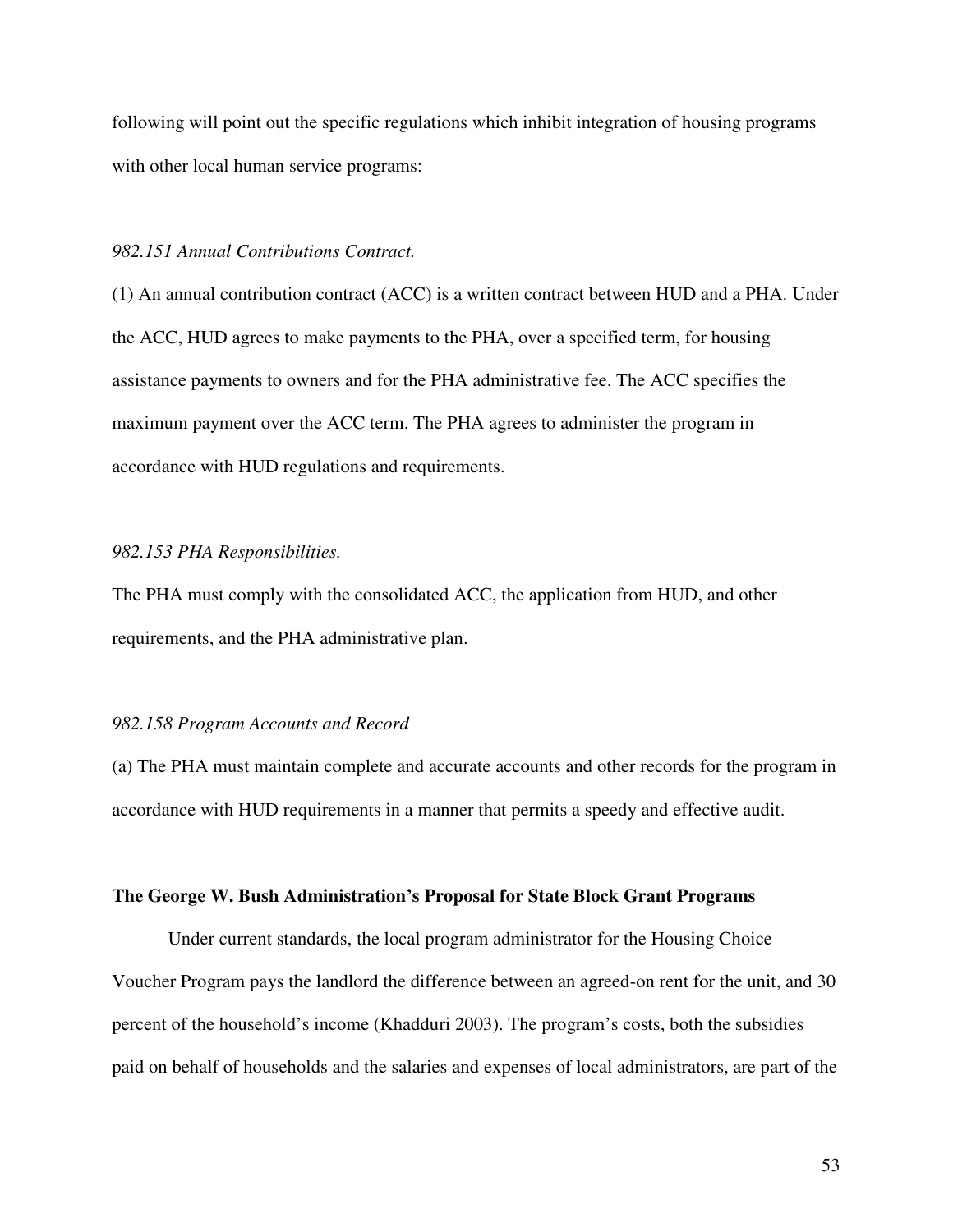federal budget and are appropriated by Congress each year for the Department of Housing and Urban Development (U.S. Department of Housing and Urban Development 2001).

 The Bush Administration proposed to turn the voucher program into a block grant called the Housing Assistance for Needy Families (HANF) to be administered by the states. The proposal intended to provide a context to examine the concept of converting the Housing Choice Voucher Program to a state block grant (Khadduri 2003). Under this proposal, an annual amount would have been allocated to the 50 states, the District of Columbia, and the U.S. Territories. The Bush Administration's proposal for turning the voucher program into a block grant to the states, points to the problems some local administrators face in using the full amount of voucher funds allocated to them. The justification for the block grant in HUD's budget summary for FY 2004 argued that smaller number administrators with large program and greater flexibility would be in a better position to use program resources (U.S. Department of Housing and Urban Development 2003).

 When HUD and Congress became concerned about the underutilization of voucher funds, the cautious practices of PHA financial managers were difficult to change (Finkel 2002). For many PHAs with low utilization rates, the problem was that program staff did not have a systematic method for determining the number of vouchers they needed to issue in order to use all available funds. HUD commissioned a study to look at reasons for low utilization rates. They found that the quality of the PHAs management of voucher programs affected utilization.

#### **Confusion of Adhering to Multiple Agencies**

 Two studies on PHAs conducted in the late 1990's found that many PHAs were one of three agencies that took applications from households, inspected housing units, and signed leases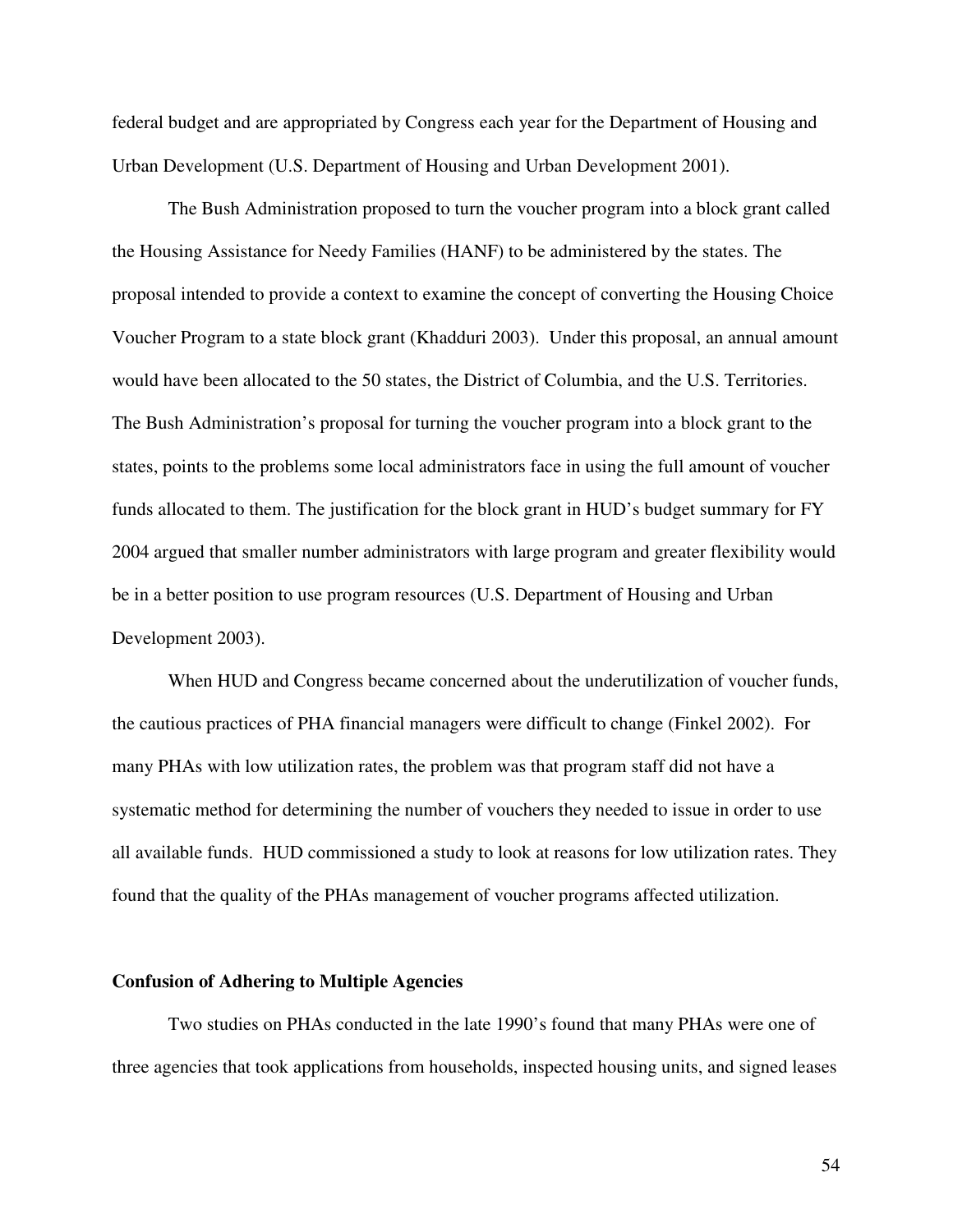with landlords in the same locations (Feins el al. 1997, Hughes 1997, & Finkel 2002 in Khadduri 2003). These agencies coordinated their payment standards and other program rules. To mitigate confusion within one jurisdiction, state administrators of the voucher program would choose a single agency, a state administrative entity, a local PHA, or another contractor, to act as the responsible entity for all vouchers used in a particular geographic area.

## *Coordinating Vouchers with Welfare and Social Services*

 In 1999, Congress appropriated funds for a Welfare-to-Work Voucher Demonstration program to help those in choice based housing assistance find and retain work (Khadduri 2003). Implementation of the original concept of the Welfare-to-Work Voucher Demonstration showed mixed results. Many PHAs only allocated vouchers to families meeting the basic eligibility criteria (current or recent of TANF assistance or eligibility for TANF). Few PHAs attempted to target vouchers to those for whom housing assistance provided crucial assistance through welfare agency programs (Smith & Johnson 2000; Wood & Patterson 2001).

# *Unintended Consequences of Policy Changes*

 Under the Work Opportunity Reconciliation Act created by TANF in 1996, 27 states implemented major waivers, and a body of knowledge produced by evaluations of early welfare experiments came about (Schoeni & Blank 2000 in Khadduri 2003). In 1996, Congress created a waiver authority known as the Moving-to-Work (MTW) Demonstration. This authorized HUD to select up to 30 PHAs that would grant flexibility in implementing the voucher and public housing programs. One of the significant variations PHA could pursue included employment incentives from current laws and regulations. HUD actually only granted flexibility waivers to 21 PHAs who made changes to their public housing programs. Of that group, only a few made changed to the terms of the voucher program subsidy.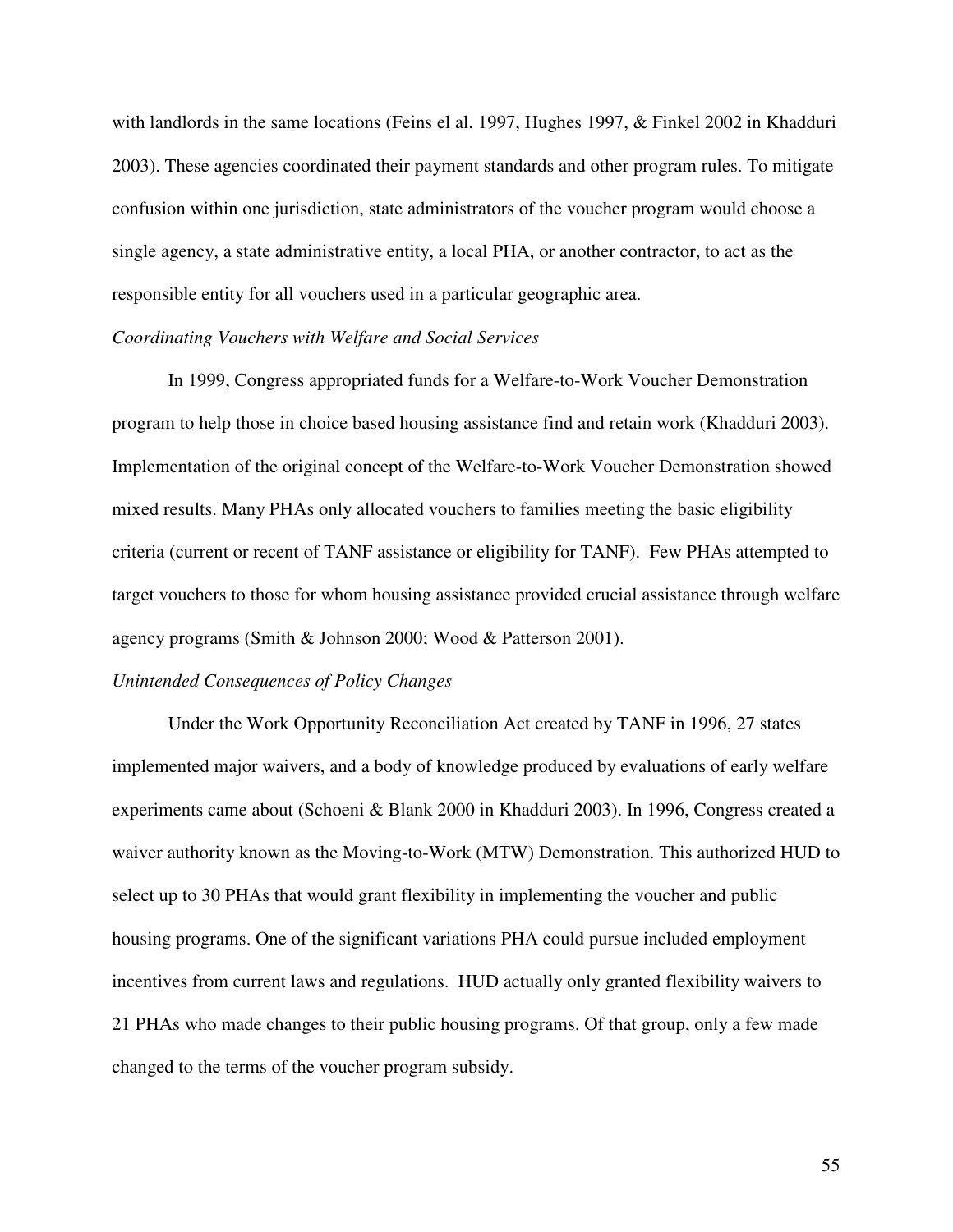## **Funding Instability Undermines FSS**

 The Family Self-Sufficiency Program (FSS), created by Congress in 1990, seeks to help promote employment and boost the assets of low-income families receiving federal housing assistance (Cramer and Lubell 2005). Funding allocation problems hindered the effectiveness of the FSS Program in recent decades. Currently, funding for FSS is provided through four separate HUD accounts with separate funding for escrow accounts and program coordinators in both the public housing and voucher programs.

## *FSS Faces Many Challenges*

 Family Self-Sufficiency (FSS) complements the HOPE VI program, implemented by HUD to address severely distressed public housing, by adding a strong financial incentive for families receiving CSS (Community and Supportive Services) case management assistance (U.S. Department of Housing and Urban Development 2005). CSS case managers essentially do most of the work necessary to satisfy the case management responsibilities of the FSS program. Research showed when these two programs combined services provided effective results in attaining self-sufficient families.

 Some families show reluctance to the sign up process because of the new rules and responsibilities (U.S. Department of Housing and Urban Development 2005). These clients may view the new rules as a hassle, and that the new program does not present a value that is worth their time. Others may simply show no interest in attaining self-sufficiency.

## *Earned Income Disregard*

 The mandatory earned income disregard makes FSS somewhat more complicated for households, that include a person with a disability, in the Housing Choice Voucher Program. As long as a household is in the initial one-year disregard period of 100 percent of earnings/income,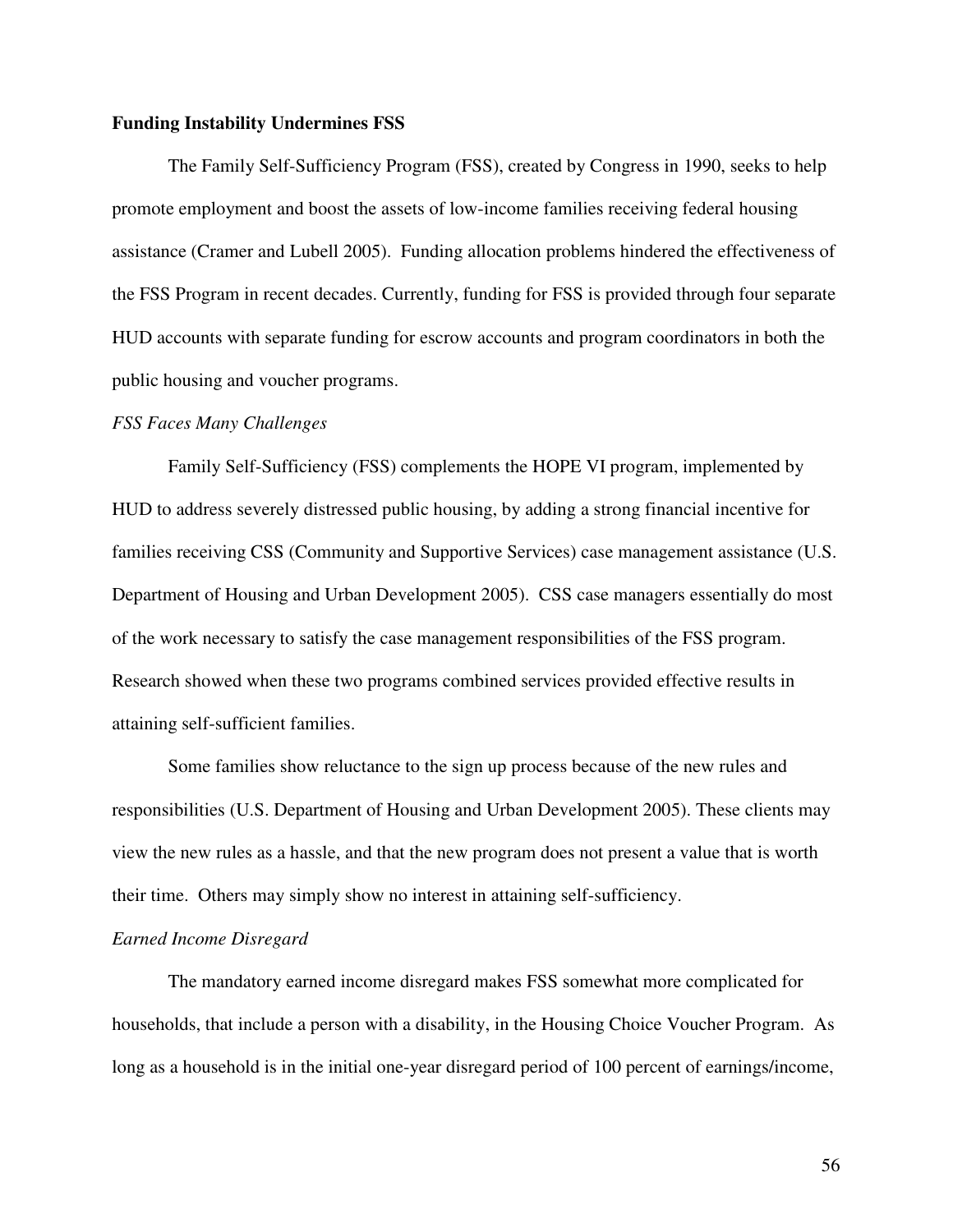the household does not accrue for the family's FSS escrow account (which every FSS client maintains) because the household's rent did not increase. This presents an issue with how to market FSS to families subject to the earned income disregard. Finally, participants only accrue FSS escrow when their rent goes up, so they won't accrue any additional escrows once they become subject to ceiling rent (U.S. Department of Housing and Urban Development 2005). *Internal Administration* 

 Internal coordination within housing agencies (FSS with CSS, Community and Supportive Services) requires a fair amount of internal coordination within a housing authority (U.S. Department of Housing and Urban Development 2005). To ensure the escrow accounts for clients are calculated correctly, the accounting and financials departments of the housing authority need to be involved in the process. Some housing authorities found that it works best for the HOPE VI accountant or property management staff to track the escrow account while others utilize the housing authority's regular accounting departments. The immediate pay-off includes the ability to offer a financial incentive to those participating in the program.

# *Shortage of FSS Case Managers*

 Some housing agencies report that they cannot take on additional FSS clients because their current FSS case managers are already working with a full caseload. This presents an opportunity for HOPE VI and other programs to assist in offering services to clients. Case managers from HOPE VI can take on clients who need assistance, which can free up case managers from FSS to deal with other clients. Also, instead of utilizing two different case managers for one client, the case manager from HOPE VI can act as the case manager for both programs with the same client which would also free up FSS case managers to address other needs.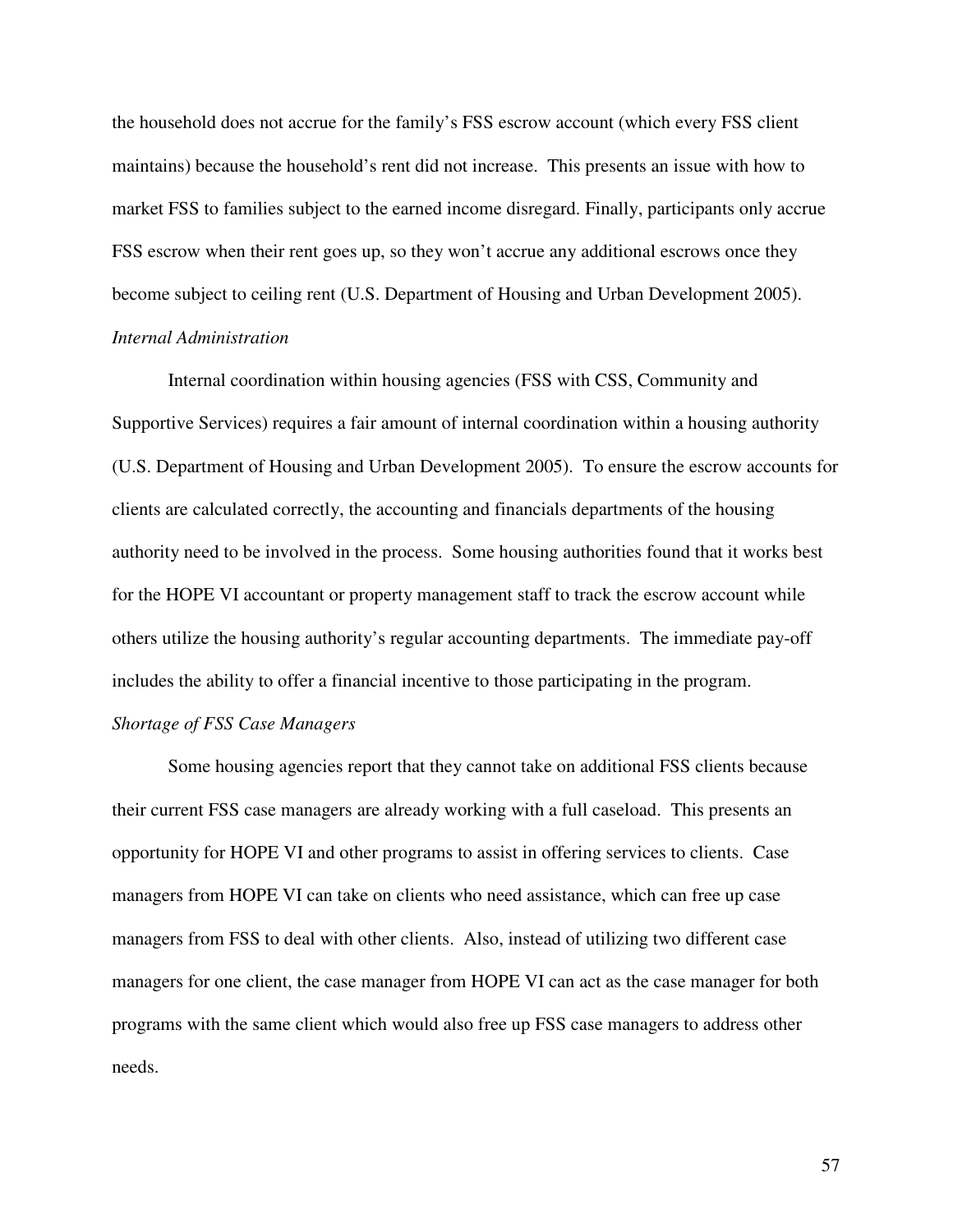# *Limited Number of FSS Slots*

 Some housing agencies refrain from enrolling additional HOPE VI clients in FSS because of the agency's limited number of FSS slots (U.S. Department of Housing and Urban Development 2005). However, PHAs can modify their slot numbers and expand the size of their FSS program by simply submitting an "Amended Action Plan" to HUD. Unfortunately many PHAs overlook or forget this course of action when considering how to improve their FSS program.

## *Training*

 The primary responsibility of an FSS case manager entails helping FSS participants access services they may need to increase their earnings and achieve individual goals identified by the participants. As FSS case managers maintain substantial knowledge of HUD and PHA regulations, other case managers seeking to help clients such as those from HOPE VI, may not possess a well-rounded understanding of the regulations they must follow. Hence, FSS training for all staff involved in FSS programs would provide beneficial outcomes to PHA administering FSS programs.

## **Funding Issues**

#### *Section 8 Escrow Accounts*

 FSS Escrow Accounts provide the ability for program participants to build savings as a major component of the FSS program. These escrow accounts are funded as one component of the housing assistance payments (HAP) funding provided by HUD to state and local housing voucher programs. Unfortunately, the new procedure that went into effect in FY 2004 to allocate HAP funds imposed unintended negative consequences for local FSS programs. Instead of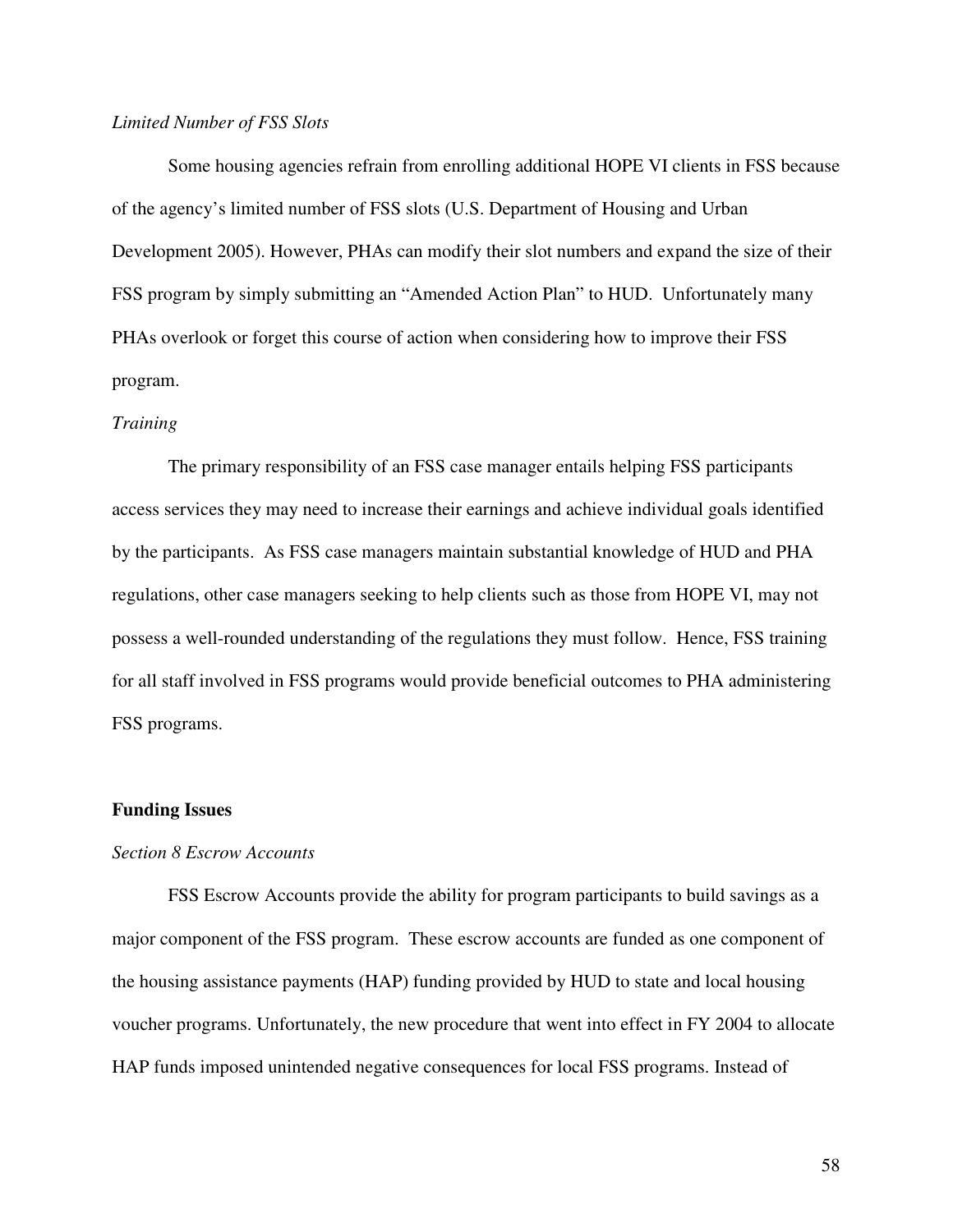receiving reimbursement for their actual program costs, housing agencies now receive a flat dollar amount based on the prior year's spending plus an inflationary factor. Under the new funding mechanism, many voucher programs received insufficient funds to cover their actual program costs.

 The authors emphasize the need for HUD and Congress to avoid adverse consequences of voucher funding mechanisms so that housing agencies should never have to cut families from their programs in order to participate actively in FSS programs.

## *Public Housing Escrow Accounts*

 Housing agencies are reimbursed for the escrow costs of FSS participants in public housing through the public housing operating formula (Cramer and Lubell 2005). While this funding mechanism appears to work well, there are two problems to address. First, many housing agencies appear to be unaware of how HUD provides funding for FSS escrow accounts for public housing residents. This is a likely cause of the low participation rate of public housing residents. The authors Cramer and Lubell, in their article *The Family Self-Sufficiency Program,* stressed the need for public housing staff to possess knowledge on how HUD funds FSS escrow accounts. They also stressed HUD and Congress' need to adequately fund public housing programs, so that any new funding formulas to reimburse PHAs, would also cover the costs of FSS escrow account contributions.

#### *Funding for FSS Program Staff*

The costs for Section 8 FSS Coordinators are covered by a set-aside housing voucher that is awarded competitively through an annual Notice of Funding Availability (NOFA). Due to changes in the way these funds were awarded in 2004, nearly one third (256 of the 771 agencies) of those that received funding the prior year, lost all FSS coordinator funding from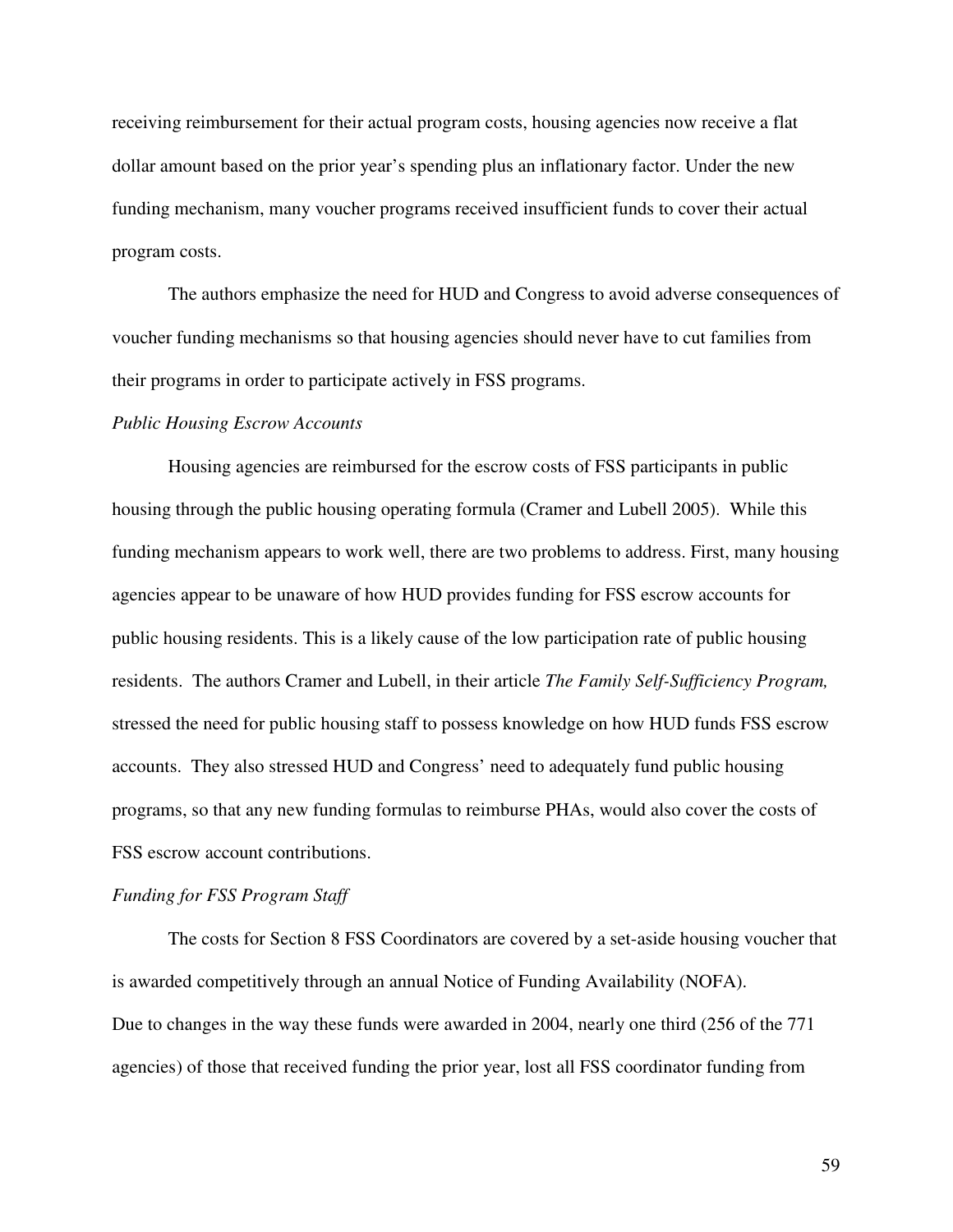HUD. The proposed solution from the authors (Cramer and Lubell) stated that HUD needed to restore funding for FSS Coordinators at agencies and greatly improve the reliability of annual funding. At a minimum, each housing agency (and each region within a state housing agency) should get funding for at least one FSS coordinator. Funding for additional coordinator slots should be awarded in a predictable, reliable manner.

# *Funding for FSS Escrow Accounts*

 HUD attempted to change the funding source for FSS from the Public Housing Operating Fund, to a competitive funding process through a section of the Resident Opportunity and Self-Sufficiency (ROSS) program. However in awards announced in February 2005, HUD only awarded \$5.7 million of the \$16 million available funds for public housing FSS coordinator costs. Another solution offered by the authors, Cramer and Lubell, states funding for FSS coordination needs more predictability and reliability (2005). One proposed course of action included the authorization of housing agencies to pay for the cost of an FSS coordinator position through the public housing operating fund. Then they could make extra ROSS funds available on a competitive basis to agencies with additional FSS Staff.

#### *Income Targeting Requirements*

 At least 75 percent of families admitted to Housing Choice Voucher Program's must possess incomes at or below 30 percent of the area median income. Regulations do allow a limited amount of flexibility in this requirement. PHAs can deviate from the 75 percent extremely low income target during the fiscal year as long as the target is met by the year's end (Housing Choice Voucher Program Guidebook 2001). A PHA may admit a lower percentage of extremely low-income families with HUD approval. Such a low percentage must be consistent with the agency's PHA plan.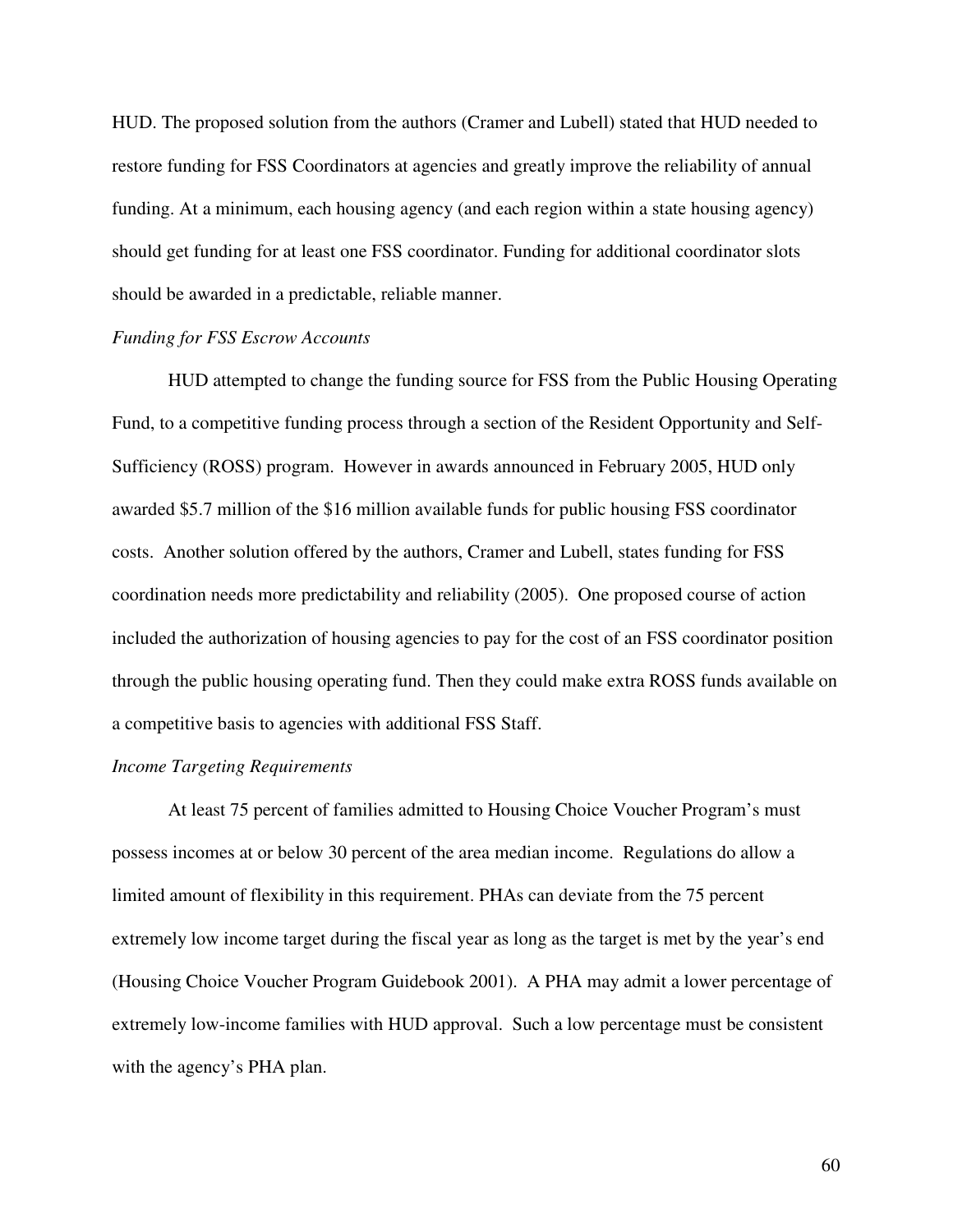# *Section 8 Current Subsidies*

 The upper income limit for a family of four looking for housing assistance is 80 percent of the area's median income (Cutts 2001). Reducing this income limit by a percentage that is the same throughout the country yields the upper income limit for a smaller family of a particular size. Likewise, the upper income limit for a larger family is obtained by increasing the area's four-person limit by a nationally uniform percentage. To receive a housing voucher, the voucher holder must find a unit that rents for less than a stated ceiling, which is dubbed "the Fair Market Rent" on FMR. The Fair Market Rent determines the subsidy received, but does not limit the total rent of the unit.

 Due to legislative mandates, the tenant-based Section 8 Existing Housing Program targets its assistance on the poorest families to a greater extent than other housing programs (Cutts 2001). Thirty four percent of the families who receive tenant-based vouchers and certificates are above the poverty line (Cutts 2001). While 70 percent of families below the poverty line do not receive housing assistance from any HUD program (Cutts 2001).

 The FMRs help to determine how many families can be served with a fixed budget for the local PHA. If the FMR is decreased, the maximum subsidy available to an eligible family will fall (Cutts 2001). Since the program operates on a fixed budget, a FMR reduction would mean the housing choice voucher program could serve more eligible families. The Fair Market Rent also determines the gross family income at which the subsidy is zero, which is the implicit upper income limit for eligibility. If this income is below the explicit upper income limit for eligibility, then reducing the FMR purges those eligible with the highest incomes from the program and automatically directs more assistance to the poorest.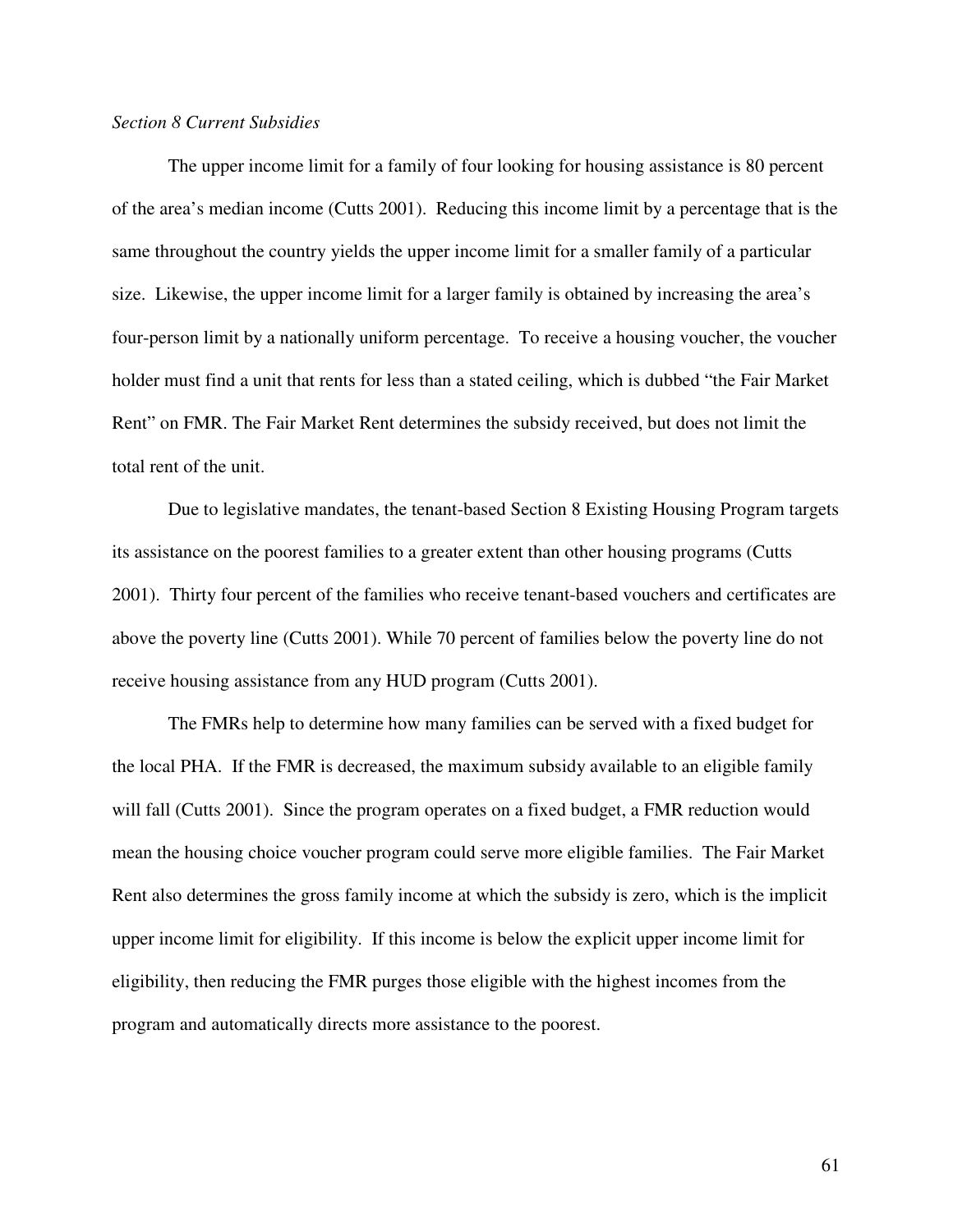#### *Effects of Lowering the Fair Market Rents on Income Targeting*

 Reducing the FMRs by the amounts suggested, would have removed from the program the least needy of the families eligible in 1989. Reducing FMRs by the amounts suggested would also substantially lower the maximum subsidy available to the families that remain eligible to receive a subsidy. The mean reduction for families in these cities in 1989 would have been about \$2650 per year (Cutts 2001). This would obviously make it possible to serve many additional families with the same budget.

 Although reducing the FMR has an advantage in terms of targeting assistance on the poorest eligible families, the avoidance of offering assistance to some families while denying it to other families with the same characteristics has raised several objections. The effect of Fair Market Rents on success rates has been the dominant consideration in the policy debate concerning their level. The reason for this dominance is that housing authorities lobby vigorously for higher FMRs. Their motivations are easy to understand. With a given number of vouchers allocated to a housing authority, higher Fair Market Rents in a locality allow the housing authorities in that area to provide larger subsidies to their clients at little cost to local taxpayers. Higher FMRs also increase the success rates in the area and hence reduce housing authority's workload without reducing its administrative fee.

 A reduction in FMRs will reduce the demand of current voucher recipients for the extra amenities provided by their units, and the market response will be to decrease the desirability of some of the units that meet the standards (Cutts 2001). At current FMR levels, there are many families willing and able to use vouchers than can be funded with the current budget. As a reduction takes place to FMRs, the number of families who want to participate will decline and waiting lists will shrink. A reduction to FMRs would sufficiently adjust the number of families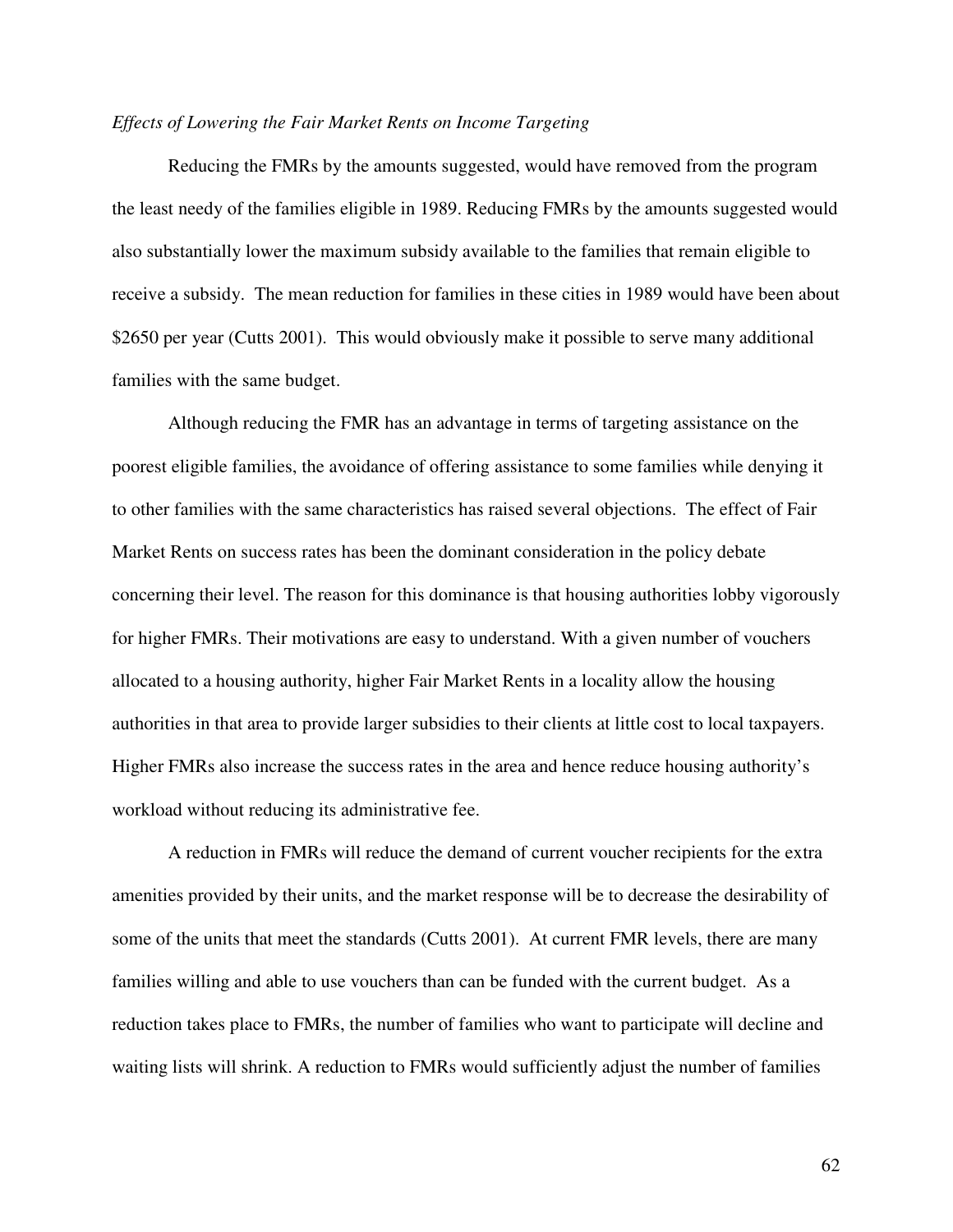served so as to spend the same amount on the program. All families who want to participate on the terms offered will receive assistance.

 Under current rules and budgets, funds have not been sufficient to serve all eligible families willing to participate in the program. Public housing agencies have not limited assistance to the poorest eligible families. Instead, they serve many families above the poverty line while denying assistance to the majority of those below it (Cutts 2001). A simple proposal for targeting more assistance to the poorest families by eliminating the horizontal inequity resulting from offering assistance to some is to decrease the subsidy at each income level by the same amount. One objection to this proposal is that the poorest eligible families would not be able to find units meeting the program's space and quality standards if subsides were lower.

# **Quality Housing and Work Responsibility Act (QHWRA)**

 New federal income-targeting requirements established under QHWRA ensure that the nation's neediest families continue to receive first priority in the allocation of tenant-based housing assistance (Soloman 2005 in Dawkins 2007). These requirements state that no less than 75 percent of any local PHA's admissions to the HCV Program shall be families with extremely low incomes (ELI's). The first uniform federal standards defining the low-income families that would be eligible to receive assistance under the Section 8 Existing Housing Certificate Program were adopted with the Housing and Community Development Act of 1974 (Dawkins 2007). The income-targeting requirements under QHWRA state that at least 75 percent of new admission to the HCV program must be ELI families. These new income-targeting requirements were written into Title V, Section 513 of the Quality Housing and Work Responsibility Act of 1998.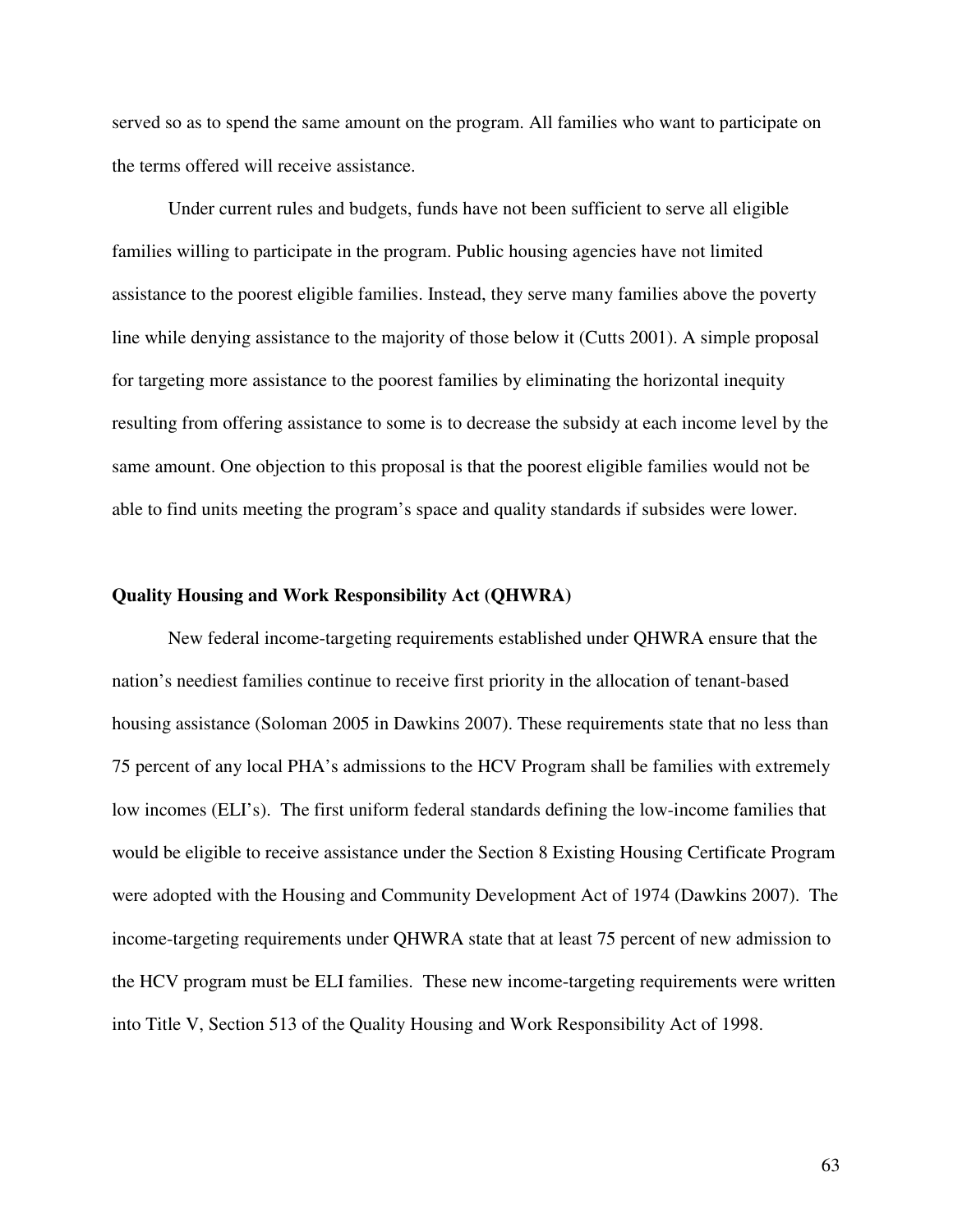# *Creaming in HCV*

Program administrators see substantial incentives for creaming, that is providing voucher assistance to relatively better off families. The incentives for creaming have only increased in recent times with greater pressure on program administrators to show greater shares of their clients earning income from work and to show "income-mixing" among their clients. Inequities increased as a result.

 The housing choice voucher program continues to be a partial-coverage program that serves less than 30 percent of eligible renters in poverty (Kutty 2004). It is clear that most of the neediest families are currently not being served, and the program does not have the funding necessary to serve the neediest families and other low-income families. It appears that an unassisted household, who applied for a voucher with a local PHA, needs a degree of continuous engagement with the PHA in order to remain on the waiting list. According to the U.S. Department of Housing and Urban Development, "PHAs with long waiting lists generally purge the list periodically by sending applicants a request for confirmation of their continued interest in the voucher program and dropping them from the list if they do not reply" (2003). This implies that households who have moved are likely to get dropped from the waiting list. With long waiting lists and a low probability of selection, many households could easily be discouraged from maintaining continuous contact with their local PHA. It is possible that also in the case of the housing voucher program, households have been discouraged from applying not only by the low probability of obtaining the assistance, but also by caseworkers who have pursued certain agendas which can be described as creaming.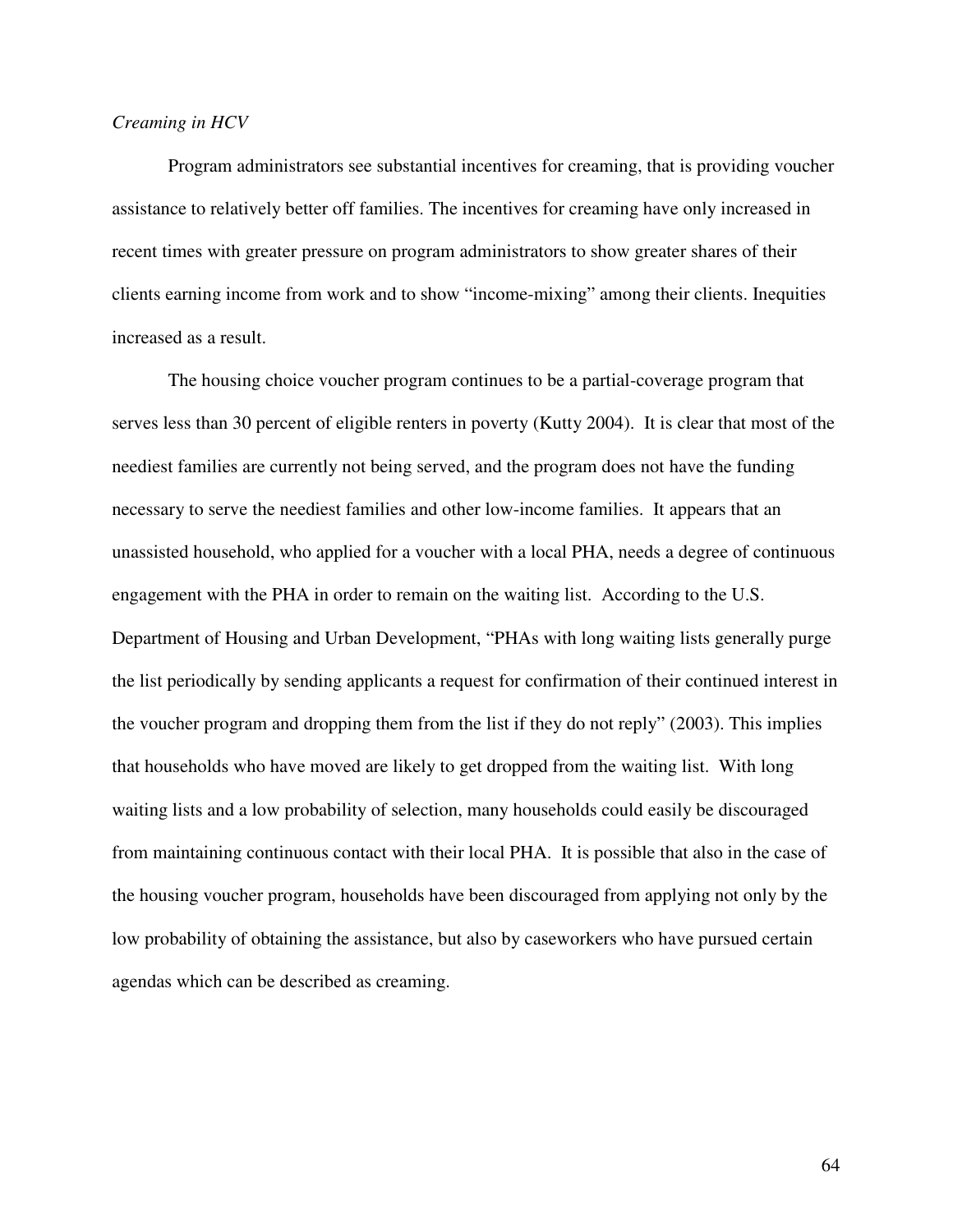## **Study Conducted on FSS Impact across the County**

 The National Affordable Housing Act of 1990 authorized HUD's Family Self-Sufficiency program (Rohe & Kleit 1999). This act requires housing authorities to develop FSS programs designed to coordinate public and assisted housing with other public and private resources. This helps low-income families reduce their dependence on welfare and housing assistance. Starting in FY 1993, each PHA was required to create an FSS program and enroll a number of participants equal to the total number of new public housing and Section 8 units reserved for that authority. The essential elements of the FSS program include:

- o Program Coordinating Committee (PCC)
- o The voluntary participation of resident families
- o A contract of participation
- o Case management
- o Escrow savings accounts

 A second major element of the FSS program consists of the voluntary nature of family participation (Rohe & Kleit 1999). Voluntary participation has two implications for program implementation. First, some FSS programs may have problems attracting program participants because residents may be afraid even to consider leaving the security of housing assistance. Second, the lack of screening for income, education, or previous job history may mean that many participants will enter the program lacking the skills necessary to make the transition to selfsufficiency in five years. The third element of the program is a contract of participation. Selected participants enter into a contract that specifies their responsibilities along with a set of interim and final goals. Case management makes up the fourth element of the study of the FSS program.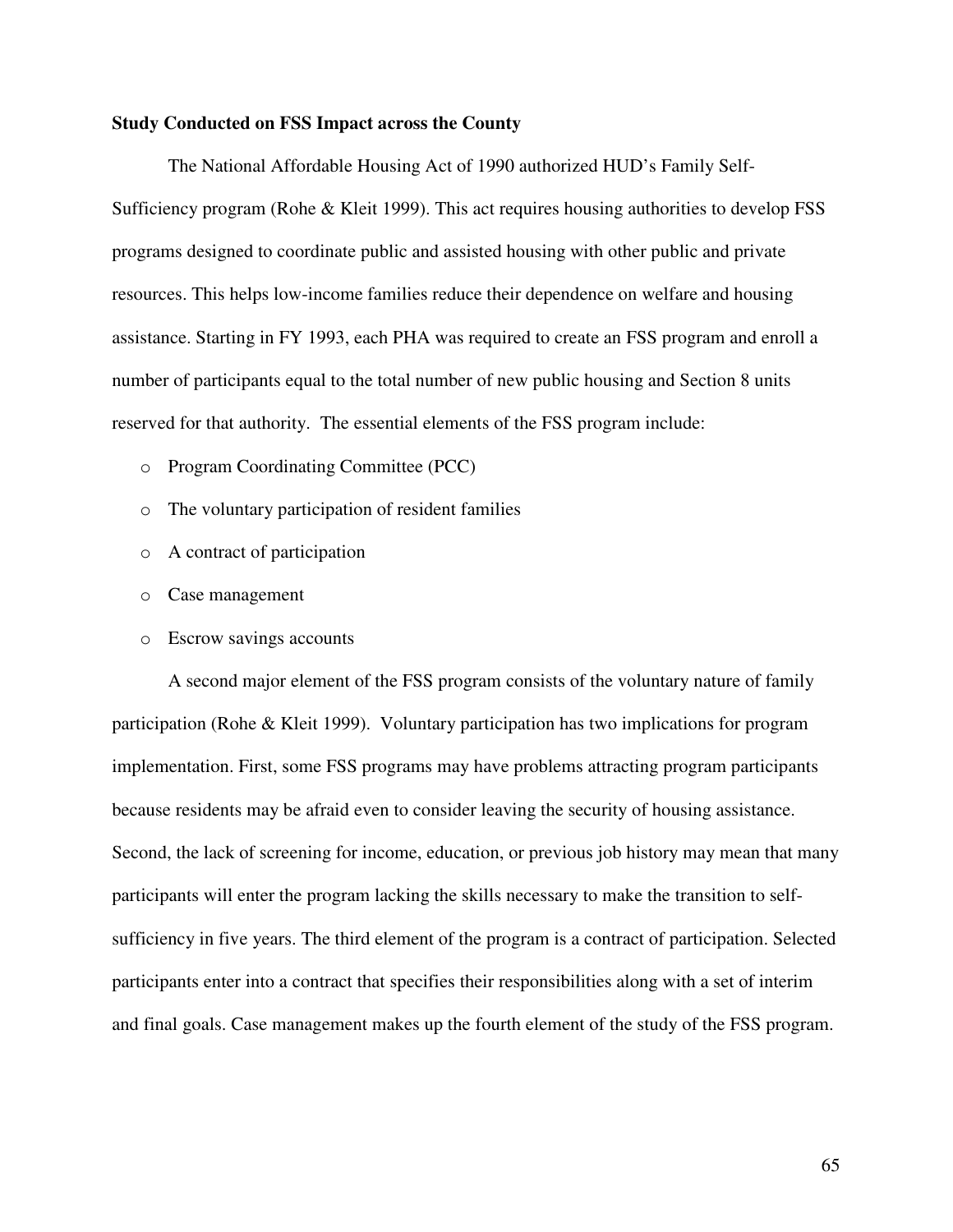The data found in this study found that most of the existing FSS programs target Section 8 assistance recipients (Rohe & Kleit 1999). The size and focus of the FSS programs are determined by the number of new public housing and Section 8 units funded by HUD after FY 1993. The reasons offered by FSS coordinators for this reluctance to participate are similar to problems offered by the tenants themselves that were found in an earlier study of Gateway problems (Rohe 1995 in Rohe & Kleit 1999). The results of our mail survey indicate that fear of leaving public, or Section 8 housing, or losing other benefits is the most frequently cited obstacle to program participation. A full 65 percent of the program coordinators mention this obstacle.

Additionally, a third of the coordinators mention that prospective Section 8 participants were unwilling to sign contracts that might have required them to relinquish their certificates or vouchers for failing to live up to the terms of their contracts. Slightly more than half of the program coordinators in our mail survey reported that family responsibilities are another obstacle to entering the program. Another frequently mentioned obstacle involved cynicism and distrust. Other factors mentioned in the study include the lack of motivation (18 percent), or specific child-care or transportation problems. FSS personnel see motivation as a key criterion for which to screen prospective clients for FSS services. A full 74 percent of the respondents say they screen based on participant motivation to achieve self-sufficiency.

 The results show that the most frequently cited reasons for failure to finish the program are lack of motivation (67 percent), personal problems (54 percent), child-care responsibilities (52 percent), moving to a new location (25 percent), lack of access to transportation (19 percent), and illness (18 percent). Program coordinators also were asked to react to a list of problems they may have experienced in the past year. That list contained the following problems: turnover in key staff, lack of support among participating agencies, little interest among eligible people,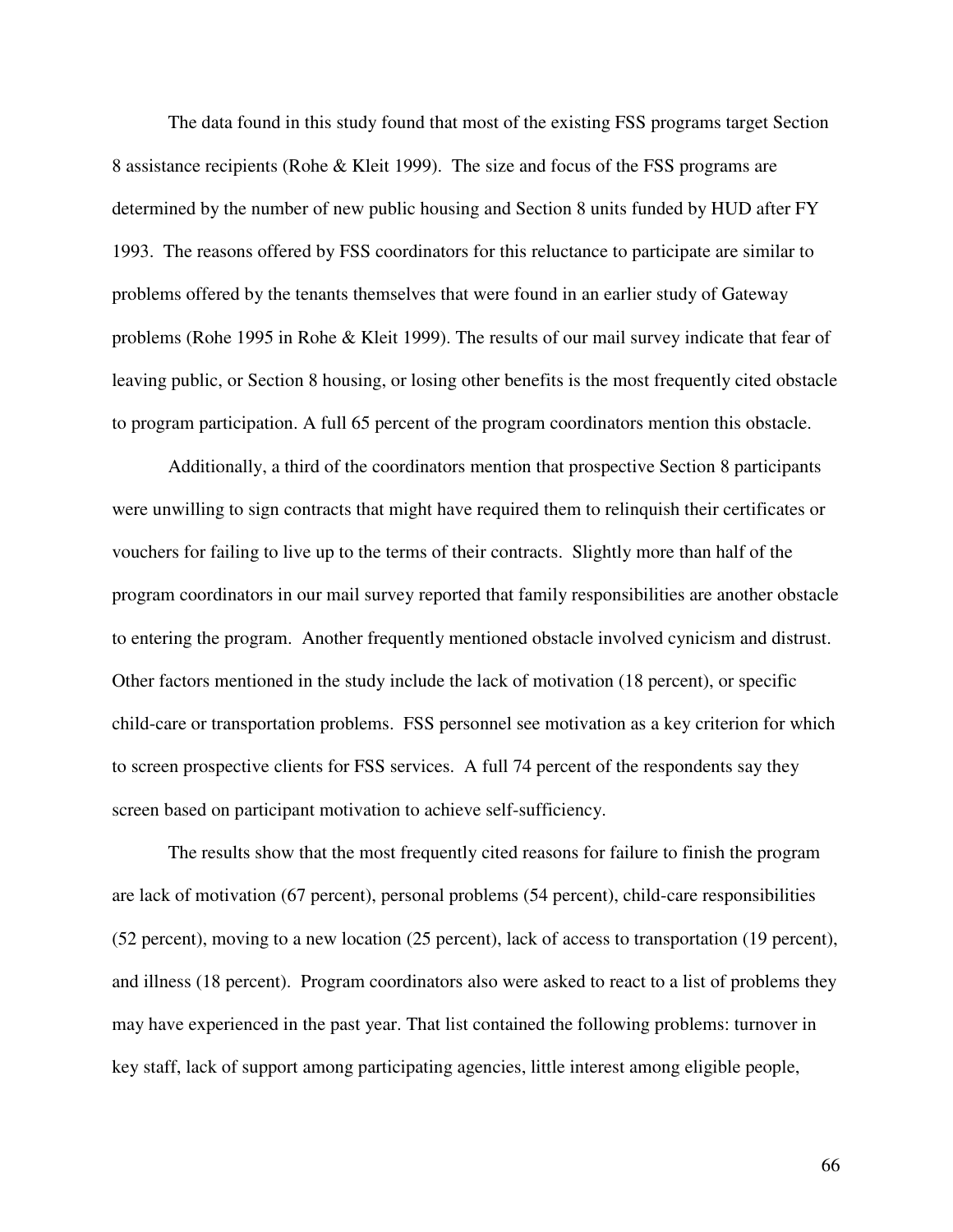participants losing interest after being in the program awhile, under staffing, and lack of job opportunities for graduating participants. The most frequently cited problem is lack of interest among eligible people. A full 41 percent of the coordinators see this as a major problem and an additional 34 percent see it as a small problem. Additionally, almost three quarters of the coordinators are having some trouble attracting people to the program. One coordinator described the problem this way: "It has been difficult getting Section 8 participants interested in the FSS program. Most feel that they are receiving assistance and do not need to work for it."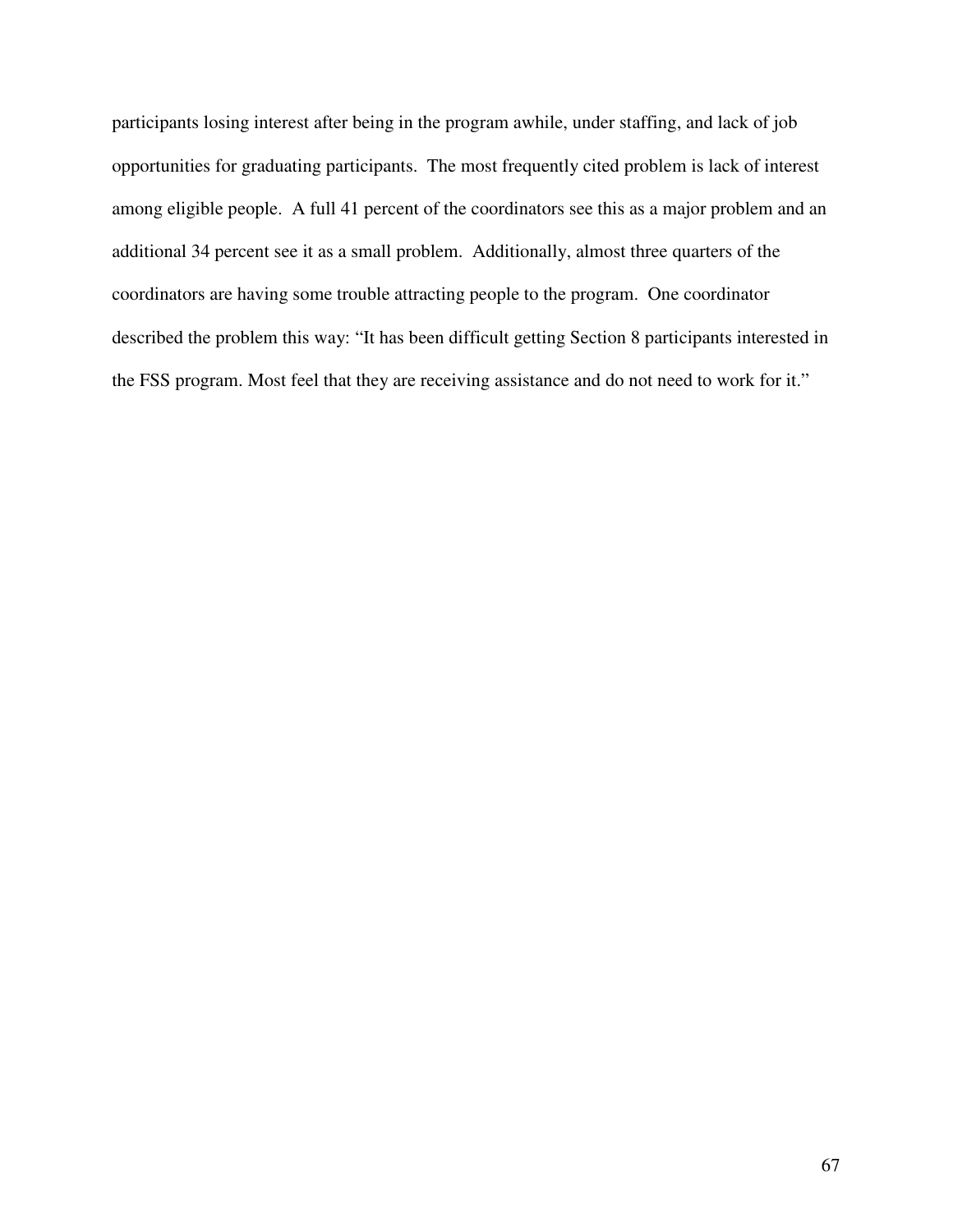# **Chapter 4 Models of Service Integration: A State-by-State Report**

A report that presents a range of social service integration models that other States have used to work within the federal laws.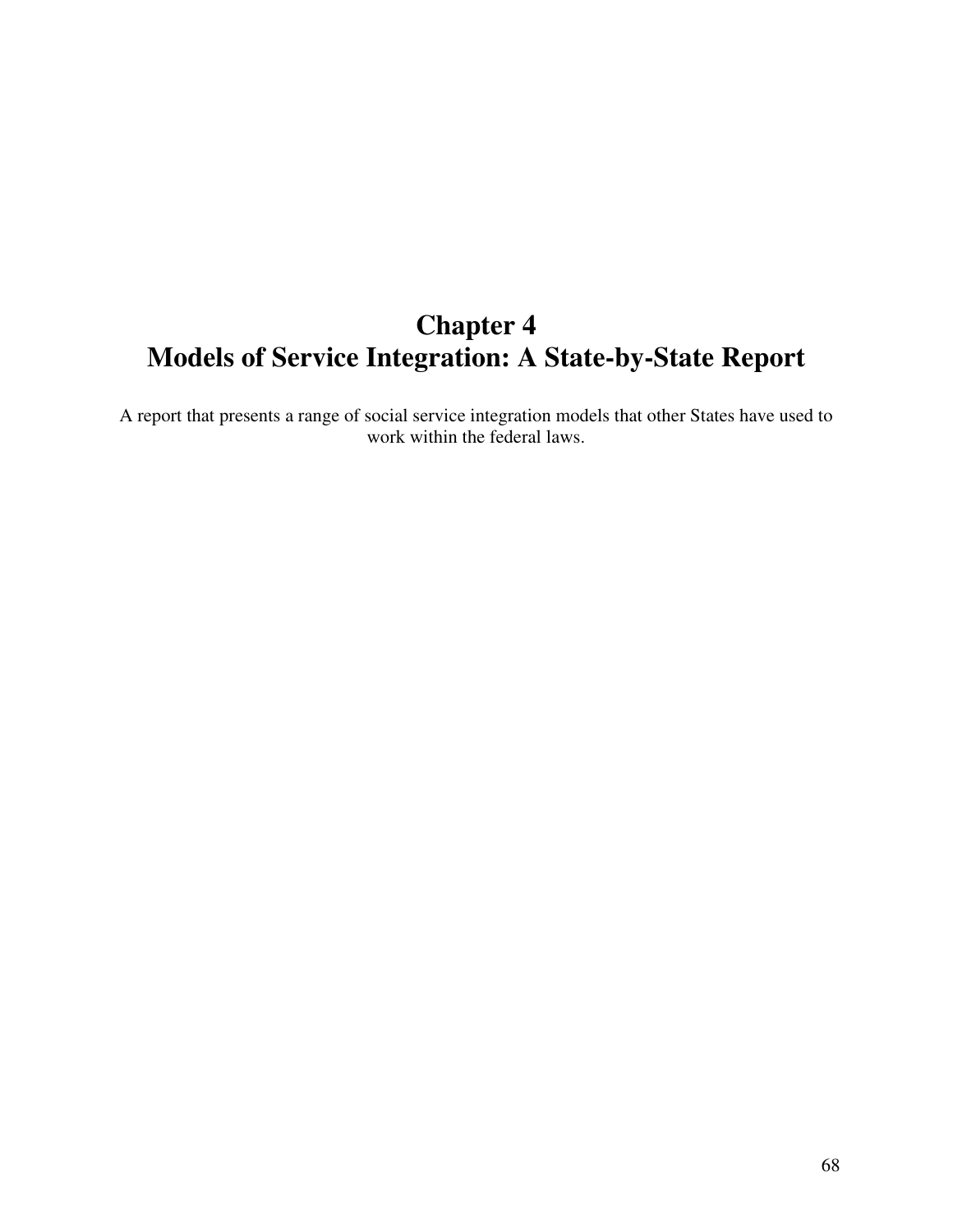## **Human Integration Scale**

Human service programs deliver various benefits to the vulnerable population groups. While they frequently share target groups and have the same goals in mind, programs are usually planned and administered in silos: they have distinct streams of funding, different regulations and professional norms. However, for the last several decades, state and local governments have made extensive efforts to integrate human service programs and serve clients more efficiently and effectively. Corbett and Noyes developed a three-Level framework of human service integration (2008):

*Level 1* – Better communication across programs defines the integration system at Level 1. Through purposeful efforts, personnel of existing programs get information on one another's services and regulations. Sometimes they share joint training and group meetings. Frequently, new technologies help staff to share information and better serve their clients. Increased awareness of other programs may lead to changes in the way programs are administered locally. However, such cooperation rarely culminates in new formal protocols or substantive transformation of delivery systems of existing programs.

*Level 2* – At this stage, formal agreements or memorandums of understanding bridge the gaps across various programs. Missions and outcomes begin to cross the lines of previously separated programs. Programs develop joint service and management protocols that enable personnel to identify clients' needs upfront, track them along the service delivery systems, monitor progress and outcomes, and resolve conflicts that may arise from intersystem differences on how best to serve citizens. Programs still have their individual budgets and separate core management teams.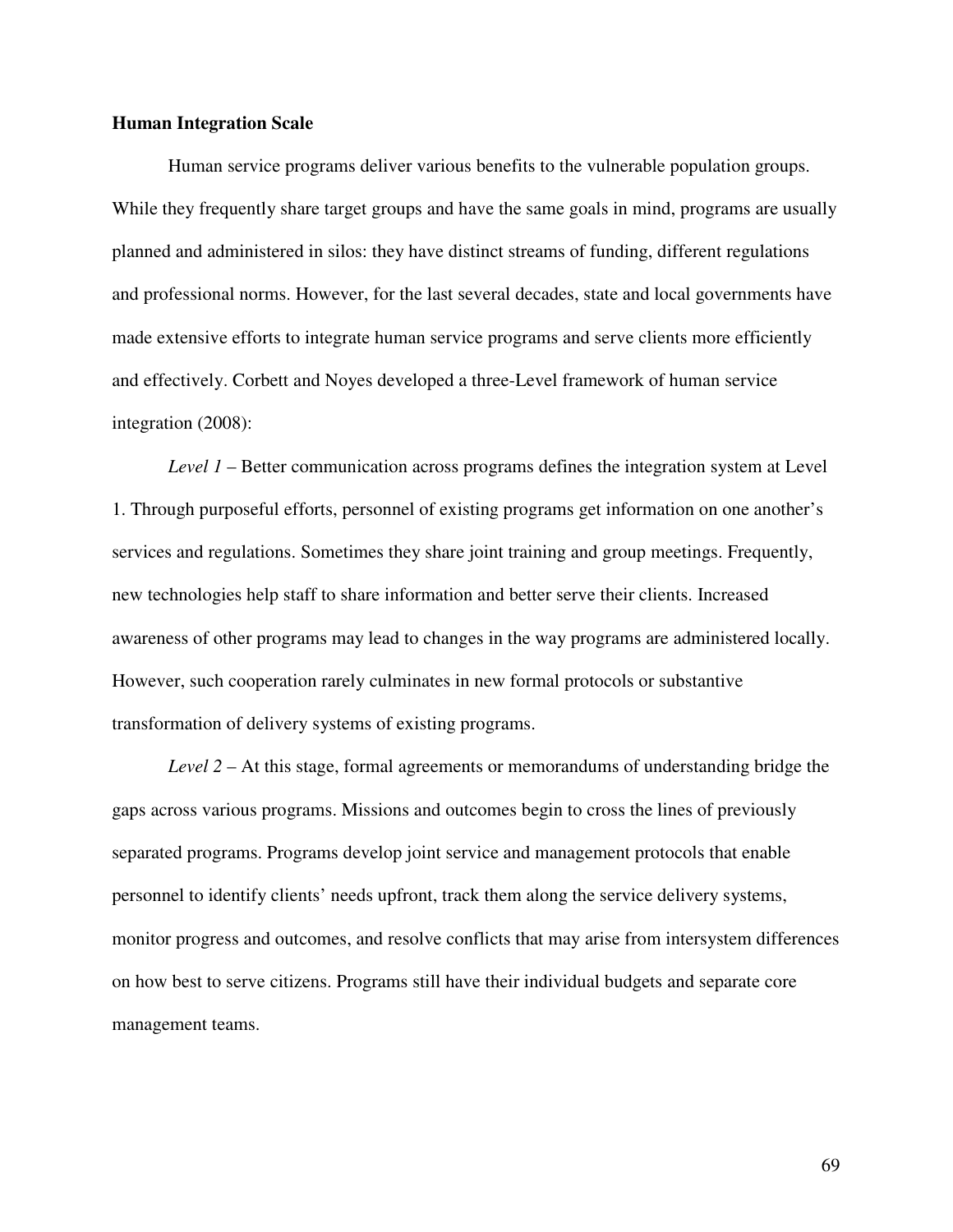*Level 3* – Individual identities of programs become blurred. Key functions such as personnel, budgeting, monitoring and evaluation merge across programs. Clients and the public find it more difficult to differentiate which agency and program they deal with. Program boundaries become obsolete. Clients' needs, not the program identities, become the driving force that organizes how the service is delivered and how the whole system operates.

#### **Brazos Valley Council of Government**

The Brazos Valley Council of Governments (BVCOG) has identified the Area Agency on Aging (AAA), the Housing Choice Voucher (HCV) program, and Workforce Solutions as the programs with the most potential for integration. These programs inform and help the elderly population through AAA to provide them with food and legal advice, provide housing to homeless and poor families through HCV, and train unemployed people and/or seek jobs for them through Workforce Solutions. The BVCOG leadership recognizes that these programs often serve the same clients and sometimes deliver similar benefits. For instance, HCV may also provide job training for its clients who apply for the housing vouchers. AAA offers employment opportunities to the elderly population who are able and willing to enter the workforce. However, clients have to undergo tiresome application procedures every time they want to enroll in different programs even though all of them are housed in the same building. The mid-Level managers of the three programs are aware of the need for collaboration to save money, to improve the client experience and to enhance the effect of benefits through a synergistic approach. So far, the collaboration at BVCOG carries an ad hoc character and it is not formalized through service protocols and creative use of software systems.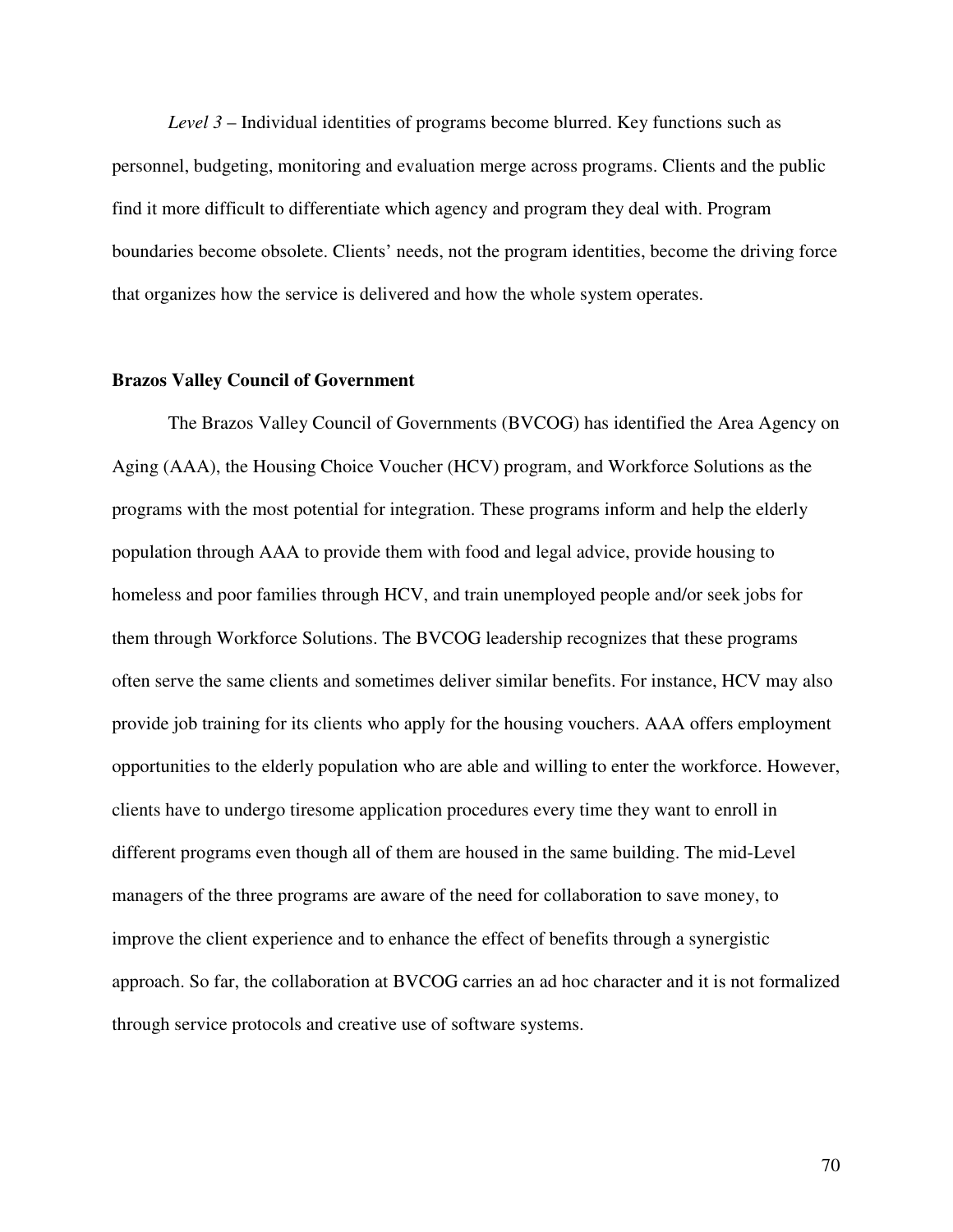As of the spring of 2014, the BVCOG currently resides at a Level 1 when evaluated on the scale of the integration framework developed by Corbett and Noyes. This assertion has been confirmed by multiple managers at the BVCOG. At this stage, they have exercised communication between departmental managers and their employees regarding clients and services. Program staff conducts monthly Triage meetings where members from all three agencies discuss relevant operational updates, budgetary issues, common problems, and current cooperative case reviews. In addition, the BVCOG also carries out an informal agreement of service with Project Unity in which they serve many mutual clients who are not currently ready to receive services at the BVCOG. Essentially, this is a pathway across agencies for the betterment of those seeking hope and relief. Project Unity is able to coordinate these individuals due to a less restricted funding paradigm. According to the informal agreement, the BVCOG utilizes training to operate service integration software, called Intake One, provided by Project Unity.

The BVCOG has initiated other factors which will lead them closer to Level 2 on the scale of integration. Workforce Solutions has 17 existing inter-agency agreements in addition to agreements with HCV. By creating memorandums of understanding, the door is open for establishing formal protocols that enable a high level of service integration as found in Level 3. These actions reduce the ambiguity of responsibility between agencies and encourage efficiency by establishing clear lines of operation. At this point the three programs do not have access to a coordinated IT programming authority, which leads to a failure in establishing a multi-agency, multi-task, and a multi-discipline service plan. The BVCOG is on a path to develop joint service and management protocols that enable personnel to identify clients' needs upfront; however,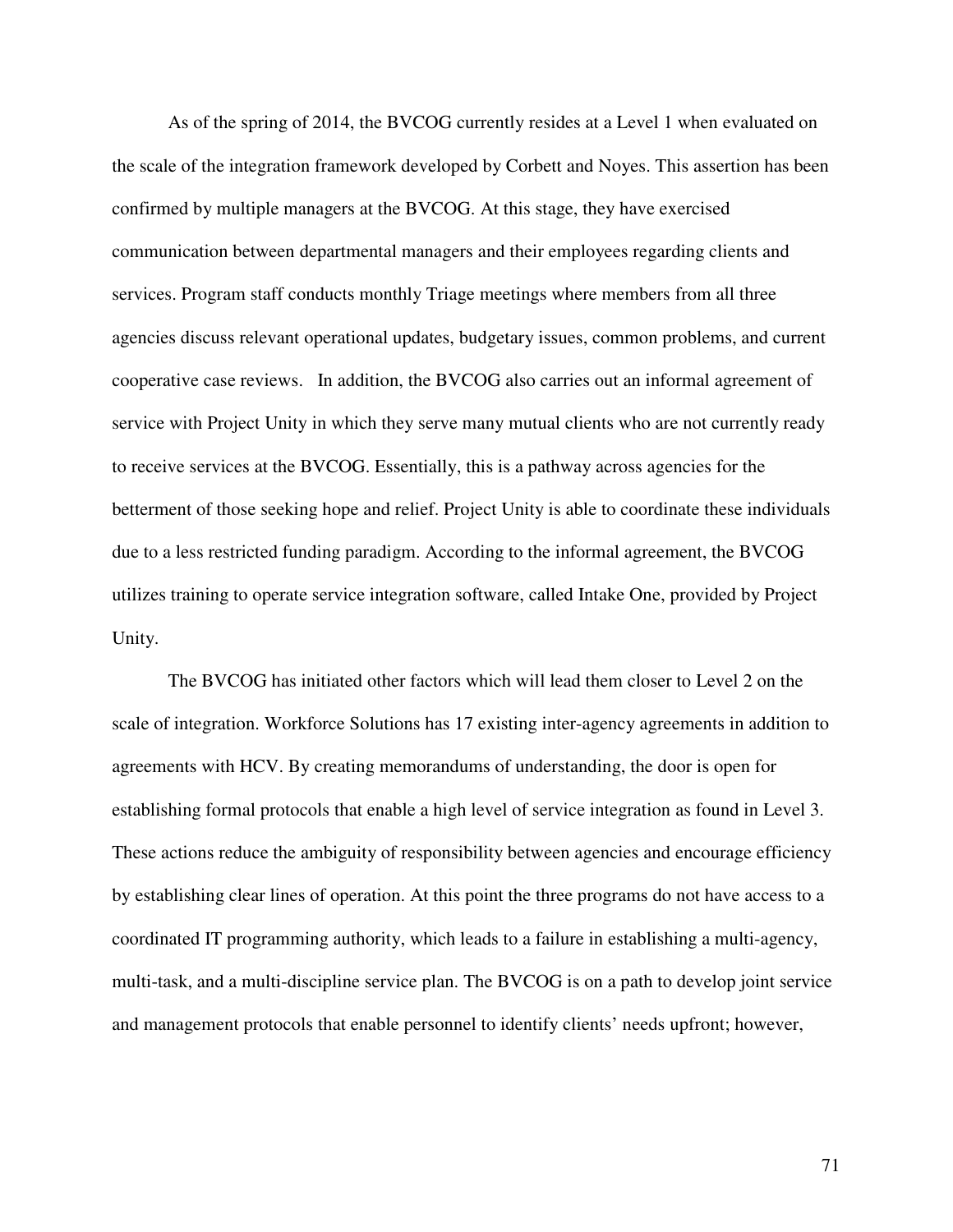they have yet to formally install protocols amongst agencies and a software system to support such initiatives.

#### **California - San Mateo County**

San Mateo County, California attempted to integrate the administrative side of human services by implementing the use of the SMART (Service Management Access to Resource Tracking) card. San Mateo officials took the unusual route of working with Hewlett-Packard to develop the system in the late 1990's. The SMART card is a data tracking system which keeps track of service needs, case narratives, information of the assigned caseworker, and it displays information on the availability of programs and services with eligibility requirements (Ragan 2002). The SMART card includes the use of a magnetic strip to track the use of employmentrelated services. When a client comes to San Mateo County's *PeninsulaWorks* office for employment-related services, the county issues a card and each time the client uses a service, such as using a computer to search for jobs, managers are able to monitor the frequency and types of services accessed by clients. As of 2006, 18 other counties in California utilized the SMART card for various services offered by their respective organizations. As of 2014, San Mateo County's *Peninsula Works* Office continues to use the SMART Card to streamline the information gathering process; however, the SMART Card has been limited to use for employment related services and has not expanded to other human service programs as San Mateo Officials had hoped.

 San Mateo's use of the SMART card software provides an electronic monitoring system for their information sharing procedures. The SMART card software gives San Mateo administrators the opportunity to implement cooperative monitoring of clients, but beyond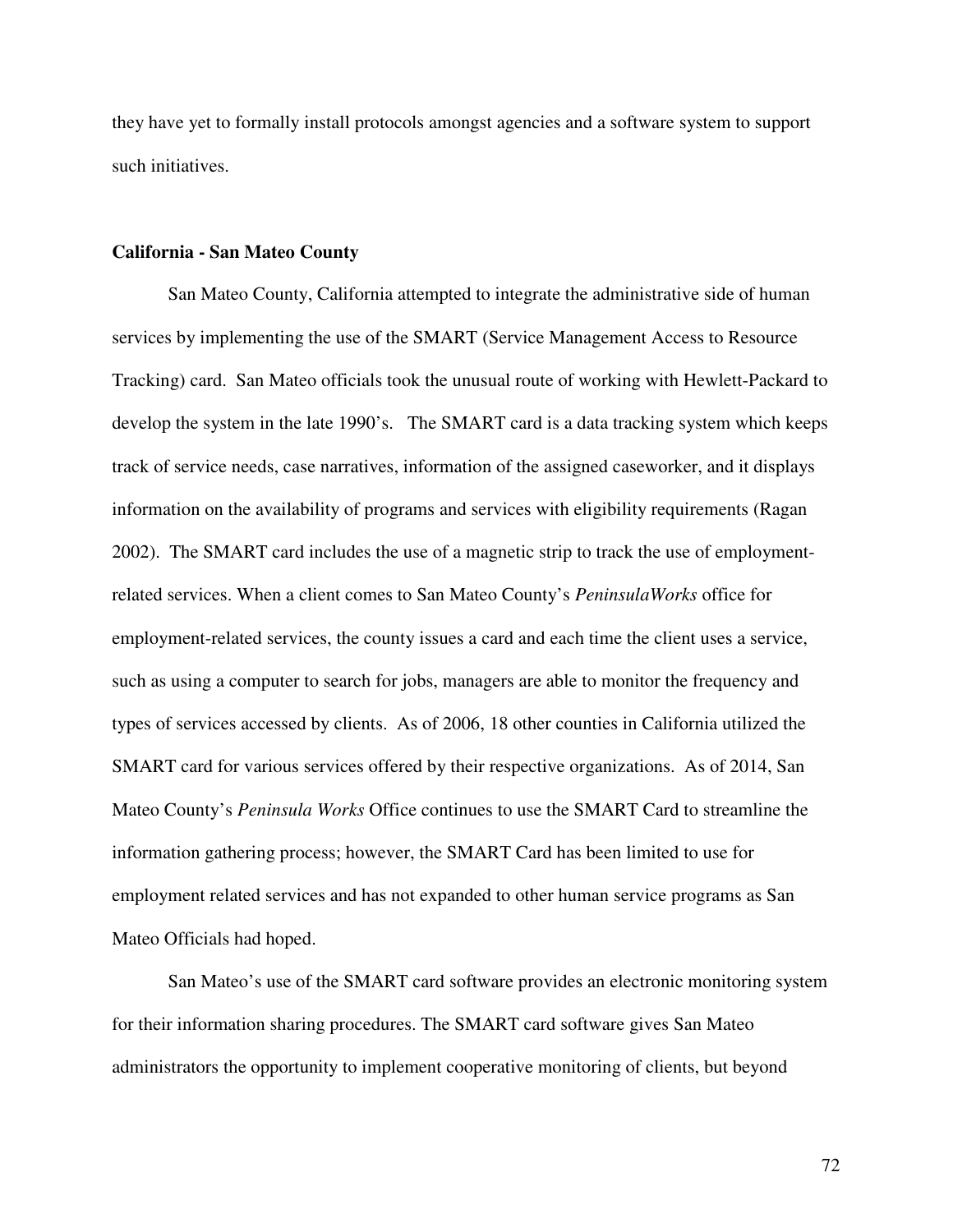minimal communication coordination and cooperative efforts, there is minimal service integration. Based on the existing integration efforts, San Mateo County is assessed as a Level One on the Service Integration Scale developed by Corbett and Noyes.

#### **Georgia – Bibb County**

Bibb County, Georgia, provides an example of local service integration in a unique way. Bibb County human service delivery agencies banded together and formed collaboratives as an effort to integrate service delivery. Sixteen independent agencies and organizations joined and relocated into a close proximity to provide the "one-stop-shop" complex effect. Locational proximity provided Bibb County an opportunity to reduce the number of community members that are dependent on welfare assistance through the improved access to multiple service options. Those involved in the integration of Bibb County human services outlined several success factors: case load specialization, cross-training of staff and employees, location organization, and the use of collaboratives (Ragan 2002). Georgia qualifies as a Level Two on the relationship intensity scale developed by Corbett and Noyes. Bibb County is a two because of their use of formal coordination, including interagency agreements, joint training initiatives, personal reassignments based on case load and case management, a single intake process, common case management requirements, and overarching collaboration.

## **Kentucky – Jefferson County**

Neighborhood Place, the community-centered human services system in Jefferson County, Kentucky, is the result of a decade long effort to integrate and improve services for local residents. Neighborhood Place is the "nation's longest-running partnership of public sector agencies to create a network of community-based, one-stop-shop service centers for families and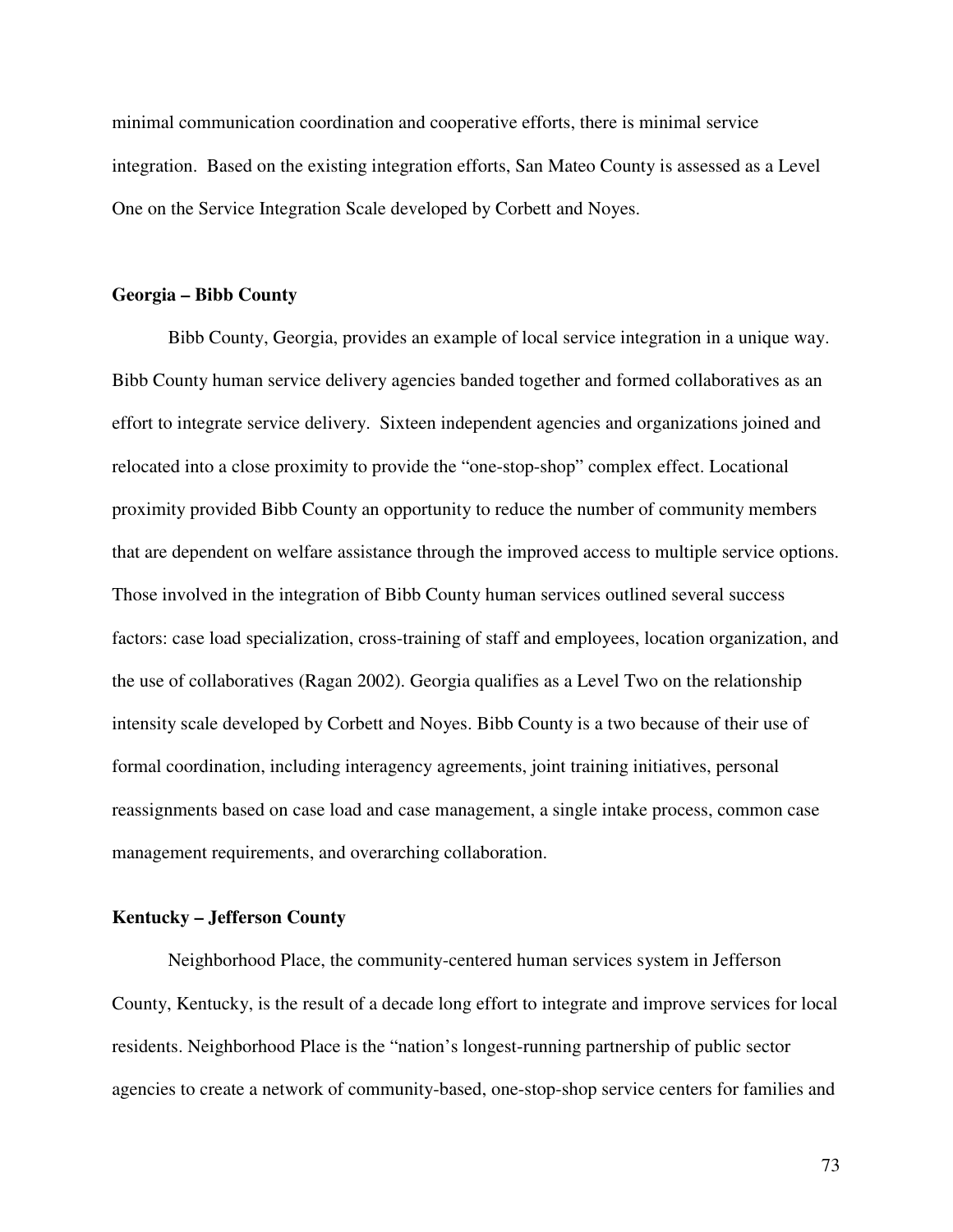children" (Neighborhood Place 2009). The partnership that formed Neighborhood Place was established in November 1993 as a multi-service center to improve accessibility to the citizens of Jefferson County. Currently, there are over 500 full-time staffed members from 4 major public organizations serving Neighborhood Place (Neighborhood Place 2009). The following figure illustrates the continuum of services provided in Jefferson County and the influence and role Neighborhood Place has within the collective efforts.



**Continuum of Services to Family Economic Success** 

The Kentucky Cabinet for Health and Family Services pays for the operating expenses out of the state general fund, an estimated \$230,000 per year. These funds pay salaries for the employees at Neighborhood Place; the remaining funds are used to pay the Louisville Metro Housing and Family Services who then pass on funds to Jefferson County Public Schools. Streamlining housing assistance through Neighborhood Place has saved the Housing Authority in Jefferson County \$73,000 in one fiscal year (Ragan 2002).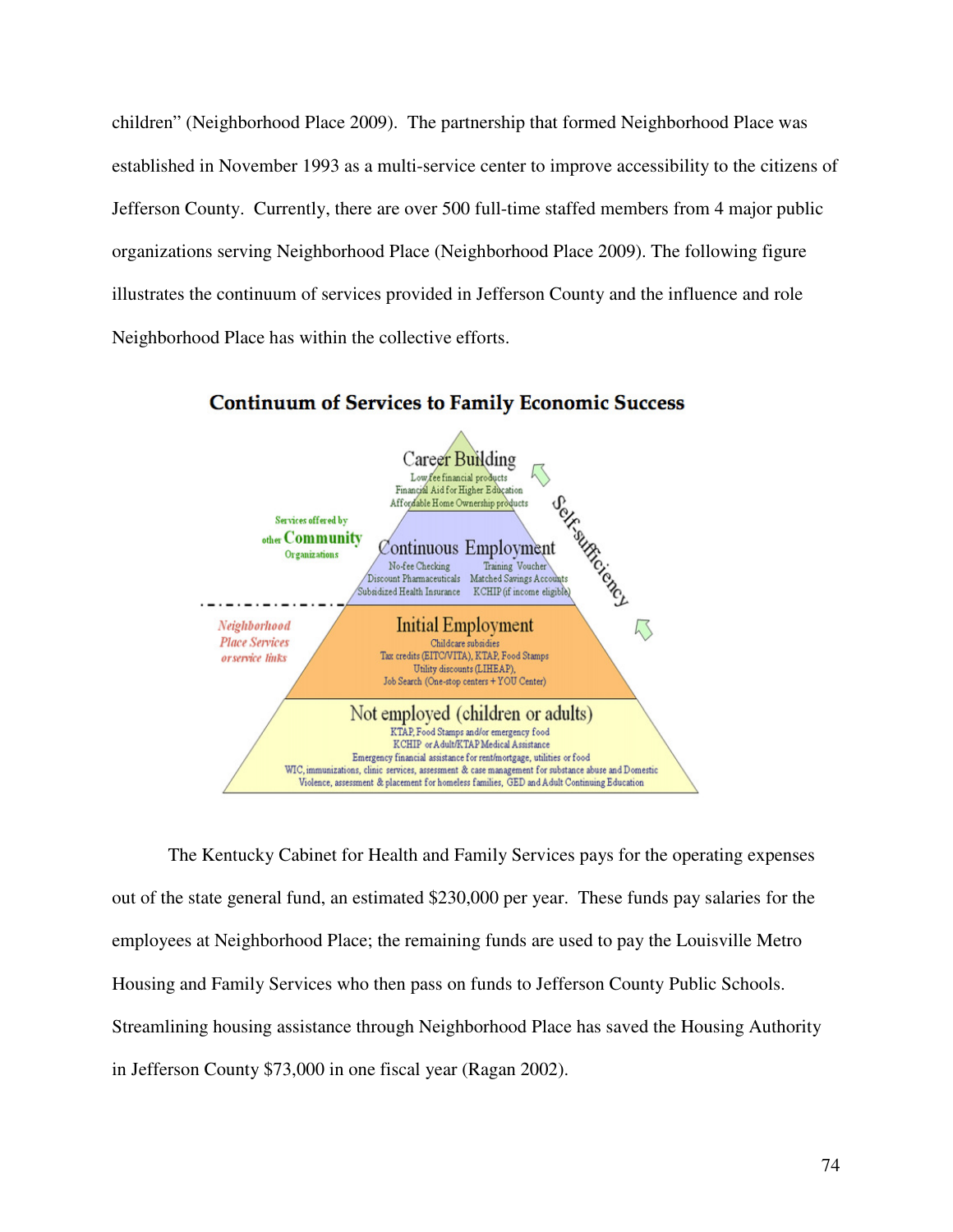The partners also developed a multi-faceted governance and organizational structure that facilitates cooperation among the partner agencies and local community residents (Ragan 2002). Integration within this structure consists of collaboration among partner agency employees at central locations. While proximity is a benefit because it provides the opportunity for clients to access expertise for each desired service, each department or agency still requires their own individualized paperwork. A grant from the USDA will soon improve the virtual interface of the eligibility screening and application process in Jefferson County through a reorganization of the intake process. EarnBenefits Online (EBO) will soon be available to the residents of Jefferson County as a way to "streamline eligibility screening, application submission, and tracking of submitted applications, first for food stamps and other federal benefits, and then for other benefits such as child care vouchers, tax credits, and LIHEAP" (Neighborhood Place 2009).

Neighborhood Place found that the majority of families visit their facilities for multiple reasons. Over 65% of the people that visit Neighborhood Place go for Food Stamp Assistance or Financial Assistance. Twenty percent visit for assistance with rent or utility payments, 17% visit for employment and career information, 11% visit to gain information about WIC, 10% visit to apply for subsidized housing, and 7% visit for child-care assistance (Neighborhood Place 2009).

Neighborhood Place has an existing unified action plan, in addition to regular Family Team Meetings, where information about clients is exchanged and is an attempt to provide case management services for cross-system collaboration. There is a strong environment of collaboration to support the coordinated efforts of multiple agencies, all-focusing on selfsufficiency and economic sustainability for the citizens of Jefferson County. Service integration in Jefferson County has been rated according to the previously discussed scale developed by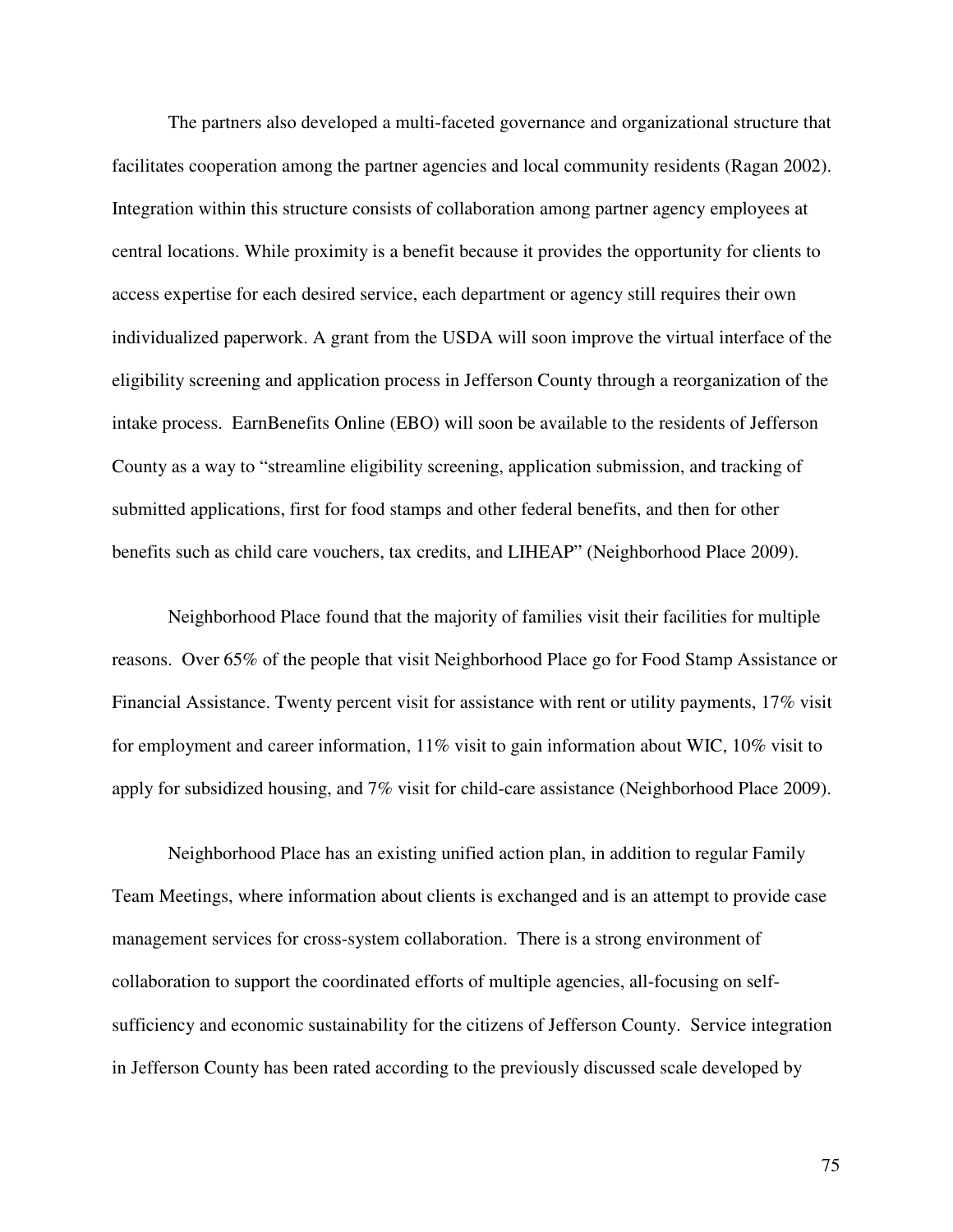Corbett and Noyes as a Level Two because of the formalized partnerships, interagency agreements, personnel reassignments, and coordinated personnel qualifications. Jefferson County's efforts to integrate also include a common case management system and the future use of centralized administration software. Because of enhanced communication and cooperative efforts, Jefferson County is able to implement coordinated service agreements and integrated collaborative efforts that improves their level of integration.

#### **Nebraska - (Locations in Lincoln, Seward, and Beatrice)**

 Nebraska presents a structure similar to the BVCOG in which local officials administer human services. One of the significant reforms Nebraska embarked on included the increase of case-worker responsibility by combing the intake process and eligibility determination (Associated of State and Territorial Health Officials 2013). Another significant reform came from the Nebraska Department of Health and Human Services when they merged several programs under the Infectious Disease Program to offer better services to patients within the state. This integration effort brought together the HIV Prevention Program, Hepatitis Prevention Program, HIV Surveillance Program, Nebraska's Ryan White Program, Nebraska's STD Program, and Housing Opportunities for Person with AIDS (HOPWA) Program (Associated of State and Territorial Health Officials 2013). One problem Nebraska officials incurred during the integration process was the caseworker's lack of knowledge of eligibility requirements (Ragan 2002). Officials embarked on a new training program to provide caseworkers with full information on the eligibility requirements for potential clients. The Nebraska Department of Health and Human Services also utilizes existing resources such as local health departments and family planning sites to match with their programs. Overall, this program presents a successful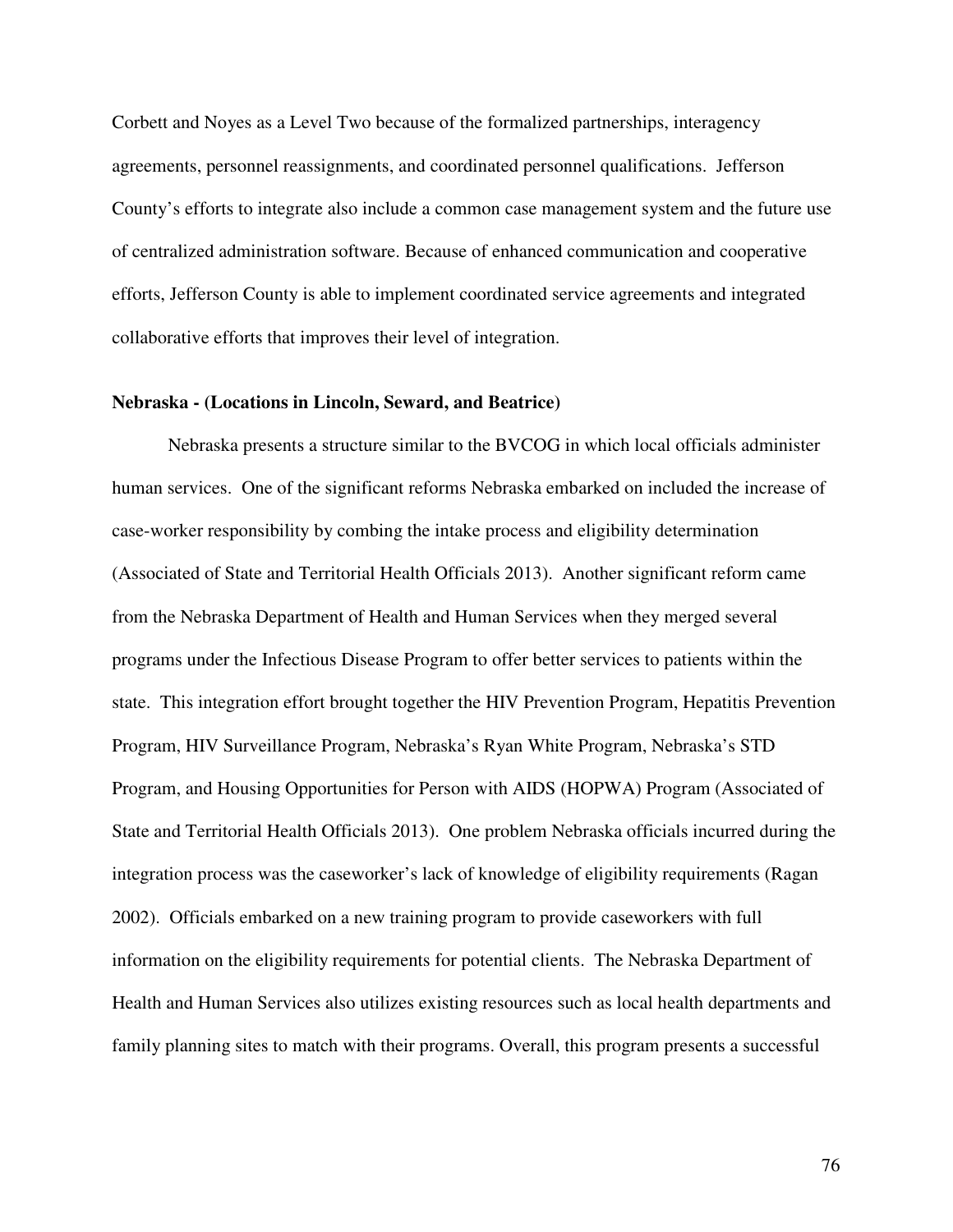case for integration as number of treated persons incrementally increased between 2000 and 2011.

 Nebraska falls into Level 2 on the service integration framework scale developed by Corbett and Noyes because of their coordinated intake processes and eligibility determination procedures. The use of coordinated communication, cross systems dialogue, and joint training for employees indicates that Nebraska's service integration efforts are collaborative and centralized.

## **Ohio – Montgomery County**

A system integration effort in Montgomery County, Ohio, located in the business district of Dayton has carried out efforts that place Montgomery County, Ohio at Level 2 of the systems integration framework. This effort placed 47 different agencies under one roof to provide better service delivery to clients in the area. The job center in Montgomery County, Ohio, changed the organizational culture to ensure that the separate programs and agencies merge into one structure. This initiative allows systems integration to become more seamless for consumers and helps programs and agencies dissolve their boundaries to place clients as their highest priority. Staff at the county-Level is involved only in the intake process where they screen clients to determine eligibility. They then refer the clients to case managers that serve as links to the services the clients need. According to Ragan, "this arrangement allows county staff to focus on eligibility and employment related issues, and facilitates determining other needs that may exist because clients are more likely to provide better information to non-governmental case managers" (2002). This Level of system integration allows the client to receive other services that are not offered by Montgomery County. Agencies have pooled their resources and have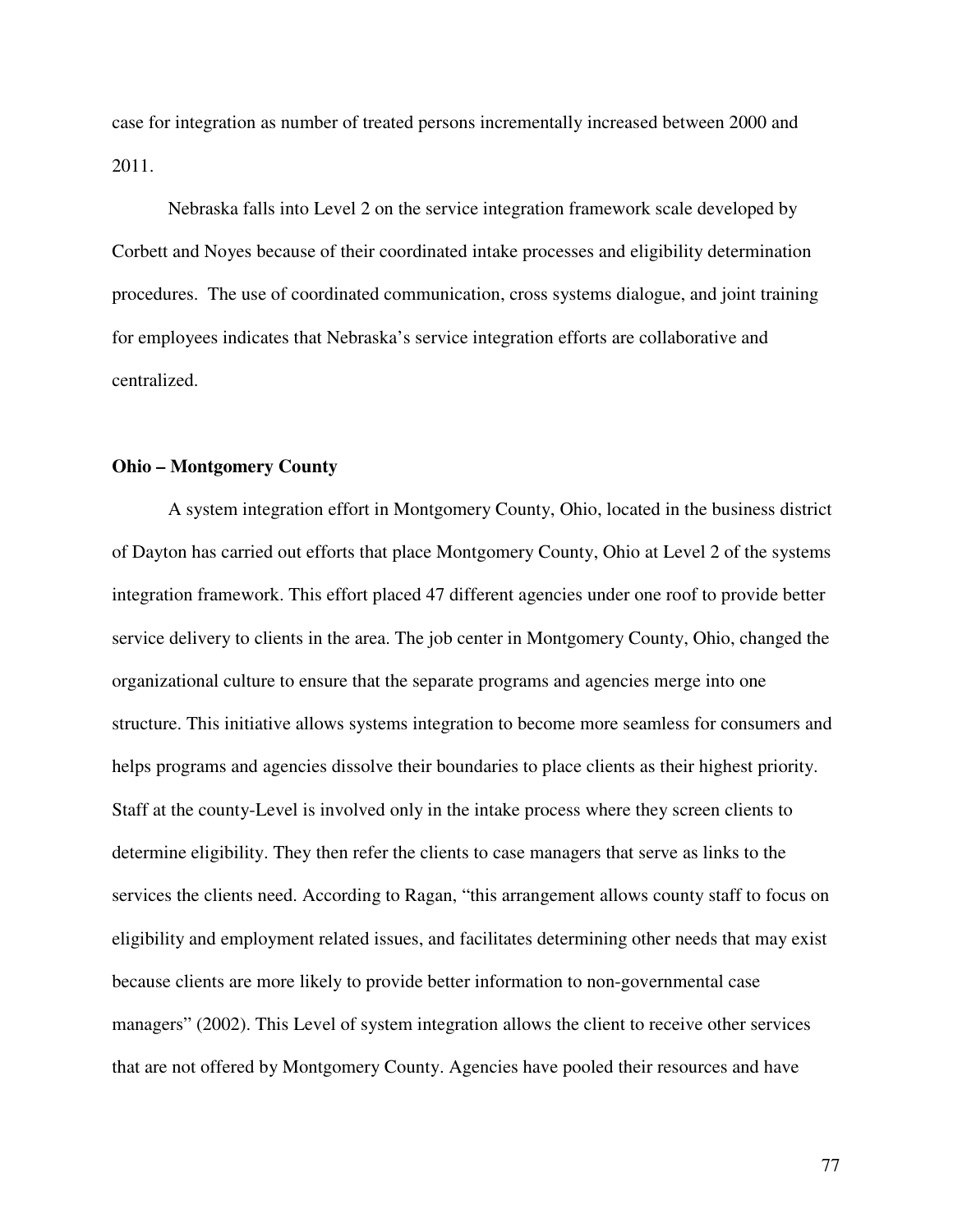created an integrated stream of funds so there is no shortage of funds to provide excellent services to clients. The agencies in Montgomery County are also in the process of developing an information system where the agencies will have equal access to all the information regarding their clients. This information can be shared with multiple agencies housed at the job center. Per Ms. Gayle Bullard, Director of Montgomery County Department of Job and Family Services (MCDJFS), the programs of initial contact provide referrals to clients if they require other services. The programs share information about a client among themselves after the client signs a waiver but there is a lack of voluntary information sharing among staff of different programs or agencies. The Montgomery County Job Center partners with Goodwill industries to supplement their services to clients with a history of substance and alcohol abuse. The only programs that carry out cross-training among their staff are the ones providing mental health services and programs providing services to domestic violence victims. Staff providing mental health services cross-train with staff from domestic violence programs in order to better understand the issues of the clients and provide efficient and effective service delivery. One of the collaborative initiatives carried out by the MCDJFS, called Targeted Community-Based Collaboratives (TCBC), establishes school-based, faith-based, and community-based networks to provide family planning services, referral services, family crisis intervention, and education opportunities. Through the TCBC initiative, MCDJFS partners with local agencies and conducts regular meetings to resolve problems within the community. They have yet to establish an integrated IT system or database for all the programs housed at the one-stop-shop job center in Dayton, Ohio because each program has its own database and they do not have access to other databases. Currently, MCDJFS does not have coordinated eligibility standards because they follow the standards established by TANF. The main problem identified by Ms. Bullard that created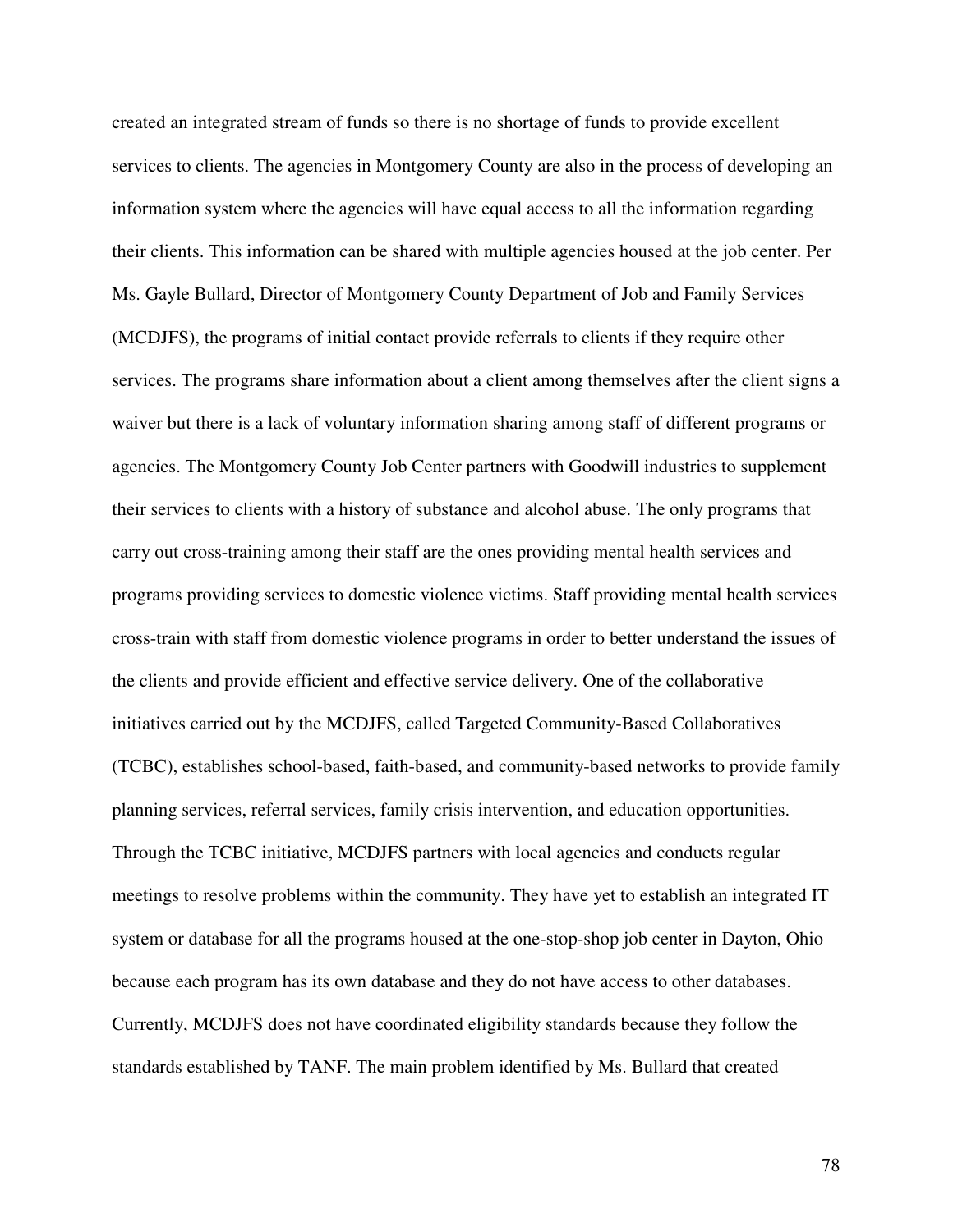hindrances in moving towards integration was the selection of current service providers housed in the job center. As the needs and situations of families in Dayton change, the job center is adapting to those changes and is currently re-structuring the job center to bring in new service providers and partners. Following the closure of a few manufacturing plants, the job market in Dayton, Ohio has shifted its focus to education. The job center is in the process of evaluating their partnerships and the programs presently housed in the center to focus their attention towards education.

## *California - Integration with help of a state legislature*

Beginning in the late 1990's Humboldt County in rural northwest California sought to integrate local health and human service components. The first step of integration involved the creation of a vision of what an integrated system for Humboldt County would entail and how it would benefit residents of the area. Another critical factor for integration came from the state legislature in 1999 with the passage of Assembly Bill 1259 which provided the authority for funding and delivery of services and benefits through an integrated and comprehensive county health and human services system (Crandall 2011). This integration effort allowed Humboldt County officials to integrate six departments that included social services, mental health, public health, employment training, veterans' services, and public guardian to form the Department of Health and Human Services (Gutierrez, et al. 2012). To further allow the flexibility of funding for health and human services, the Humboldt County Board of Supervisors agreed to "de-couple" health and human service funding from the county general fund to the maximum extent possible.

 Interviews with Humboldt County employees revealed six key steps to successful integration for local human service entities (Gutierrez, et al. 2012). The first key element is the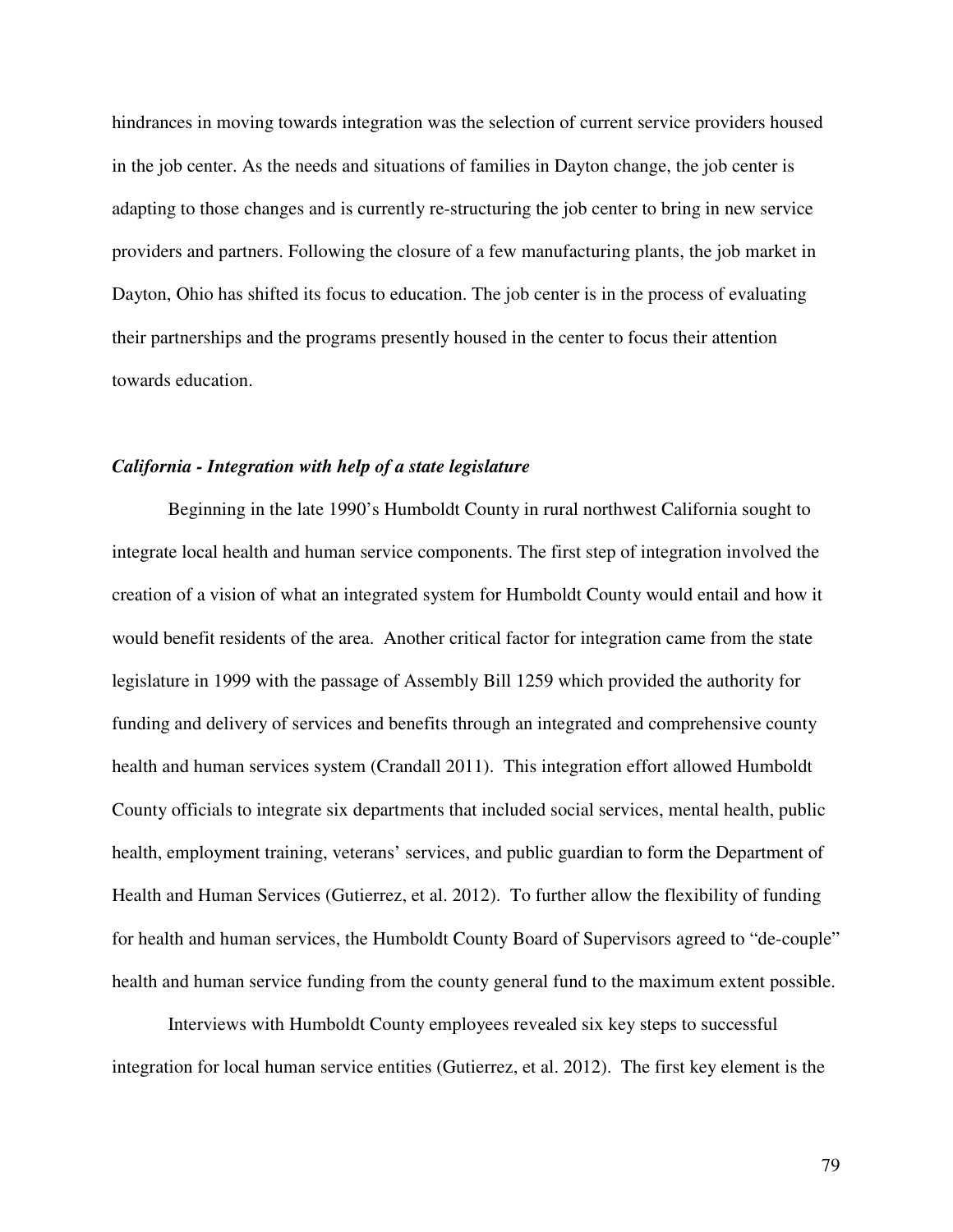need for a shared vision among the multiple organizations. The second element for successful integration includes a focus on the whole family/person by employees of the organization and the realization of employees that their actions improve the lives of residents who desperately seek help. The third element is the need for integrated funding streams and shared resources along with the fourth element of reorganization of centralized and decentralized functions. The fifth step involves transformation through continual step-by-step engagement and partnerships with the community. Finally, the last and most important element identified by Humboldt County employees was the need for quality leadership who seek to integrate the services.

 Humboldt County Department of Health and Human Services issued an update on their integration process in December 2013. The department made further efforts to offer a one-stopshop to clients by assigning case workers to clients who can identify various service needs. When a case worker in Humboldt identifies that a client will need assistance with housing and employment, then that case worker helps the client with both the housing and employment programs. Humboldt County opened several branch locations in cities around the county which offer an array of services for child care, employment training, housing assistance, and general relief programs to offer a convenient "one-stop-shop" to residents who may not be able to travel to the main county office in Eureka, CA. Another innovative strategy utilized by Humboldt County includes the use of a "pooled" budget where each program under the DHHS pulls from the same funding source (Humboldt County Department of Health and Human Services 2013). Humboldt County would fall into Level 3 of Corbett and Noyes integration model because of their extensive use of fiscal consolidation and comprehensive planning. Humboldt County's use of interagency planning, shared human capital, shared physical assets, pooled budget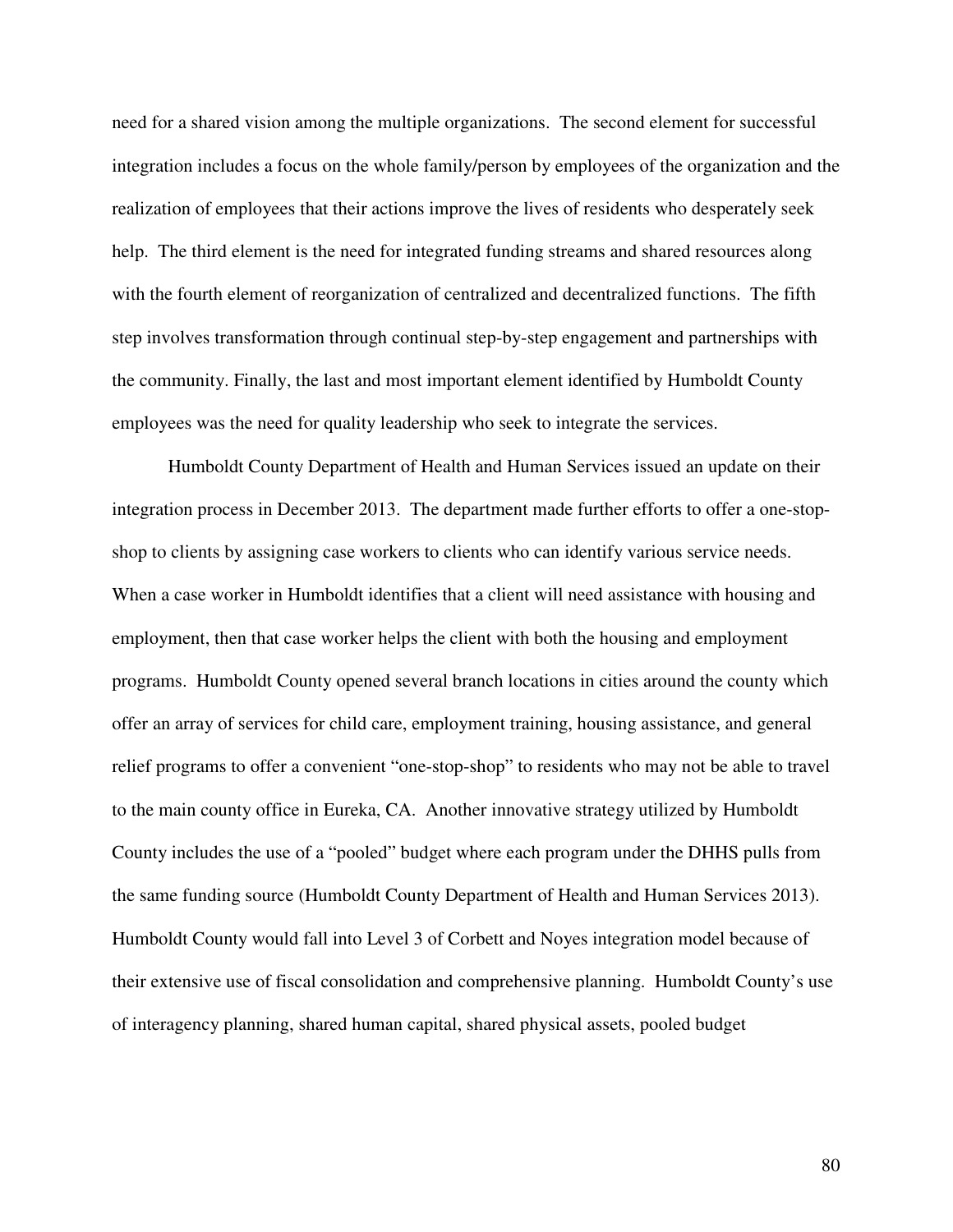contributions, and multiagency budget and service plan agreements indicate their enhanced level of integration and should be used as a model for other regional service providers.

#### **Colorado – Mesa County**

 The Department of Health and Human Services established a one-stop-shop ten years ago which housed their 211 system, housing representatives and was joined by welfare development and workforce solutions in February 2014. An interview with Ms. Angeline Roles, the public information officer for the Department of Human Services, helped us compare their current operations to the proposed indicators in our scale of integration framework. The program managers at the one-stop-shop conduct in-person conversations and inter-agency meetings to share pertinent information regarding their programs and selected service recipients. Through these conversations and meetings, case manager of programs review cases and monitor client progress. They also carry out weekly senior leadership meetings with program managers in addition to weekly employee meetings to discuss current leadership methods and the culture of the organization. The one-stop-shop carries out formal agreements and memorandums of understanding that focus on aerial clinical services, child welfare, and Mind Springs health clinic. A unique element of this one-stop-shop is its cross-training method which is called the "cross-divisional projects" where managers from different programs collaborate on a common project to better understand each other's work parameters and to build relationships. All the programs have contributed in creating a common mission statement and vision to highlight adopted values of the agency as well as the values of the clients. The Department of Human Services has a common intake form in place to make it as simple as possible for clients, but is in the process of creating coordinated eligibility standards for all of the available services at the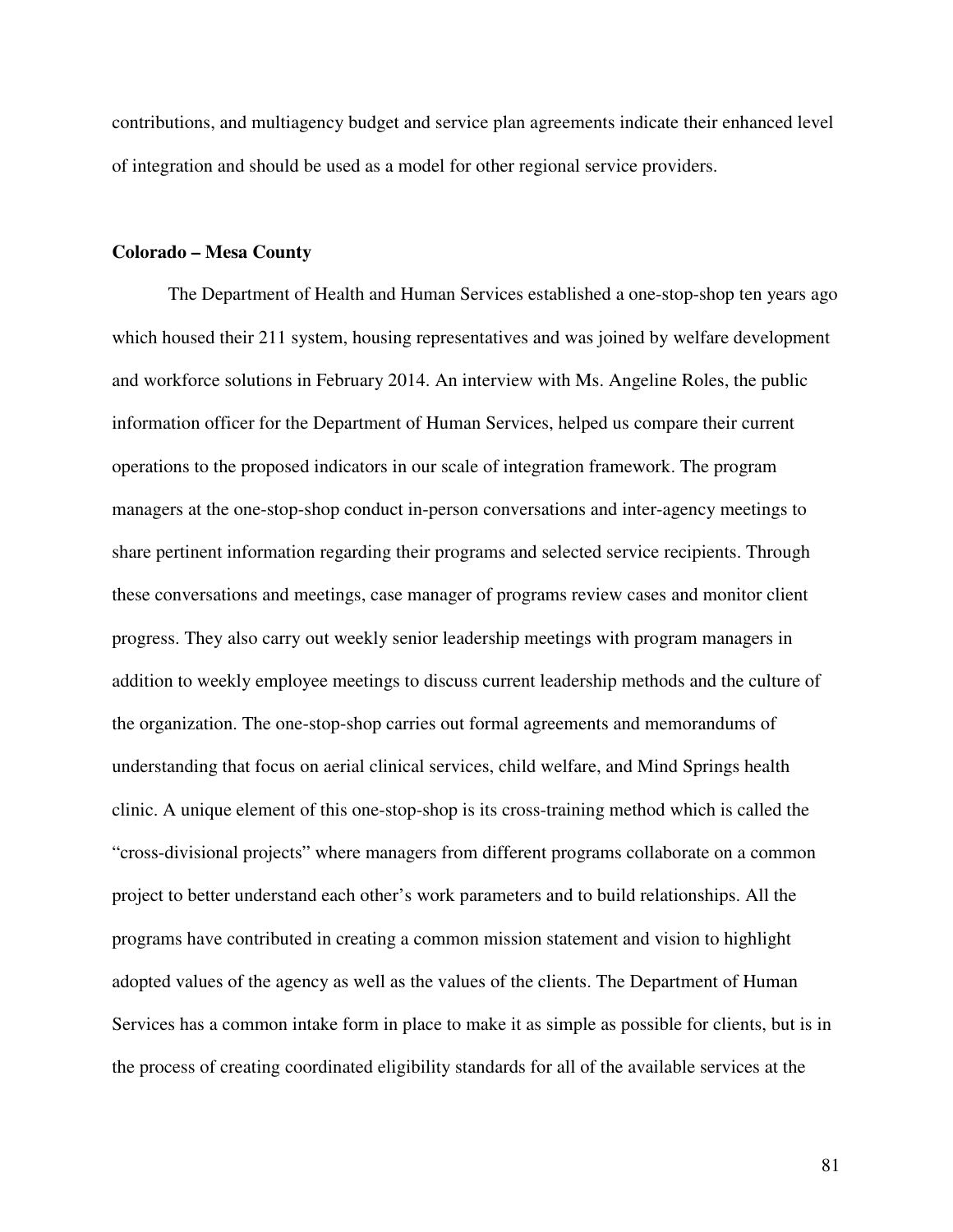one-stop-shop. This coordination extends to the hiring process where managers from different programs and divisions form a panel to interview potential candidates to have coordinated personnel qualification standards. Ms. Roles stated that the agency has a great Level of coordination among the programs and its organizational structure. The Department of Human Services has created an intranet which serves as a common point of access for staff as well as managers to retrieve information. The agency shares common resources by integrating streams of funds that allow all the programs to separately access available funds.

According to the scale of integration framework proposed by Corbett  $\&$  Noyes, this agency rates at Level 3 because they fulfill the indicators of inter-agency meetings and crosssystems dialogue/training for Level 1 in addition to fulfilling the indicators of joint mission statement/principles, cross-training, coordinated eligibility standards, coordinated personnel qualification standards, single application process, centralized functional administration, and coordinated IT authority at Level 2. Department of Human Services also fulfills the indicators of pooled resources and budgets at Level 3.

# **Missouri – Kansas City**

The initiative to improve welfare service delivery in Kansas City differs from other agencies; the integration proposal is initiated from the bottom-up. The Local Investment Commission (LINC) is a local initiative started by local stakeholders to improve the way the Missouri Department of Social Services provides services to their clients. The efforts of the LINC were introduced concurrently with the state reforms in service delivery. LINC is in the process of developing jobs for welfare recipients through consolidation of four organizations: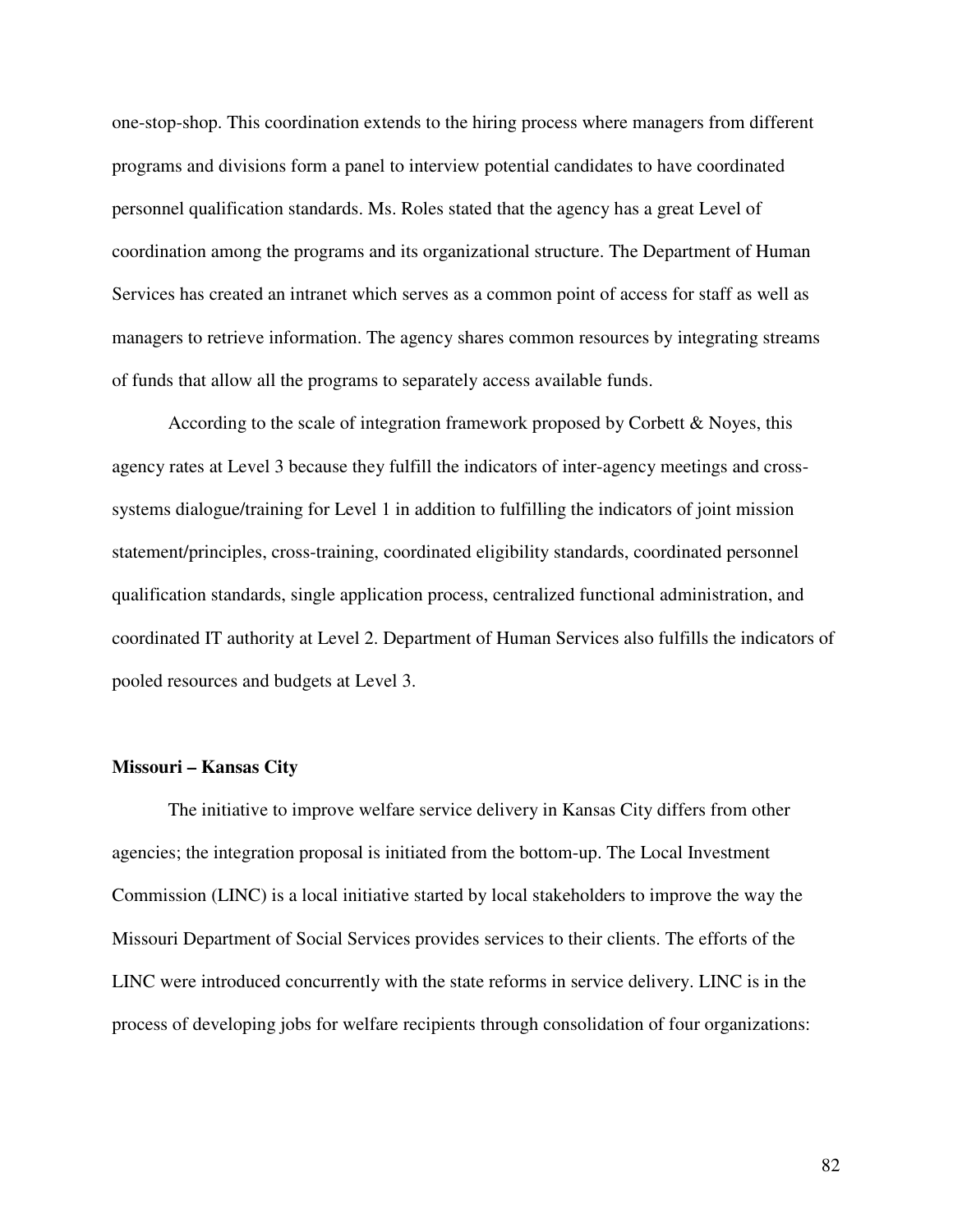full-employment council, the Division of Employment Security, Department of Labor, and the Women's Employment Network.

LINC has opened two job centers where unemployed citizens can receive benefits and tips to apply for jobs. LINC also developed a uniform system to share redundant client information with all of the Comprehensive neighborhood Services (CNS) centers. The integration effort of Kansas City is placed on Level 3 because the LINC is still focusing on strengthening inter-communication within agencies to improve service delivery. LINC is still in the process of establishing rules to better acquaint the agencies with each mission and value. LINC has proposed a new initiative where the organization administers a "wage supplement" which converts a welfare recipient's food stamps and cash benefits into funds to send directly to the recipient's employer. These funds are supplemental to the wages earned by the recipient at his/her new job. LINC brought changes in the welfare reform of the state of Missouri by opening two job centers through establishing contracts with local employment and training providers. LINC has partnered with the Jackson County Department of Social Services to bring organizational changes within the department to implement new policies which will seek to improve service delivery. LINC carried out the organizational changes by restructuring a professional development program for the frontline bureaucrats, by changing the organizational culture to implement new training procedures, and by helping Jackson County Department of Social Services to implement a decree for its child services. An interview with LINC's Mr. Brent Schondelmeyer, revealed that the organization is a publicly funded, non-profit organization which maintains its most important relationship with the State of Missouri. LINC partners with the Missouri Department of Social Services to focus on improving service delivery for children and families. LINC cross-trains its staff with the Missouri Department of Social Services to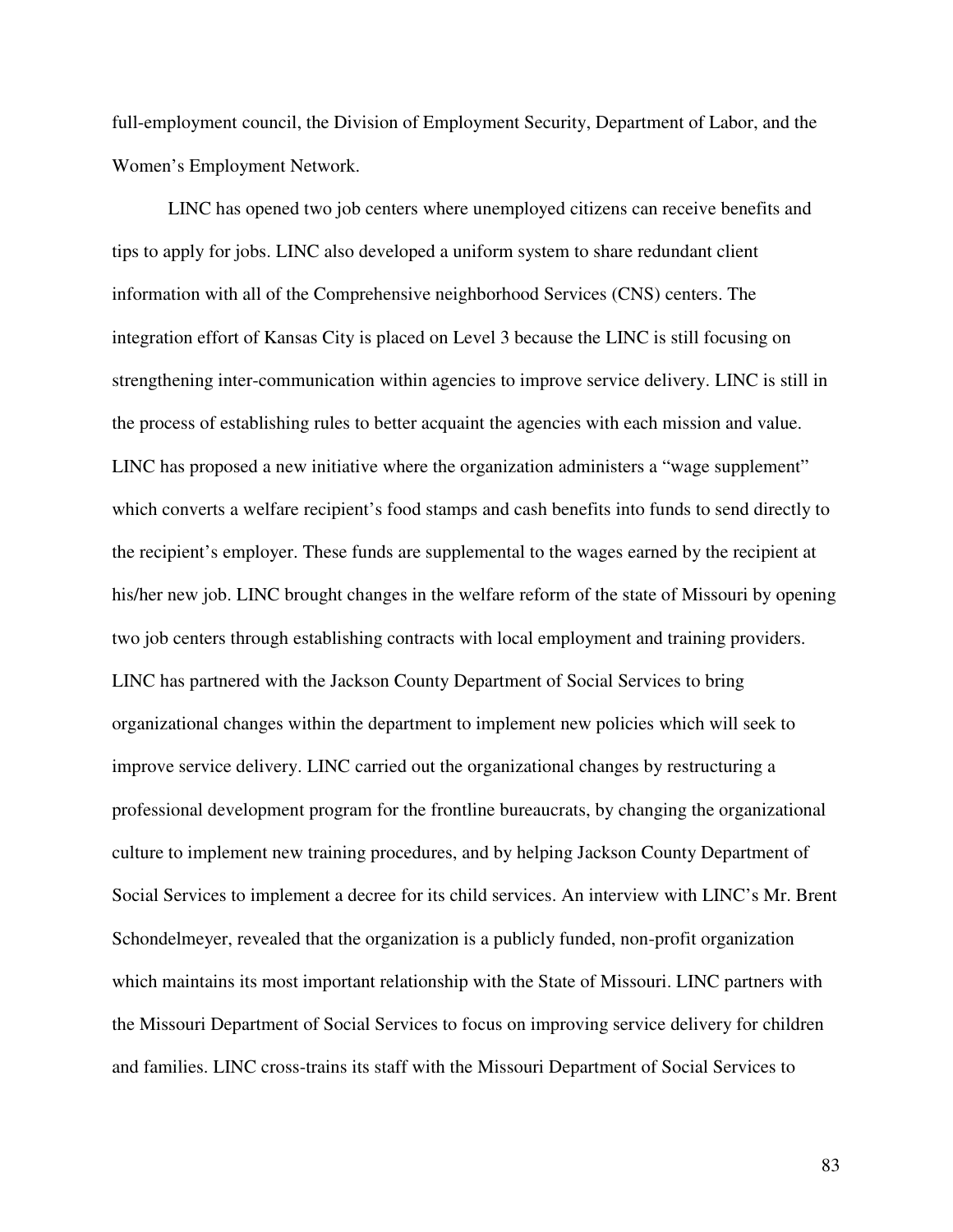encourage familiarity with projects and clients. LINC has a "Walk in My Shoes" campaign in which the staff from LINC and the Jackson County Department of Family Services spends a minimum of 16 hours making "home visits, following-up, and doing paperwork" (Center for the Study of Social Policy 1998). The Caring Communities Initiative, carried out by LINC, utilizes funds directed from TANF to fund activities in the community. The organization receives funding from the state and federal sources. Through these funds, the organization has created a common funding stream. They also proposed a "grant diversion program" in which clients were able to cash out welfare benefits and utilize them as wage supplements. LINC also partners with the Jackson County Department of Social Services in order to move from a command and control philosophy to a cooperation-style philosophy. LINC also has created a data warehouse which compiles data from different public and private data systems to overcome barriers of HIPAA and FIPPA rules. The data warehouse collects information from sources and allows LINC and other community partners to access it.

#### **New York**

The city of New York has put forth great effort on integrating its health and human services with information technology among nine city health services agencies and coordinating these agencies' programs to provide better services and benefits to New York's residents more effectively and conveniently. Approximately more than 3 million people that are socioeconomically disadvantaged are receiving services from these agencies. This socio-economic group has a wide range of needs, which are complex and difficult to address because the city has limited ability to serve every client and their wide range of needs. New York City's Health and Human Services (HHS) agencies found it challenging and redundant to access basic medical,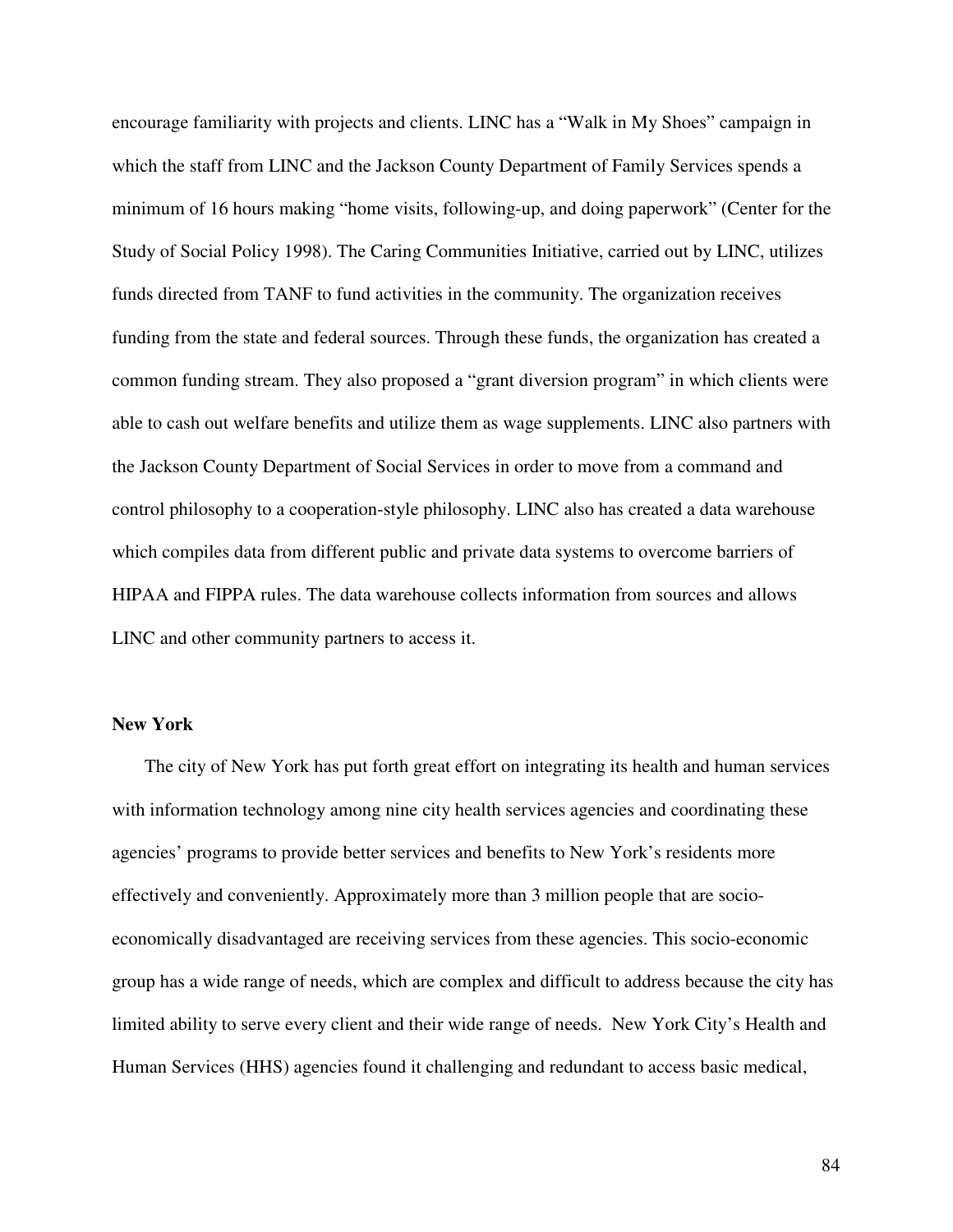financial, and housing information on each client; however, this information is necessary to determine the eligibility of each client. To solve the crisis, the agencies needed to have an overall picture of each client's situation (National Institutes of Health 2009).

In 2005 the city initiated the Health & Human Service - Connect (HHS-Connect) program to integrate their social services, which has three programs: Worker Connect, Enterprise Case Management (ECM), and ACCESS NYC. HHS-Connect developed a web-based application for the residents to use self-screen technology to receive different service benefits. With the program's help, residents could receive information from more than 30 city and state human service benefits programs, print out application forms, and apply to get the services directly online (Mayor's Office 2013). Furthermore, the program also helped the city find technology solutions for service integration to be able to share client data from the agency's case management system. Worker Connect is an integrated portal that provides a central point of access to both clients and staff of HHS agencies. The enterprise case management (ECM) element of HHS Connect focuses on streamlining the screening and eligibility standards, improving case management, and enhancing contract management functions within and across HHS agencies. ECM enables the HHS Connect system to establish common case management protocols.

ACCESS NYC is website that allows clients to access a wide range of services offered by the city and the state. Responses from client-filled questionnaires are used to construct a list of programs that fit the requirements of the client (Mayor's Office 2013). HHS-Connect holds quarterly inter-agency meetings to ensure that the most accurate and up-to-date information is used as a response to the recurring changes. Part of their initiative to improve integrated service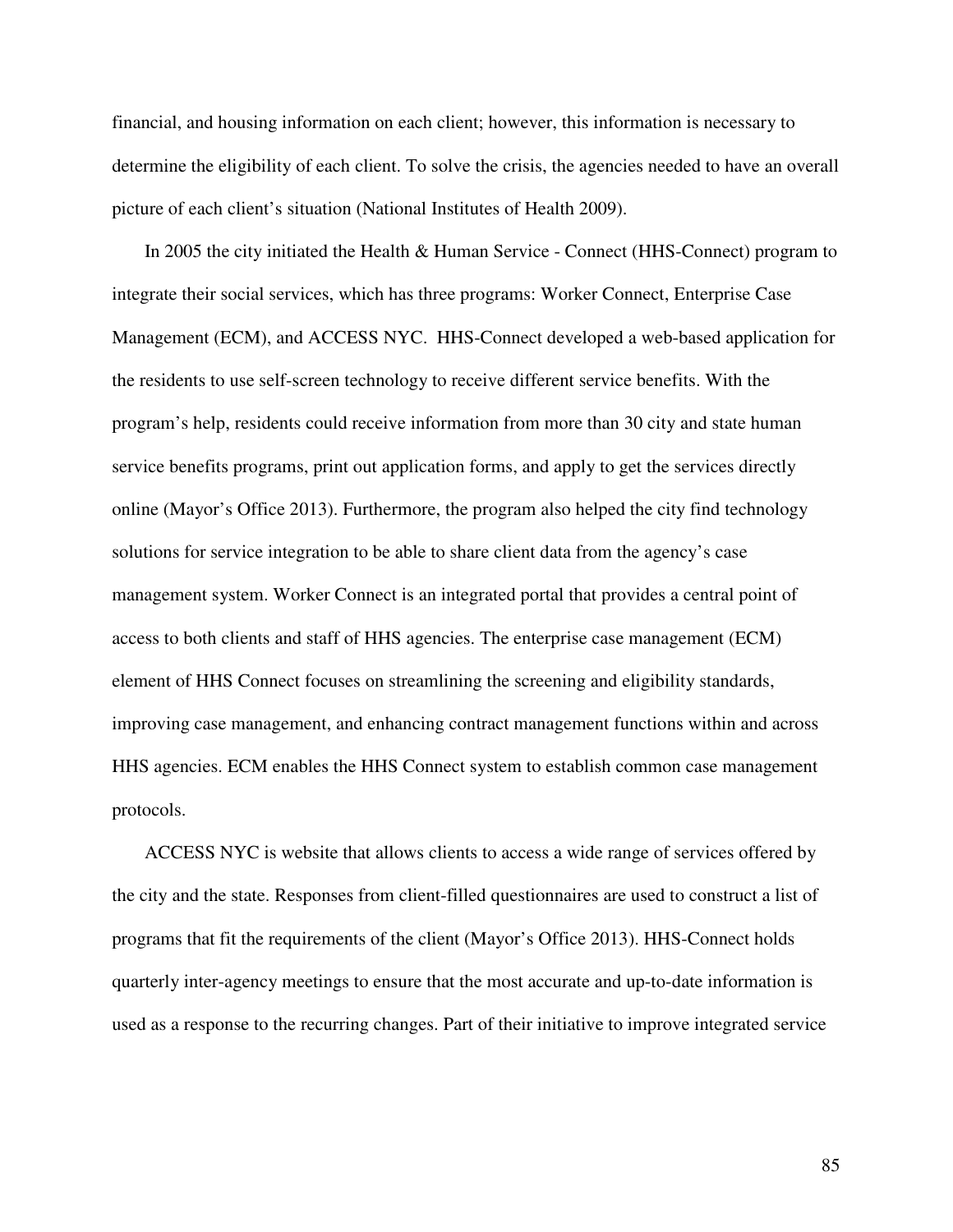delivery is visible through the adoption of their Virtual Client Service Center. This software enhancement works to improve the service delivery of integrated processes to all citizens.

The integration of information across agencies provides city caseworkers the most comprehensive view of the data from the shared databases and takes a shorter time to deliver services for the homeless and elderly. The program also provides a foundation for the case management system of the Department of Homeless Services and avoids work fragmentation and duplication. With a cross boundary vision and training, coordination of procedures, and collaboration of application process and case management, HHS Connect reformed the traditional social services delivery method and offered a way for the public agencies to operate effectively at the planning and the administrative level (Mayor's Office 2013).

According to the scale of integration framework proposed by Corbett & Noyes, this agency rates at Level 3 because they fulfill the indicators of inter-agency meetings, procedures for information sharing, and cooperative monitoring and case reviews for Level 1 in addition to fulfilling the indicators of joint mission statement/principles, coordinated eligibility standards, single application process, centralized functional administration, and coordinated IT authority at Level 2 as well as indicators of pooled resources and budgets at Level 3.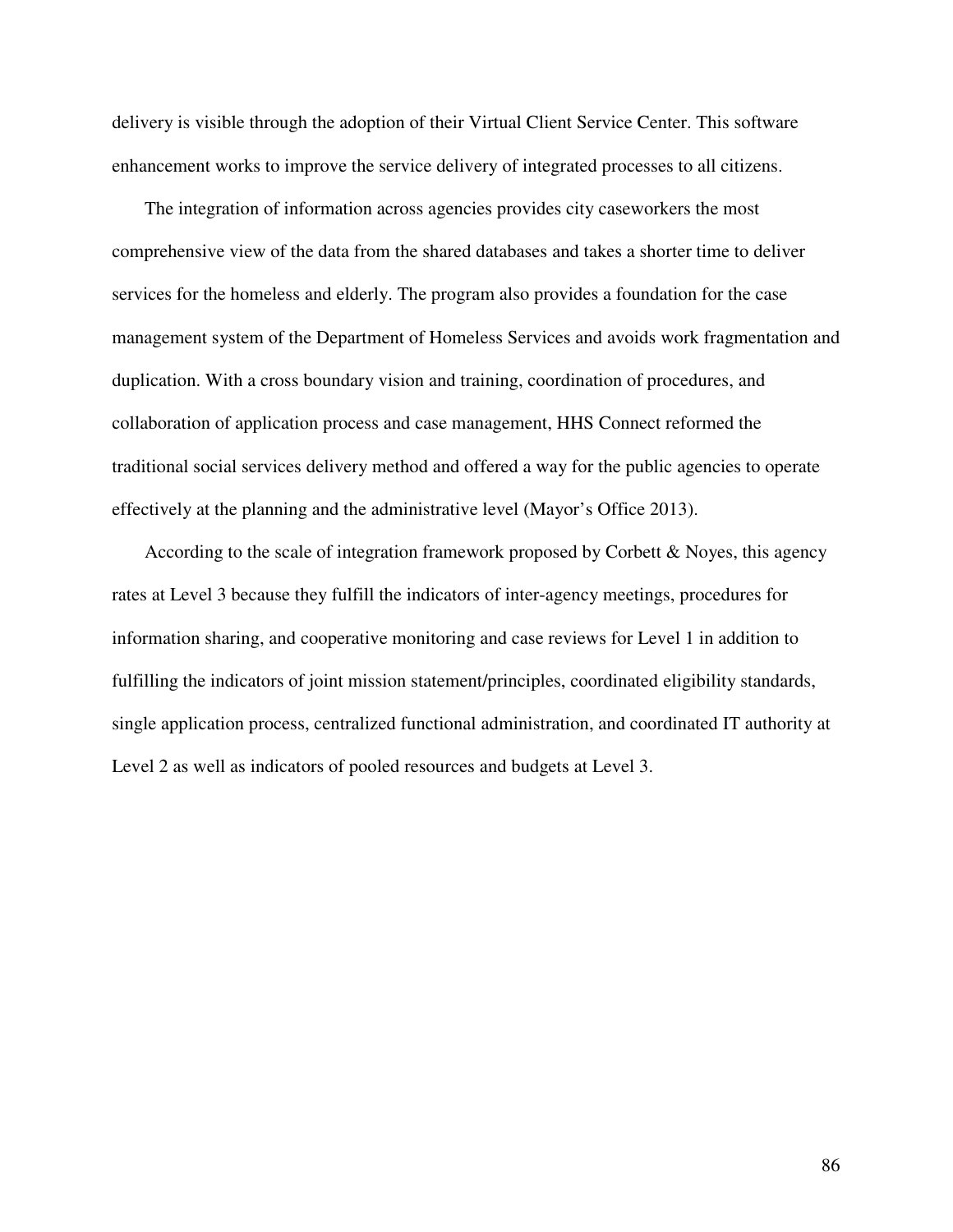# **Chapter 5 Service Integration Impact Report**

A report on existing research on the impact that service integration will generally have on important outcomes such as cost effectiveness.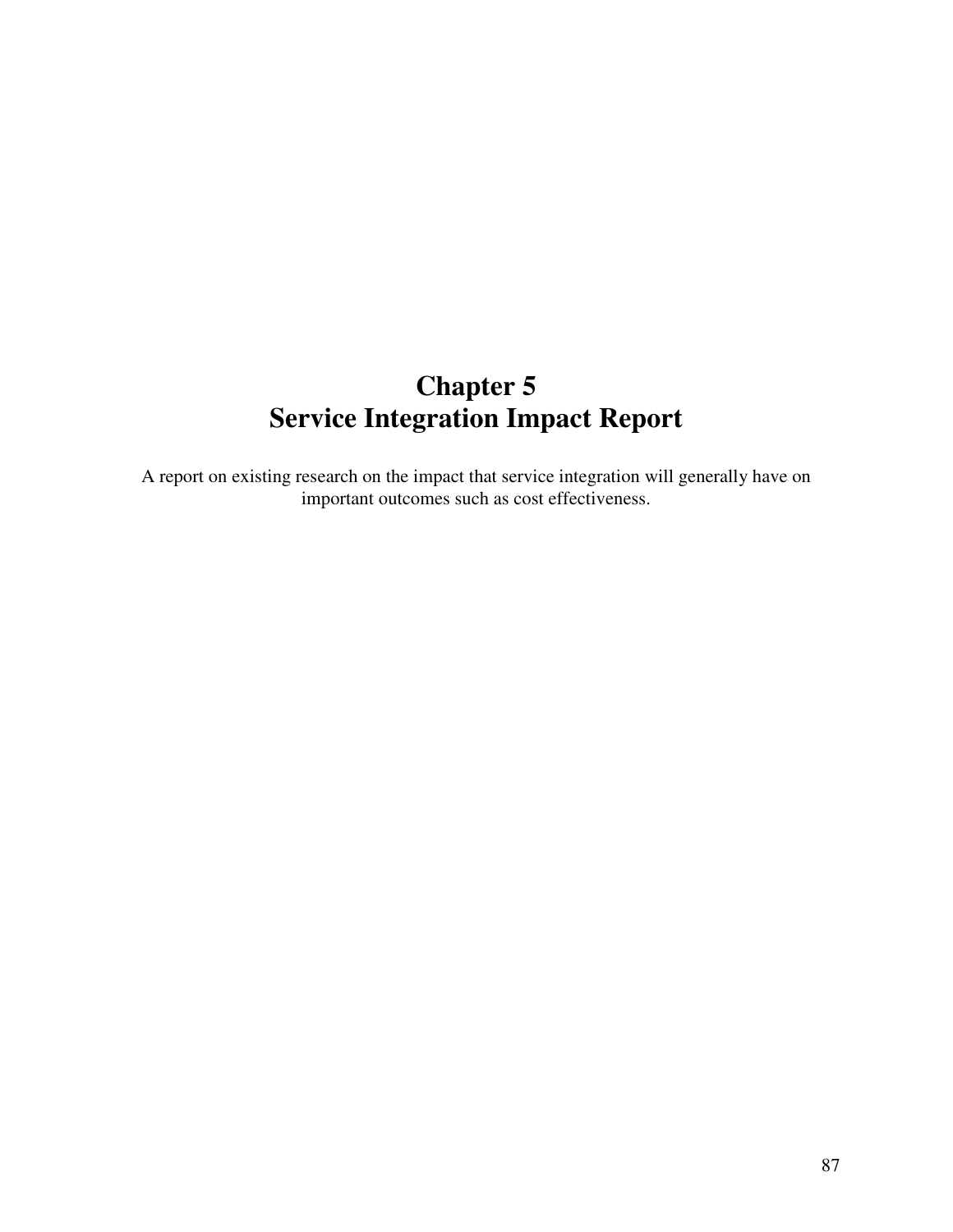## **General Outcomes**

Service integration can be difficult to implement for several reasons, as previously discussed. State and federal regulations inhibit service integration at the macro level, while the inability to adequately train personnel and funding limitations obstruct integration at the micro level. Implementing service integration is difficult, but creating a sustainable service integration model is even more problematic (Corbett & Noyes 2004). Just as there is no single definition for human service integration, there is no defining outcome of the service integration process. Attempting to define an ultimate outcome for service integration is impossible because of the nature of the process. Service integration is never complete and will always require adaptability and flexibility because it attempts to respond to ongoing changes in legislation, operation, and the ongoing reform mindset of decision-makers. The overall impact that service integration provides is best illustrated as the "means to an end." The integration process itself focuses on the "means" or the development of coordination efforts of individual programs to work together to improve service quality and delivery. The "end" refers to the ability of the programs to efficiently assess and deliver all available services to individuals in a comprehensive or holistic approach. When social service agencies deliver services in a comprehensive method, it decreases the overall reliance and dependency on social services because client's receive assistance that not only "band aids" their current situation, but help to improve it.

When health and human service programs can collaborate and integrate their services there are a number of impacts that can influence important outcomes including but not limited to:

- Increased opportunity
- Improved client/user experience
- Improved performance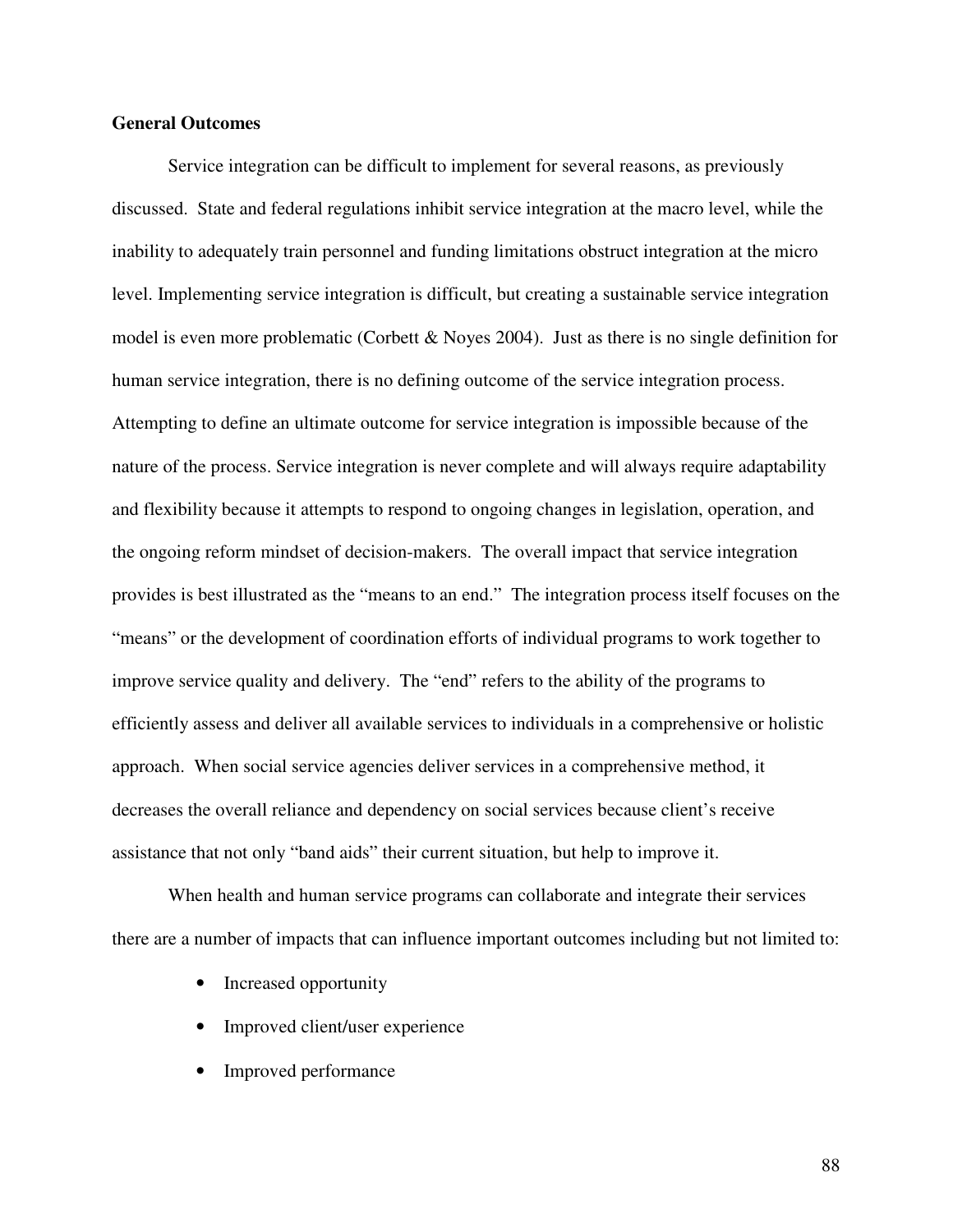- Cost savings
- Enhanced confidentiality
- Improved workforce efficiency
- Bending the Cost Curve
- Greater accountability
- Increased caseload capabilities
- Enhanced modernization

## *Increased Opportunity*

 When human service systems can integrate their dynamic components they create an opportunity for improved innovation. The opportunity to innovate impacts both service delivery and quality because of the potential for improved efficiency and effectiveness of program operations. Increased opportunity is an important impact because it puts program directors and managers in a leadership role that allows them to make decisions which directly reflect the wants and needs of their clients.

#### *Improved Client/User Experience*

 Clients struggle to access and enroll in social services because of their lack of availability and time. Clients are often required to take time off work to apply for social services and, because that typically includes a loss in pay or the potential to lose their job, they forego the experience all together (APSHA 2012). Lost time and repeated office visits are major hurdles for clients to overcome when applying for social services; it is essential that social service offices improve the experience. Integrating service results in a reduction in paperwork, it also reduces duplication efforts on behalf of front-line employees and time spent waiting to be assessed for applicable programs. When service integration is implemented effectively, human service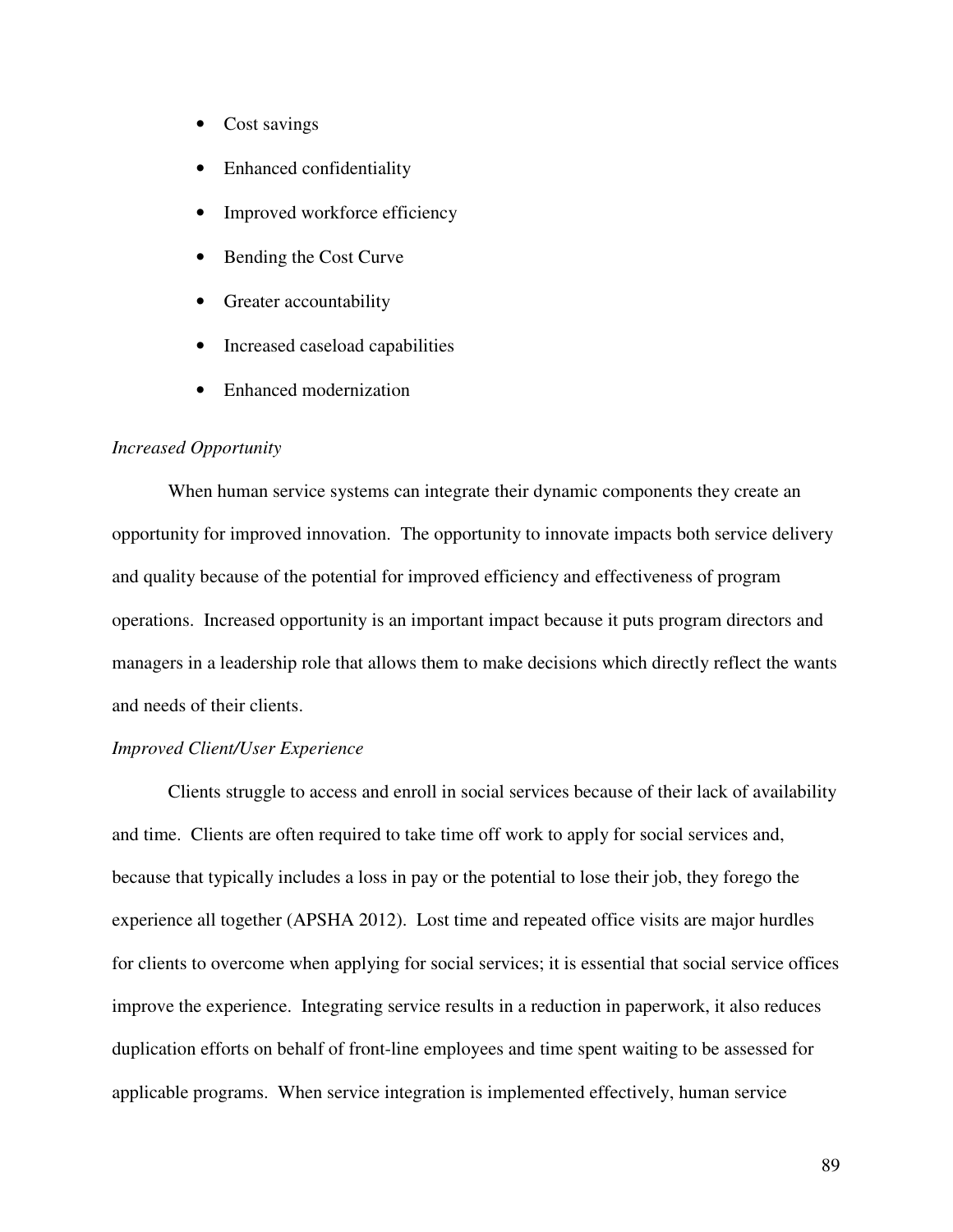personnel can assess the client for multiple programs at once through a streamlined application process that can greatly improve the client/user experience.

## *Improved Performance*

 Service integration provides a more comprehensive and organized method of maintaining information on individual clients. With service integration, program administrators and managers gain the ability to monitor clients. They attempt to provide preventative care and programs according to the client's particular needs. The overall performance of social service programs can improve with service integration because it allows the clients to be assessed in a more holistic way. Further, it can help create an environment of prevention, rather than reaction. *Cost Savings* 

 Technological advancements in the last several years have made database and software systems more affordable. One of the key functions of service integration is the use of a single software system to coordinate and maintain all client data. As the cost of software systems decreases, the savings for government agencies increases. It is now easy to argue that it is more expensive to maintain all the systems independently, rather than adopting an integrated intake software system to manage all client information according to particular confidentiality regulations.

#### *Enhanced Confidentiality*

 The advent of the "one-stop shop" received abundant praise as a primary function of service integration because it provides a reduction in the concern over client confidentiality. Clients benefit and indicate their satisfaction with the improvement in the intake processes as part of the one-stop shop because it alleviates the need to share their personal information with "different government agencies multiple times for different reasons" (DeSantis 2012).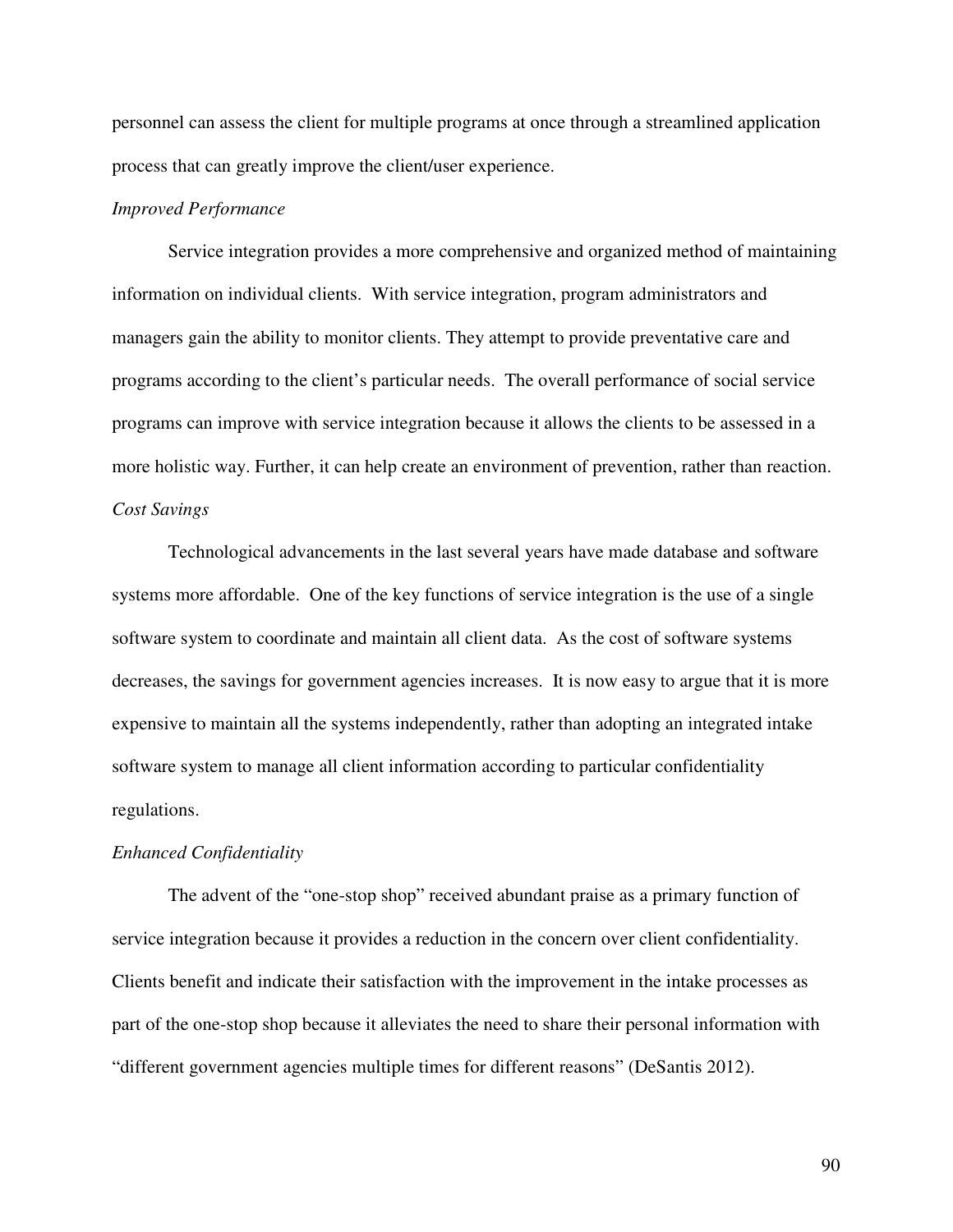# *Improved Workforce Efficiency*

 Service integration allows for the improved efficiency in the workforce of the agencies and programs because it reduces the duplication of effort among front line employees of each program. Technological advancements also reduce the overall administrative workload for employees; they can shift their focus from paperwork to caseload management.

## *Bending the Cost Curve*

 Extensive research of human service agencies indicates that the majority of individuals need multiple services to address their particular problems or issues. With the interrelated nature of individuals' situations, it is impossible for human services to decrease the cost of service delivery unless they integrate their programs.

#### *Greater Accountability*

 Integrated programs provide for increased accountability because of the increase in the number of employees serving each client. Greater accountability is linked to cost savings and efficiency measures because it prevents waste, misuse, and fraud (DeSantis 2012).

# *Increased Caseload Capabilities*

State governments and the federal government must operate within tight budget constraints. As the number of clients seeking social services increases, the amount of funds necessary to provide adequate service delivery increases as well. The integration of social services streamlines the administrative process and allows for an increase in the number of clients served while avoiding an increase in administrative funds. As case managers are free from the burden of administrative paperwork, they gain opportunity to increase their caseloads. *Enhanced Modernization*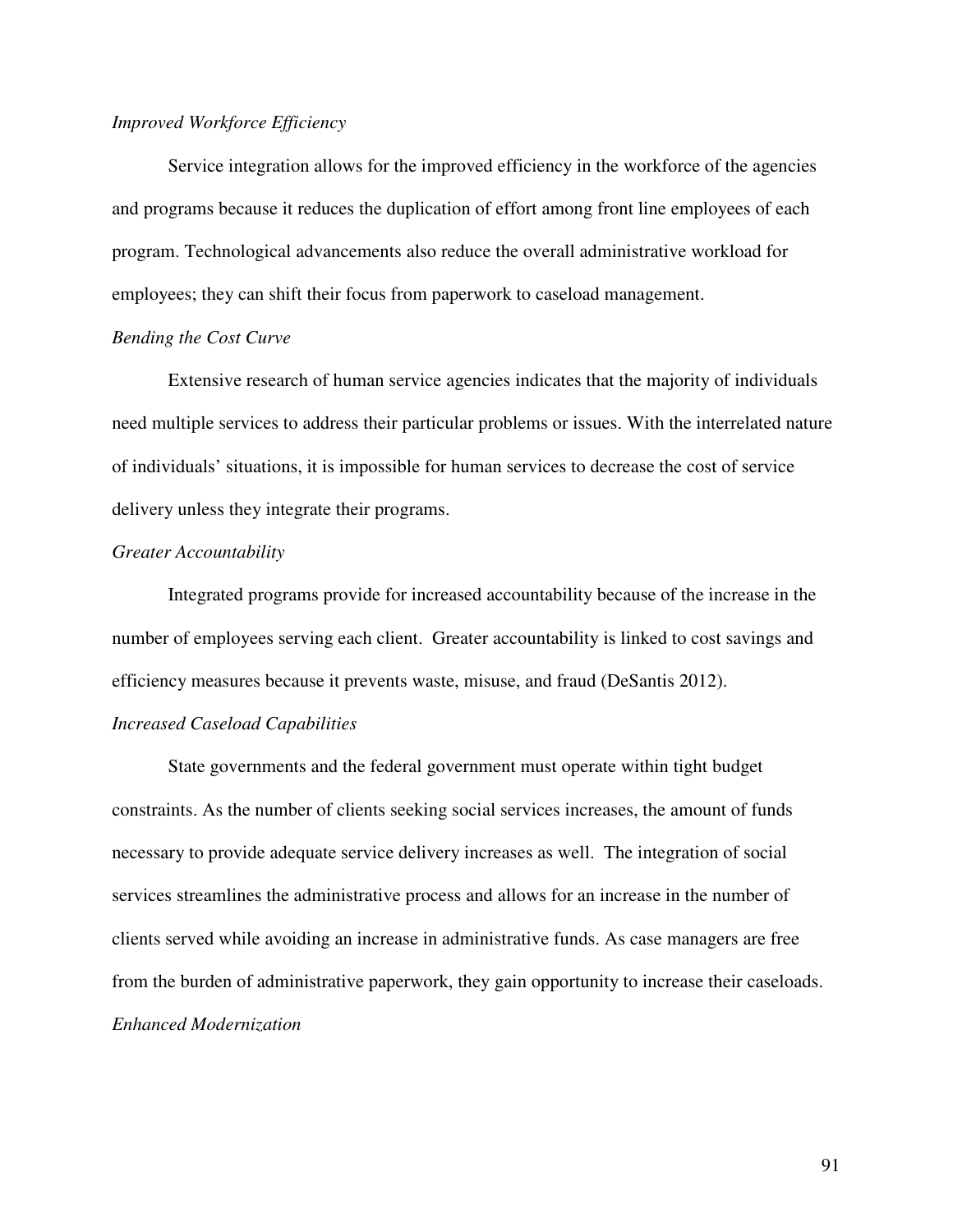As technology advances and the overall efficiency of human service delivery increases, it is inevitable that the modernization of internal operations will modernize. The modernization of social service delivery presents an important milestone because it allows service integration to continually improve and react to the ever-changing political landscape of human social services.

 The integration of human social services provides impacts at a general level, regardless of the particular system in place. Primarily, cost savings, improved efficiency, and the opportunity for innovation and expansion of service delivery highlight the important outcomes that can come when service integration is implemented effectively. As previously discussed, the overall sustainability of service integration is more difficult than the implementation but through the effective management of integrated processes, the accessibility and delivery of services will impact important outcomes.

## **State-By-State Impact Results**

# *New York*

 As mentioned earlier, HHS-Connect provided the variety of clients in the city with more access to assistance. Service integration efforts in the areas of Access NYC, the Worker Portal, and the Enterprise Case Management Programs have led to a noticeable change for those inside HHS too. For example, Kristin Misner, an employee within the Office HHS, stated that " our government employees are developing better case practices because they now have more information and more access to the story about what is going on in the life of the individual or family" (2013 Annual report).

 In Access NYC, the goal was to give clients in New York the ability to have their eligibility screened for over 30 city and state benefit programs (2013 Annual report). HHS improved access points to these programs via the friendly interface that can be accessed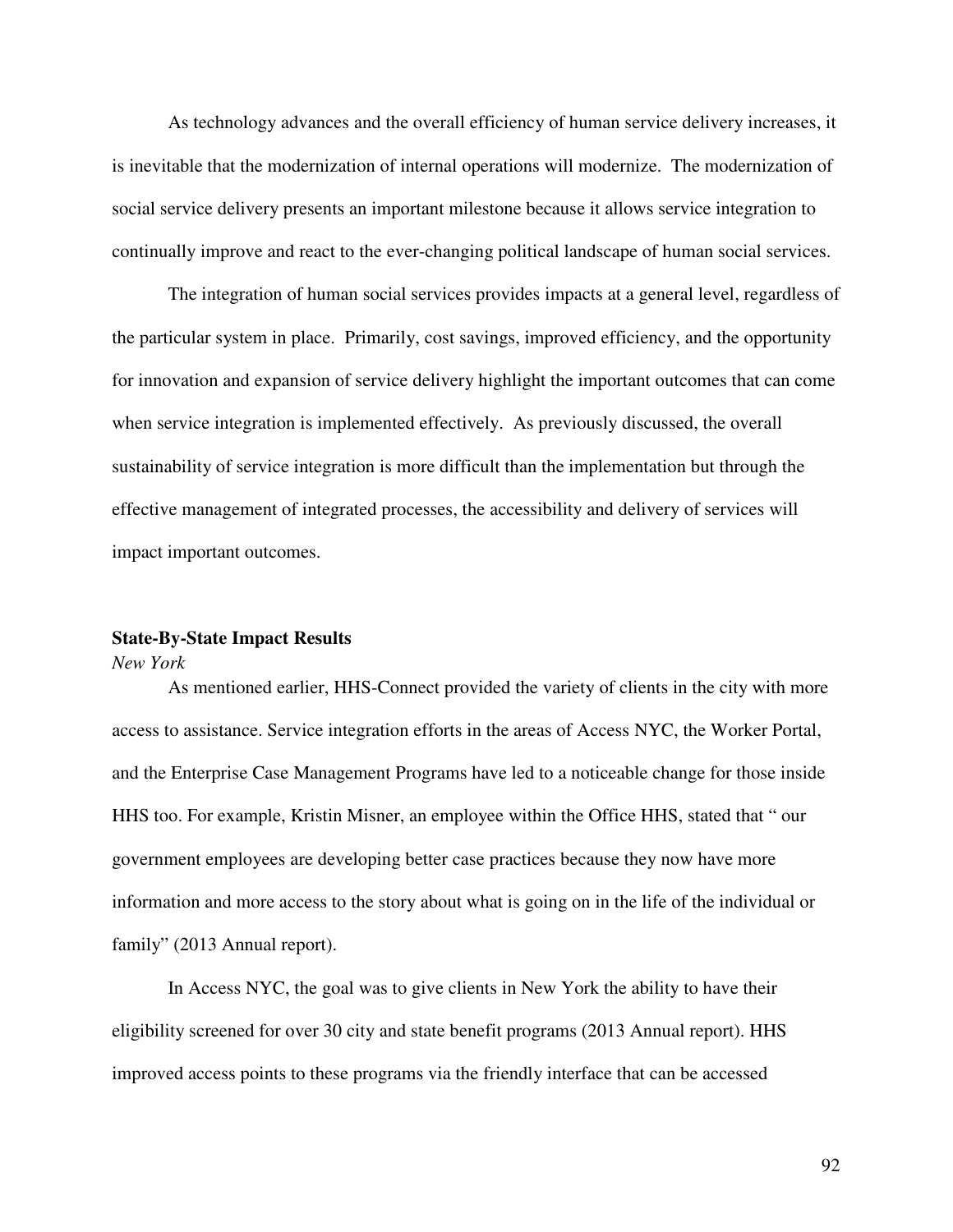anywhere the internet is available. Further, much of this information can be filled out anonymously in the beginning stages. From 2010-2013, Access NYC saw close to a 90% increase in the number of visits to their website. There was a 20% increase in delivered Medicaid services and a 35% rise in the SNAP assistance provided (2013 Annual Report).

 The worker portal, Worker Connect, was released in 2010 as a way for caseworkers to have an integrated client case file and a common client index for matching across agencies. This portal has already had 2.7 million transactions completed in 2013. After only three years, workers now possess a broader and deeper understanding of clients' needs, they can process benefit applications faster, they can locate clients and collateral contacts more easily and thus can respond to needs more quickly. This portal also provides a way to continually evaluate themselves by having a feedback process.

The Enterprise Case Management system was created to streamline the screening and eligibility process by giving general case management and contract functions across HHS (2013 Annual Report). By 2013, they have trained over 4,000 clients, added 14 new staff members, and had zero security breaches within this system. Their goal also involved supportingthe DHS CARES program and the Administrative Child Care Services program by offering cross agency services to eligible clients.

 In summary, the New York HHS-Connect made many improvements to their service integration systems while notably reaching across silos for the betterment of client access, assistance eligibility, and administrative clarity. Their director has not stated that they have officially arrived at their destination; however, they are much better at making a difference to the variety of people within their region.

#### *Kentucky*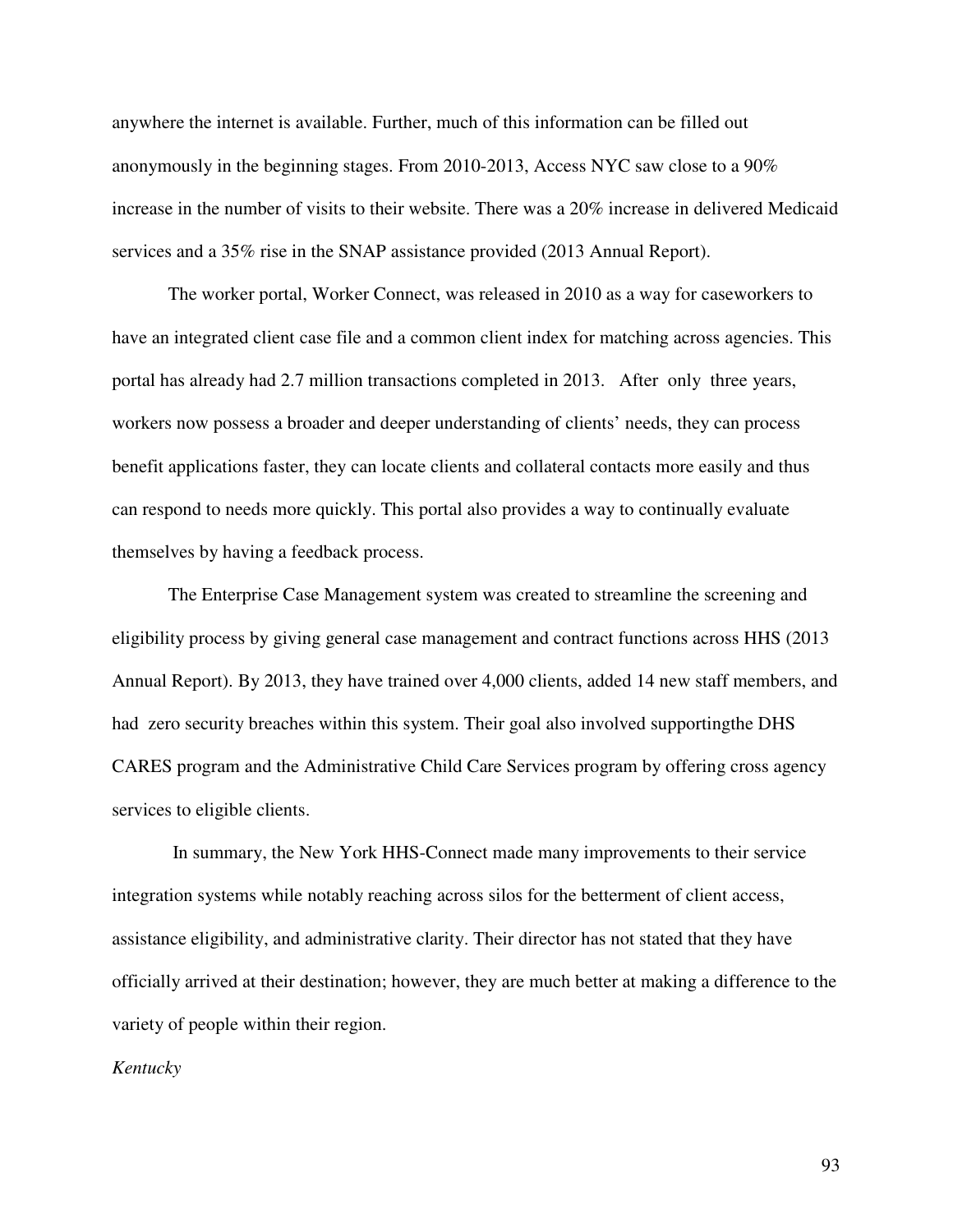In 1990 the Kentucky state government passed legislation to enable the creation of a "one-stop shop" of service assistance for those in Jefferson County. Much like the BVCOG, this benefited many of the clients who lived in rural areas who could not travel to larger urban cities. As mentioned earlier, Jefferson County was listed as a "*2"* due to their formal agreements and the congregation of agencies in single locations.

A general survey of families that visited Neighborhood Places between 1998 and 2001 show a high degree of satisfaction with the facilities and the services that they received. In each of these four years, over 90% of families surveyed felt that their rights were respected and that staff were courteous and concerned (Ragan 2002). Further, since there was a child assistance component placed in schools (FRYSCs), attendance was found to have increased over a two year period ('97-'98).

In the case of Kentucky, the success of service integration at "one-stop-shops" seems to center on the rural or urban setting. For example, many families have reported that a higher familiarity with clients is found with Neighborhood Places in rural areas. Caseworkers agreed with this sentiment and have mentioned that they are, "able to help clients better because I know the neighborhood they live in, the churches they attend, where they can receive help for their problems at our NP but also at nonprofit agencies in this area of community." (Barbee, Antle 2011). Other clients mentioned that the handoff between agencies was very helpful due to the stress that is usually involved with obtaining assistance.

Finally, there is less caseworker turnover in rural areas (13%) as compared to (44% in urban settings). This resulted in more money available to fund different aspects like training, computers systems, and retention. Conversely, the Neighborhood Place approach seems fragmented in an urban setting, such as downtown Louisville. Many workers have complained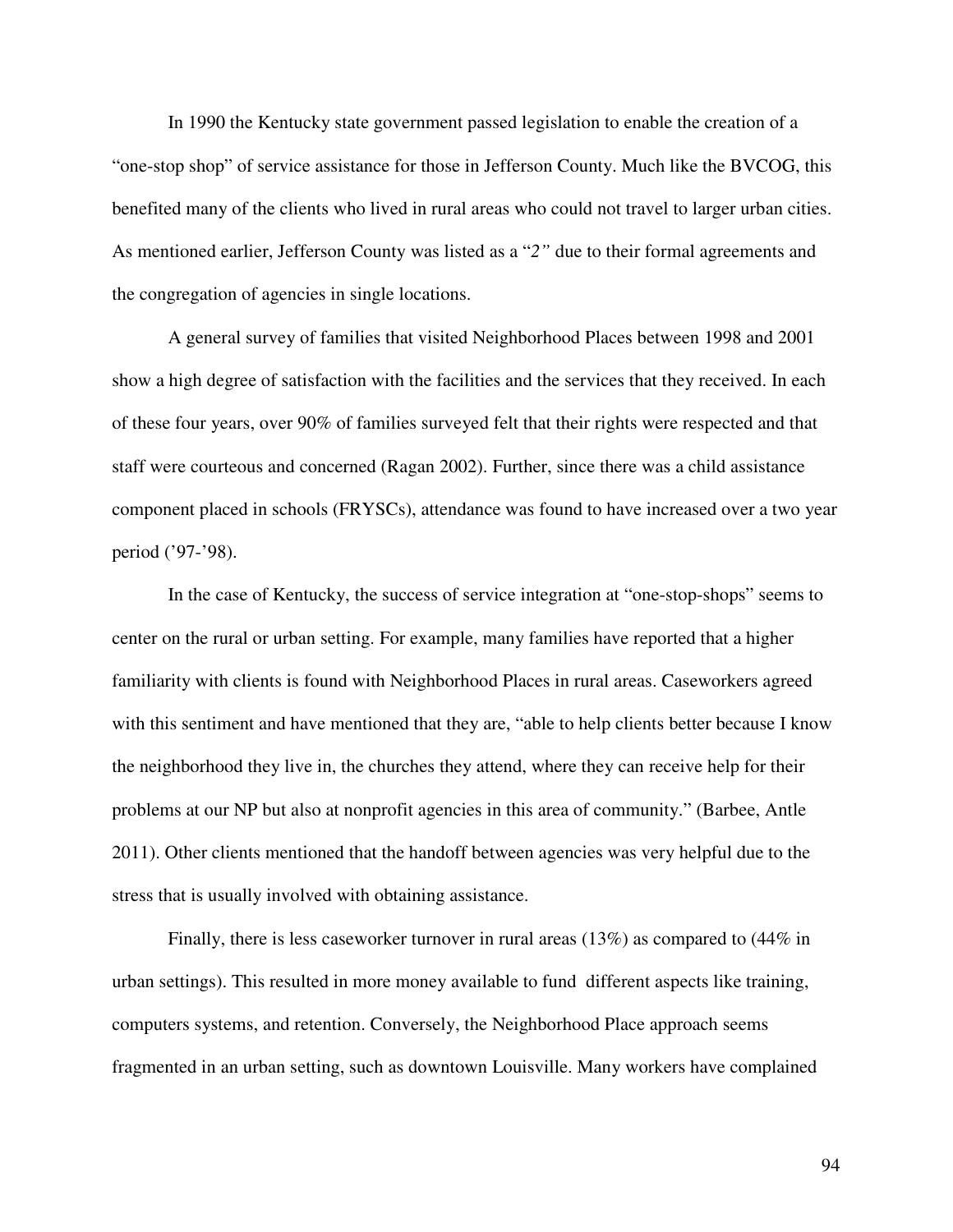that there is not a central computer system, and that they are usually unfamiliar with their clients on a regular basis. While there have been some successes for user access in the "one-stop-shop" format employed in Kentucky, there appears to still be issues with the urban model and a uniform case management computer system.

#### *Georgia*

 The effects on the community of Bibb County as a result of their service integration model mentioned earlier, has been rather positive. Their mission was to not only to provide aid to those in need, but also to provide a way of gaining self-sufficiency over time as a result of temporary assistance. Staff from the Georgia Department of Family and Child Service (DFCS), as well as representatives of other local human service providers, believe that the result of their efforts sets them apart from other states (Ragan 2002). For example, they have seen a reduction in the number of babies born with drug problems. Approximately 397 women and 634 children have been kept out of foster care due to the County's treatment program. There was also a report of improved children and family health. Between September 1992 and March 2000, the health clinic immunized 6,322 children, completed 8,920 health screenings, and treated 1,810 children for health problems. After receiving the improved numbers, the staff of the Bibb County DFCS provided this list with attributed factors they believe were critical in their efforts to better serve the needs of unfortunate families (Ragan 2002):

- o Taking a holistic team approach to meeting customer needs.
- o Employing specialization of caseloads when it best met customer needs.
- o Instituting multidisciplinary staffing with internal and external partners.
- o Implementing morale boosting activities for staff and work experience for trainees.
- o Centering caseloads within zip code zones to improve staff efficiency.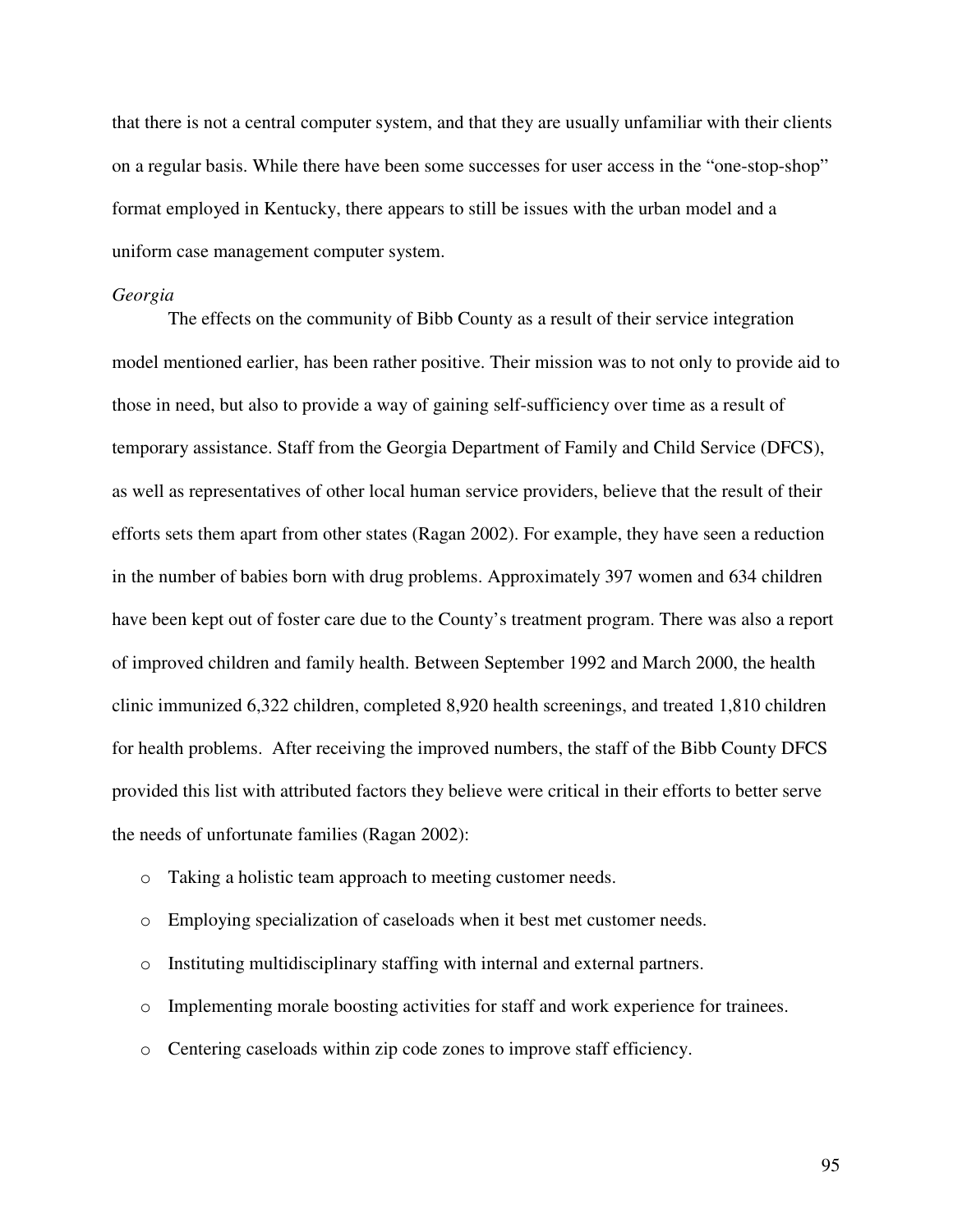- o Gaining strong support of the Bibb County Commissioners for the operation of their onestop-shop.
- o Including visionary leadership of collaborating partners.
- o Committing to work toward "yes" instead of "no".
- o Petitioning for action-oriented support of elected officials and community leaders.
- o Giving others the credit while building trust and resolving turf issues.
- o Listening and responding to community needs at the grass-roots level.
- o Facilitating access and delivering services within communities of need through collaborative (often co-located) design.
- o Coordinating the use of volunteers and mentors frequently.

## *Missouri*

LINCWorks' coordination with local welfare community partners allowed the program to increase their monthly average participation rates in workplace programs. Missouri saw a steady increase in participation since the fall of 2010 in their LINCWorks system (Local Investment Commission 2013). Their overall TANF caseload improved to over 3,950 participants and all were subject to work requirements. Of the total TANF caseload participation, 951 (24.1%) were fully engaged in work participation activities (Local Investment Commission 2013). Over 58% of the fully engaged clients in Missouri's LINCWorks system received work participation from paid employment in fiscal year 2013. Through the combined efforts of the LINCWorks and partnering agencies, 310 (32.6%) of the participants were able to leave state cash assistance at the end of the year. The high work participation rate within LINCWorks is fundamentally important to the overall impact that service integration has in Missouri.

#### *Colorado*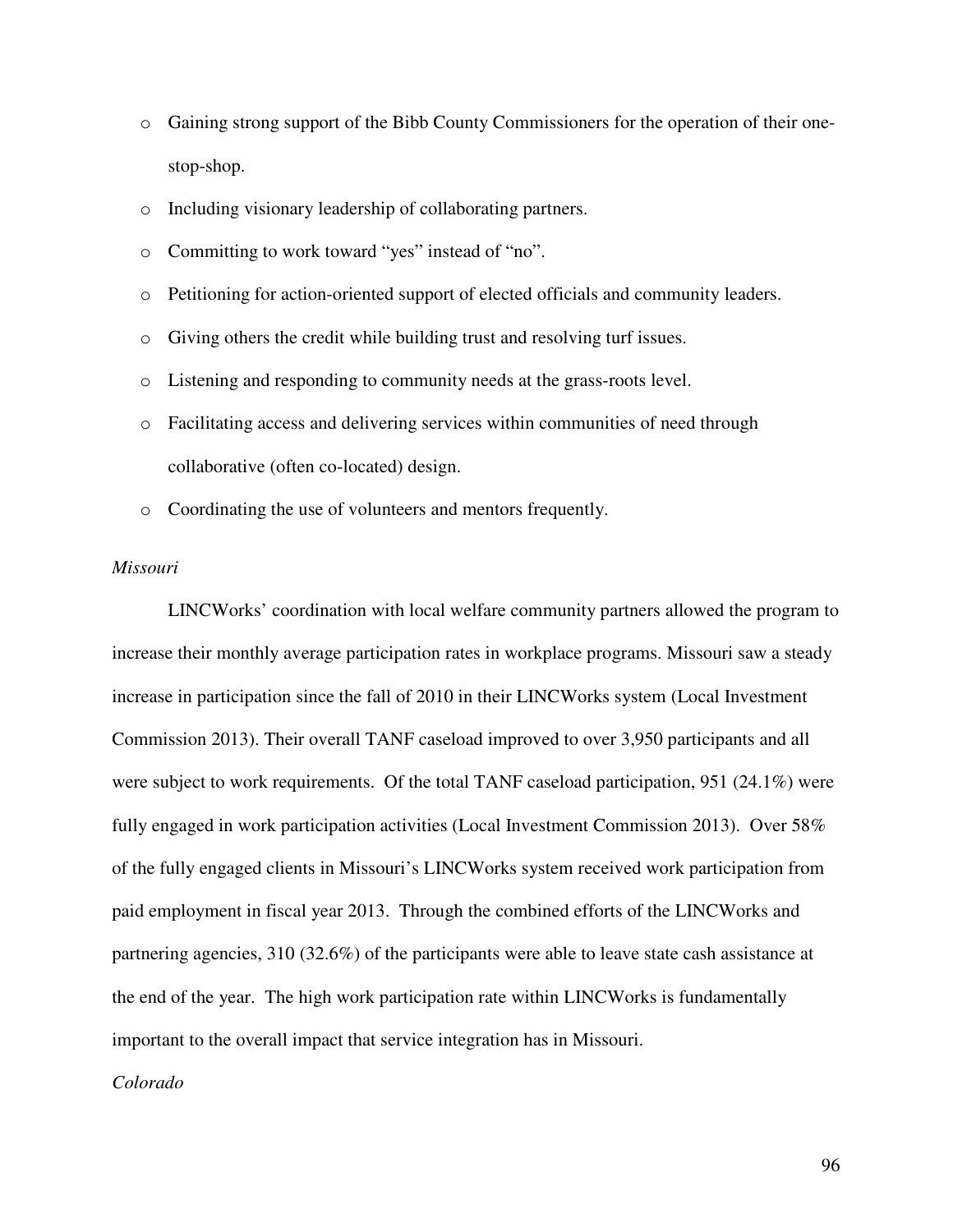Mesa County, Colorado's integration efforts resulted in a "workforce center" which is a full service "one-stop" partnership with a variety of state, county and non-profit agencies representing over 21 programs that assist job seekers and employers (Colorado Department of Labor and Employment). According to a report from the Colorado Department of Labor and Employment, the region's healthcare sector partnership has been a success over the past 13 years. Mesa County expanded employment training programs by combining efforts with local community colleges to offer training designed by employers in the community which were delivered by Colorado Mesa University and Western Colorado Community College. During Fiscal Year 2012 the Workforce Center partnered with Western Community College and received a federal grant for \$2.5 million to develop requested short term intensive certified producing courses that met the needs of workers in the manufacturing sector. Both the healthcare initiative and the manufacturing initiative are capacity building endeavors that train a significant number of people. As stated previously, Colorado is listed as a "3" in the scale of integration which exemplifies an integrated model which best helps clients in need.

 Significant differences exist in the level of integration of income support and employment and training programs in Mesa and El Paso Counties (Ragan 2002). Mesa County, the Workforce Investment Act "One-Stop" center is managed within the same department as income support and child welfare programs. In contrast, El Paso County, the "One-Stop" maintains a separate administrative structure. However, management in both counties moved to a holistic approach to family services which resulted in a "big change" (Ragan 2002). Activities such as cross-program training, special projects that involve staff from multiple programs, a diversity initiative in El Paso County, agency events for staff, and staff recognition reinforces the integration of staff and programs.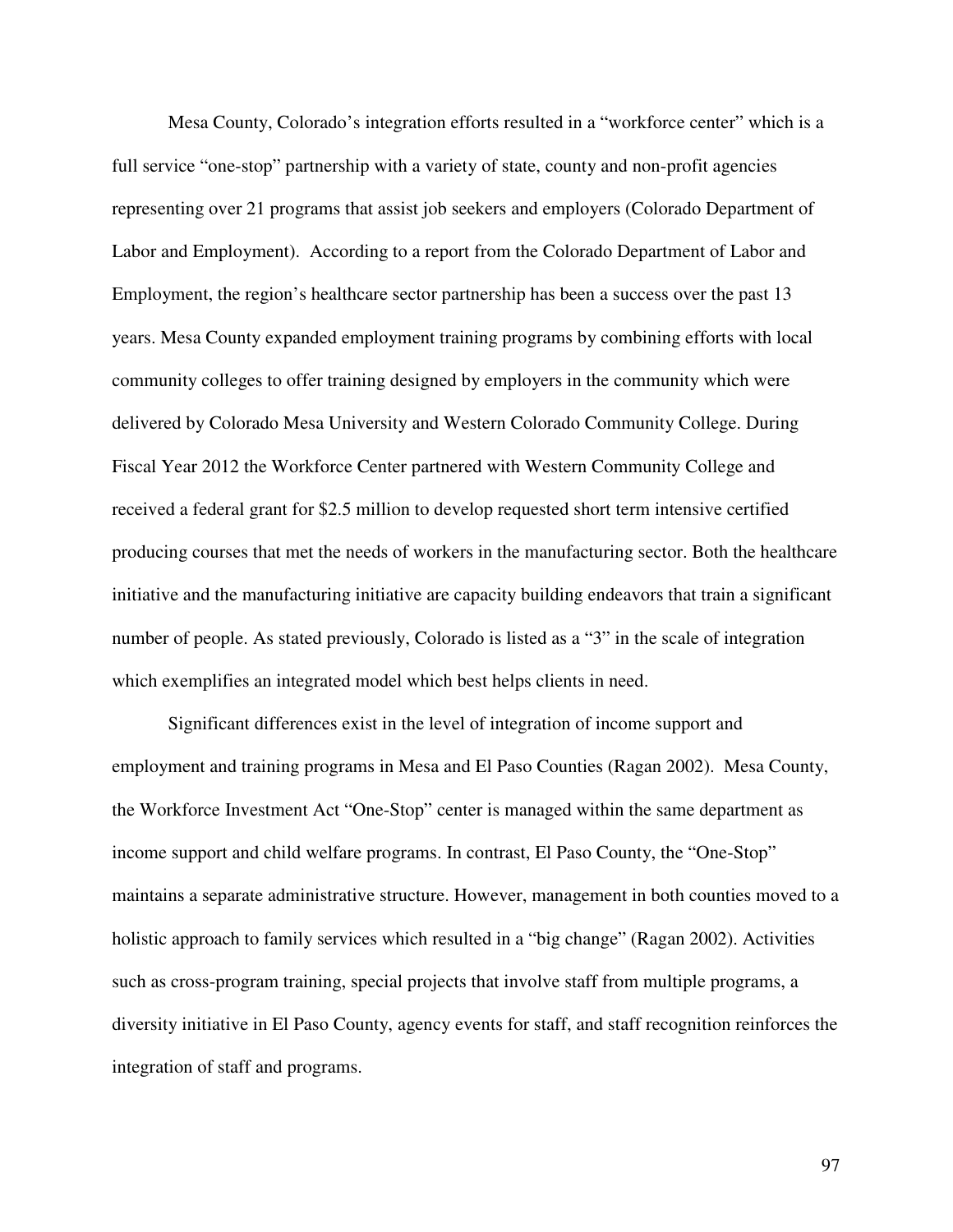Service integration allowed personnel at Mesa County to pursue more client friendly services and to monitor and track client success. In Mesa County, families in danger of being sanctioned receive more intensive services provided by "intervention specialists" who make home visits to view first-hand family circumstances, broker services, and help break down resistance to program participation by the family (Ragan 2002). Mesa County human service personnel now track clients during and after they obtain TANF to measure self-sufficiency in terms of employment income and governmental-provided benefits sufficient to support a family.

 Local leaders of human services in El Paso and Mesa Counties took advantage of the flexibility provided by the state to develop "client-centered" and integrated service delivery systems (Ragan 2002). While El Paso and Mesa Counties slightly differed in their integration strategies, with El Paso focusing on income support and child welfare programs and Mesa focusing on income support and employment training programs, the intent and processes of attaining their goal of service integration for both counties represented similar strategies.

 Human services offered in El Paso and Mesa Counties represent more of a continuum rather than separately provided services. Both counties address the service process in a holistic manner from the initial assessment of clients through planning to the provision of benefits and services (Ragan 2002). These counties in Colorado provide whatever services and resources needed to ensure the safety of children and assist parents in moving to self-sufficiency as far as resources will provide. Officials in both counties cited leadership and the ability to maintain a shared vision as the successful force behind service integration. Management and staff said they were proud of the county's ability to offer a cohesive approach to human service delivery.

 The integration of human services in El Paso and Mesa Counties enticed the State of Colorado to realize the potential for cost-savings in human service integration. Currently, the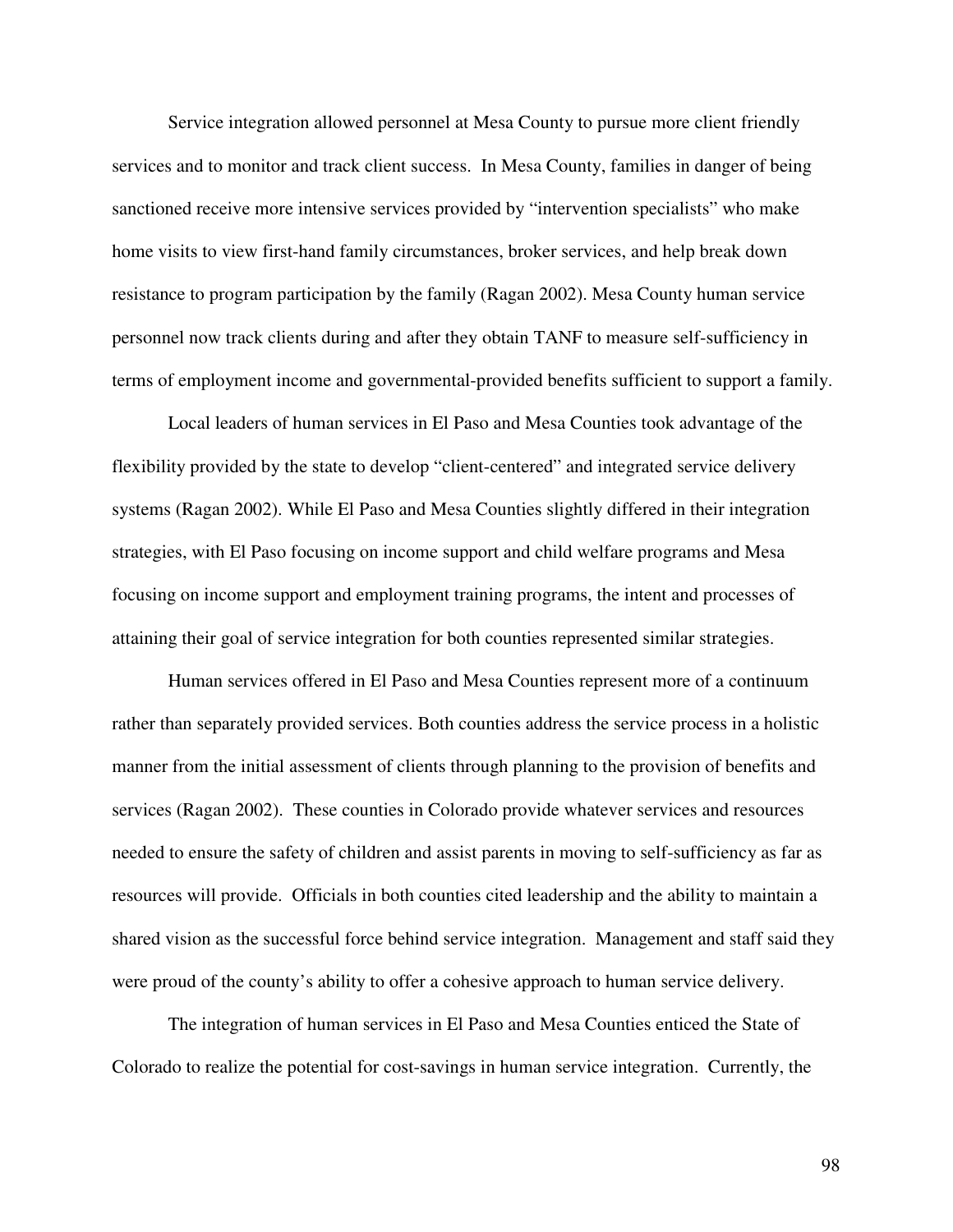State of Colorado is studying the possibility of implementing a data warehouse that will enable a return on investment approach for human service programs. However, Colorado officials claim limited ability to look at potential cost savings because they can only look at the average cost per participant as a guide, combined with the state's resources on performance measures.

 The State of Colorado requested and received two waivers which allowed greater flexibility with funding. The Local Activity Funds allow local areas to use up to 20 % of their Dislocated Worker formula funds for incumbent worker training. The other waiver Colorado received, Transfer of Funds, allows flexibility of funds between WIA Adult and Dislocated Worker programs at the local level. This waiver allows the transfer of up to 50 % of their formula funds, as long as the program maintains sufficient resources to continue operating their formula programs and meet WIA performance outcomes.

 With these results, Colorado administrators saw that their integration efforts greatly improved the services offered to their clients in their respective counties. El Paso and Mesa provide one of the better examples of human service integration for other programs that seek to integrate their services. As our report previously stated, Colorado ranked as a level "3" on integration. The services offered by programs in Colorado provided one of the more significant impacts in improving services to clients.

## *Nebraska*

 The implementation of the N-FOCUS information systems software in Nebraska resulted in positive impacts for human service delivery according to personnel at human services office within the state (Ragan 2002). One significant impact came with the change of responsibilities for caseworkers which changed the relationship between caseworkers and managers. With the implementation of the N-FOCUS, personnel staff found it easier to make referrals to other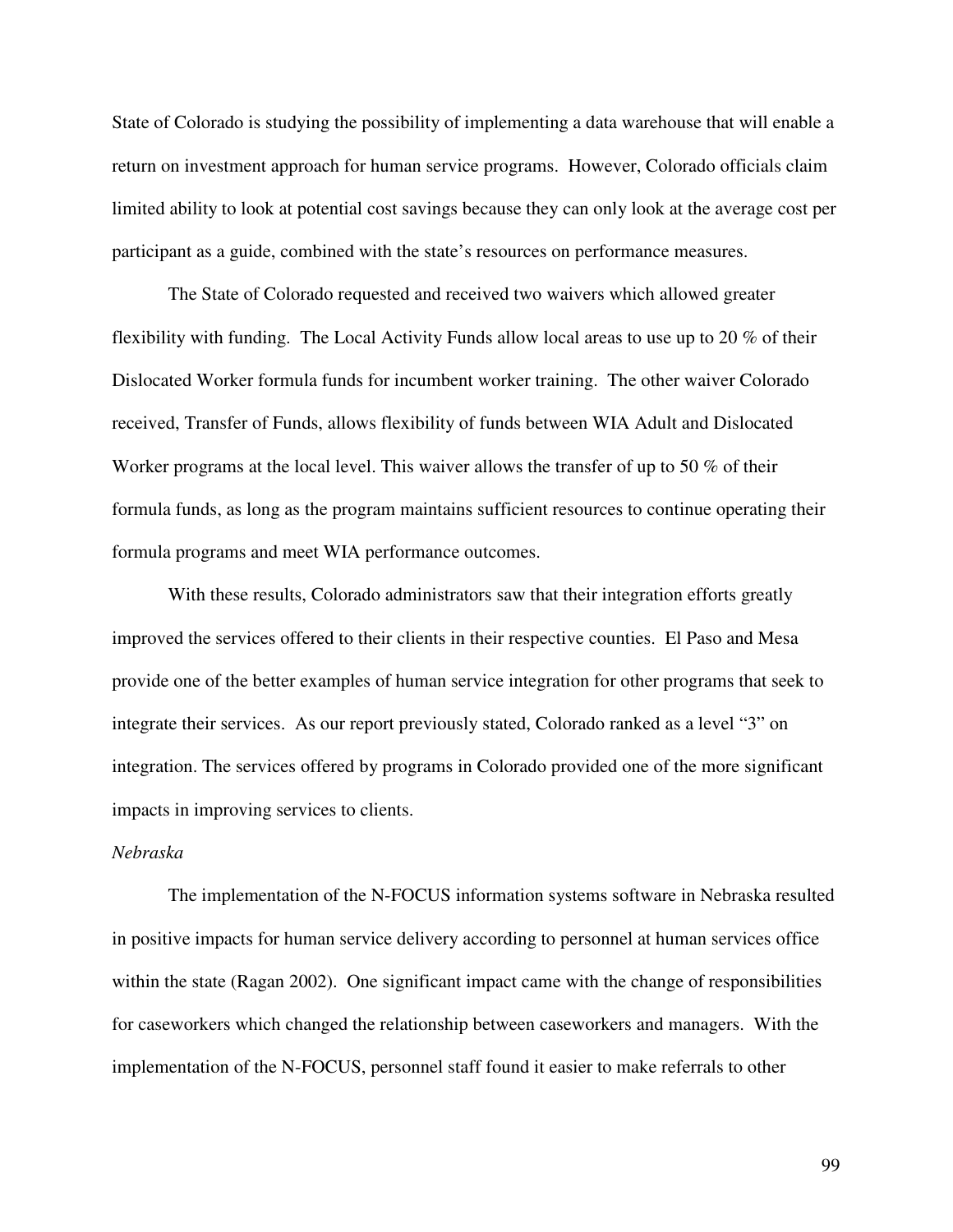programs that would benefit the client. The N-FOCUS provides an automated service which informs clients of what services are available and how to enroll in those programs. With the information, human service personnel were able to focus on offering services to clients rather than on the intake services and remembering the various other programs offered in Nebraska. Nebraska officials also created a "user-group" of representatives of service users and staff from local offices that occasionally use the N-FOCUS intake system to determine if the system provides user friendly services. N-FOCUS also helps identify areas where administrators can improve the software. This approach helps to prioritize system solutions and develop new functionality for the software. Administrators hope this will result in more user friendly services with better buy-in from the Nebraska State Agencies and client users.

 As computer systems often take significant time to build and achieve operational status, the construction and maintenance of the N-FOCUS could hinder client services. The building of system functions exist under the constant review of program staff. This could present a major obstacle to effective service integration because if the N-FOCUS system were to go down or need maintenance, the system could be down for multiple days at a time. Nebraska personnel addressed this through the joining of system developers and program staff in one office at the State Capital and at other state offices around the state to encourage constant interaction and reduce the need to revise system codes. This procedure accelerates the development process of the N-FOCUS system. Nebraska spent \$58 million in 1998 to implement the N-FOCUS system. Two thirds of that funding came from federal funding (Ragan 2002). Nebraska officials suggested to other jurisdictions that were looking to implement similar systems to look for cooperative funding arrangements between federal departments (i.e. Health and Human Services and Agriculture facilitated systems).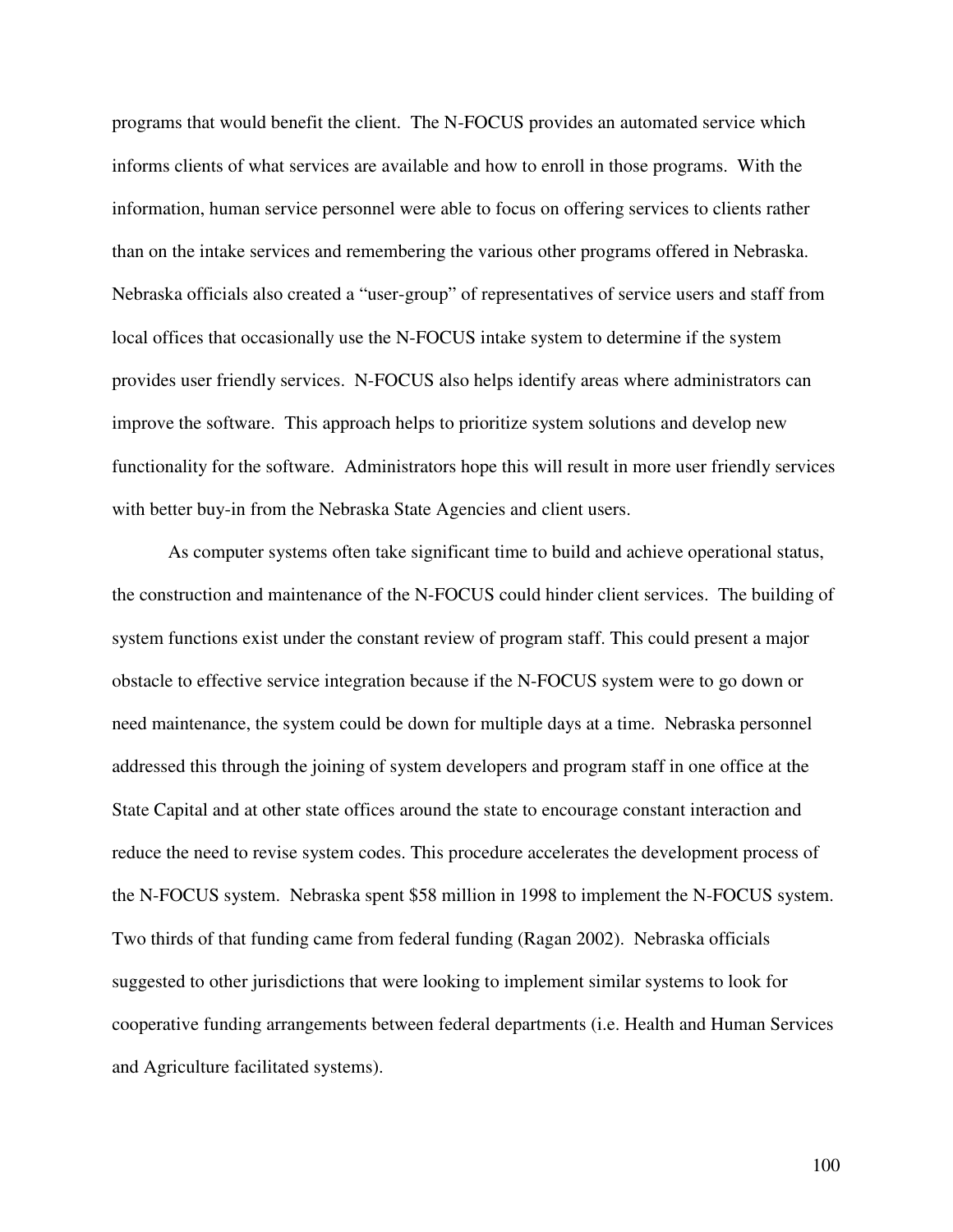# *California*

 Officials with the Humboldt County Department of Health and Human Services identified that the largest impact from human service integration came from the ability to focus on an entire family rather than to split the family for separate services (Gutierrez et al. 2012). Likewise, Humboldt County case-workers were also able to focus exclusively on one person and offer that person all the services they needed rather than send him or her to various county offices for separate programs. Humboldt County programs are designated by age-group rather than distinct need which allows for an all-encompassing service for clients. With this allencompassing service offering, Humboldt personnel cited positive outcomes such as focusing on prevention programs, overcoming the problems the family faces at the time of intervention, and preventing new problems from arising. Humboldt personnel also stated this approach will result in future saving as preventative programs are often more cost efficient than after the fact programs.

 The joining of funding streams to focus on client-centered service delivery allowed all human service units to work together on person-based outcomes. This approach allowed for greater flexibility which county personnel cite as a major reason for successful integration (Gutierrez et al. 2012). Joint funding streams also allowed for programs to search for grants that required a match in funding and Humboldt County has been able to obtain additional grants to fund programs. Humboldt County removed one of the largest integration hurdles and now can move funds to match specific programs which need the most financial resources.

*Ohio*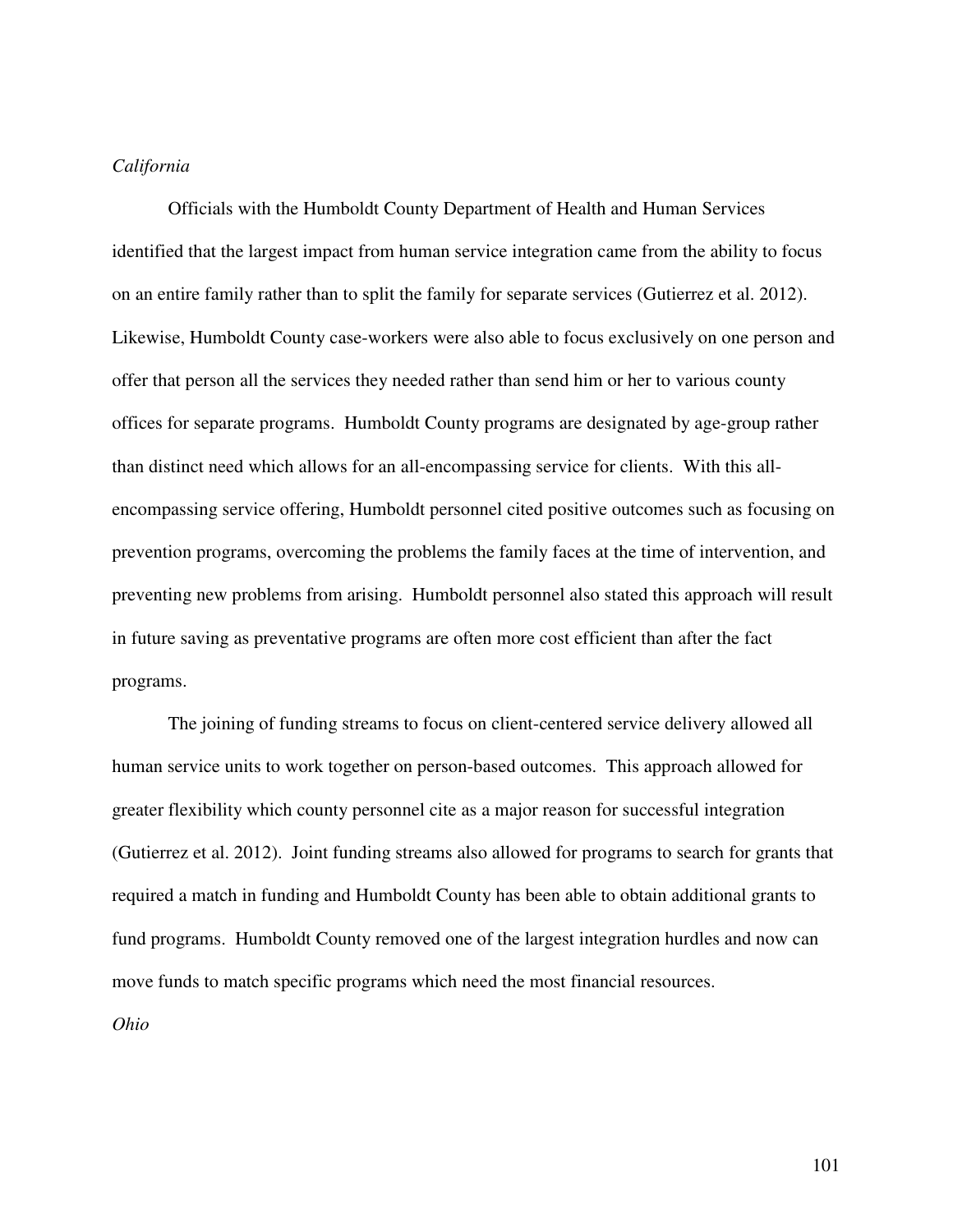Montgomery County, Ohio's Job Center played a large role in the economic growth of the region. The Job Center connected the majority of services and programs to employers with the region (Ragan 2002). In 2001, the Job Center reported 30,000 client visits per month. Montgomery County officials created a system in which clients were sent to the appropriate location in the Job Center building rather than waiting in a lobby. The Montgomery County, Ohio Job Center hosts 47 partner agencies that provide government-administered programs and privately-administered services. Montgomery County allowed clients to easily access services. This makes it easy for clients to find the services they need.

 Statistics from the Job Center show the positive results the region is experiencing from the integrated services. First, entry level wages of those clients who received services form the center were higher than in other parts of the state (Ragan 2002). TANF caseloads were reduced by nearly 60% between 1992 and 2000, as caseloads in most of the rest of the country rose during this period. Finally, client satisfaction surveys showed a large majority of clients and employers were pleased with the services that the Montgomery County Job Center offered. Overall, it is apparent from the statistics offered that integrated employment training programs benefitted the region.

#### *Example Where Integration Does Not Provide an Impact*

 To examine whether human service integration really provides a benefit to all parties involved this section we will look at a case study done on the U.S. Interagency Council on Homelessness. The Housing and Urban Development, Department of Health and Human Services, and the U.S. Department of Veteran Affairs collaborated to implement a new program to help the homeless. In 2003, the U.S. Interagency Council launched the Collaborative Initiative to Help End Chronic Homelessness (CICH), a three-year federal initiative to address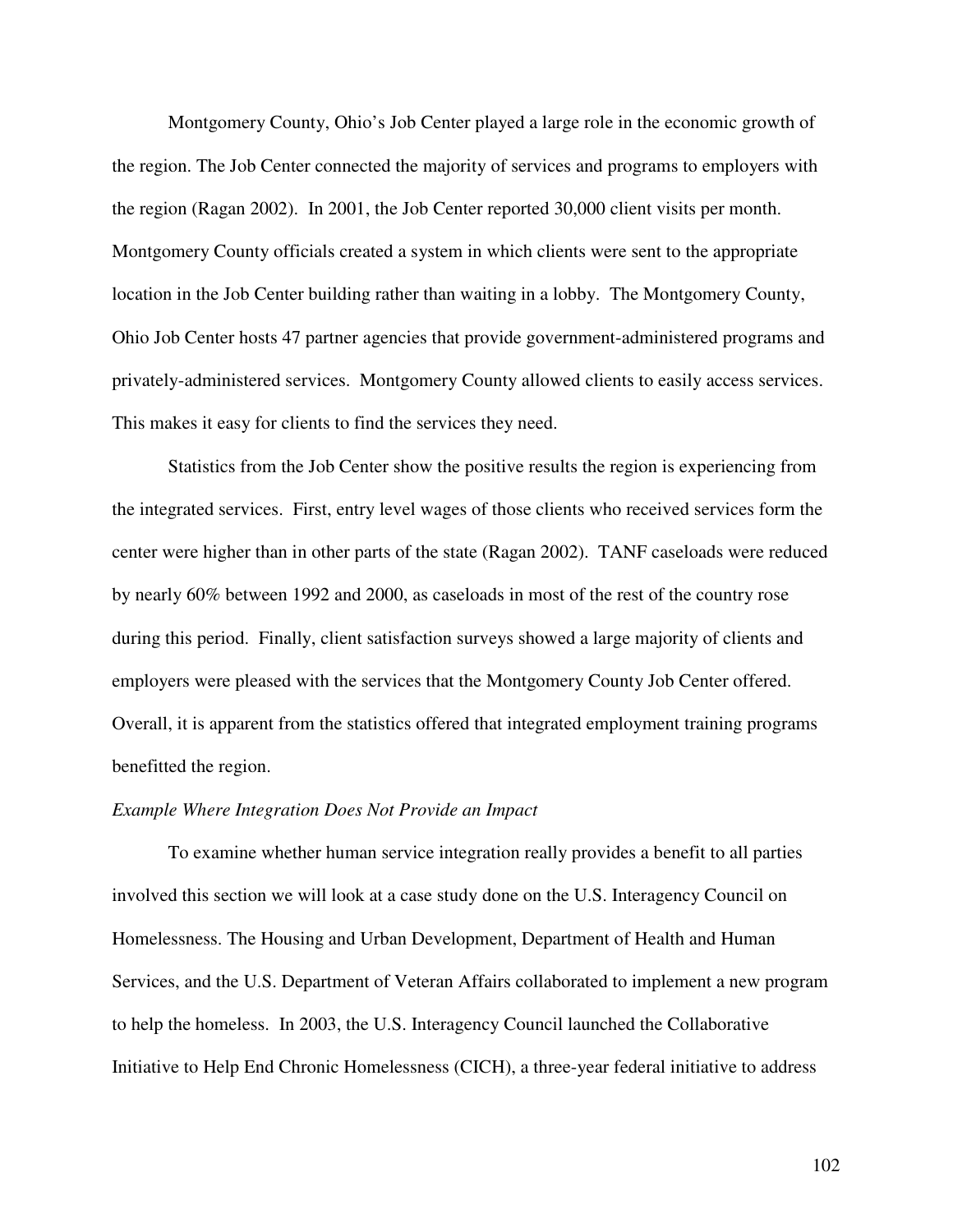the problem of chronic homelessness (Mares, Greenburg, and Rosenheck 2007). With this initiative, persons experiencing chronic homelessness received permanent supported housing funded by HUD and supportive primary healthcare and mental health services provided by the Health Resources Services Administration (HRSA), the Substance Abuse and Mental Health Services Administrations (SAMHAS) of DHHS, and the Veterans Administration (VHA) of VA. Officials hypothesized in this case that increased collaboration and trust among organizations and use of evidence-based practices will increase service delivery and improve outcomes.

 This study found that no significant relationship existed between service network characteristics and changes in client outcomes. However, there was an increase in satisfaction with the primary healthcare provider and a decrease in total service costs among clients living in networks which used evidence-based practices (Mares, Greenburg, and Rosenheck 2007). The study found one possible explanation for the overall lack of a significant finding, was that the level of inter-agency collaboration at the start of the project was too high to differentially impact changes in the client's use of services and outcomes over time. Also the network collaboration was not actually associated with client outcomes, at least not at the start of the CICH program.

 In 1986, the Program on Chronic Mental Illness, supported by Robert Wood Johnson and HUD, sought to evaluate whether highly integration systems of care were more effective in addressing the needs of persons with serious illness. This study found that integration efforts were associated with increased inter-agency collaboration and increased continuity of care, but were not associated with improved client outcomes, such as symptoms, social relationships, and quality of life (Mares, Greenburg, and Rosenheck 2007; Morrissey et. al. 1994; Lehman et. al., 1994). Similar results were found in a study by the Center for Mental Health Services in the Access to Community Care and Effective Services and Supports (ACCESS) program. While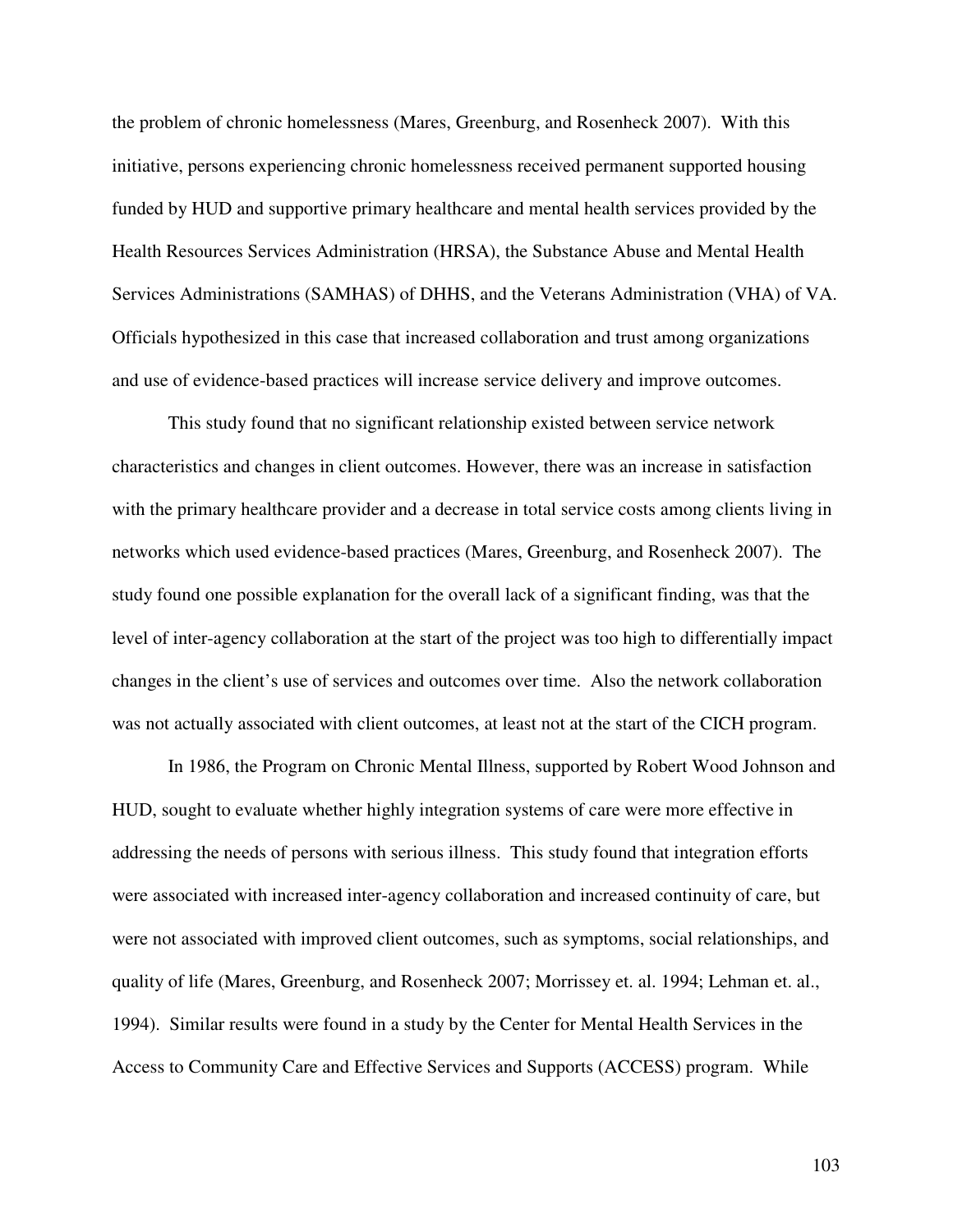demonstration sites had more integrated service systems, clients at these sites showed no greater improvement in clinical health status, or 12-month housing outcome than at control sites (Rosenheck et. al. 2002), although housing outcomes were more favorable among clients service in more integrated service systems, regardless of intervention status (Rosencheck et. al. 1998).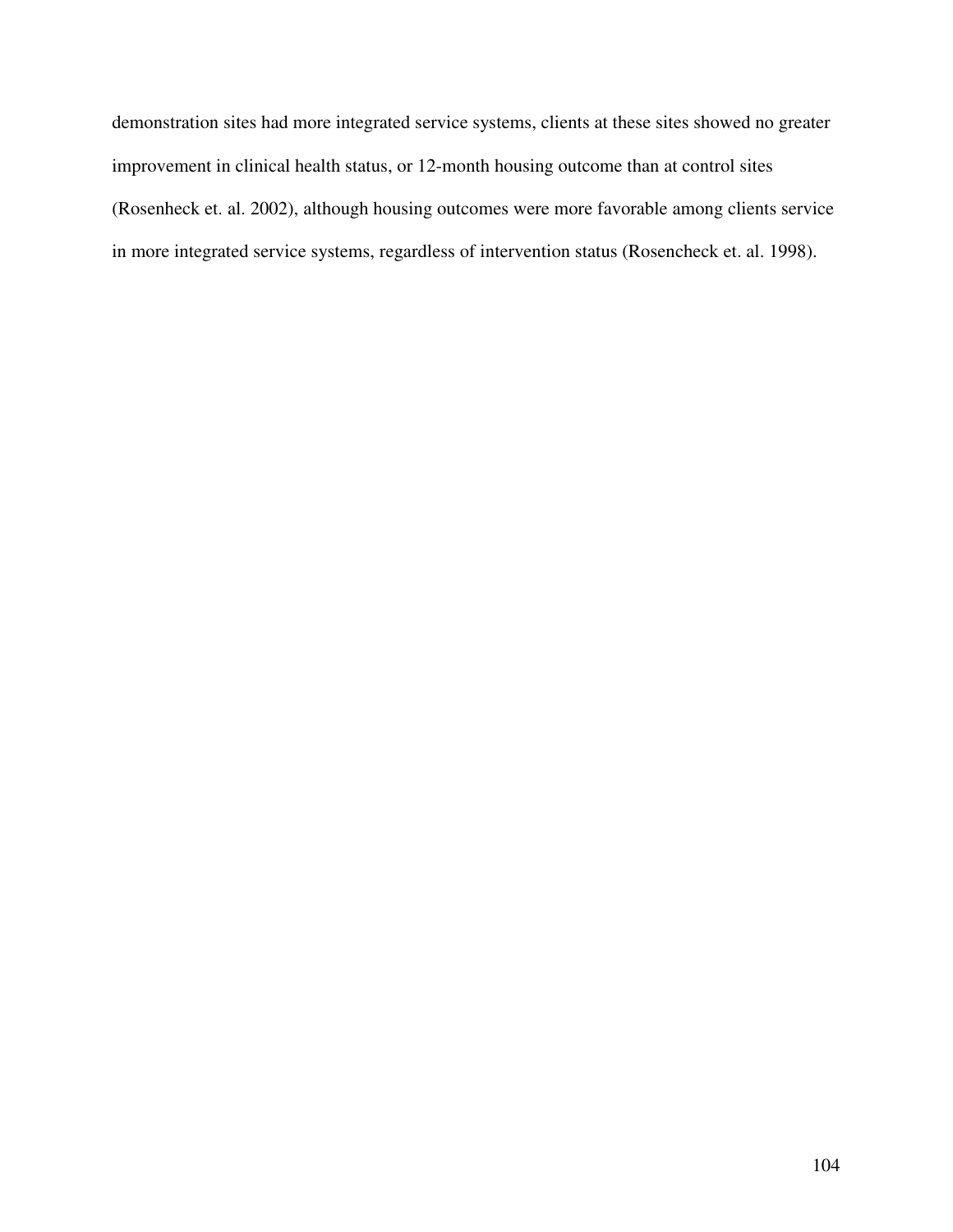## **Bibliography**

- 40 *Texas Administration Code* §85.202-201.
- 40 *Texas Administration Code* §7.61.
- Administration on Aging. 2006. "NAPIS Comprehensive Aging Reporting and Data System (CARDS)." <http://www.aoa.gov/aoaroot/program\_results/SPR/docs/NAPIS\_CARDS.pdf>.
- "Administrative Rules, Costs and Limitations." Title 20 *Code of Federal Regulations*, Pt. 667.200. 2012 ed.
- Agranoff, Robert. 1991. "Human Services Integration: Past and Present Challenges in Public Administration." *Public Administration Review* 51:533-42.
- "Annual Contributions Contract," Title 24 *Code of Federal Regulations*, Pt. 982.151.2012 ed.
- Associated of State and Territorial Health Officials. 2013. "Nebraska Links HIV Positive Patients to Care Services." <http://www.astho.org/PCPHCollaborative/Successes/Stories/Nebraska-HIV/>.
- Barbee, Anita P. & Becky Antle. 2011. "Cost Effectiveness of an integrated service delivery model as measured by worker retention." *Children and Youth Services Review* 33 1624-29.
- Brazos Valley Council of Governments. 2013. Brazos Valley Council of Governments: Partners in Regional Solutions. Brazos Valley Council of Governments. Accessed: 12 November 2013. <http://www.bvcog.org/>.
- Breen, Ivy. 2014. "Integrated Progress &Trends Report: Quarter 4 Calendar Year 2013." Prepared for Humboldt County Department of Health & Human Services.
- Burcham, Debbie. 2007. "No Wrong Door." Virginia Department for the Aging. <http://ssl.csg.org/innovations/2007/2007applications/Southapplications2007/07S11VANOWRO NGDOOR.pdf>.
- Center for the Study of Social Policy. 1998. "Setting a Community Agenda: A Case Study of The Local Investment Commission Kansas City, Missouri." <http://www.cssp.org/publications/neighborhood-investment/setting-a-community-agenda-a case-study-of-the-local-investment-commissions-kansas-city-missouri.pdf>.
- Comus Jr., L. F. 1968. "The Council-of-Governments Approach To Governmental Fragmentation". 22 *Vand.L.Rev.811*.
- Corbett, Thomas, Susan Golonka, Courtney Smith, & Jennifer L. Noyes. 2002. "Enhancing The Capacity For Cross-Systems Innovation." Hudson Institute Publication. <http://www.nga.org/files/live/sites/NGA/files/pdf/0402CROSSSYSCAPACITY.pdf>.
- Corbett, Thomas & Jennifer Noyes. 2004. "Service and Systems Integration: A collaborative project." *Focus* 23(2): 27-29.
- Colorado Department of Labor & Employment. 2012. "Colorado Workforce Investment Act Annual Report PY 2012."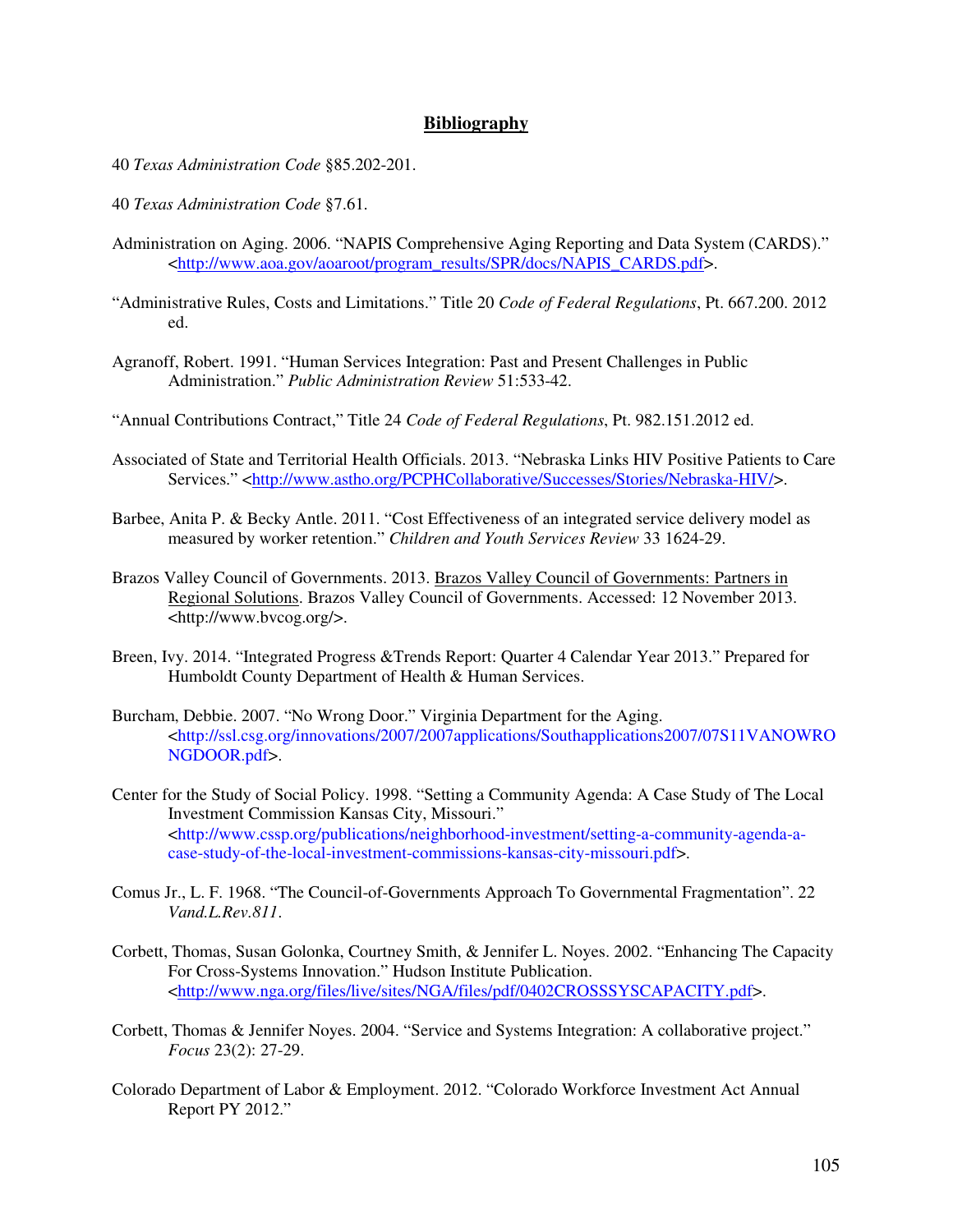<http://www.doleta.gov/performance/results/AnnualReports/PY2012/COWIAAnnualReport2012. pdf>.

- Cramer, Reid & Jeff Lubell. 2005. "The Family Self-Sufficiency Program: A Promising, Low-Cost Vehicle to Promote Savings and Asset Building for Recipients of Federal Housing Assistance." Iss.9; Issue published for the New America Foundation.
- Crandall, Phillip R. 2008. "Humboldt County: Department of Health and Human Services: AB 315 Integrated Services Initiative 2007-2010 Strategic Plan." Prepared for the County of Humboldt. <https://co.humboldt.ca.us/hhs/mhb/mhsa/documents/humboldt%20county%20ab%20315%20int egrated%20services%20initiative%202007-2010%20strategic%20plan.pdf>.
- Cutts, Amy Crews, & Edgar O. Olsen. 2001. "Are Section 8 Housing Subsidies Too High?" *Journal of Housing Economics* 11(3):214-243.
- Dawkins, Casey J. 2007. "Income Targeting of Housing Vouchers: What Happened After the Quality Housing and Work Responsibility Act?" *Cityscape: A Journal of Policy Development and Research* 9(3): 69-92.
- DeSantis, Cari. 2012. "Business Model for horizontal integration of health and human services." Prepared for American Public Human Services Association. <http://www.aphsa.org/content/dam/aphsa/pdfs/NWI/2013-09-Business-Model-Guidance-for- 21st-Century-HHS-Organizations.pdf>.
- Feins, Judith, W. Eugene Rizor, Paul Elwood, & Linda Noel.1997. *State and Metropolitan Administration of Section 8: Current Models and Potential Resources*. Bethesda, MD: Abt Associations.
- Gerry, Martin H. & Nicholas J. Certo. 1992. "Current Activity at the Federal Level and the Need for Service Integration." *The Future of Children* 2:118-126.
- Greenberg, Mark & Jennifer Noyes. 2005. "Increasing State and Local Capacity for Cross-Systems Innovation: Assessing Flexibility and Opportunities under Current Law Implications for Policy and Practice." Center for Law and Social Policy & the Hudson Institute. Published by National Governors' Association. < http://www.policyarchive.org/handle/10207/17117>.
- Gutierrez, Mario, et al. 2012. "Humboldt County, California: A Promising Model for Rural Human Services Integration and Transformation". Rural Policy Research Institute. <http://www.rupri.org/Forms/HS\_Humboldt\_Feb2012.pdf>.
- Hullum, Talia and Briana Mihok. 2013. "Integration of Human Services among Counties in Southwestern Pennsylvania: Five Case Studies." White Paper for University of Pittsburgh Institute of Politics Health and Human Services Committee.
- Hutson, Rutledge. 2004. "Providing Comprehensive, Integrated Social Services to Vulnerable Children and Families: Are There Legal Barriers at the Federal Level to Moving Forward?" Center for Law and Social Policy; Part of the Cross-Systems Innovation Project of the National Governors Association, the Hudson Institute, and the Center for Law and Social Policy. <http://www.clasp.org/resources-and-publications/files/0170.pdf>.
- Katz, Bruce and Margery Austin Turner. 2013. "Invest Bur Reform: Streamline Administration of the Housing Choice Voucher." Report by Brookings Institute.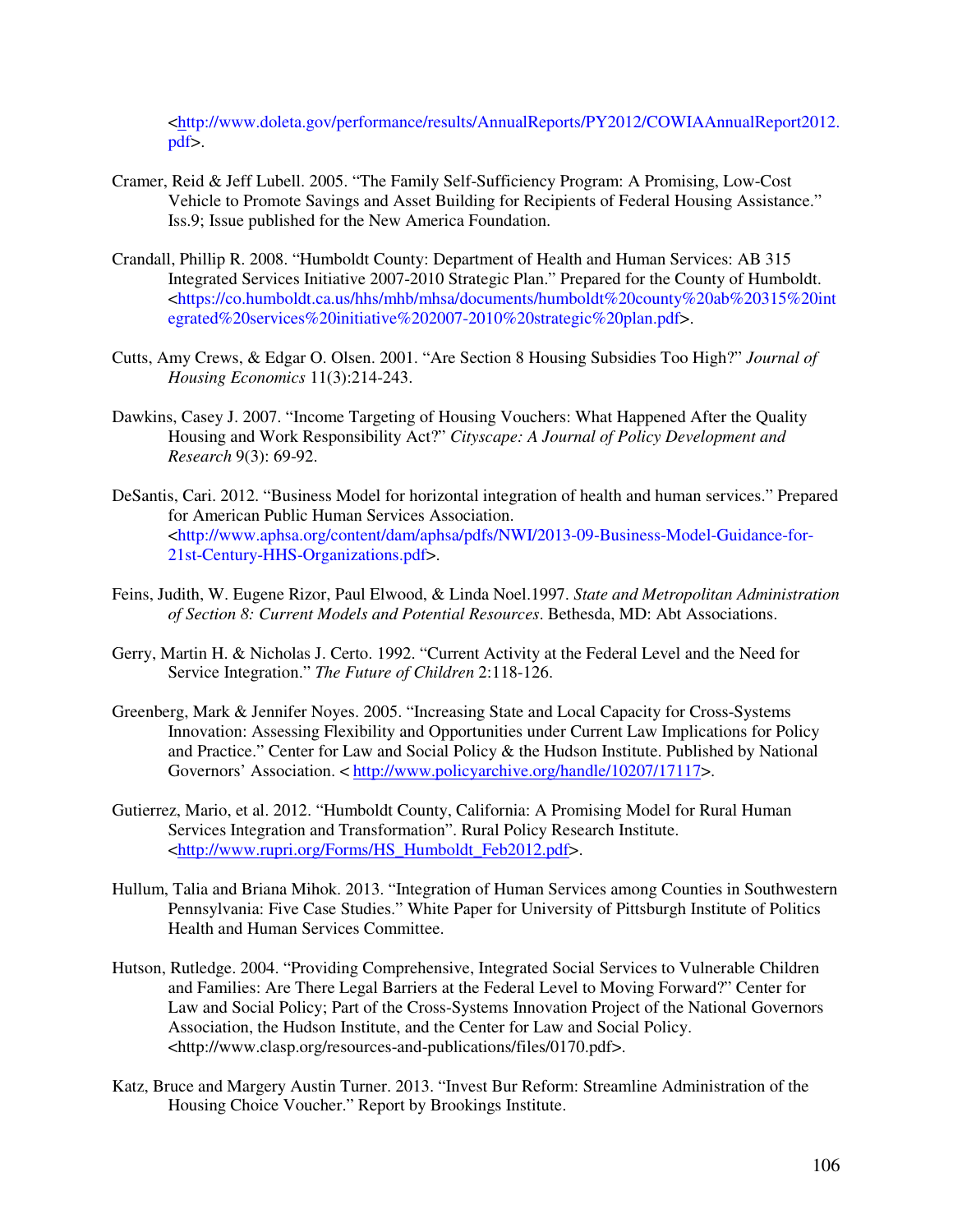<http://www.brookings.edu/~/media/research/files/papers/2013/09/30%20housing%20choice/hou sing%20voucher%20program.pdf>.

- Khadduri, Jill. 2003. "Should the Housing Voucher Program Become a State-Administered Block Grant?" *Housing Policy Debate* 14(3) 235-265.
- Konrad, Ellen L. 1996. "A Multidimensional Framework for Conceptualizing Human Services Integration Initiatives." *New Directions for Evaluations* 69:5-18.
- Kutty, Nandinee K. 2004. "Evaluation of The U.S. Housing Choice Voucher Program Under a Formal Framework." Paper prepared for presentation at the Mid-Year Meeting of the American Real Estate and Urban Economics Association (AREUEA).
- Laird, Elizabeth & Pamela Holcomb. 2011. "Integrating Intake Among Workforce Programs." Issue Brief for Mathematica Policy Research. < http://www.mathematica-mpr.com/Publications/PDFs/labor/integrating\_intake\_brief.pdf>.
- Local Investment Commission. 2007. "FY07 Result Achievement: Decreasing child abuse and neglect." <https://www.kclinc-dms.org/npass/showcases/ShowcaseDocuments/198.pdf>.
- --. 2013. "FY13 Result Achievement: Engaging the community to place TANF participants in work activities." <http://static.squarespace.com/static/5075895f84ae84c1f4ec0443/t/52d8408ae4b05a02fb806617/ 1389904010555/LINC-Results-Report-FY2013.pdf>.
- Mares, Alvin S., Greg A. Greenberg, & Robert A. Rosenheck. 2007. "HUD/HHS/VA Collaborative Initiative to Help End Chronic Homelessness National Performance Outcomes Assessment: Is System Integration Associated with Client Outcomes?" <http://aspe.hhs.gov/hsp/homelessness/CICH07/integration/report.pdf>.
- Martinson, Karin. 1999. "Literature Review on Service Coordination and Integration in the Welfare and Workforce Development Systems." Urban Institute Publication. <http://www.urban.org/publications/408026.html>.
- NYC Deputy Mayor for Health and Human Services' Office. 2013. "2013 Annual Report: Breaking Information Silos." Annual Report for HHS-Connect and Health and Human Services. <http://www.nyc.gov/html/hhsconnect/downloads/pdf/2013-hhs-connect-annual-report.pdf>.
- National Association of Regional Councils. 2013. "What is a Regional Council?" <http://narc.org/resource-center/cogs-mpos/what-is-a-council-of-government/>.
- National Institutes of Health. 2009. "New York City HHS-Connect." National Information Exchange Model Case Study: Issue 09. <https://www.niem.gov/documentsdb/Documents/Case%20Studies/NYC\_HHS-connect.pdf>.
- Neighborhood Place. 2009. "Neighborhood Place: A case for maintaining the model partnership and A proposal for working toward a funding solution." Prepared for the Neighborhood Place Managing Board and Operations Committee. < http://www.louisvilleky.gov/NR/rdonlyres/9934165A-60E5- 4CE8-842A-EEA7B5D2FFCB/0/NPwhitepaper.pdf>.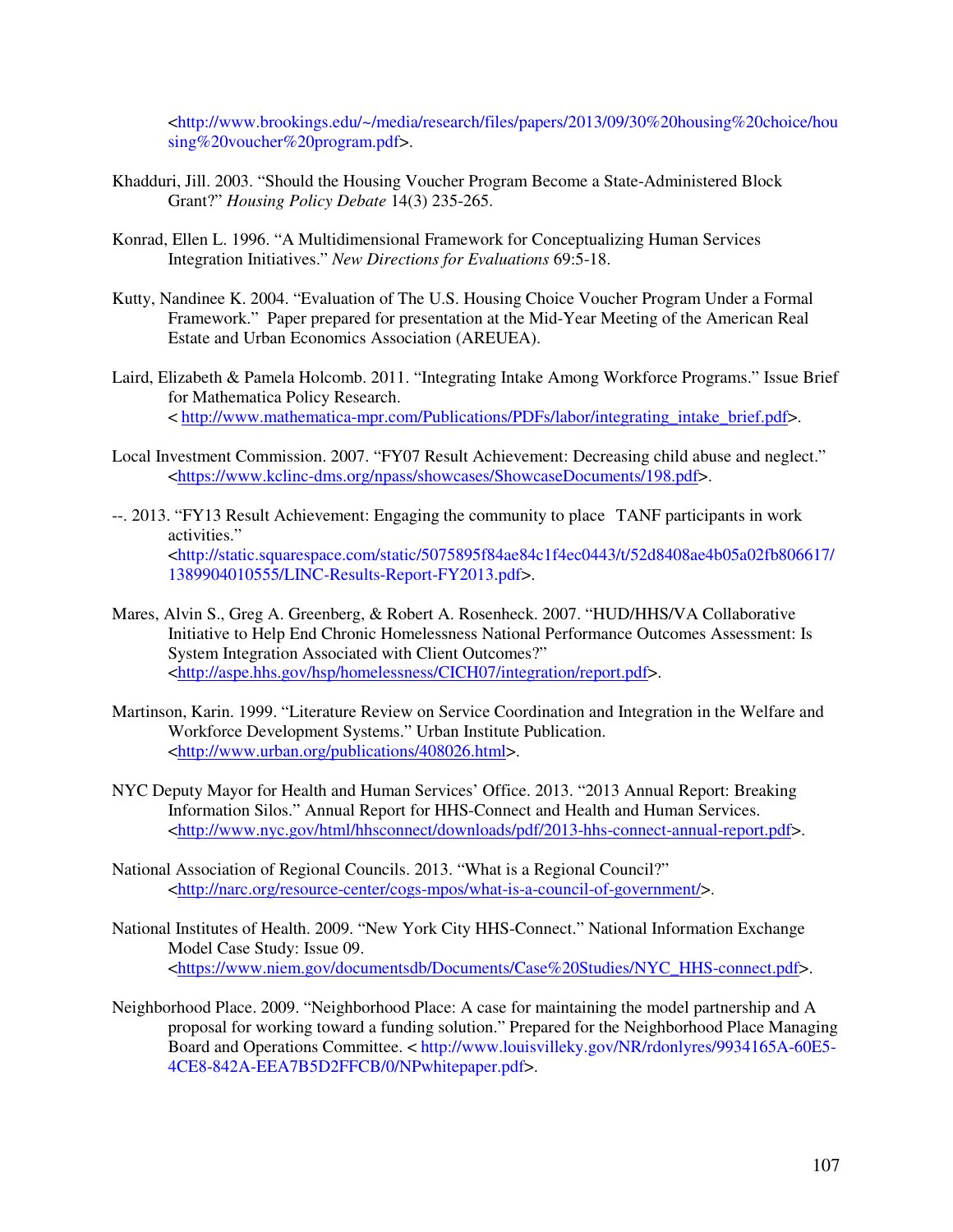- Noyes, Jennifer and Thomas Corbett. 2008. "Human Services System Integration: A Conceptual Framework." Discussion Paper for Institute for Research on Poverty at University of Wisconsin- Madison.
- Parrott, Sharon & Stacy Dean. 2004. "Aligning Policies and Procedures In Benefit Programs: An Overview of the Opportunities and Challenges Under Current Federal Laws and Regulations." Center On Budget and Policy Priorities Report. <http://www.cbpp.org/files/1-6-04wel.pdf>

"PHA Responsibilities," Title 24 *Code of Federal Regulations*, Pt. 982.153.2012 ed.

- Pindus, Nancy, Robin Koralek, Karin Martinson, & John Trutko. 2000. "Coordination and Integration of Welfare and Workforce Development Systems." Report by The Urban Institute. <http://www.urban.org/UploadedPDF/coordination\_FR.pdf>.
- "Programs." Workforce Solutions Brazos Valley Folder. Brazos Valley Council of Governments, 2013.
- "Program Accounts and Records," Title 24 *Code of Federal Regulations*, Pt. 982.158.2012 ed.
- "Public Housing and Section 8 Programs: Housing Choice Voucher Program: Streamlining the Portability Process; Proposed rule," 77 *Federal Register* 60 (28 March 2012), pp. 18731-18738.
- Ragan, Mark. 2002. "Building Collaboratives to Deliver Human Services in Bibb County." Report by Rockefeller Institute of Government for the Casey Strategic Consulting Group. <http://www.rockinst.org/pdf/workforce\_welfare\_and\_social\_services/2002-03-18 building collaboratives to deliver human services in bibb county georgia.pdf>.
- --. 2002. "Human Service in Montgomery County, Ohio Service Integration Writ Large." Report by Rockefeller Institute of Government for the Casey Strategic Consulting Group. <http://www.rockinst.org/pdf/workforce\_welfare\_and\_social\_services/2002-11-20 human\_services\_in\_montgomery\_county\_ohio\_service\_integration\_writ\_large.pdf>.
- --. 2002. "Service Integration in Colorado: Connecting Programs to Provide Better Services in Mesa and El Paso Counties." Report by Rockefeller Institute of Government for the Casey Strategic Consulting Group. < http://www.rockinst.org/pdf/workforce\_welfare\_and\_social\_services/2002- 11service\_integration\_in\_colorado\_connecting\_programs\_to\_provide\_better\_services\_in\_mesa\_a nd\_el\_paso\_counties.pdf>
- -- . 2002. "Service Integration in San Mateo County, CA: Multiple Strategies With a Single Goal". Report by Rockefeller Institute of Government for the Casey Strategic Consulting Group. <http://www.rockinst.org/pdf/workforce\_welfare\_and\_social\_services/2002-11 service integration in san mateo county california multiple strategies with a single goal.pd  $f$
- --. 2002. "Service Integration Supported by Information Technology-The N-FOCUS System in Nebraska." Report by The Rockefeller Institute of Government for the Casey Strategic Consulting Group.. < http://www.rockinst.org/pdf/workforce\_welfare\_and\_social\_services/2002- 04-21-service\_integration\_supported\_by\_information\_technology\_the\_n focus system in nebraska.pdf>.
- --. 2002. "The Neighborhood Place System- Service Integration in Jefferson County, Kentucky". Report by Rockefeller Institute of Government for the Casey Strategic Consulting Group.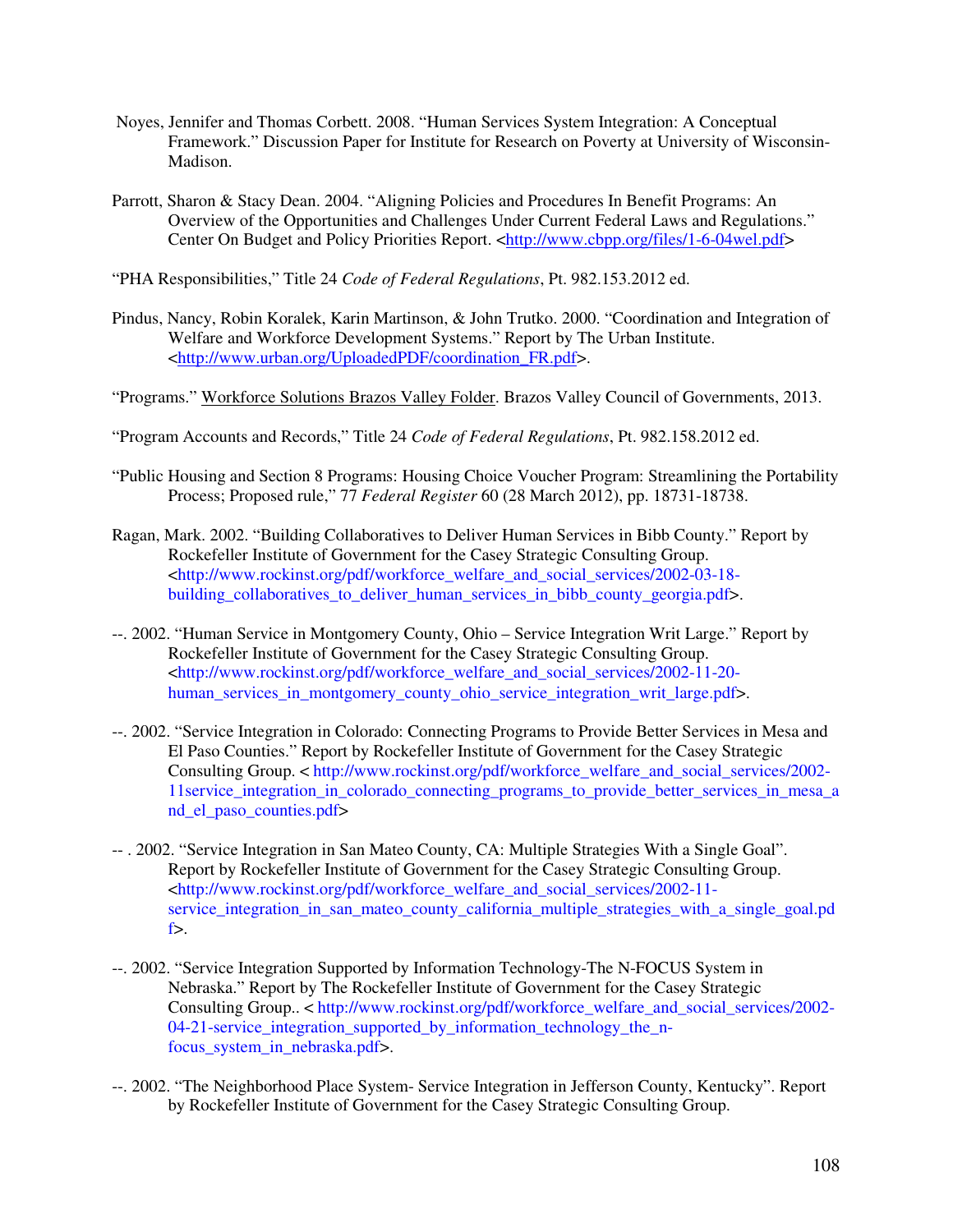<http://www.rockinst.org/pdf/workforce\_welfare\_and\_social\_services/2002-11-05 the neighborhood place system service integration in jefferson county kentucky.pdf>.

- --. 2003. "Building Better Human Service Systems: Integrating Services for Income Support and Related Programs." Report by Rockefeller Institute of Government for the Casey Strategic Consulting Group. <http://www.rockinst.org/pdf/workforce\_welfare\_and\_social\_services/2003-06building\_better\_human\_service\_systems\_integrating\_services\_for\_income\_support\_and\_related\_ programs.pdf>.
- --. 2003. "Building Comprehensive Human Service Systems." *Focus* 22:58-62.
- Richardson, Dominic & Pauliina Patana. 2012. "Social Policy Division Integrated Services and Housing Consulation." Discussion Paper for Organization for Economic Co-Operation and Development. <http://www.oecd.org/els/soc/publicationsdocuments/ISH%20consultation%20summary%20FIN AL.pdf.
- "Reporting Requirements." Title 20 *Code of Federal Regulations*, Pt. 667.300. 2010 ed.
- Rohe, William M. & Rachel Garshick Kleit. 1999. "Housing, Welfare Reform, and Self-sufficiency: An Assessment of the Family Self-sufficiency program." *Housing Policy Debate* 10(2) 333-368.
- Sard, Barbara & Will Fischer. 2008. "The Section 8 Voucher Reform Act." Presentation for Center on Budget and Policy Priorities. < http://www.cbpp.org/files/3-10-08hous-slides.pdf>.
- Sobkowski, Isidore. 2009. "HHS-Connect: Big Apple, Big Changes." Document for Stewards of Change Learning Center. <http://www.stewardsofchange.com/LearningCenter/Documents/THOUGHT\_LEADERS/HHS% 20Connect%20Big%20Apple.pdf>.
- Social Security Association. 2013. "Consent for Release of Information." Form SSA-3288. <http://www.ssa.gov/online/ssa-3288.pdf>.
- Texas Association of Regional Councils. 2014. Brazos Valley Council of Governments: Brazos Valley State Planning Region (13). Brazos Valley Council of Government. Accessed: 10 October 2013 <http://www.txregionalcouncil.org/display.php?page=region.php&COG=BVCOG>.
- --. 2014. About TARC. Texas Association of Regional Councils. Accessed: 10 October 2013. <http://www.txregionalcouncil.org/display.php?page=about\_tarc.php>.
- Texas Attorney General. 2013. "State and Federal Health Privacy Laws." Health Information Privacy. <https://www.texasattorneygeneral.gov/consumer/hipaa.shtml>.
- Texas Department of Aging and Disability Services. 2008. "Client Rights & Responsibilities for Older Americans Act Programs." <http://www.dads.state.tx.us/providers/AAA/Forms/standardized/PRR.pdf>.
- --. 2005. "Client Information Release for Area Agency on Aging of Brazos Valley." Area Agency on Aging.
- --. 2005. "Long-Term Care Ombudsman Program Consent to Release Records to the Certified Ombudsman." < https://www.dads.state.tx.us/forms/8602/8602.pdf>.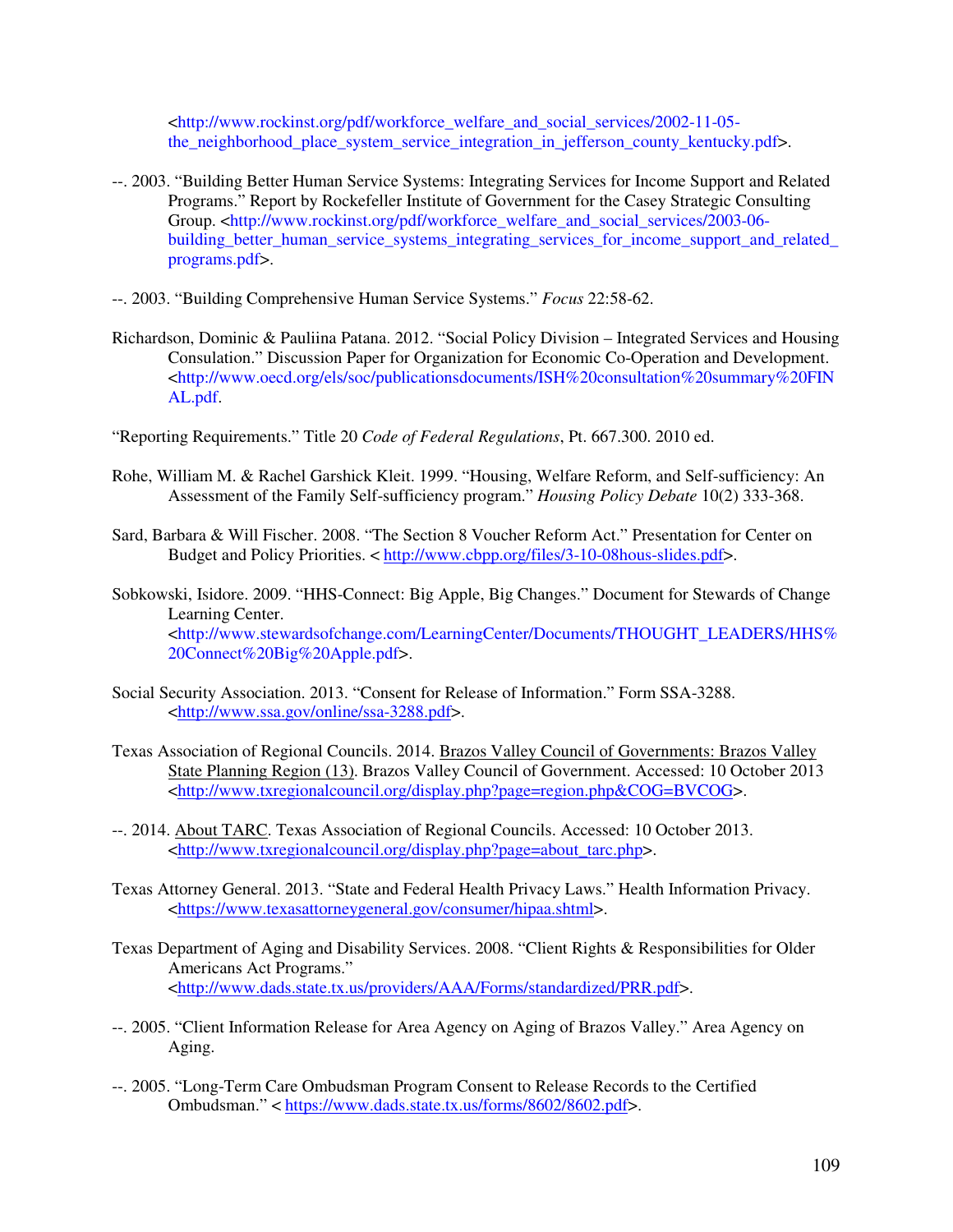- --. 2007. "Access & Intake Area Agencies on Aging Section." <http://www.dads.state.tx.us/providers/AAA/Procedures/OrientationManual/Section\_12\_NAPIS. pdf>.
- --. 2013. "National Aging Program Information Systems: NAPIS." Presentation prepared by Texas DADs. < http://www.dads.state.tx.us/providers/aaa/Forms/PowerPoint/NAPIS.ppt>.
- --. 2013. "Nutrition Services Incentive Program." Presentation prepared by Texas DADs. <http://www.dads.state.tx.us/providers/aaa/Forms/PowerPoint/NSIP.ppt>.
- Texas Health & Human Services Commission. 2014. "Authorization For Use and Release of Health Information." <http://www.hhsc.state.tx.us/ndis/privacy\_notice/InfoAuthReleaseForm\_082003.pdf>.
- Texas Workforce Commission. 2003. "Guide to Using The Workforce Information System of Texas." <http://wrksolutions.com/staff/TwistIV/PhaseIVUserGuideReformatted.pdf>.
- --. 2011. "Texas Workforce Commission Rules." Chapter 800. <http://www.twc.state.tx.us/twcinfo/rules/ch800.pdf>.
- --. 2012. "Temporary Assistance for Needy Families (TANF) Work Verification Plan." <http://www.twc.state.tx.us/welref/tanf\_workver\_plan.pdf>.
- --. 2013. "Documenting Services and Participant Contact in the Workforce Information System of Texas *Counselor* Notes." Texas Workforce Commission Letter: WD 06-13. <http://www.twc.state.tx.us/boards/wdletters/letters/06-13.pdf>.
- Texas Workforce Solutions. 2009. "Financial Manual for Grants and Contracts." Chapter 11: Cost Allocation and Resource Sharing. <http://www.twc.state.tx.us/business/fmgc/fmgc\_toc.html>.
- --. 2009. "Financial Manual for Grants and Contracts." Chapter 19: Monitoring. <http://www.twc.state.tx.us/business/fmgc/fmgc\_toc.html
- --. 2009. "Financial Manual for Grants and Contracts." Chapter 17: Financial Reporting. <http://www.twc.state.tx.us/business/fmgc/fmgc\_toc.html
- U.S. Department of Housing and Urban Development. 2001. "Housing Choice Voucher Program Master Book."
- --. 2010. "Rental Housing Integrity Improvement Project: What You Should Know About EIV." <http://www.snvrha.org/pdf/What\_you\_should\_know\_about\_EIV.pdf>.
- --. 2014. "Authorization for the Release of Information/Privacy Act Notice." Form HUD-9886. <http://portal.hud.gov/hudportal/documents/huddoc?id=DOC\_11848.pdf>.
- --. 2001. "Housing Choice Voucher Program Guidebook." Chapter 4 <http://portal.hud.gov/hudportal/HUD?src=/program\_offices/public\_indian\_housing/programs/hc v/forms/guidebook>.